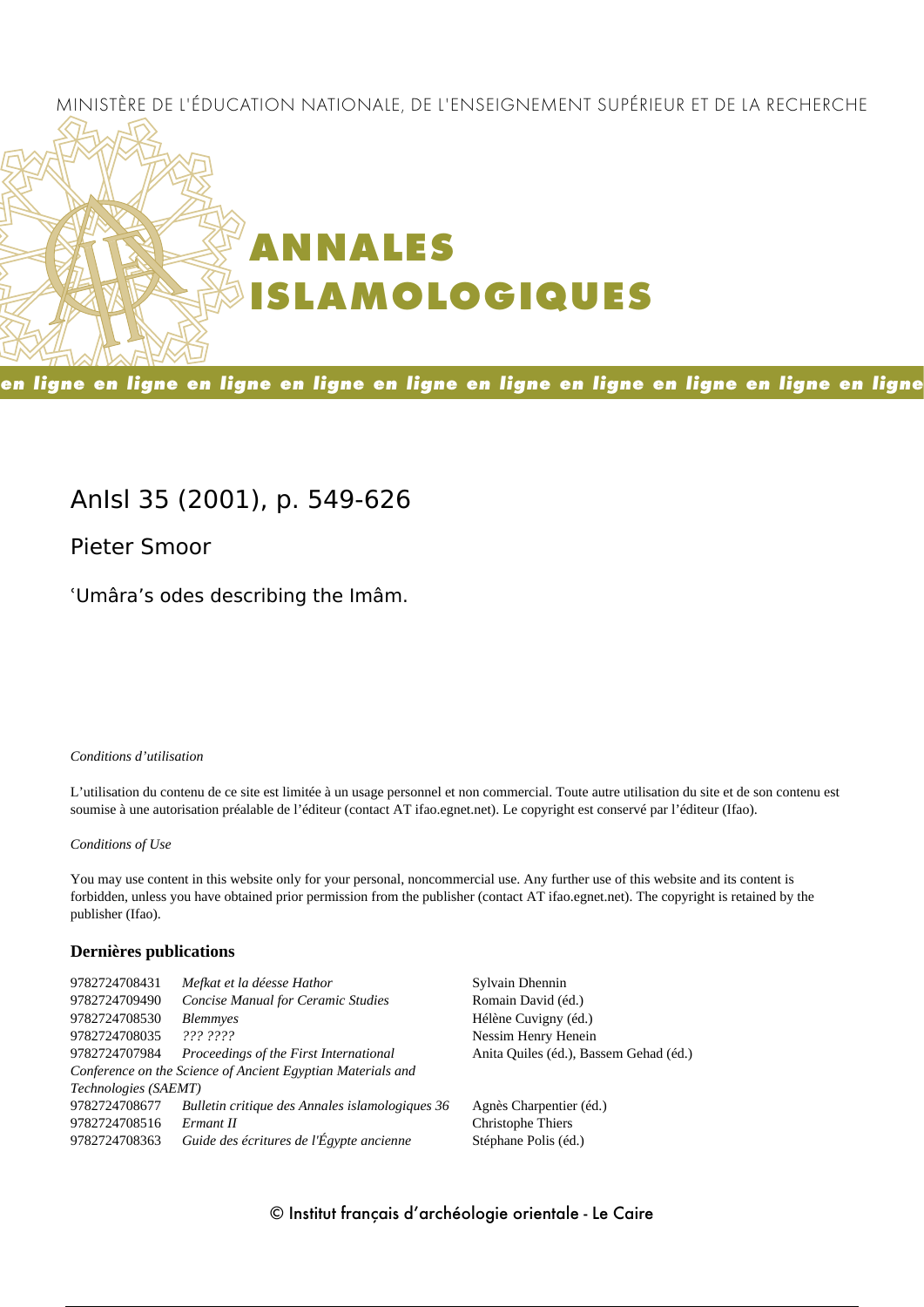Pieter SMOOR

# ©Umâra's odes describing the Imâm

1

Whilst living in Egypt during the period of the Fâțimid dynasty, the poet 'Umâra' al-Yamanî <sup>1</sup> wrote several poems for different occasions. However, he also produced a significant number of laudatory odes. These odes were dedicated to the Viziers belonging to the dynasty of the Armenian Ruzzîk clan, but frequently his verses were simultaneously directed towards the Fâtimid Imâms, who also resided in Al-Qâhira.

Le système de transcription utilisé par l'auteur a été respecté.

During one of his pilgrimages to Mecca, 'Umâra succeeded in becoming acquainted with an influential queen, the lady, *Almalika al-Ìurra* ©Alam Umm Fâtik (the mother of Fâtik II of a dynasty of Abyssinian slaves, the Najâḥids). She lived in Zabîd and had considerable influence in the affairs of the Banû Najâh, as she was the widow of Al-Mansûr al-Najâhî. Notwithstanding her humble origins as a songster and slave girl, she had become free as a *umm walad* in consequence of the birth of her son Fâtik II. She was often accompanied by the *wazîr* and general, Abû MuÌammad Surûr al-Fâtikî, who was originally an Ethiopian slave and later became one of ©Umâra's acquaintances in Zabîd. However, ©Umâra's trading and regular visits to the Shî<sup>c</sup>ite *Dâ<sup>c</sup>î* of 'Adan, the Muḥammad b. Saba' just mentioned, were not appreciated by the people in his home town.

'Umâra became increasingly involved in the intrigues between these two towns; and his dealings with a certain 'Alî b. Mahdî of the dynasty of the Mahdids who was an enemy of the Najâhids complicated the situation further. It is also useful to note that the *Dâ<sup>c</sup>î* of 'Adan was not only interested in 'Umâra's trading activities but also in his talents as a poet of praise. It was on the invitation of this *Dâ©î* that ©Umâra had been obliged to try and compose what must have been some of his earliest laudatory poetry. Also for the sake of other high officials in and around 'Adan, 'Umâra had to operate as both a poet and a commercial dealer. Within his *Dîwân* we can find a few of his juvenile poems which have as

<sup>1 &#</sup>x27;Umâra, Najm al-Dîn, Abû Ḥamza, ibn Abî l-Ḥasan 'Alî b. Aḥmad b. Muhammad b. Zaydân al-Ḥakamî, Al-Faqîh al-Yamanî, of the tribe Sa'd, of the tribal conglomeration Madhhij, an author of Arabic poetry and prose, born 515/1121 in Murtân in the Wâdî Wasâ<sup>c</sup> in Yaman, was executed in 569/1174 in Cairo, by order of ∑alâÌ al-Dîn (Saladin) b. Ayyûb. In 531/1136-37 ©Umâra's father took him to the town of Zabîd in the Tihâma region, in order to let him study Shâfi<sup>c</sup>ite *fiqh* under the supervision of the Shâfi<sup>c</sup>ite *faqîh* ©Abd Allâh b. al-Abbâr.

Having finished his studies, 'Umâra began to work as a teacher and a jurisprudent giving *fatwâ*s, but he was also a trader and merchant and used to travel with some regularity between his home town Zabîd and the town of 'Adan in Southern Yaman. In Zabîd the reigning dynasty consisted of the Banû Najâḥ of Ethiopian origin. The state power over 'Adan had fallen into the hands of Muhammad b. Saba' (of the Hâfizî Da'wa of Egypt) one of the Shî<sup>c</sup>ite overlords of the Zuray'id dynasty. It was in this period that ©Umâra, by now a Shâfi©ite *faqîh*, could unravel (not without the secret support of a nearly senile specialist in these matters) the intricacies of an inheritance problem for the family of a deceased general Ruzayq al-Fâtikî, whose estate had remained undivided for a long stretch of time. In reference to this activity, the Zabîd people gave him the *laqab* Al-Farḍî.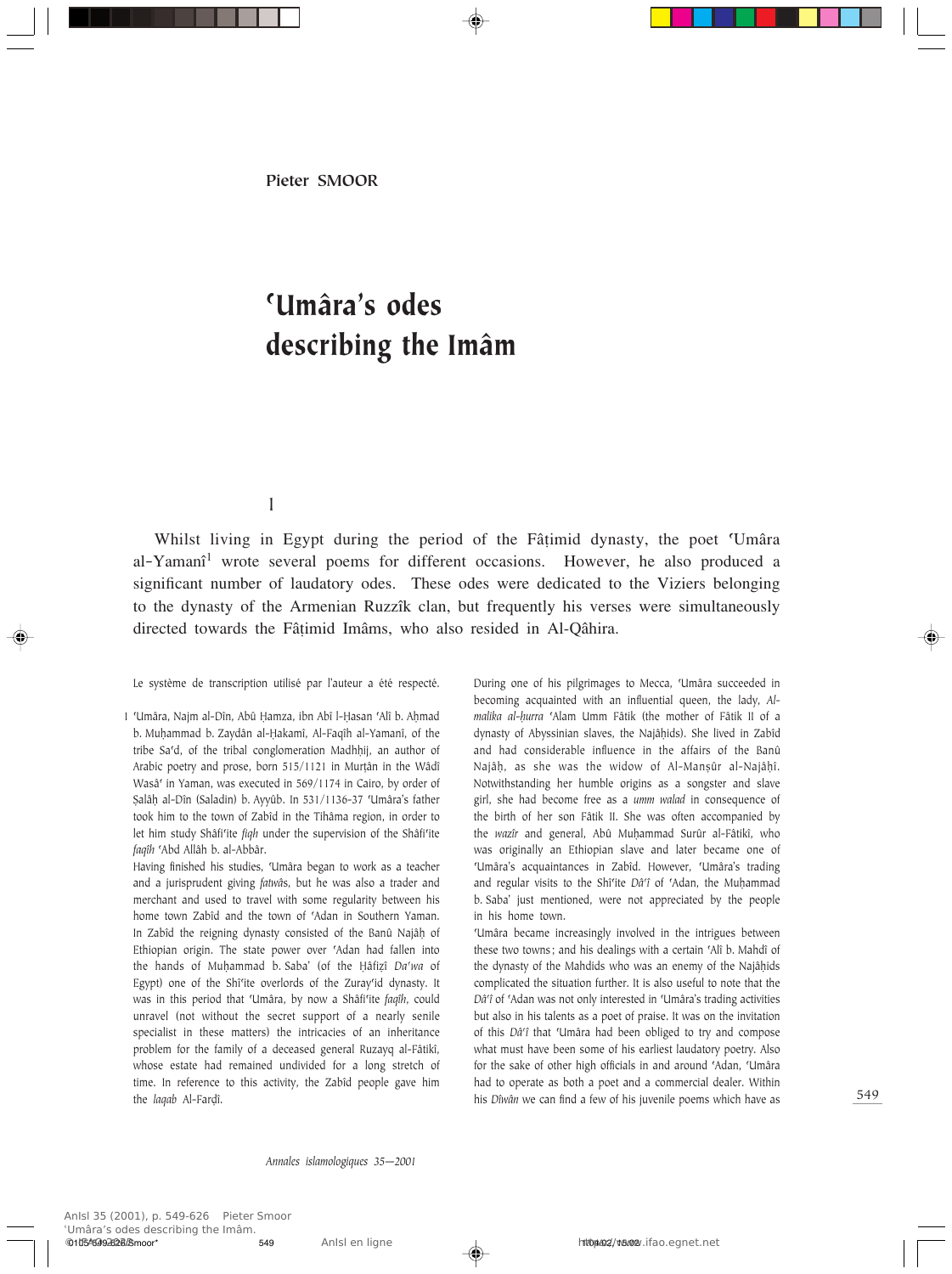The identity of the Imâms in these odes is not always obvious. In one poem though, a reference is definitely made to Imâm Al-Zâfir: we are told that the poet arrived too late. As Al-Zâfir had died a few months earlier, the poet was unable to pay him his respects. After Al-Åâfir, the Fâ†imid dynasty witnessed only two more Imâms ascending the throne before it ended: the poet would have met both of these Imâms and, in some of his poems, he would have addressed them. Indeed he dedicated at least one poem to Imâm Al-Fâ'iz and several to Imâm Al-©Â∂id.

In these poems, we do find a semi-anonymous Imâm being praised. According to 'Umâra, the one being praised, who is at this moment the Imâm, has all the stereotypical characteristics essential in an Imâm, namely his descent from the radiant Fâ†ima, appearance in a godly light, association with certain Koranic verses and, at the same time, poems in which the Imâm – any Imâm – is the object of discussion.

The Imâm being praised is more than simply the bearer of authority. The prostration in the dust of the carpet at the foot of the throne by ordinary mortals and the links to heavenly spheres and angels who come from above and push each other aside at the palace gates, as well as the noble parasol raised above the countenance of the Imâm, all combine to make his person an Exalted Being, a *©Ulâ*. In his palace in Al-Qâhira, the Imâm's cheek, in particular the last Imâm's, is like a black stone, in fact *the* Black Stone, and his inner courtyard is the courtyard around the Ka©ba. The entire land of Egypt has been made safe by the good government of the Viziers and is, as a result of its guarantee of safety, equal to a hallowed and sacred space: the *haram*.

The poet's representation of events in this way is, in the light of the actual political situation of unrest and confusion around the Imâms and their Viziers, more a reflection of the poet's idealistic conception in respect of the Imamate. His poems reflect a virtual fantasy: a smiling throne as opposed to the reality of murders, both successful and unsuccessful, and decapitations of highly placed people.

By becoming acquainted with the historical situation and also the contemporary poetry of ©Umâra al-Yamanî, the reader is able to form an image of the Imâm and his times. In the poems, the monotonous reality of the prose texts from historical sources and chancellery reports is brightened by the ideological optimism of a Godly Light and a Powerful Arm, an emanation which, at the end of the Fâ†imid Era, eventually emerges in the figure of Al-©Â∂id.

their subject a description of the excellent qualities of the local amîr Yâsir b. Bilâl. There must have been other poems composed in honour of Muhammad b. Saba' and his son 'Imrân b. MuÌammad, but these have all disappeared from the *Dîwân* as it is known to us at present.

Finally, in connection with some threats on his life, 'Umâra' had to leave his "university" and home town Zabîd precipitately. He took refuge in Mecca, where he was able to remain under the protection of its newly installed *Amîr*, al-Qâsim b. Hâshim b. Fulayta. In 549/1155, on behalf of this *Amîr*, he started travelling to the Egypt of the Fâțimids as an

ambassador from Mecca. He arrived at his destination in Cairo just after the murder of Al-Zâfir billâh, the Fâtimid Imâm, and during the beginnings of the nominal authority of the newly installed child Imâm Al-Fâ'iz (lived 544-555/1149-1160). Real authority was at that time in the hands of an Armenian general Talâ'i' b. Ruzzîk of Twelver Shî'ite sympathies, who was to act as regent (*kâfil*, or *kafîl*) for the child Imâm whose official religious persuasion was Ismâ©îlî, thus adhering to the Sevener Shî'a. (See the article "'Umâra" [P. Smoor, shortened by the editor], *EI*, new edition.)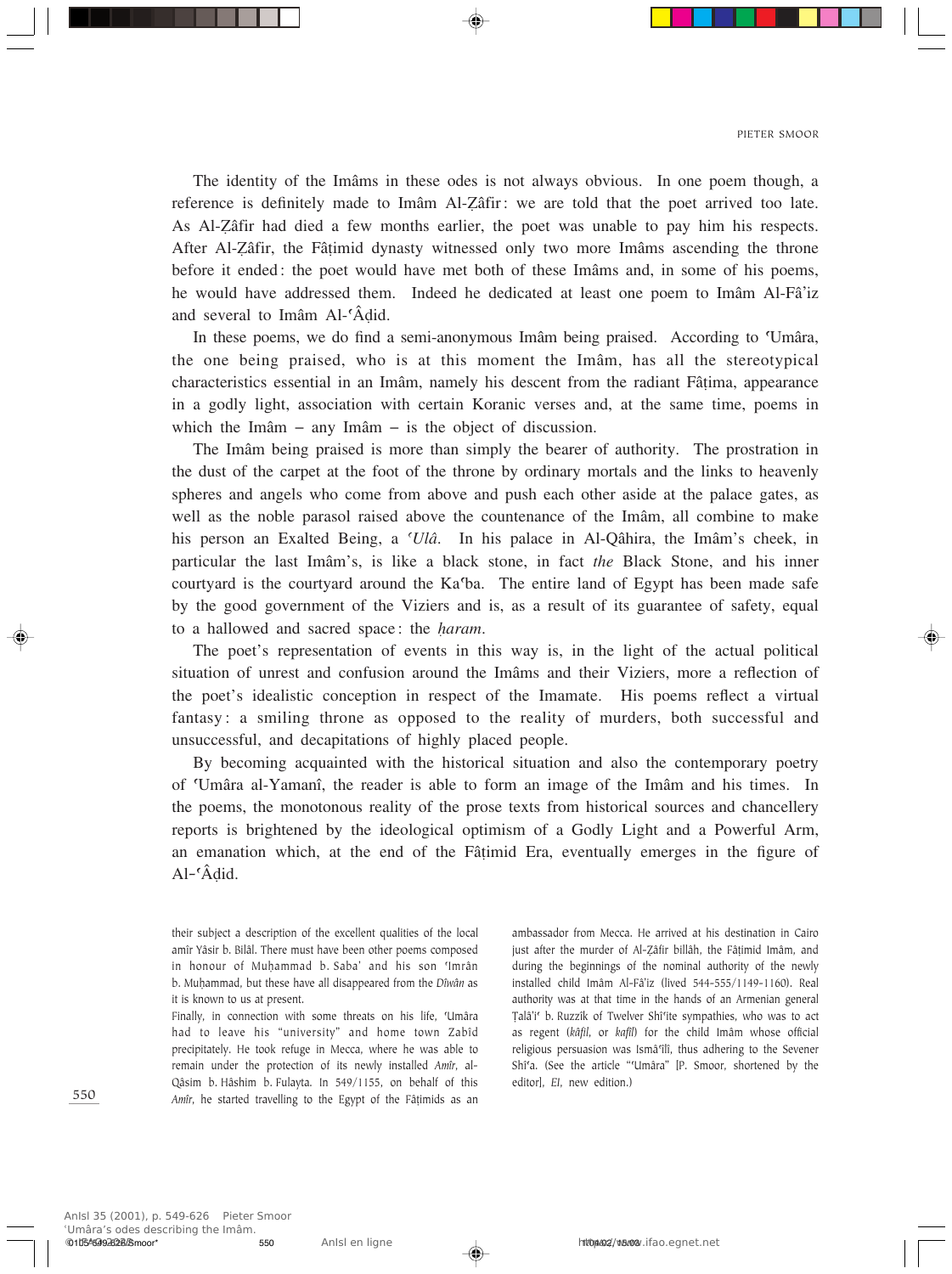#### 1.1

©Umâra's career began in the Yemen. His book *Târîkh al-Yaman*<sup>2</sup> and his memoirs  $Al$ -*nukat al-* $(a\sin y)a^3$  give us some insight into his life there. However, particulars of his life, some of which I will mention at the beginning of this story, rarely appear in his poetic works. There is, in fact, no reference in his poems to the contact he had with either the influential Queen 'Alam Umm Fâtik, a former singing slave, or the general Surûr al-Fâtikî, a former Ethiopian slave who had worked himself upwards from the lowest social class. Both of these people, who were highly placed in his father's city of Zabîd, did not belong to the Shî©a group. On the contrary, being Sunnites and probably also supporters of the Shâfi'î law school, which inclined towards the Sunnî school of thought, they had little respect for the Shî<sup>c</sup>a. Although 'Umâra had benefited from sufficient education in Zabîd to obtain the Shâfi©î qualification of *faqîh*, and had also studied the laws of inheritance, he nevertheless indulged his interest in the Shî<sup>c</sup>a elsewhere. He did this by trading and travelling to and from 'Adan, where a Shî'î Dâ'î was in power.

Due to his Shî<sup>c</sup>a connections, 'Umâra was obliged to flee from Zabîd and, through his contacts, he eventually arrived in Mecca. In 549 Hijra we find him travelling to Egypt via ©Aydhâb (on the Red Sea coast of Egypt), as the ambassador of the Sharîf of Mecca. Apart from a couple of poems written for a South Yemenite, Amîr Yâsir b. Bilâl, ©Umâra had at that point not yet written anything about his circumstances and encounters. Or at least, if there was any other poetry it never reached our time. Naturally his memoirs provide us with a summary of his previous and later life, but not until 549 H do we learn more about him through his own poetry. Once this ambassador and Yemenite becomes active in Egypt his poetry begins to play a more important role.

*de ©Oumâra du Yémen*), Paris 1904 (study in French of the Memoirs and incidentally a partial translation of some poems). Vols. I and II (Arabic) and Vol. II (French), which are being referred to, form a part of the Publications de l'École des langues orientales vivantes, IV<sup>e</sup> série - X, XI (partie française), Paris 1897, 1904. - Henceforward these volumes will be referred to as *Nukat-Diwan* and *Nukat-Diwan (French)*.

For the poetical text quoted in this article the present author used, in particular, the manuscript D of Saint Petersburg. This manuscript will be referred to as *Ms D*. Another manuscript used was the Manuscript photocopy 1551 Adab, see *Fihrist almakhtûtât al-muṣawwara*, I, *Al-Adab*, *qism* III, Cairo 1980, p. 164: a photocopy of the *Dîwân ©Umâra al-Yamanî* which derives originally from a manuscript in the Khizânat al-Ustâdh MuÌammad al-Manûnî, Rabat. This will be referred to as *Ms Rabat*.

<sup>2</sup> Najm ad-Dîn ©Omârah al-Îakamî, *Yaman its Early Mediaeval History*. *Also the Abridged History of its Dynasties by Ibn Khaldûn and an Account of the Karmathians of Yaman by Abu ©Abd Allah Baha ad-Dîn al-Janadî*, ed. Henry Cassels Kay, London 1892.

<sup>&</sup>lt;sup>3</sup> The Memoirs and part of the poetry by 'Umâra were edited by Hartwig Derenbourg: *©Oumâra du Yémen sa vie et son œuvre*, vol. I (*Autobiographie et récits sur les Vizirs d'Égypte. Choix de poésies [Fîhi al-Nukat al-©aÒriyya fî akhbâri l-wuzarâ'i l-MiÒriyya])*, Paris 1897; vol. II (Partie arabe - *Poésie, épîtres, biographies, notices en arabe par ©Oumâra et sur ©Oumâra [Fîhi Takmilatu dîwân shi©ri ©Umâra al-Yamanî wa-nubadhun min tarassulâtihi wa-tarâjimihi wa muntakhabâtun li-©Umâra al-Yamanî wa-fî sîratihi wa-fî akhbâri* zamânihi wa-mu'âșirîhi wa-fihristu asmâ'i l-rijâli wa l-nisâ'i wa l*duwali wa l-kutubi wa-ay∂an fihristu l-buldâni wa l-umami wa l-qabâ'ili wa l-milal]*), Paris 1902 (edition of the Arabic text of ©Umâra's Memoirs in full, the Arabic text of the *Dîwân*'s poems only in part and his prose work); vol. II (Partie française –*Vie*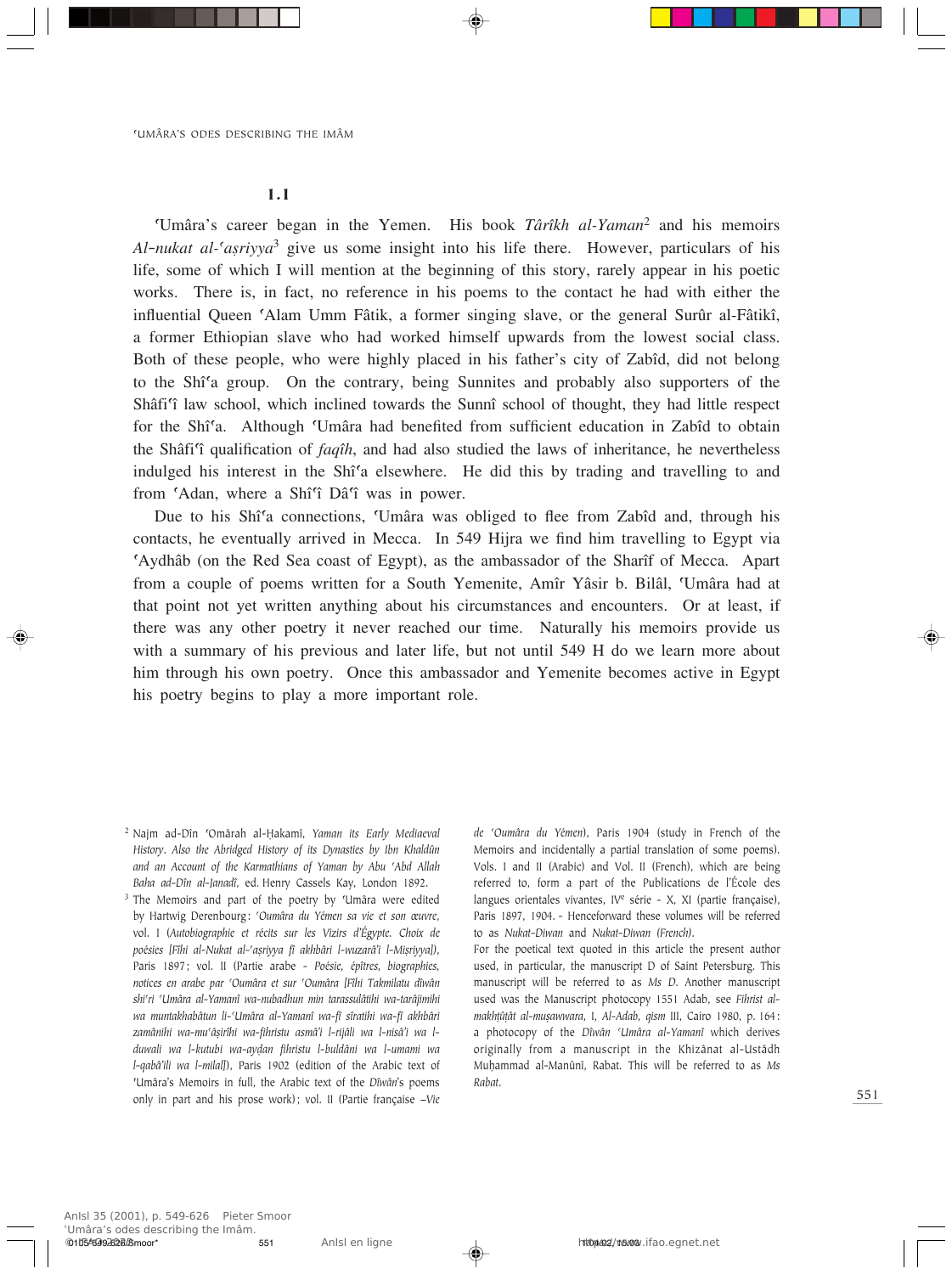2

The Fâ†imid Imâm, whom the poet ©Umâra encounters for the first time at his residence in Cairo in Rabî<sup> $\epsilon$ </sup> I, in the year 550 H, is the five-year-old Al-Fâ'iz who proves unable to recover from the tragic circumstances surrounding his family. On the morning of his inauguration, the young Al-Fâ'iz witnessed two of his uncles and a cousin being murdered by a blackguardly foreigner, a Zîrid from Al-Mahdiyya (in present day Tunisia). This foreigner was Prince ©Abbâs of the Berber tribe ∑anhâja. After he had climbed his way up to the position of Vizier in Egypt, 'Abbâs, together with his son Nasr, conspired against the Imâm Zâfir who was eventually assassinated as a result of their actions.<sup>4</sup> Zâfir's son,

<sup>4</sup> S.B. Dadoyan in *The Fatimid Armenians Cultural and Political Interaction in the Near East*, Leiden 1997, p. 143-144 and note 170, seems to suggest that the Vizier 'Abbâs and his son Nașr were both of Armenian descent. 'Abbâs was descended from a forefather named Bâdîs. Dadoyan says (p. 143-144): "According to Ibn Muyassar, the *mamlûk* Yânis was a present to Al-Afḍal from his original owner Bâdîs, the grandfather of 'Abbâs, Vizier of Caliph Al-Zâfir bi-Amr Allâh (...)" and (note 170): "To the present, the name Bâdîs is a distorted transliteration of the Armenian name Avedis. Armenian historians consider this figure and 'Abbâs (as) Armenians. ©Abbâs is mentioned as the "stepson" (F. Daftary, *The Ismâ©îlîs*, p. 270) of the Vizier Al-'Âdil b. Sallâr, the governor of Alexandria. From 1150-1154 he was the Vizier of Caliph Al-Zâfir bi-Amr Allâh (1149-1154), a son of Al-Ḥâfiẓ."

As a comment on this I would like to give some more details of the origins of the "stepson" 'Abbâs as being from a Berber family (not Armenian). Being a Berber, he would be an exception to the rule that Armenians reign over Egypt as was the case with the clan of the Âl Ruzzîk. On the basis of Al-Magrîzî, *Itti<sup>c</sup>az*, *III, p. 196, we find that in 543 H, the fortified* harbour of Mahdiyya (present-day Tunisia) was captured by the Franks. For a long time the city had been besieged and, during this period, it was ruled by an ancestor of 'Abbâs, Al-Hasan b. 'Alî b. Yaḥyâ b. Tamîm b. al-Mu'izz b. Bâdîs. In the same year, the *sayyida* Bullâra fled from Mahdiyya, accompanied by her husband Abû l-Futûḥ b. Yaḥyâ b. Tamîm and their son 'Abbâs. The husband died shortly after the refugees had arrived in Alexandria. There the widow, Bullâra, was remarried, this time to the Governor of Alexandria. 'Abbâs became a *rabîb*, a stepson, and was raised as a son by 'Alî b. al-Salâr, the Governor. In *Itti<sup>c</sup>âz*, III, p. 188 there is a reference to a lineage: ... b. Bâdîs b. Zîrî b. Munâdî. On the basis of the information of *Itti<sup>c</sup>âz*, III, p. 187-188, it is apparent that 'Abbâs and his son Nașr descended from the Zîrids, "There were nine members of the Banû Bâdîs b. Zîrî b. Munâdin who became kings and they ruled from the year 361 until 543 H."

In his poem (to rhyme maș'adu) our poet, 'Umâra, mentions 'Abbâs as one who was descended from a royal line. This poem was written in praise of Imâm Al-©Â∂id and Ruzzîk, who

became Vizier after Talâ'i', in 556 H, whilst the latter is recalled as one who brought an end to the injustice of Vizier 'Abbâs and his son Nașr, verses 41-43, "Al-Şâlih al-Hâdî, the Just Leader, who supported Just Leadership (scil., the Imâm) in the midst of a race which did not allow his radiance to lead it into just ways. / His pure justice caused the injustice of the Banû Munâdin to cease and his insight reformed that which they, in their wickedness, had brought about. / He rescued the sworn treaties from their hands with a hand which was effective in all its pious deeds." (For the poem to rhyme *mas'adu*, see Appendix.)

Elsewhere in a poetical reflection (to rhyme *râ'imu*) on the misdeeds of 'Abbâs and his son Nașr, which is addressed to Talâ'i', we can hear the words of the palace Chancellor Al-Qâḍî al-Jalîs. He emphasises the fact that the evil Vizier 'Abbâs is not descended from any Arabic line, verses 1-2, "When the Berber, in his ignorance, involved himself in a murder, something which until then no ambitious person had ever aspired to, / You rode to him on the back of Your decision, which is so effective that enormous disasters are confronted by one such as it. (...)" (Al-©Imâd al-IÒfahânî al-Kâtib, *Kharîdat al-qaÒr wa-jarîdat al-©aÒr, qism shu©arâ' MiÒr*, ed. AÌmad Amîn, Shawqî Dayf, Iḥsân 'Abbâs, Cairo 1951, vol. I, 190; Shihâb al-Dîn 'Abd al-Rahmân b. Ismâ'îl b. Ibrâhîm al-Maqdisî al-Dimashqî known as Abû Shâma, *Kitâb al-Raw∂atayni fî akhbâr al-dawlatayni l-Nûriyya wa l-∑alâÌiyya*, edition Ibrâhîm al-Zaybaq, Beirut 1997, II, 8 (ed. Cairo 1288 H., vol. I, 141).

For more on the Vizier 'Abbâs and his murderous son Nașr, see ∑alâÌ al-Dîn Khalîl b. Aybak al-∑afadî, Al-Wâfî bi l-wafayât IX ed. Josef van Ess, Wiesbaden 1974, p. 151-153, dealing with "Al-Zâfir Şâḥib Mişr Ismâ'îl b. 'Abd al-Majîd, who is Abû l-Manşûr al-Zâfir b. al-Ḥâfiz"; op. cit., vol. XVI ed. Wadâd al-Qâḍî, Wiesbaden 1982, p. 646-648, dealing with "Al-'Abbâs b. Abî l-Futûḥ b. Yaḥyâ b. Tamîm b. al-Mu'izz b. Bâdîs, Vizier of Al-Fâ'iz ©Îsâ al-©Ubaydî", who arrived in Al-Qâhira accompanied by his mother, Bullâra (Ballâna, Balârima, Ballâza, according to other manuscripts); *op. cit.* , vol. XXI ed. Muhammad al-Hujayrî, Wiesbaden 1988, p. 138-139 dealing with "'Alî b. al-Salâr the Vizier Abû l-Hasan al-mulaqqab bi l-'Âdil al-Kurdî al-'Ubaydî Sayf al-Dîn, the Vizier of Al-Zâfir Sâhib Misr."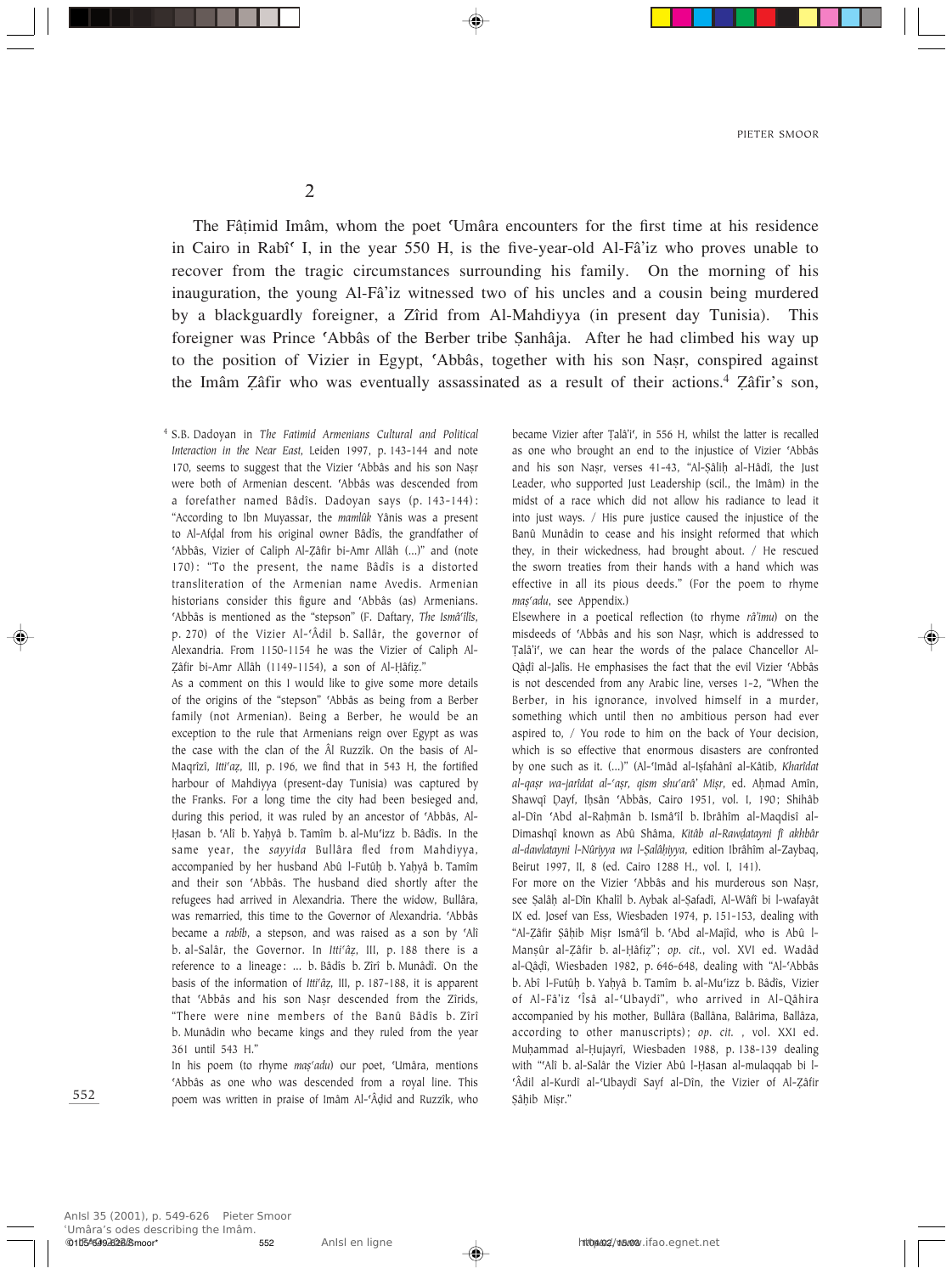Al-Fâ'iz, was a child Imâm and is introduced to us as a child who is both constantly crying and afflicted by epileptic attacks. However, fortunately for him, he is taken under the protective wings of a powerful Armenian, the "good" Vizier Talâ'i' b. Ruzzîk. The murderers, the "wicked" Vizier 'Abbâs and his son Nasr, were killed. In fact, Nasr was placed in an iron cage and offered meat to eat which some ladies-in-waiting or sisters of the murdered Imâm had torn from his own body with iron tongs. Apparently there was a feeling of great animosity towards 'Abbâs and his son.<sup>5</sup>

## 2.1

The new Vizier Talâ'i<sup>c</sup> developed himself into a protective patron. Furthermore, it was Talâ'i' who offered 'Umâra such an attractive lifestyle that the poet eventually decided to settle in Cairo permanently.

The new dynasty in Cairo were, therefore, the Banû Ruzzîk. Initially it appeared that this dynasty of Viziers would enjoy a long reign. The first important man who founded and established the dynasty, displayed a great interest in both poetry and literature. He must have seemed very attractive to ©Umâra because he greatly valued Odes, particularly in a financial sense. One fact that is certain is that the first Vizier, Talâ'i', displayed strong sympathies towards the creed of the Twelver *Imâmiyya*. In that sense he did not fit closely into the framework of the Fâ†imids' *Ismâ©îlî* Imâm. However, in ©Umâra's odes there is little obvious sympathy for the Twelver *Imâmiyya* belief.

In the *Dîwân* we come across a number of odes which were intended for the Banû Ruzzîk. What is noticeable, however, is that the praise is almost always divided between the Vizier (one of the clan of the Banû Ruzzîk) and the Imâm (initially Al-Fâ'iz, but latterly Al-©Â∂id), who served as the last Imâm, the last of the long line of Fâ†imids.

As we read through the *Dîwân*, we can see how certain images which depict the relationship between the Vizier and the Imâm constantly recur. In actual fact these images relate to the relationship between the Banû Ruzzîk clan and their Imâm Al-'Âḍid.

'Abbâs's, Nașr b. 'Abbâs: On 27 Rabî' I, 550 H, Nașr arrived at the palace in Al-Qâhira; he was carried, imprisoned in an iron cage which the Franks (scil., the Crusaders) had made for him. On 18 Rabî<sup>c</sup> II, already dead, he was transported from the palace, having been tortured and having had his right hand hacked off. When Nașr arrived in Al-Qâhira he apparently quoted a single line of verse, "Indeed, we were once as one amongst the inhabitants, but the changing of the nights destroyed us, together with the stumbling steps of fortune." (For further details see *Itti<sup>c</sup>âz*, III, p. 220.)

<sup>&</sup>lt;sup>5</sup> Regarding the outcome of the revenge attack organised by the sister of the murdered Imâm Al-Zâfir from the palace in Al-Qâhirah and what became of 'Abbâs and his son Nașr, see Abû l-'Abbâs Shams al-Dîn b. Khallikân (who lived from 608 to 681 H.), *Wafayât al-a'yân wa-anbâ' abnâ' al-zamân*, edition Ihsân 'Abbâs, Beirut 1968, III, p. 493.

Taqî al-Dîn Abû l-'Abbâs Aḥmad b. 'Alî al-Maqrîzî (who died 845 H) in his *Itti©â al-Ìunafâ bi-akhbâr al-a'immati l-Fâ†imiyyîn al-khulafâ'*, edition Muhammad Hilmî Muhammad Ahmad, Cairo 1973, III, p. 220-221, describes the action the women from the palace took in order to gain revenge in respect of the son of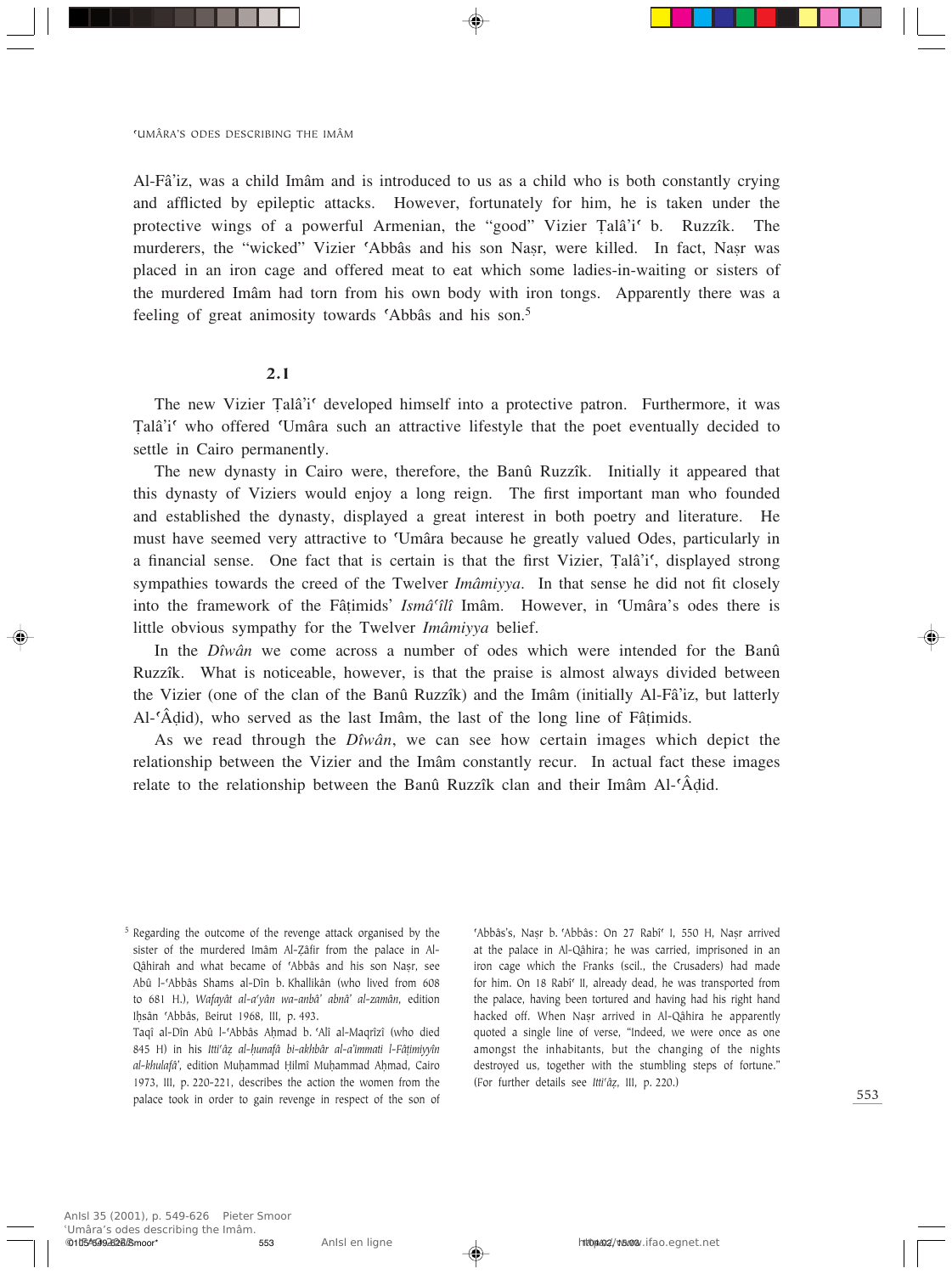#### $2.1.1$

In the Banû Ruzzîk period, I could find few odes which appeared to be especially intended for the Imâm Al-Fâ'iz, the child Imâm who suffered from crying fits and epileptic attacks. However, I do want to pay attention to a poem to rhyme *talabi* which strangely enough makes absolutely no reference to the Imâm.<sup>6</sup> This poem is mainly a description of Talâ'i', who is referred to as Kâfil or Kafîl, the Regent of the Imâm. But the Imâm is neither mentioned by name nor does he appear in an abstract sense. The poem itself is about the violence of war. There is an immediate allusion to, or rather an imitation  $(mu^c\hat{a}rada)$  of, Abû Tammâm's well-known comparison of the "sword" and the "pen".<sup>7</sup> Thus we find 'Umâra recalling the style of this previous poet,

- When You decide to attain Sublimity by overwhelming force, lean neither on  $\mathbf{1}$ (diplomatic) effort nor on petition.
- Ask with the tongues of scabbards for what the tongues of poems and speeches cannot  $\overline{2}$ grasp.
- Because the script *(al-khatt)* and the spear *(al-khattî)* are not equal in fiery heat, nor  $\mathcal{L}$ are squadrons (katâ'ib) the equal of books (kutub) on the day of terror.

This appears to be followed by an allusion to the long night of Imru'u 1-Qays which with its huge bulk slowly passes by in the manner of a slowly moving camel. Now however, Talâ'i' has such a torso and Time is crushed by it, as a consequence of which Time is no longer able to be crafty in its treatment of humankind.

- <sup>6</sup> 'Umâra's poem to rhyme talabi, a poem of 78 lines of verse, according to Ms D, folio 9 verso - 11 verso, and Ms Rabat, p. 40-44. This poem in metre basît has been partially edited by Derenbourg, Nukat-Diwan, p. 46 (=verse 33), p. 58-59 (=verses 18, 20-22, 36, 39-41, 43), p. 164-165 (verses 1-2, 14-23, 35-37). The following lines of prose form an introduction, Ms D: "In honour of Al-Malik al-Sâliḥ, he also said the following..." and Ms Rabat: "In honour of him, he also said the following...".
- <sup>7</sup> Abû Tammâm's poem to rhyme wa l-la'ibi, dedicated to the 'Abbâsid Caliph Al-Mu'taṣim, where it reads (verse 4): "Verily,

the sharpness of the sword is a better cure for one who is sick, than all the benefits offered by letters and books." Thus on the occasion of the capture of the Byzantine capital city 'Ammûriya, see Dîwân Abî Tammâm, ed. 'Azzâm, Cairo 1964, I, p. 40-74, poem of 71 lines in metre basît. There is an allusion to this identical poem in poetry composed (more than two centuries previous to 'Umâra) by the Fâțimid Al-Qâsim b. al-Mahdî, see P. Smoor, "Al-Mahdî's Tears: impressions of Fâțimid court poetry", in U. Vermeulen, D. De Smet (ed.), Egypt and Syria in the Fatimid, Ayyubid and Mamluk Eras, II, (=Orientalia Lovaniensia Analecta 83), Leuven 1998, p. 159-166.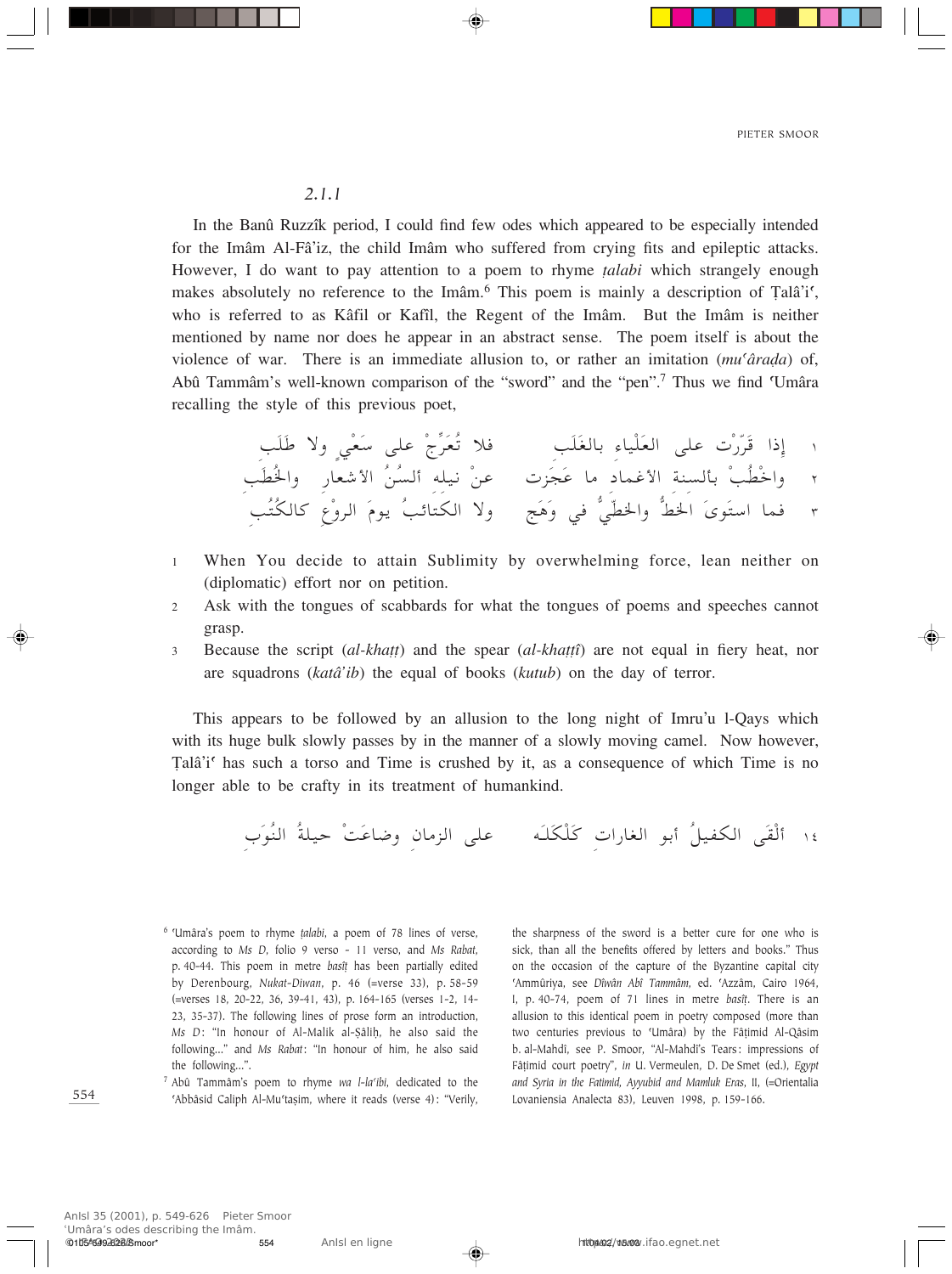Abû l-Ghârât, the Regent, threw his heavy bulk upon Time, whereat the craftiness of  $14$ the disasters was banished.

There then follows some digression concerning a revolt which is, of course, put down by the overpowerful Vizier. The swords cause the bodies to fall to the ground bereft of their souls:

- [It is] as though the brilliance of the swords in their hands is made from thunderbolts, 43 which have allowed themselves to fall from the clouds in a single stroke.
- No sooner do the spirits pass through the nights in an upward movement than the bodies 44 pass through the days in a downward movement.
- A man of ambition allows them to rise to the highest rank, a man who did not reach 45 kingship with little steps.
- He received the honorary title of "Al-Sâlih al-Hâdî", although, given the truthfulness 46 of his deeds, he had no need of it.

## $2.1.2$

One problem which confronts the poet is the fact that Talâ's' was an Armenian, a mamlûk, who had arrived with the Armenians during the regime of the Vizier Badr al-Jamâlî, many years before. Even in the days of Al-Afdal the son of Badr al-Jamâlî, this Armenian lineage was still a sensitive issue and not one which could be treated in jest. When, during the time of the Fâtimid Imâm Al-Mustansir, Al-Afdal once rode unceremoniously into the Imâm's palace on horseback, Mustansir's appointed successor, Nizâr, rebuked – in fact insulted – him with the words: "Get down from your horse, oh carrier of misfortune, oh Armenian!" Thus " يا نَحْس يا أَرْمَنِي , according to Al-Maqrîzî (in the *Itti<sup>c</sup>â*z), but according to Ibn Taghrî bardî (in Al-Nujûm al-zâhirah) the words were different, not yâ nahsu, but yâ najisu: "... Oh unclean person, oh Armenian!", يا نَجِسُ يا أَرْمنيٌ ," which is less probable between Muslims.

The historian added: "Al-Afdal, therefore, bore a grudge against him, and each one loathed the other."<sup>8</sup>

edition, Dâr al-kutub Cairo, V, p. 142, sub anno 488 H (sic). On the incident between Al-Afdal b. Badr al-Jamâlî and Nizâr, see also S.B. Dadoyan, The Fatimid Armenians, p. 128-129.

<sup>8</sup> Al-Maqrîzî, Itti'âz, III, p. 11-12, and Jamâl al-Dîn Abû l-Maḥâsin Yûsuf b. Taghrî Bardî al-Atâbakî (who lived from 812 to 874), Al-nujûm al-zâhira fî mulûk Mişra wa l-Qâhira, photo copied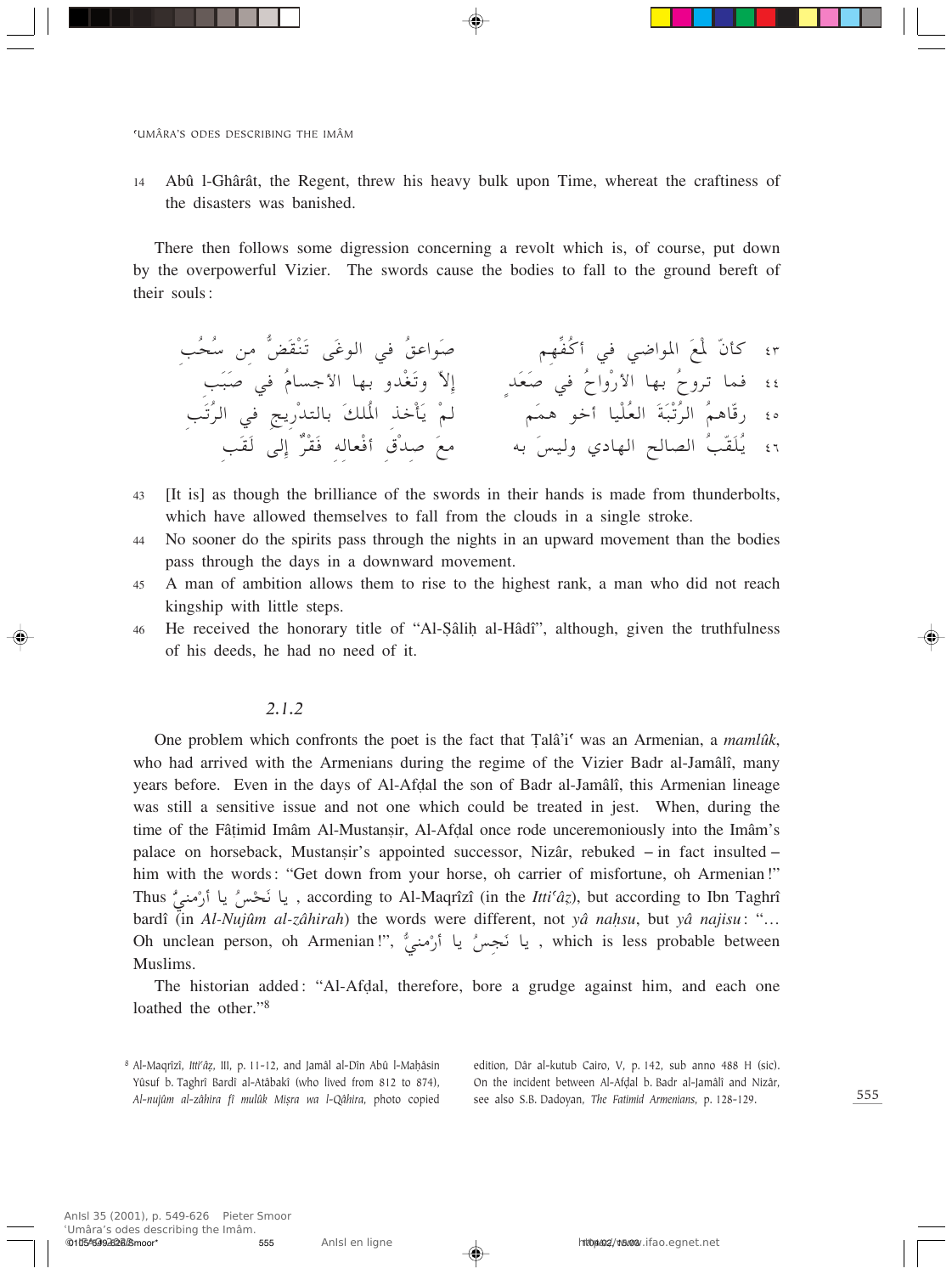Indeed, due almost certainly to this incident, the grudge which the abused Vizier bore was so great that he successfully blocked the appointment of Nizâr.<sup>9</sup>

It is true that among the subsequent Viziers, the Vizier Talâ's did become the Client of the Arabian tribe of Ghassân, but he remained just as sensitive about his Armenian origins as his distant relative Al-Afdal. As far as our poet 'Umâra is concerned, he was himself of pure Arabian descent and, therefore, felt obliged to justify Talâ'i''s distressing lack of Arabian lineage: firstly, his outstanding skill with a sword should on its own ensure that the Vizier be identified as an Arab; secondly, his position is so high that his genealogical tree should need no examination.

- 47 [He is] one of the crowned Banû Ruzzîk who is related to the origins of the original Arabian roots through the bright swords of ambition.
- His origins are pure; however his position in immortality is too high to be reduced to 48 a genealogical tree.

Talâ'i' himself makes a great impression as the representative of antithesis: he wears armour which is both "massive" and "silent" *(i.e.*, two meanings of *şâmit*), but has a lion's roar which is "speaking" (*nâțiq*) louder than the neighings of thoroughbreds. His armies march over the landscape, their horses in columns which cause the dust to rise, resembling smoke and flames:

His power ensured that he renounced the mistakes of man; in this way he did not 52 disturb the purity of his long-suffering patience by an outburst of anger.

556

<sup>9</sup> Al-Musta'lî became the new Imâm after Mustanșir's death. Al-Musta'lî removed any final chance which Nizâr may have had

by plastering him behind a wall whilst still alive. On this, see Al-Maqrîzî, Itti'âz, III, p. 14-15 and p. 86-89.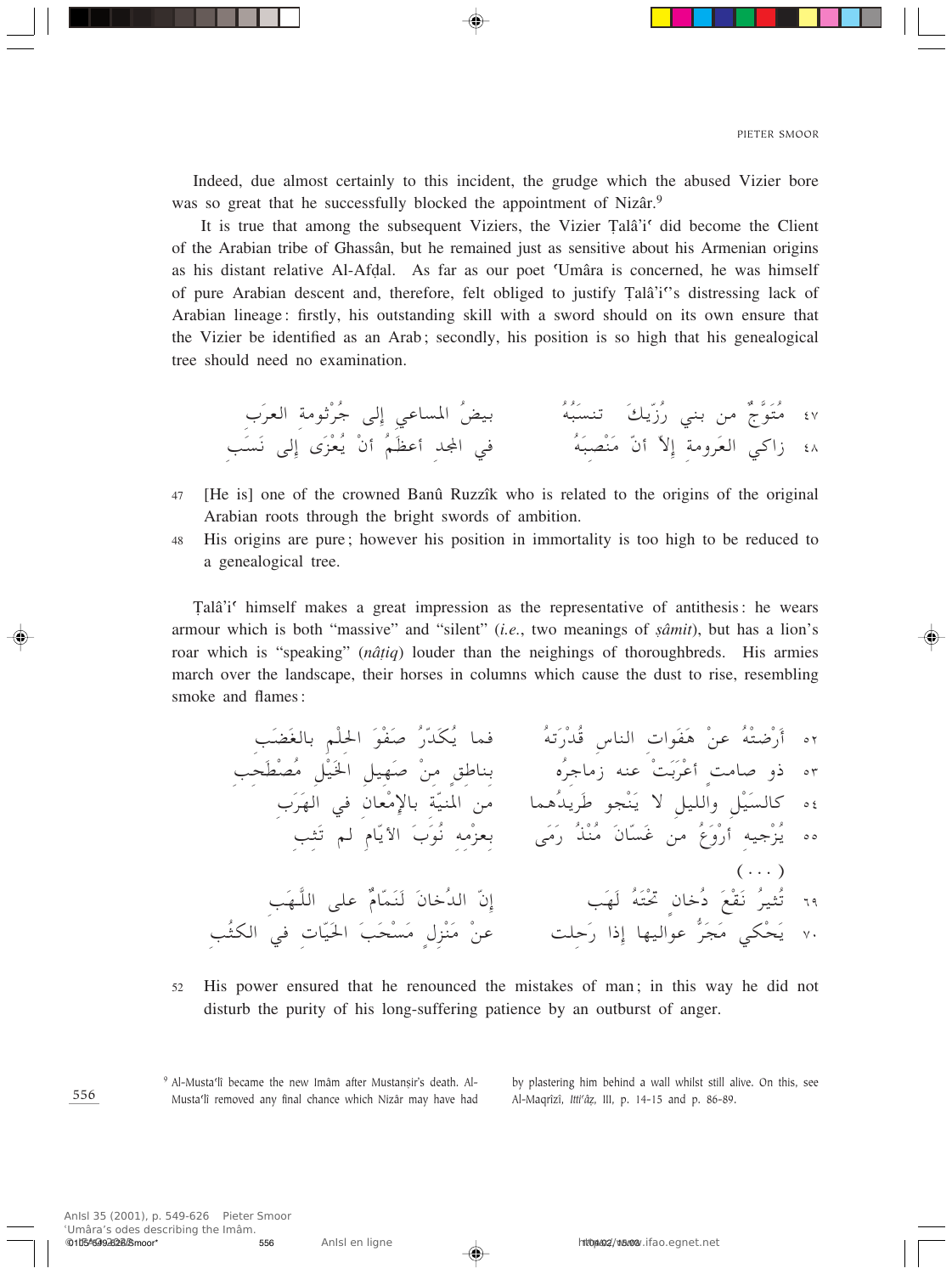- He is the possessor of (heavy and) "silent" (sâmit) armour, his lion-like roars are 53 "speaking" (*nâtiq*) above the neighing of horses, a sound audible on every side.
- He is like a torrent  $(sayl)$  and a night  $(layl)$ , anyone, chased by these two, is unable to 54 escape the fate of death by fleeing far.
- A Shining person (Arwa') from Ghassân urged the army calmly on. Never since he 55 aimed at the disasters of the days with his decision-making power, have they ever attacked him again.
	- $(\ldots)$
- They cause dust clouds to rise, amongst which are flames. Indeed there is no smoke 69 without fire. (The second half is a proverb in Arabic as well as in English.)
- When they departed from their resting-places, the tracks of their lances resemble the 70 trail of the snakes in the hills.

#### $2.1.3$

All this violence is of importance, in particular that against the crusaders:

- The boulder of the enemy, which you have split with a hammer, has become weak; 73 therefore be strong against the religion of Idols and Crosses.
- Because beside You are thin camels and short-haired horses who know that the lions 74 of the forest who sit astride them have not disappeared.
- They (the enemies) have been visited by "a pack of wild animals" (sarab) who drink 75 nothing when they are hungry, other than shining blood which is still "flowing" (aldami l-sarabi).
- And neither shall You ever turn against the religion of the Just Leadership, because 76 You are more loving towards it than either a father or a mother.

Cheered on here by 'Umâra, the Vizier Talâ'i' is as tough as an iron hammer against the rocks of the enemies. However the poet also emphatically draws attention to Talâ'i's sympathetic side. Although the Vizier is an *Imâmî* and thus not an *Ismâ'îlî*, the poet will never criticize the special Ismâ<sup>c</sup>îlî creed which forms the dîn of the Imâm. As is always the case, the poet refers to the Imâm vaguely by using the term *hudâ*, "Just Leadership".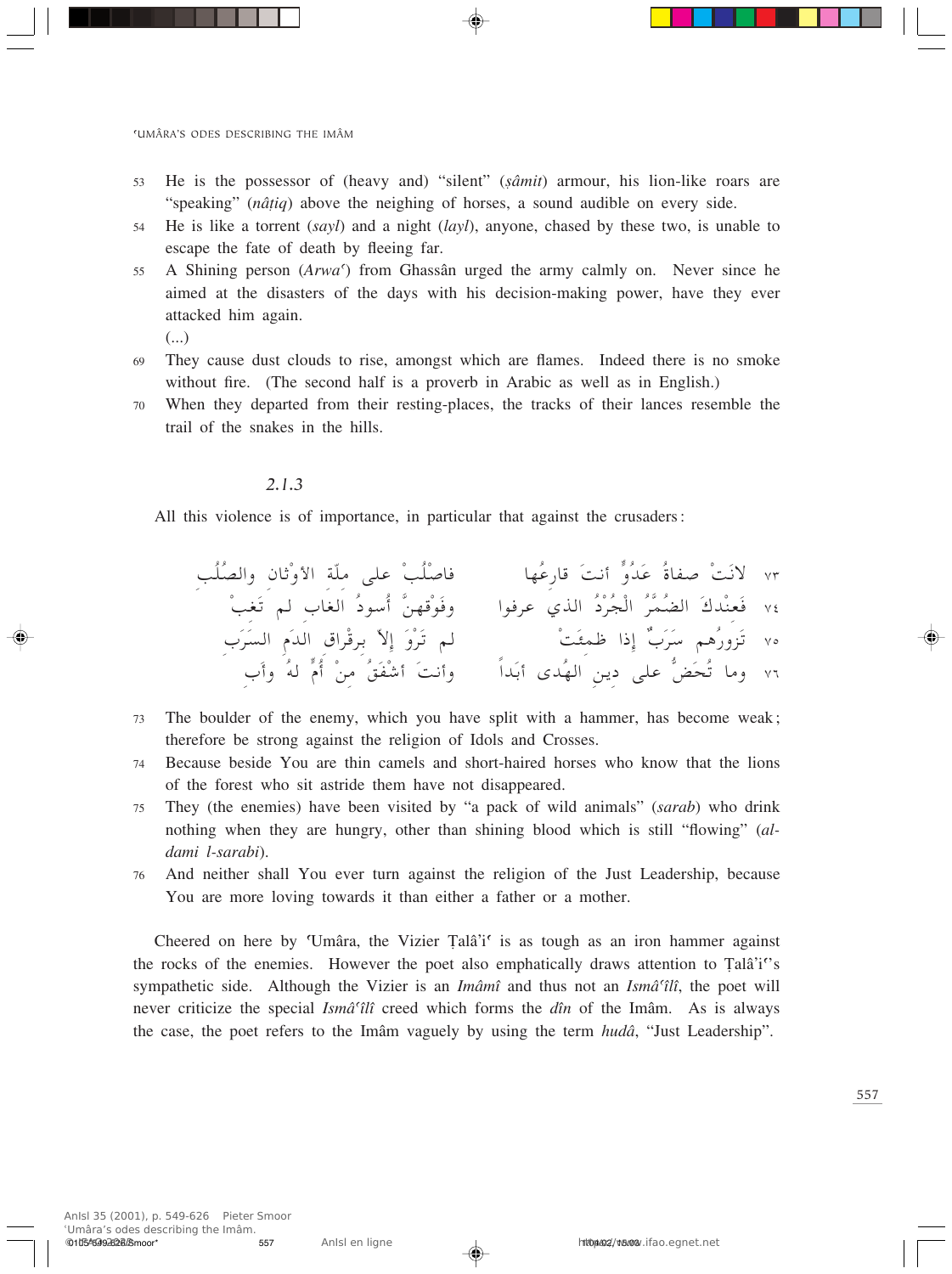#### *2.1.4*

In another poem which must come from an early period, Al-Zâfir is cited as the addressee. We know, however, that 'Umâra arrived in Egypt after this Imâm had been assassinated by the wicked Vizier 'Abbâs and his son Nasr. It cannot therefore be Al-Zâfir who is meant, but Al-Fâ'iz. The poem to rhyme *jimâli* (see Appendix) is so impersonal that we are unable to learn anything about the character of the praised person as an ordinary man in a human situation;<sup>10</sup> but we are given a stereotyped portrayal of an Imâm. Furthermore, both the blackguardedly Vizier and his son Nasr are mentioned as the "evil" opposites of the "good" Vizier Talâ'i' and his "good" son. However, the truth was quite different. Previously Talâ'i' had been in the employ of precisely this same "wicked" Vizier 'Abbâs. Talâ'i' was employed by 'Abbâs as his *muqaddam* in a battle against an aged predecessor Vizier Ibn Mașâl. In earlier days, therefore, Talâ'i' supported 'Abbâs who at that stage merely aspired to the Vizierate.<sup>11</sup>

The poem to rhyme *jimâli*, which incidentally does not appear in the manuscripts which we have become familiar with and made use of until now, does warrant somewhat more attention. In the first place we see how everything focuses upon the Imâm as a source of Revelation derived from God. But the rhetorical questions in the first verse put this into perspective: maybe it is only a question of a full moon and the desires of camels? In the second verse it is more concretely a question of the position of a "kingdom", or of a "foundation of Compassion". This refers to the cooperation required between the Vizier (™alâ'i©) honorific name "Al-Malik al-∑âliÌ" (= the Godly King) and the Imâm:

- ‰ULł Ô5MŠ Â√ Ì—bÐ ¡UO{Ë ̉öł Ô¡ULÝ ÚÂ√ Ì—ÚbÓ- Ô¡ULÝ√ ± ‰«ÒuÓý ¡uMÐ UNM ÔwÚŠu« ÓwIÔÝ ÌWLŠ— Ô…—«dÓ- ÚÂ√ ÌpK ^ dÓIÓ Ë ≤
- <sup>1</sup> Is it a heaven determined by fate (*qadar*) or a heaven of majesty? And the glow of a full moon or the desires of camels?
- <sup>10</sup> The poem to rhyme *jimâli*, Derenbourg, *Nukat-Diwan* does not contain this poem. *Ms D*, on which this edition is largely based, does not contain this poem either. The poem does appear in *Ms Rabat*, p. 171-173! The poem to rhyme *Ìanînu jimâli*, consists of 52 lines. The following lines of prose form an introduction, *Ms Rabat*: "In honour of Al-Zâfir and his Vizier Al-Şâliḥ, he also said the following ...".
- <sup>11</sup> Compare this to Al-Maqrîzî, *Itti<sup>c</sup>âz*, *III*, p. 197, where we find the following:

"Ibn al-Salâr began to prepare ©Abbâs and appointed him in charge of a great army. He ('Abbâs) marched out quickly, fearful that the people would unite together behind Ibn Mașâl. Afterwards, he departed for Dilâș, accompanied by Țalâ'i<sup>c</sup> b. Ruzzîk in the position of one of his generals. Subsequently

he lined himself up against Ibn Mașâl and several battles ensued with varying results. Finally the outcome of the battles was such that on Sunday 19 Shawwâl, both Ibn Mașâl and Badr b. Râfi', the Bedouin general, were killed. It is said that the numbers killed totalled 17,000. Having been proved the strongest, 'Abbâs turned back towards Al-Qâhira, bearing the head of Ibn Mașâl with him. On Thursday 23 Dhû l-Qa'da, impaled on a spear, this head was carried through Al-Qâhira and Misr (Old Cairo). His (Ibn Mașâl's) wives and children were brought to the palace. A room was cleared for them, and Ibn al-Salâr was awarded honorary robes." (sub anno 544 H., in chapter "Al-Zâfir bi-Amr Allâh Abû l-Manşûr Ismâ'îl b. al-Hâfiz li-Dîn Allâh Abî l-Maymûn 'Abd al-Majîd b. al-amîr Abî l-Qâsim Muhammad b. al-Mustansir".)

558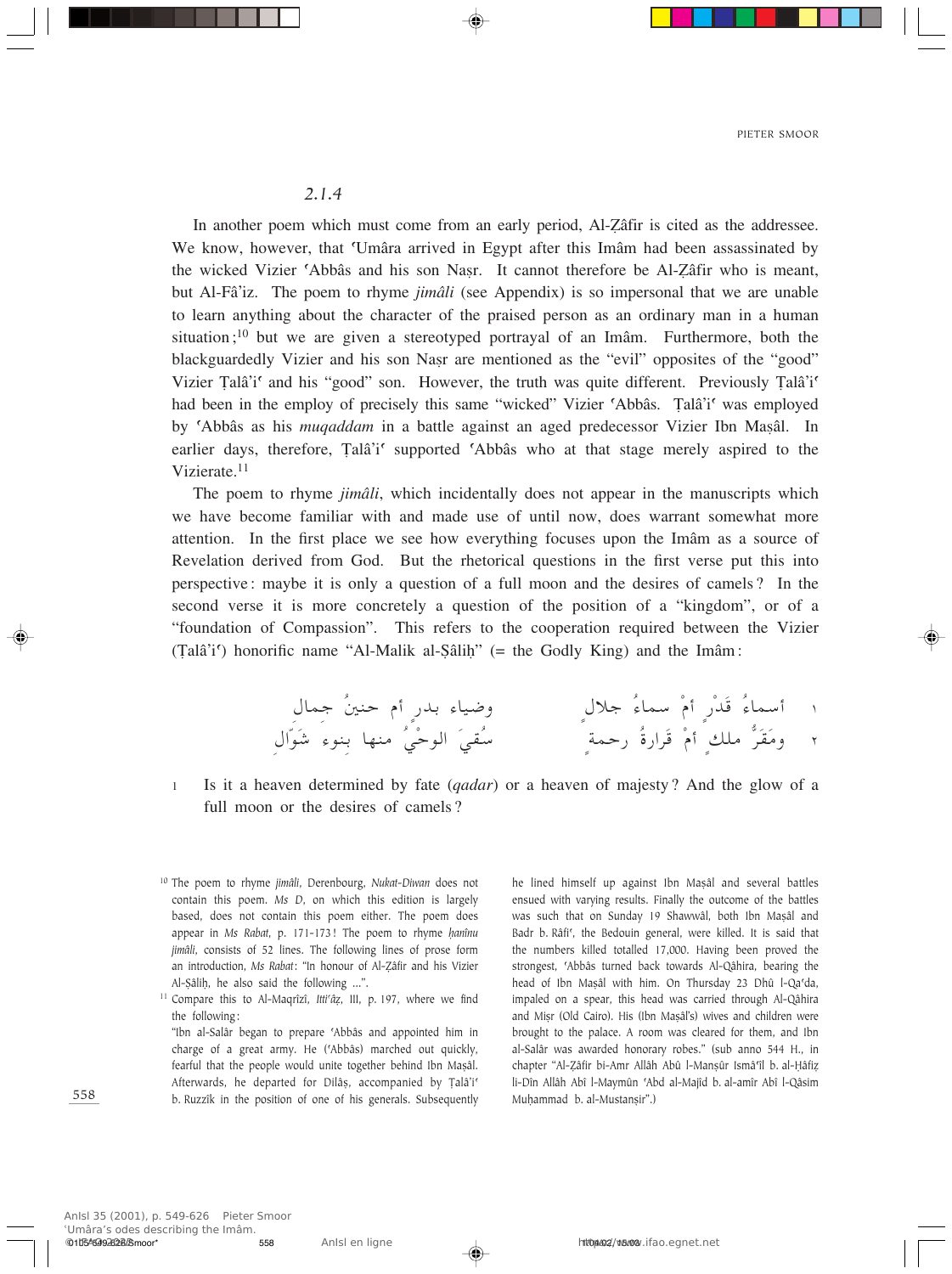2 Is it the establishment of a kingdom or the foundation of Compassion, from which the Revelation was watered by rain clouds from *Shawwâl*?

After these somewhat meditative opening lines, the poet hopes to gain favour by expressing his gratitude for his situation at the palace, a situation granted to him by the Vizier and the Imâm.



- 4 You have enabled me to attain this position, one which I would never have aspired to due to its awesomeness.
- <sup>5</sup> I observe the manifest light, in front of which a veil of esteem and awe hangs down, however.
- <sup>6</sup> And I behold the *Mahdî*, but he is a *Mahdî* amongst men in the land of ignorant folk.

#### *2.1.5*

The poet is grateful, he is also grateful that he can see. What does he see? A *mahdî*, but a *mahdî* in the land of ignorant folk. The poet swears that the kingdoms must give their support to him. Then follows a notably ritualistic repetition of the characteristics of the Imâm which is, furthermore, reminiscent of Al-Mu'ayyad fi l-Dîn al-Shîrâzî. This passage goes approximately as follows: "… this is the Light / This is the Message, about which the ©ulamâ' can be proud. / This is the Secret. / This is the clear line of descent. / This is the *Amîr* of the Believers, and the Protector of the *hanîfî* (monotheistic) religion, and the *qibla* of the Symbols." In particular the Symbols (the *amthâl*) make the *Ismâ©îlî* approach in this poem clear.

wUŽ ÌÊUJ s V«uJ« ÔdÚ¼Ô" Ôt Ú ÓbNý Íc« Ô—uM« u¼ «c¼ ±± ‰UÒN'« vKŽ UO½b« w Ô¡ULKF« tÐ Ú ÓdÓÓ²Ú« Íc« U³]M« u¼ «c¼ ±≤ ‰«eÚe« Ós ÚXÓM √ U ÷—\_« w ÚsJð r u Íc« ^ d« u¼ «c¼ ±≥ ‰ôÚb²ÚÝ«Ë ÌdÓEÓ½ ÚsŽ sÚG²Ý«Ë tÐ Úo¦ wK'« ÔqÚM« u¼ «c¼ ±¥ ‰U¦Ú \_« ÔWÓKÚ³-Ë nOM(« s¹b« ÔWÓLÚBŽË Ó5M R\*« ÔdO √ «c¼ ±µ

- 11 This is the light to whom the shining stars have born witness from a high place.
- <sup>12</sup> This is the message, as a result of which the *©Ulamâ'* have taken pride in the *Dunyâ* rather than the Ignorant.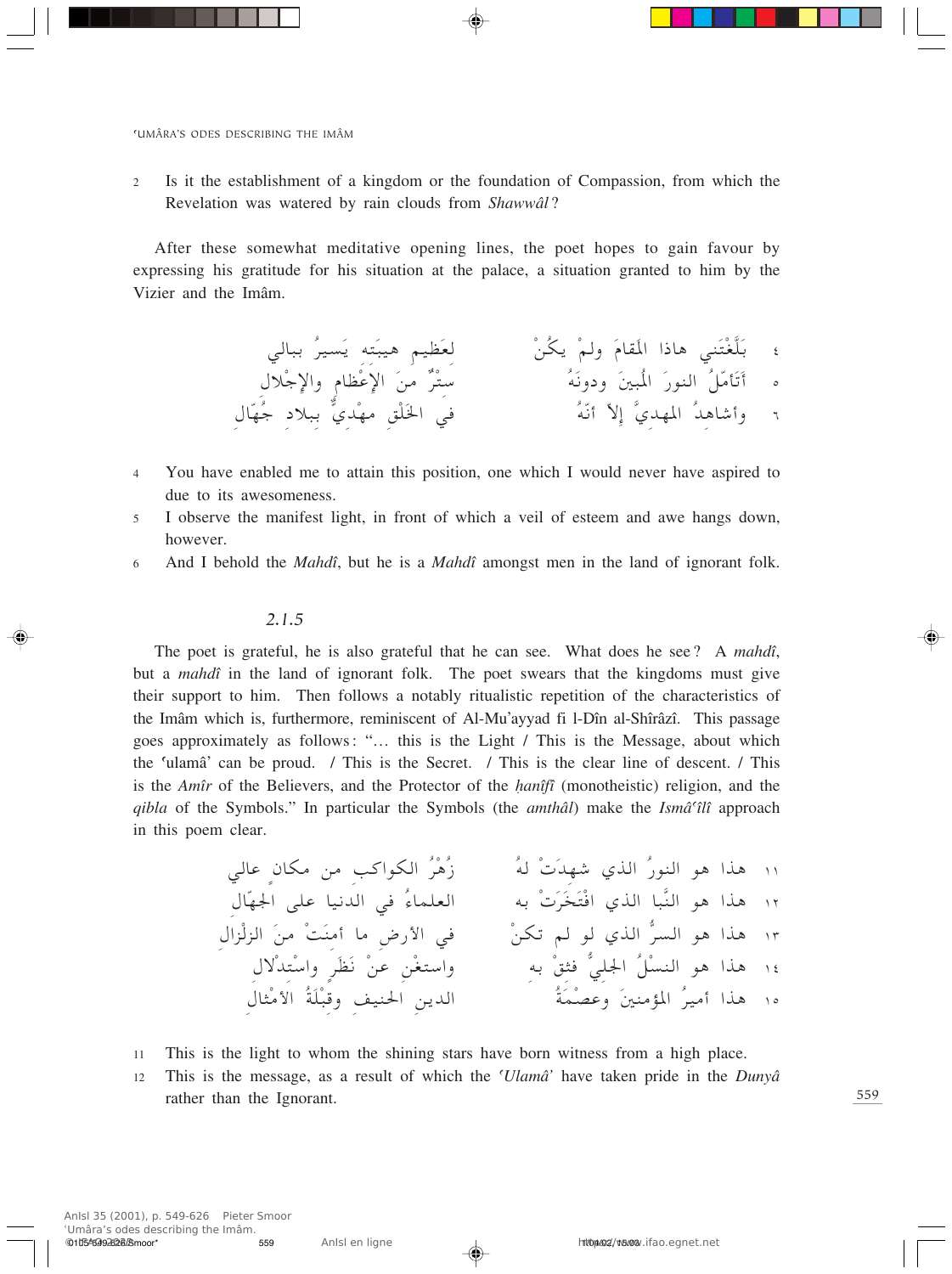- This is the secret: and should You never have been on earth, then it would have had 13 no protection against tremors.
- This is the clear line of descent; so put your faith in it and dismiss all speculation  $14$ and questions of proof.
- This is the Amîr of the Believers, and the Protector of the monotheistic (hanîfî) religion 15 and the prayer-direction of the symbols.

Verses 23-24 describe the high regard for Al-Zâfir and the Vizirate of Talâsi, who later bore the title "Al-Malik al-Sâlih". It is possible that this is a glance back into the past, to the days of Al-Zâfir, in the period before 'Umâra arrived in Egypt. However, it seems more probable that the term "Al-Zâfir" (the Victorious) simply refers to the Vizier. The new Vizier gives rise to a paronomastic figure of speech: there is the emergence of Talâ'i', the  $tul\hat{u}^{\prime}$  of Tala''. He was one of the Governors, one who dared to stand up against the bad Vizier 'Abbâs. And in this manner 'Abbâs is succeeded by the good Vizier here referred to as Al-Zâfir:

- ٢٣ للظّافرِ الشّرَفُ الذي لمْ يفْتخرْ<br>٢٤ الصالحِ الملكِ الذي عضدَ الهدى بِتحَمُّلَ الأعباءِ والأثْقالِ ٢٥ قامتْ عيونُ الخَلْقِ ملْوْ جفونِها مسلَّمَن باتَ يكْلَـوُّها ونعْمَ الكالى  $(\ldots)$ ٢٧ وَأَغَاثُ دولةَ آلِ أحمدَ بَعْدَما<br>٢٨ لولا طُلوعُ طلايع ودفاعُهُ<br>٢٩ لولا طُلوعُ طلايع ودفاعُهُ<br>٢٩ لم يَبْقَ في أعْمالِ مِصْرَ كلِّها ۖ أَحَدٌّ لَأبناءِ النبيِّ مُوالِيَ
- Al-Zâfir has so much Honour that no other person from a bygone age could boast of 23 such honour.
- He (scil., the Vizier Al-Malik al-Sâlih) is the Pious One, the King (Al-sâlihi l-maliki)  $24$ who supports the Just Leadership by bearing both burdens and heavy things.
- The eyes of the people have been plunged into deep sleep since he started guarding 25 them by night; and how pleasant is this Guardian!  $(\ldots)$
- He helped the dynasty of the  $\hat{A}$ l Ahmad, after it had been brought into confusion, and 27 after its shadow had acknowledged that it would soon end.
- If the emergence  $(tul\hat{u})$  of Talâ'i' had not taken place, and if he had not defended 28 You by fighting against and disputing with your enemies,
- Then there would not have been one person left in all the districts of Egypt who would 29 have remained loyal to the sons of the Prophet.

560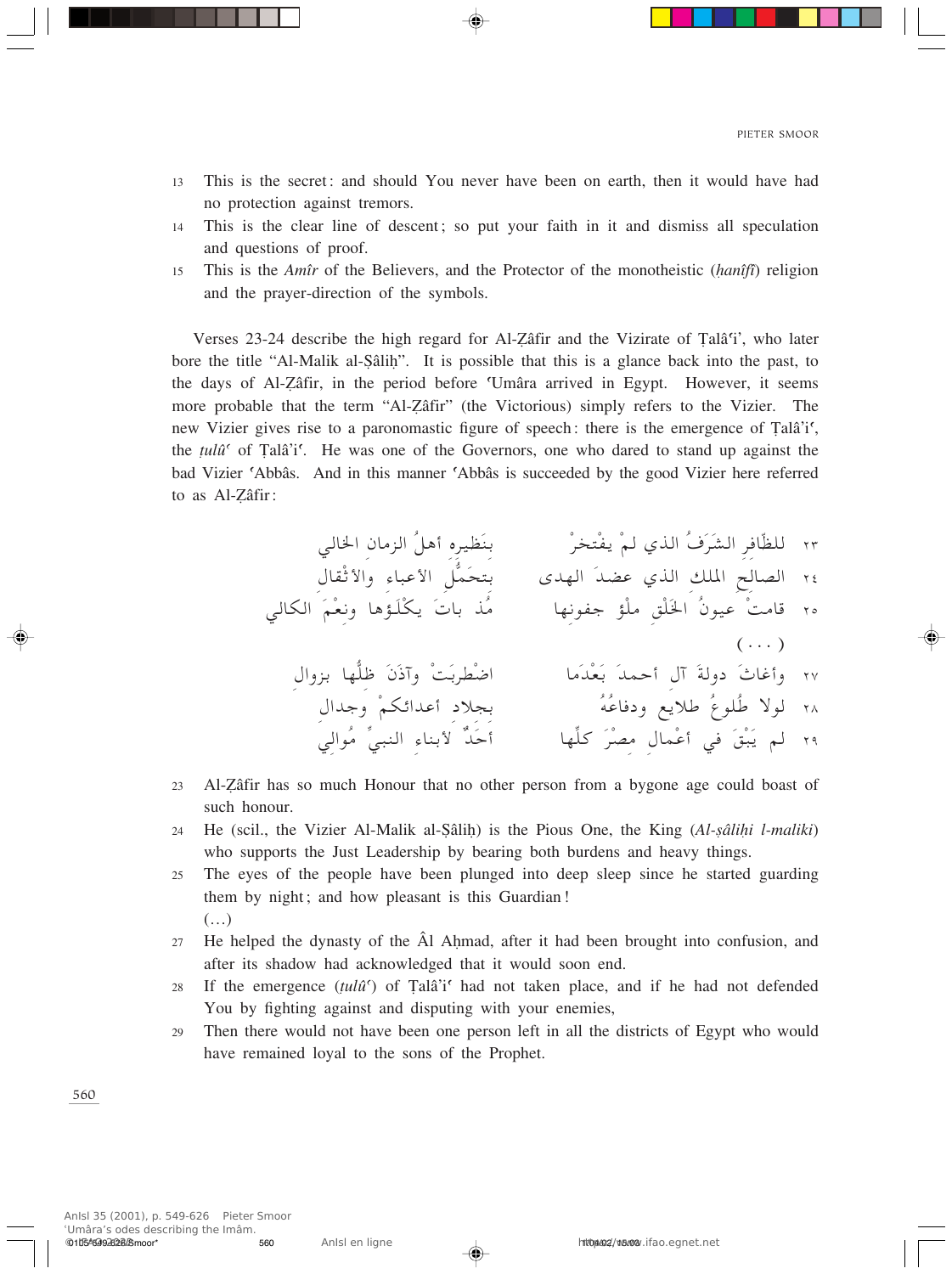#### *2.1.6*

In contrast to the Vizier Talâ'i<sup>c</sup> and his son Al-Nâșir b. Talâ'i<sup>c</sup>, who represent the "goodly", we once again come across the pair who represent "evil", namely the blackguardly Vizier 'Abbâs and his son Nașr.<sup>12</sup>

Talâ'i' is addressed in the poem with the following words:

‰UJÓ½Ë ÌW]– UHOKÓŠ UL¼Ë ÔtÓMÚЫË W «dJ« bÚFÐ Ús Ôt‡Ó²Údð ≥¥ ‰UÐÓËÓ qÚ¹ÓuÐ wLNÓð Ì…d]LÓ×Ô ÌWÓLÚI½ ÔVzU×Ý ÔtÚM ULÔNÚðœUł ≥µ

- 34 After they had been elevated, since they both became allies of low behaviour and underwent exemplary punishment, You have abandoned him and his son.
- 35 His (scil., the Vizier's) clouds of Red Revenge throw themselves against the pair of them, filled with Woe and Disaster.

There is an allusion to the moderate *Imâmiyya* background, or at least to the excellent way of life practised by the new Vizier. From the perspective of ever-passing time, he has become an example to his son Al-Nâșir:

‰U¦ Ë ÌWÒMÔÝ Ús ÓXÚ×{Ë√ Íc« ÓlÓ³Òð« Ód
UM« ]qÓł\_« ÒÊ≈ ≥∂ ‰U−ÚF²Ý« ôË ÌVÚ¹Ó— s Ó uÔð r ÌWÝUOÐ ÔtÓ²ÚOÓHÚJÓ²ÚÝ« U Ó"UHË ≥∑ ‰U²ÚÔ ÌVÓ−ÚFÔ …dOÐ UMO Úd¹ ÚrË —U-ÓuUÐ ÓWÓ³O³ÓA« ÓÊ«" ≥∏ ‰öÓÐ rN ÚoÓKÚF¹ r oÚKÓ)« w ÍbÓ²ÚIÓ¹ ÓpÚbÓŽ ‰öÐ «bÓž UÒ\* ≥π ‰U−Ó ‰uÞ bÚFÓÐ rUE\*« ÓuÚDÓš Ú Ód]BIÓ ]nÔ\_« ÔtÔ²ÐUNÓ ÚXÓHÓ ¥∞ ‰«uÚ \_«Ë Õ«ËÚ—\_« sÓŽ ÎUŽÓ—ÓË ÎUCÚOÓ ÚdÔ U ÔtÓ²ÓŠ«— ÓXDÓÐË ¥±

- 36 Indeed, al-Ajallu al-Nâșir (scil., the son of the Vizier) has imitated what you had made clear through Sunna and Example.
- <sup>37</sup> You should obtain satisfaction from what you have entrusted to leadership (*siyâsa*), unaffected by doubt or haste:
- 38 He adorned youth with dignity, and when he was amongst us, he did not lead the life of a conceited braggart.
- 39 When he came amongst the people to imitate the characteristics of your Justice, for their sake, he did not hold tightly to disorder.

<sup>&</sup>lt;sup>12</sup> The honorific title of 'Abbâs was *Rukn al-Islâm*, whereas his son owned the honorific *Nâsir al-Dîn*.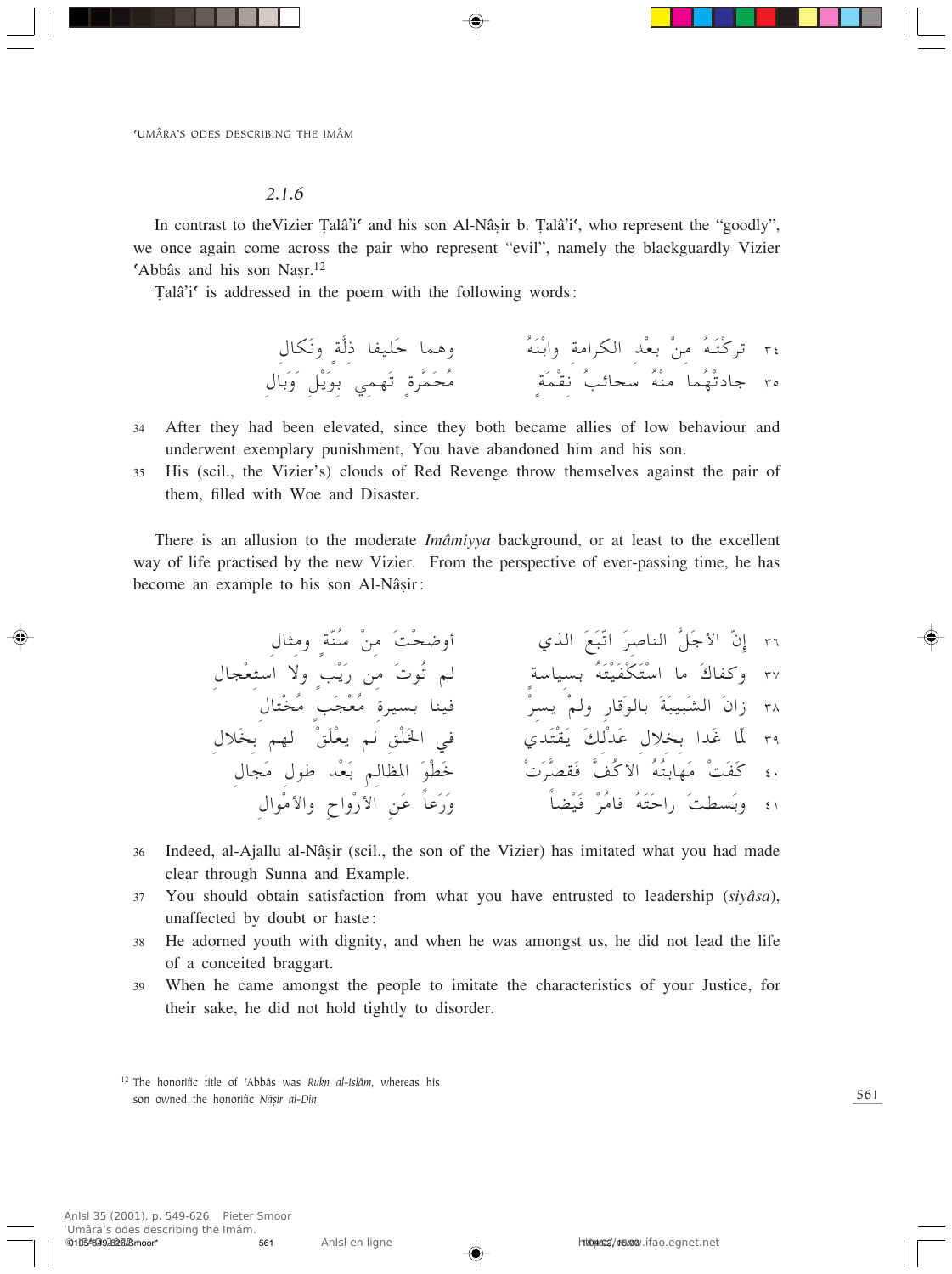- 40 Awe of him was sufficient for the hands of his people because, after a protracted period, it restrained injustice.
- 41 And you have unclosed his palm; command then an abundance of grace in godly fear for the safety of human spirits and riches.

In this poem to rhyme *jimâli*, the first theme is one of religiously orientated praise of the Imâm, followed by a eulogy to the king. It appears that the title *malik* , "king", is of significance to this poem. It may be that the Vizier has recently been appointed "king" by the Imâm.

## *2.1.7*

The titles of Talâ'i<sup>c</sup> were given to him by virtue of an honorary missive (tashrîf) from Imâm Al-Fâ'iz, on 4 *Rabî*<sup> $\epsilon$ </sup> II, in the year 449 H.<sup>13</sup> However in line 47 of the poem cited below (rhyme *jimâli*), ©Umâra emphasises that not only were ecstatic words said in respect of this Vizier, but also that the deeds of the Vizier were equivalent to the words:

‰UJÚý\_« ÓWÒK-Ë dOE]M« ÓÂÓbÓŽ wJÓ²ÚAÓ¹ Ó`³Ú
√ Ó"UMÚ¦Ó²ÚÝ« «–≈ ÏpK ¥≤ ‰U¦Ú \_«Ë ‰«uÚ-\_« V-UMLÐ ÌdÔšUHÓð ÓÂÚu¹ Ô"öÚ \_« ÔdJÚMÔð U ¥≥ ‰UCÚù«Ë qÚCÓH« w ÔÁÔbOŠÓËË ÁdÚ¼Óœ ÔWLO²Ó¹ Ìp¹Ò"Ô— ÓsÚЫ ÒÊ≈ ¥¥ ‰«e½ ÔYÚOÓË ̉«eÚ½√ ÔYÚOž ÈbÒM«Ë WŽU−ÓA« ÓÂu¹ ÔtÒ½≈Ë ¥µ ‰UFÚ√ öÐ Ì¡ULÚÝ√ ÔlÚHÓ½ U tKÚF ô tzULÚÝ√ w ÔÁuÓdÓð ¥∂ ‰U(« ÔÊU ÔtÔdB¹ ÎôÚu- ÁbÚ−Ó wŽUÓ Ôt Ô‰uIð ÏpK ¥∑ ‰UŠ ÓpKÚF UMÓÓŠ s ÔdÚ¼]bU U¼ÓbÚŠÓË ÓpÚHÓMÐ Òô≈ ÚdÓ²ÚHÓð ô ¥∏ ‰Už ÌhOš— Ì¡ÚwÓý s ÔXÚ³−ÓŽË ÎUFÔ{«uÓðË ÎWÓFÚ— ÔhÓšÚdÓðË uÔKÚGð ¥π

- <sup>42</sup> Any king would begin to complain about the absence of an equal or a like minded soul, but You are an exception.
- 43 On the day that they boasted to each other about the good quality of their words and deeds, the kings themselves did not deny
- <sup>44</sup> That Ibn Ruzzîk is the unique pearl of his *Dahr* and will be unparalleled in his excellence and charity;
- <sup>45</sup> And that on the day of bravery and abundant dew, he is a rain cloud of gifts (*ghaythu anzâl*) and a lion on the field of battle (*laythu nizâl*).

562

ʿUmâra's odes describing the Imâm.

p. 218.

<sup>&</sup>lt;sup>13</sup> For the official proclamation in honour of Talâ'i', see Ibn Taghrî

Bardî, Al-nujûm al-zâhira, V, p. 311 and Al-Maqrîzî, Itti<sup>c</sup>âz, III,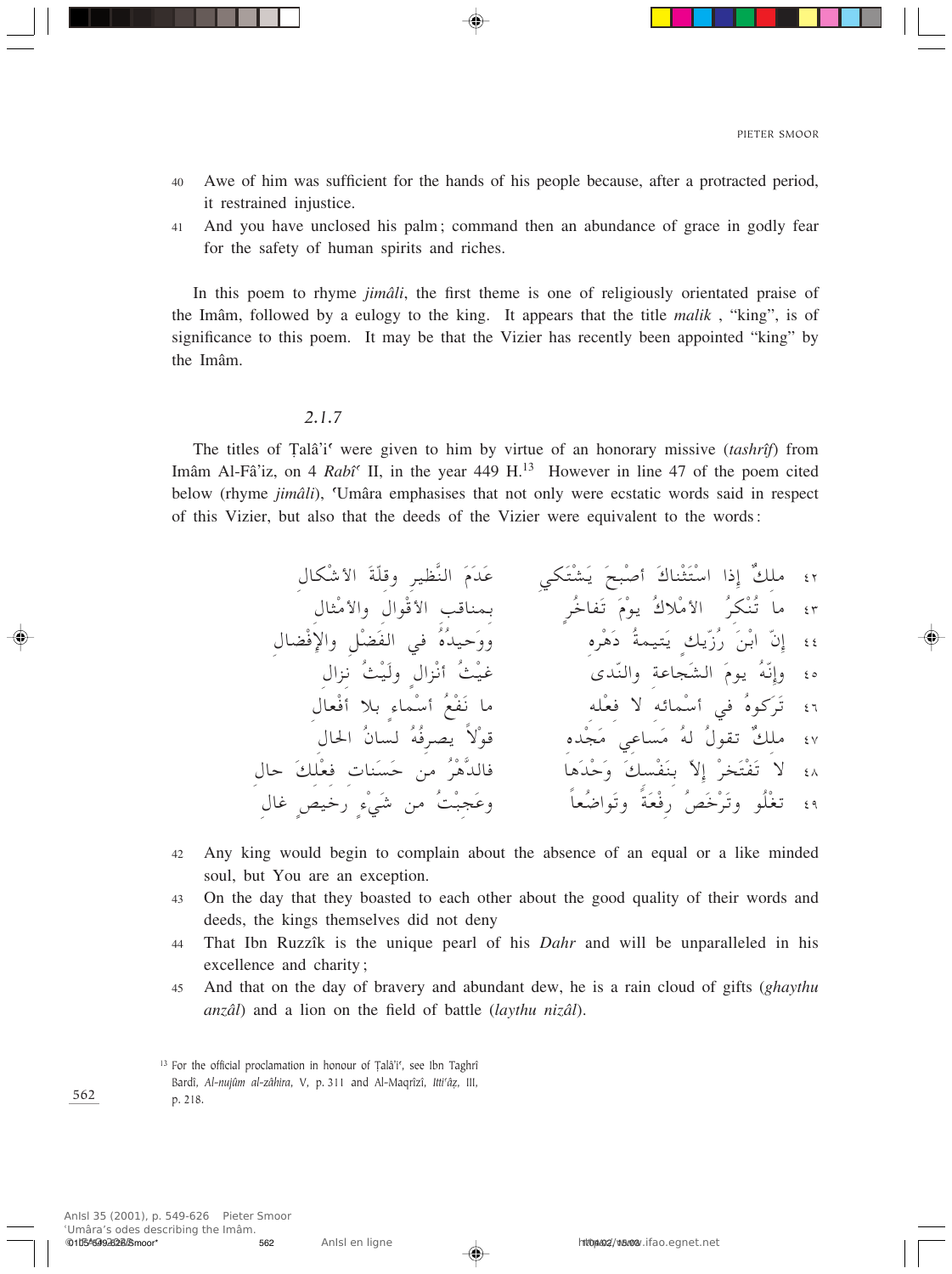- 46 They named him freely, not paying attention to his actions, but what is the use of names without deeds?
- 47 He is a king, for whom the ambitions of glory speak favourable words, words the Language of Things would like to take charge of.
- <sup>48</sup> Be proud of nothing but Your soul alone, then the *Dahr* will be ornamented by the pure jewels of your deeds.
- 49 You are both expensive and cheap, in highness and humbleness; and I was surprised by something which was both cheap and expensive.

In fact Talâ'i<sup>c</sup> (and his son) were not the first to be given the honorary title *malik*, before Talâ'i<sup>c</sup> the Fâțimid Vizier Ridwân al-Walakhshî, who was employed by Al-Hâfiz billâh, had also been honoured with the same title of "King" (see *Itti<sup>c</sup>âZ* III, p. 218).

Finally, the poem to rhyme *jimâli* ends with the wish that both the Imâm, "The *Amîr* of the Believers", and the King will in the future be able to work together:

| في الصالِحِ الهادي أعَزُّ مِثالِ | .٥ فاسْلَمْ أميرَ المؤمنينَ مُبَلَّغاً |  |
|----------------------------------|----------------------------------------|--|
| عَيْنُ الهُدىَ لكُما زَوالَ ظلال | ٥١ وتَملَّيا صَرَفَ الحياة ولا رأتْ    |  |
| مَحْروسَةُ الغَدَواتِ والآصال    | ٥٢ هنيتُما ما شئتُما وَعُلاكُما        |  |

- 50 Fare thee well, Oh *Amîr* of the Believers, for whom Al-Şâlih, the Just Leader, has been given (*muballaghan*) as a most noble example.
- <sup>51</sup> And may both of You enjoy for a long time the high honour of life and may the eye of Just Leadership never see the end of your shadows.
- <sup>52</sup> May You both be happy for as long as you desire, while your mutual Loftiness is protected in both its morning and its evening hours.

#### 2.2

The poem to rhyme *tuntakhabu* is less vague and definitely refers to the child Imâm Al-Fâ'iz, and thus never mentions either Al-Zâfir or Al-'Âḍid.<sup>14</sup> Al-Fâ'iz must be glorified in combination with the Vizier who has in the meantime been promoted to "King". At the end of this poem the Imâm is addressed. The wish in the very last verse of this poem records the state of the relationship between him and the Vizier: the latter is a good father to the Imâm, who is like a son to him. He is certainly not an angry father who treats his son harshly.

This poem was problably recited by 'Umâra on the occasion of the inauguration of Țalâ'i<sup>c</sup> in Al-Qâhira, after the departure of the previous Vizier 'Abbâs with his son Nașr and their retinue. The poem does, therefore, possibly date from the time *Rabî<sup><i>*</sup></sup> II, 449 H., or shortly afterwards, see Itti<sup>*'az*</sup>, III, p. 219.

<sup>14</sup> Poem to rhyme *tuntakhabu*, Derenbourg, *Nukat-Diwan*, p. 170- 171, only verses 1 and 17-26 in the edition, *Ms D*, folio 15R-16V. *Ms Rabat* p. 51-53. Total of 50 lines. The poem is introduced by the following words: "He said in praise of the Imâm Al-Fâ'iz bi-Nașr Allâh, and his Vizier Al-Malik al-Şâliḥ...".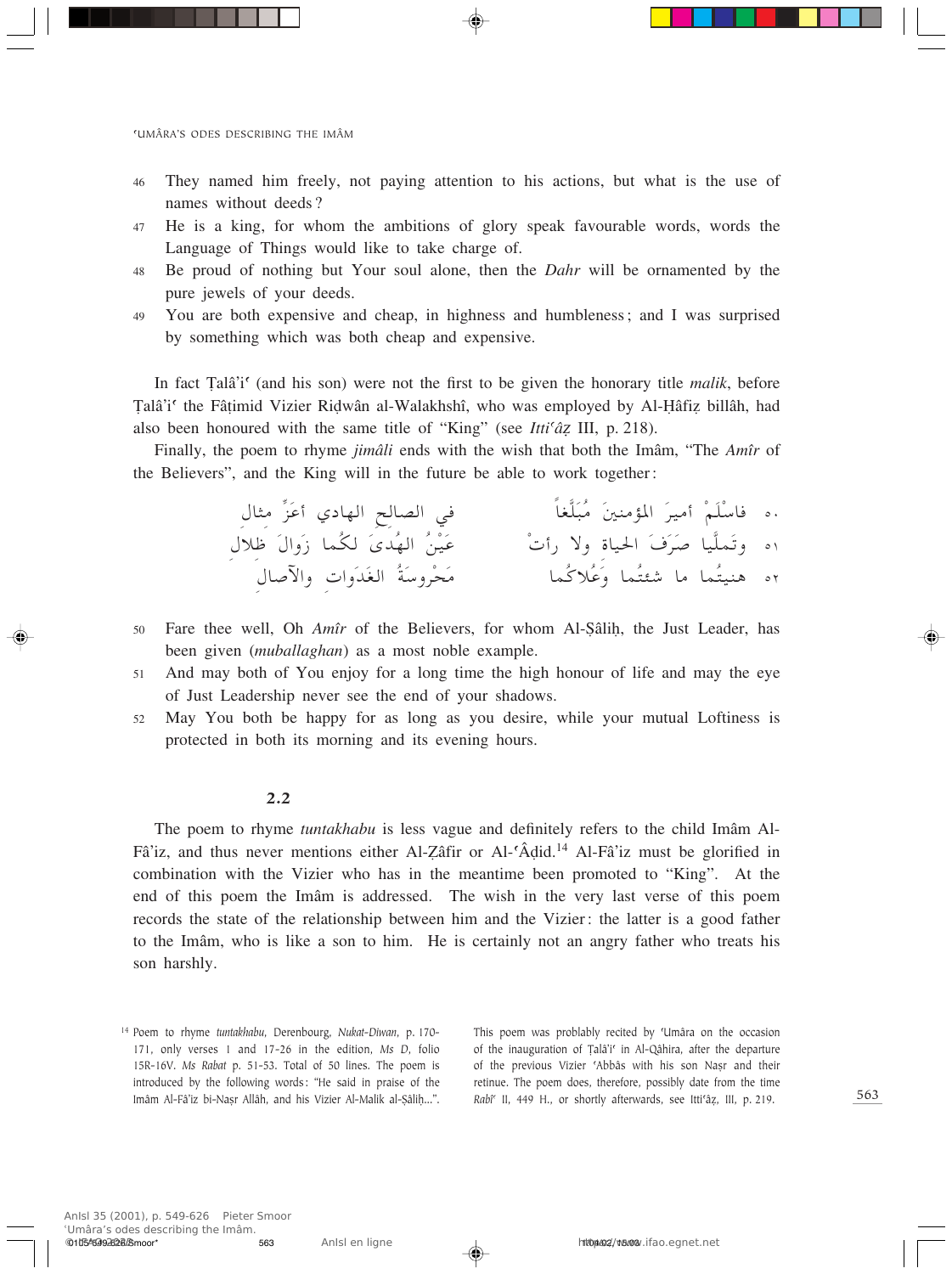- Be happy then both with the days gone by and with those yet to come: those which 49 the aeons allowed to ride on their backs,
- While you enjoy the existence of Al-Malik al-Sâlih at a time when any other angry  $50$ father would have treated his son severely.

#### $2.2.1$

Nowhere is there any allusion to the poor health of Al-Fâ'iz. There is only light and good fortune.

- On the dais of his throne Fâ'iz bi 1-Nasr (a Conqueror of Victory) is veiled by his 6 own light, and wrapped (in the manner of a turban) by the crown of his might.
- Blessed with regard to his features, and fortunate in respect of his spirit, while events  $\overline{7}$ and misfortunes were unveiled through his countenance.

After this the poet turns immediately to the *mandula* and, using the figure of speech iltifât, addresses his words directly to the Imâm.

- You are the Strong Grip (al-'urwa al-wuthqâ) which will not be broken whilst love of 12 you is the reason for entering Paradise.
- In the odes dedicated to you there is glory for the one who praises you; and in loyalty 13 to you lies a treasure chest and a favourable outcome.

564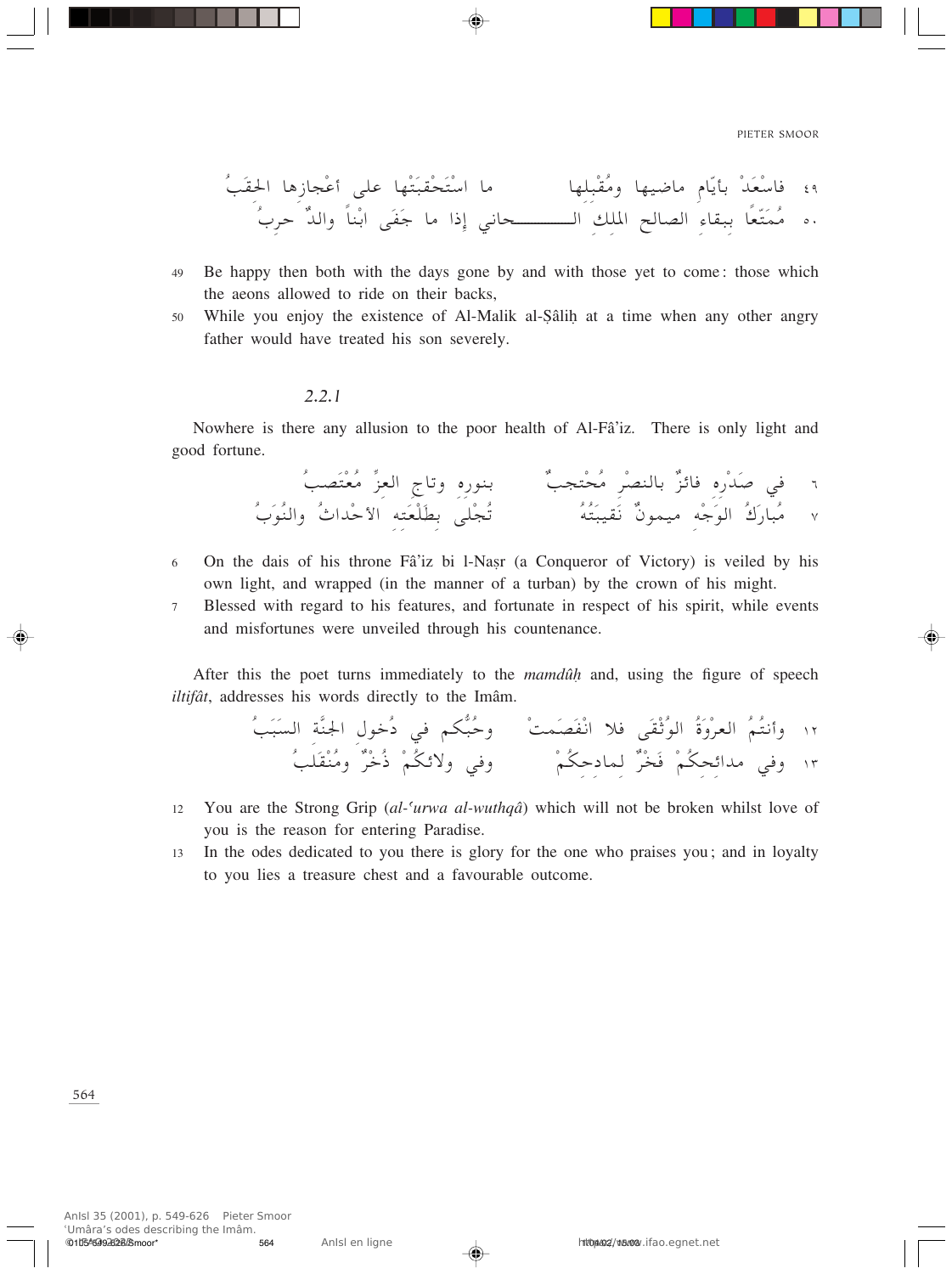#### $2.2.2$

Moreover discussing their connections to the Koran 'Umâra says the following:

- Honourable characteristics such as the Shining Stars, whose beauty has now filled our 15 ears and books.
- The Sûra of the Koran came to praise these, and what could poetry and speeches still achieve? 16

The Imamate had been threatened by the previous wicked Vizier, but the Ruzzîk clan had arrived as the new family of Viziers in order to protect this highly placed Imâm who is no less than "a forerunner of the Will of Allah":

- 17 Amongst the inhabitants of this palace Allah has found a forerunner of the Will, in whose secrets there is cause for wonder.
- When Ibn Bâdîs wanted to remove them *(i.e., the inhabitants)*, whilst the Helpers of 18 the lights of Just Leadership were absent,
- A revengeful hand was turned against them, a hand which could be traced back to the 19 Âl Ruzzîk and which descended from that clan.
- Had the Vizier Abû l-Ghârât not been there, then neither banners nor turban-ribbons 20 would have flown to celebrate the victory in the palace.
- And then neither of the two tribes, Persians nor Arabs, would have recognised him as  $2.1$ the son of 'Alî at the time of disaster.
- When You (an example of *iltifat*, because here the Vizier is being directly addressed)  $22$ urged the swift horses on towards him  $(i.e.,$  'Abbâs, the wicked Vizier), he had nothing to protect himself from You apart from great distance and flight.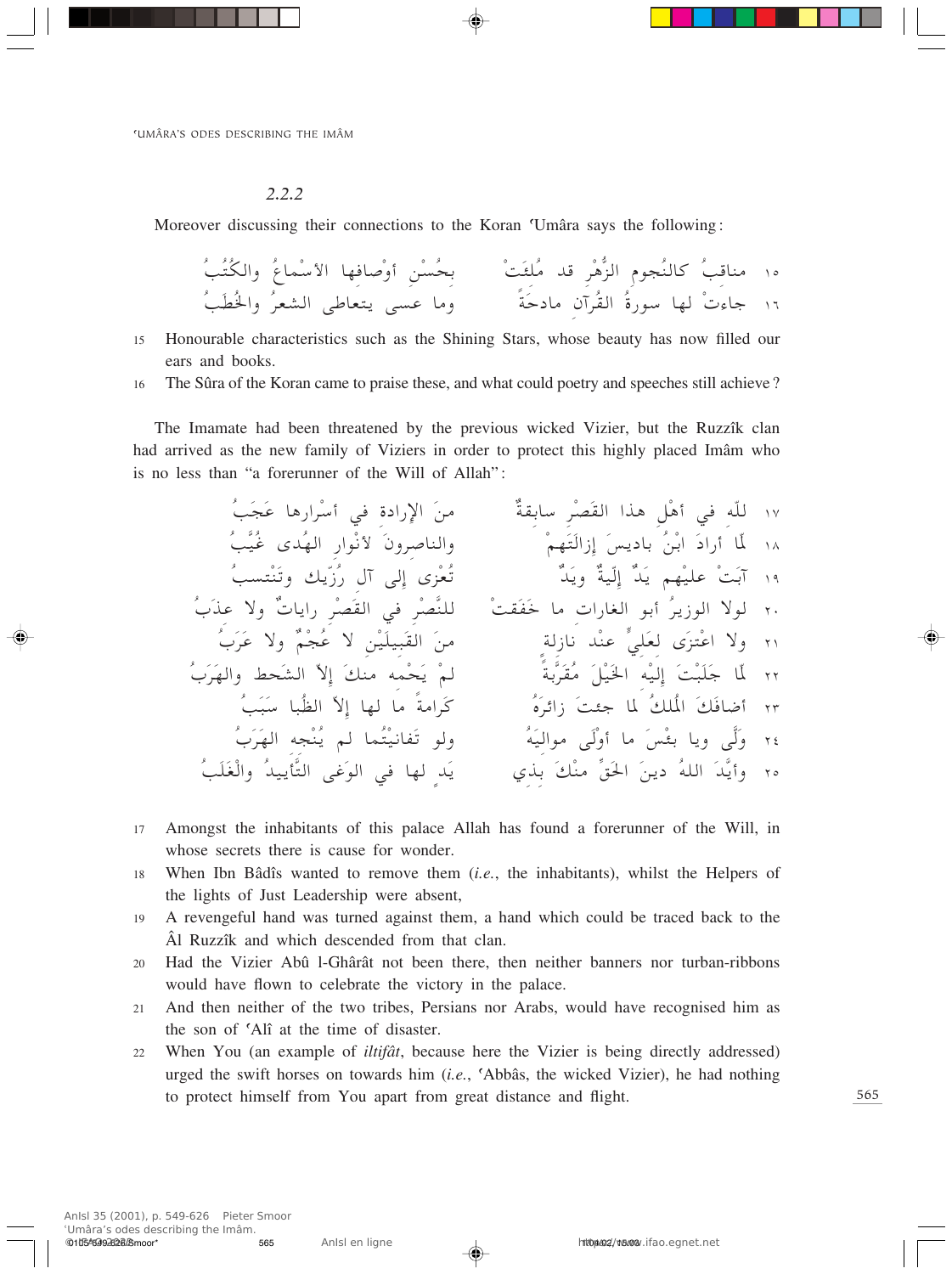- When You visited the monarchy, it bestowed an honour upon You which had its origins  $23$ only in the sharpness of the sword.
- He (the wicked Vizier) took to flight, and oh how bad is that which he had bestowed 24 upon his underlings! Even had You two destroyed each other, flight would not have saved him.
- Through a man with mighty hands, who in the battlefield achieves both support and 25 victory, Allah has supported the *Dîn al-Haqq* for You.

Through the Vizier, Allah subsequently supported the  $D\hat{n}$  al-Haqq (= verse 25). But once again, the problem of the lowly and non-Arabic *(i.e.*, Armenian) lineage of the new Vizier is raised. His high ambitions and his good deeds concerning the protection he offers to the women at the palace are, however, sufficient to make any questions relating to his ancestry irrelevant.

#### $2.2.3$

The situation in the country is so safe that sheep and wolves are able to keep each other company, although by the time the sun goes down the wolves have died from hunger. Naturally, the women are singled out for mention because they were the ones who invited the new Vizier to come and take revenge for the murdered Imâm Al-Zâfir. The following poetic passage develops this line of thought:

- Man is composed of worries. His ambition means that he no longer needs what his 27 father and forefathers have built for him.
- 28 His perseverance protects the women in their lofty apartments (harîm al-ma'âlî) and so his wings are like the lions' forest which one must avoid,
- Wherein a sheep is able to accompany a wolf in all safety, although towards sundown 29 hunger causes the latter to perish.
- Hence her spirit  $(i.e.,$  the sheep's spirit, simultaneously a metaphor for "woman") can 30 never be stolen, nor can anyone witness her money being turned into booty.

566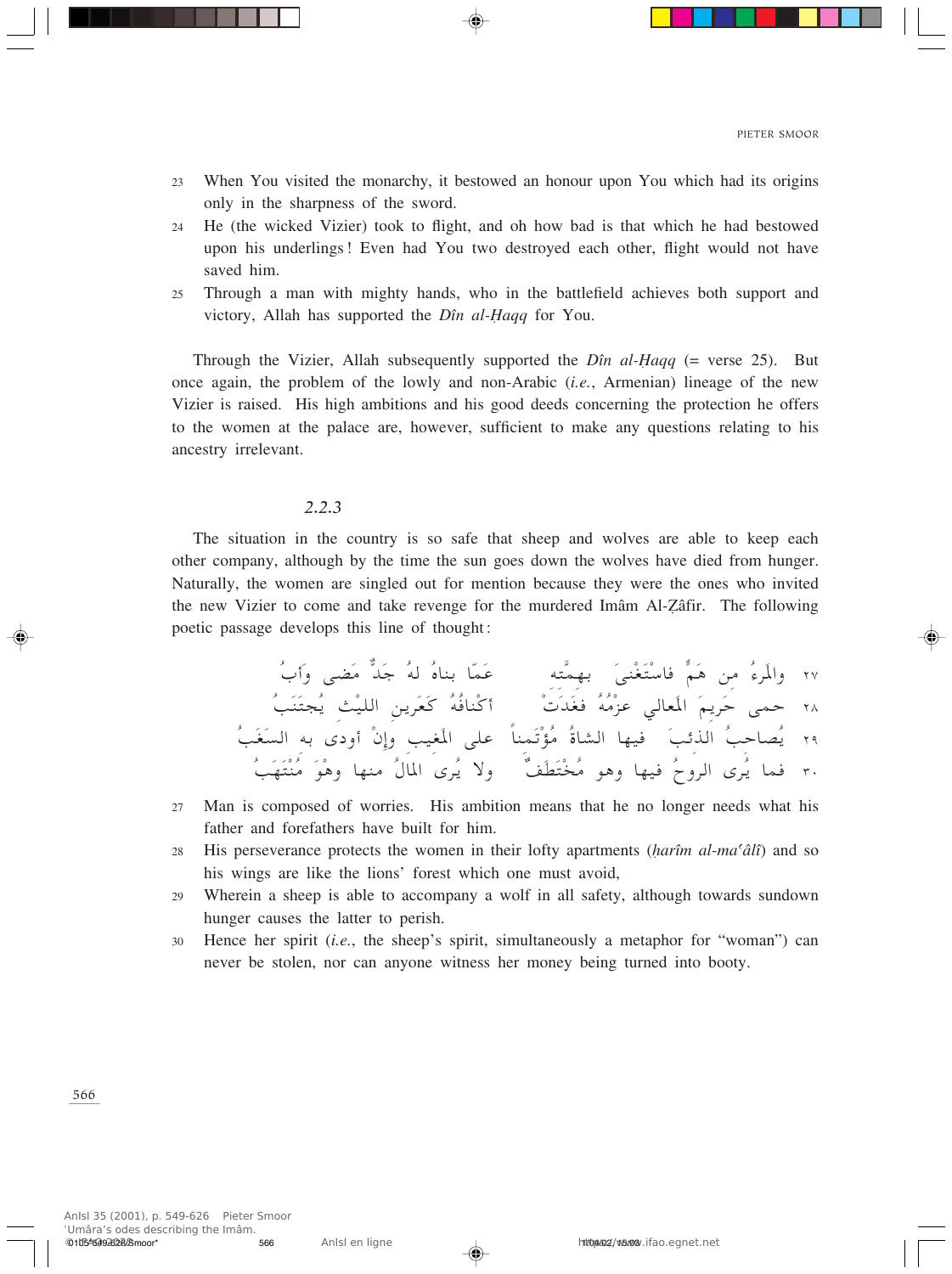3

For a long time the combination of Vizier and Imâm worked well. However, changes begin to occur when, after a period of about five years, the sickly child Imâm dies. A successor is then required and this involves a well-known group of people. Here I refer to Al-Maqrîzî by quoting from his *Itti<sup>c</sup>â*<sub>7</sub> (III, p. 238 and 243):

"Al-©Â∂id (…) received the *bay©a* after the transference of Al-Fâ'iz (the deceased Imâm) and after the time of the *salât*, on Friday, 17 *Rajab* 555 H. <sup>•</sup>Â $\ddot{A}$ did was at that time nine and one half years and seven days old."

The historian continues, by saying:

"When the Caliph Al-Fâ'iz died, Al-∑âliÌ b. Ruzzîk rode to the palace in mourning attire. He summoned Muflih the *zimâm al-qasr* (read Persian *zinân dâr*, the Head of the Household) and asked him who in the palace was suitable for the Caliphate.

He answered: 'There is an entire group here!'

He (Al-Sâlih) replied: 'Introduce me to the oldest of them.' After which the head of the house mentioned one by name.

Sâlih ordered the one named to be brought. An *Amîr*, called <sup>*CAlî*</sup> b. Mazîd, arrived and whispered to him: 'Do not allow ©Abbâs (Al-∑anhâjî) to have better vision than You; he chose the youngest and left the oldest to himself, as a result of which he (©Abbâs) had absolute power.'

∑âliÌ listened to his advice, he said to the *Zimâm*: 'I want a young child from you!'

He said: 'I have here the son of *Amîr* Yûsuf b. al-Hâfiz, named 'Abd Allâh, but he is neither mature nor of age (he is not *bâligh*).'

Sâlih said: 'Let him come!'

He was, therefore, immediately brought to him wearing an attractive turban and cape. He was like a wild animal, brown with large eyes, broad eyebrows, a short nose, broad nostrils and thick lips. Şâlih had him sit in the fresh air of the air shaft. He was 11 years old. (Previously a different age was mentioned, in the short time that you have been reading this 'Abd Allâh 'Âḍid has become one and a half years older. See *Itti<sup>c</sup>âz*, III, p. 244). Sâlih then ordered the Head of the clothing store to bring a simple green cloak. This was the dress of the heir when he was in mourning for the one who had reigned before him. The man arrived and attired him accordingly.

Al-Fâ'iz was prepared for the funeral and when his coffin, his *tâbût* was brought outside, the *salât* was said for him after which he (the deceased) was carried to his tomb. Al-Sâlih took ©Abd Allâh by the hand and had him sit next to him, he then ordered the clothes of the Caliphate to be brought to him. The people then dressed him in these and he gave him the *bay'a* after which they did so, too.

He gave him the honorary name Al-©Â∂id li-dîn Allâh. And that was on Friday, 18 *Rajab*, 555 H. His father was one of the two brothers who had been assassinated by the Vizier ©Abbâs.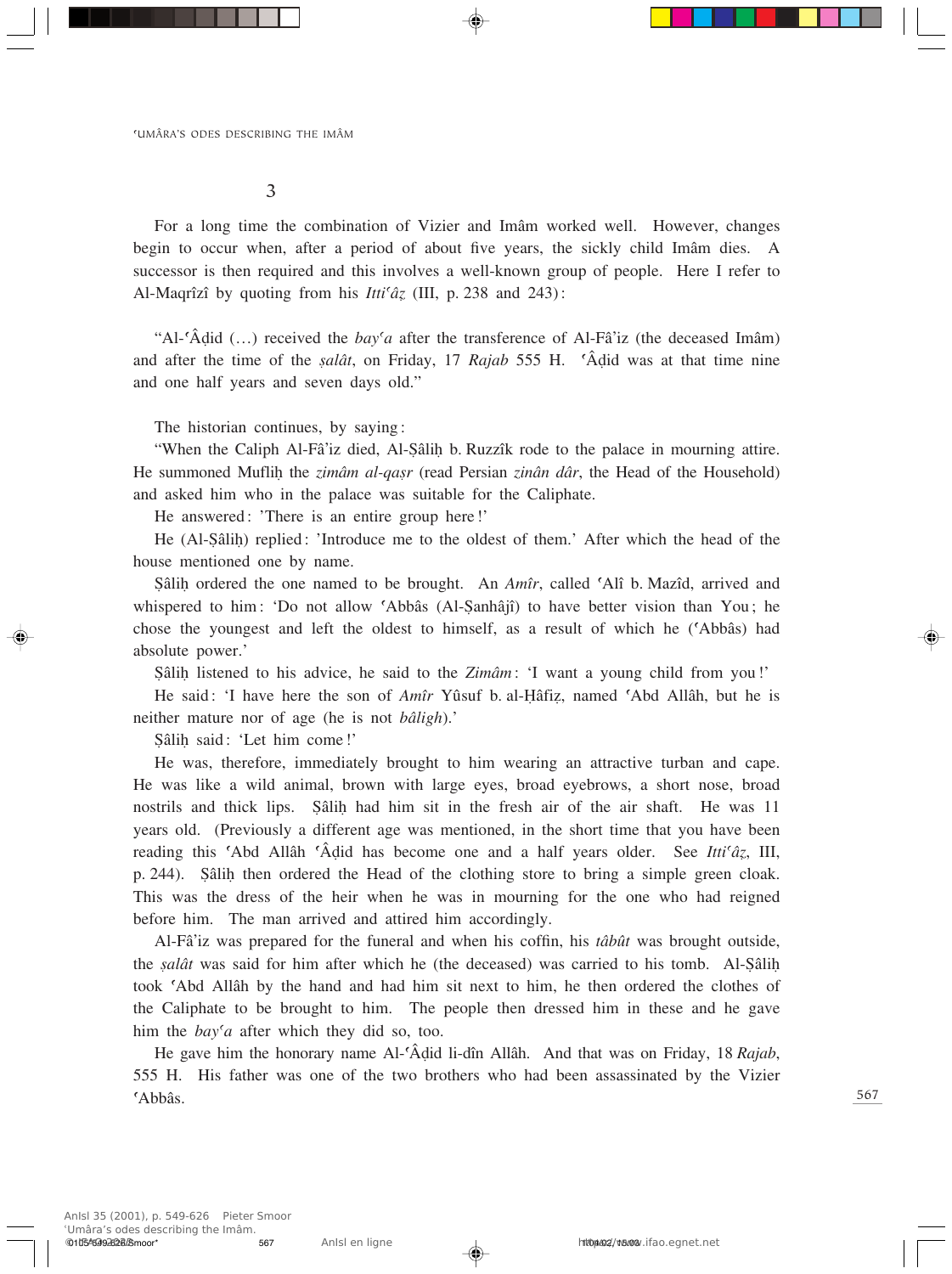Once Al-<sup>c</sup>Âdid had been given the *bay<sup>c</sup>a*, he rode on a horse with the *mizalla* carried above his head, Al-∑âliÌ rode in front of him. He departed from the tomb in the direction of the palace. Now there was, amongst the Caliphs, the following custom: when the messenger arrived at the house of the next of kin of the one who had received the  $bay^{\prime}a$ , he would be given 1000 *dînâr*s. However, when Al-©Â∂id received the *bay©a* and the messenger went to his aunt's, she only gave him a paltry sum. He repeatedly asked her to give him more, but she refused. She was asked to explain her reason, whereupon she said: 'This is the *Qâ†i© al-Khulafâ'*, the Destroyer of the Caliphate.' And this happened exactly as she had said."

#### 3.1

By the phrase "Qâți" al-Khulafâ'", the aunt was, of course, referring to the second meaning attached to the word "'âḍid", that is "someone who prunes, someone who cuts down". She probably considered the honorary name to be ominous and wanted to have nothing to do with it. The previous quote also makes two things apparent: firstly that there had been no designation, no *nass*, as to the successor of the child Caliph Al-Fâ'iz, whose original name was in fact  $\hat{\text{Is}}\hat{\text{a}}$ ; secondly  $\hat{\text{Is}}\hat{\text{a}}$  al-Fâ'iz had no son, which meant that his successor could be an *ibn ©amm*, someone like ©Abd Allâh al-©Â∂id.

The casual remark made by Talâ'i', regarding the way in which Al- $\hat{A}$ did was finally selected from the group of sons and nephews, who had, at the request of the Vizier, been brought together by the *zimâm al-qasr*, makes it very clear that the choice of the new Imâm was extremely random; indeed the Vizier had been heard to say: "I inspected them in the way one is supposed to inspect small livestock." (*Itti<sup>c</sup>â*z, III, p. 249)

#### 3.2

In ©Umâra's poetry which was recited in the entourage of the Vizier and the Caliph, there is, surprisingly enough, not one single allusion to the arbitrary manner in which the succession took place. In fact it is quite the opposite, the representation which Umâra gives is that there was in fact a *nass* designating Al-<sup>*CA*</sup>did. One simply needs to read his poetry to appreciate this. However, in his poetry ©Umâra has to acknowledge the fact that this Caliph, Al-©Â∂id, was very young, even younger than ten years old.

#### *3.2.1*

In the year 555 H, Al-Fâ'iz the child Caliph died, and we know that 'Umâra composed a poem of condolence (to rhyme *jasîmu*); in this poem he mourns the loss of the deceased and congratulates his successor, the new Imâm Al-©Â∂id. <sup>15</sup> In his poem ©Umâra devotes

<sup>15</sup> Poem to rhyme *jasîmu*, Derenbourg, *Nukat-Diwan*, p. 346-347 and *Ms D* folio 170 recto-171 recto, and *Ms Rabat* p. 220-222. This poem consists of 37 lines. The poem is introduced with the following words: "He said when offering his condolences regarding Al-Fâ'iz

and congratulating Al-'Âḍid on his ascension to the throne" (In addition *Ms D* reads: "... and congratulating the Imâm Al-'Âḍid"). *Ms Rabat* reads the following in the margin: "This belongs to the art of funeral odes and congratulations."

568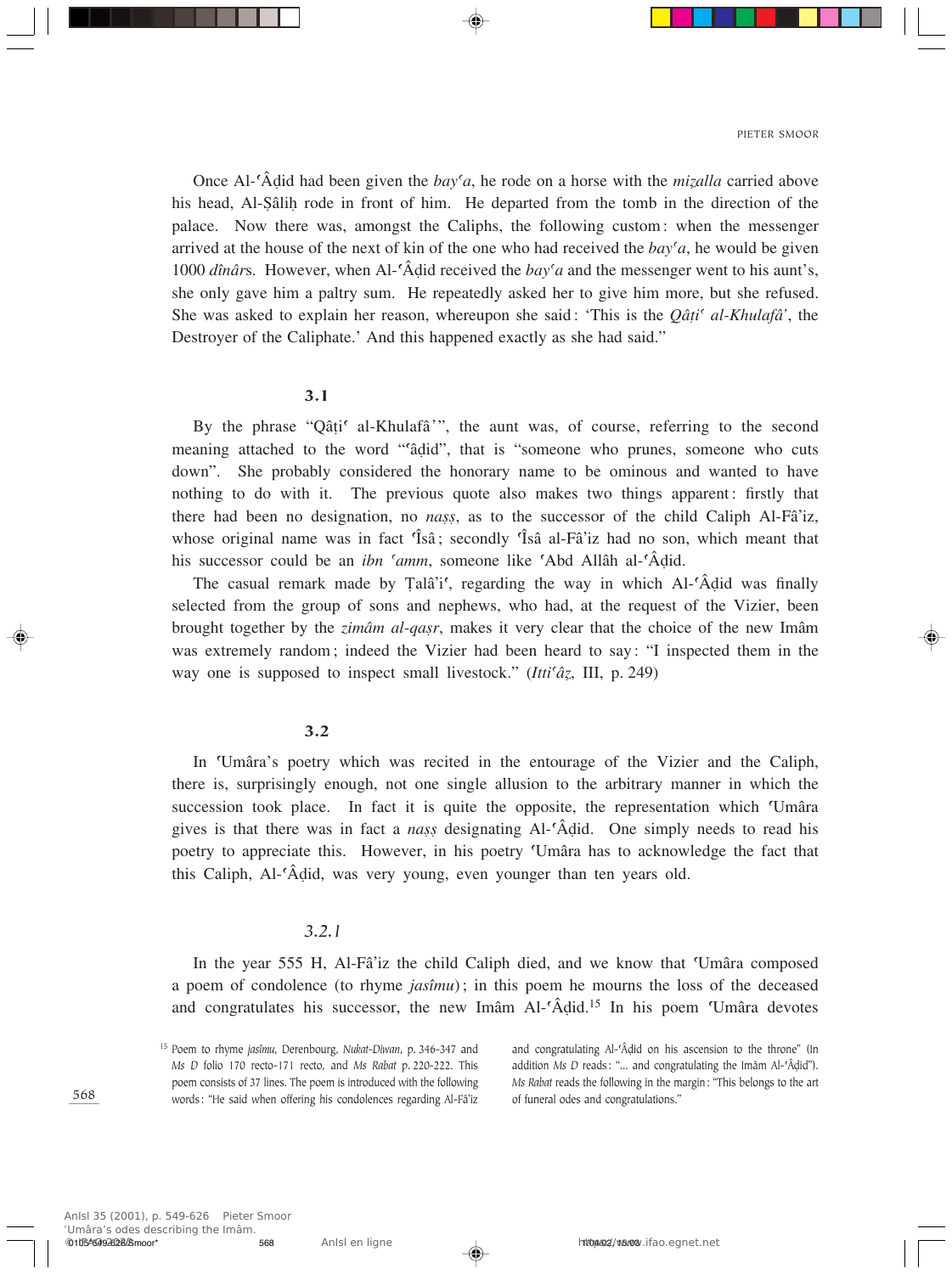most attention to Al-'Âdid and he opens with a reference to this new child Imâm, only then does he turn his thoughts to the deceased. This sequence was essential, because according to the working of the omen it was undesirable for the first subject of a poem to be a reference to a death.

- The *Dahr* has been honourable in his treatment of mere mortals. But I knew him  $\mathfrak{Z}$ yesterday when he was still contemptuous.
- He brought happiness to hearts which he had previously treated harshly, so there was  $\overline{4}$ in every heart a Paradise and a Hell. (This line is only in  $Ms$   $D$ ).

The *Dahr* does indeed bring pleasure to people, as the arrival of Al-'Âdid means Paradise for their hearts. However, the departure of the unfortunate Al-Fâ'iz meant that previously they had experienced Hell. Al-Fâ'iz departed and journeyed with certainty to Paradise, because the garden was jealous and wanted to keep this Imâm for itself. In other words, according to 'Umâra, this garden begrudged "us" the paradisiacal closeness of Al-Fâ'iz.

- Even for the pure Al-Fâ'iz, there is a transition to the Hereafter, while the Amîr of the 5 Believers remains.
- And if the eternal Paradise envied us because he (Al-Fâ'iz) was so close to us, then 6 Your (Al-'Adid's) proximity is both a Paradise and a benefaction to us.

The preceding lines 5 and 6 from the poem *jastmu* show us how one Imam passes on to the Hereafter and how another Imâm is brought in and remains.

## $3.2.2$

This simple reality can be found in a poetic passage by Ibn Mungidh in Syria, where we can sense a polite but almost cynical detachment. Ibn Munqidh had received from Talâ'i' the news of the change of Imâm. He wrote to Talâ's' telling him in a few words the extent to which he had been affected by this death. In Rawdatayn, I, p. 124, and quoted in *Itti'âz*, III, p. 243, we can read the following:

"In that year  $(= 555 \text{ H})$  the *mustakhlif* died in Egypt. He who bore the laqab 'Al-Fâ'iz', the son of Al-Zâfir b. al-Hâfiz. After him reigned his *ibn 'amm* Al-'Âdid b. Yûsuf b. al-Hâfiz. He was the last of the Caliphs of Egypt. Because of (the Vizier) Al-Sâlih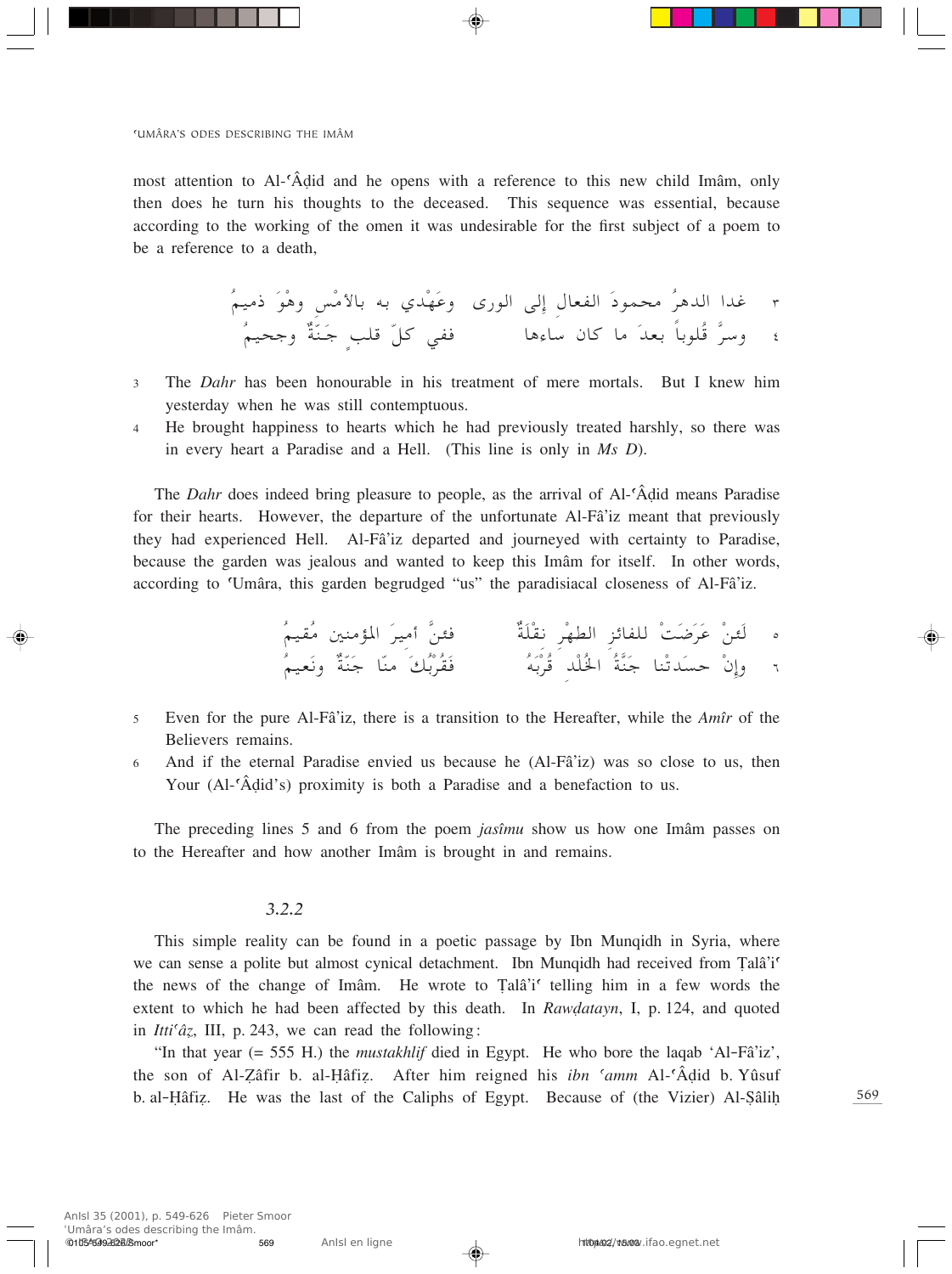b. Ruzzîk, a letter was sent to Ibn Mungidh Usâma concerning this matter. To which the latter wrote the following reply:

- Congratulations on a benefaction for which every form of gratitude is too small, and  $\mathbf{1}$ perseverance against a disaster which cannot bear perseverance.
- The Pure Al-Fâ'iz, the Imâm has departed. And following his death the Pure Al-'Âdid  $\overline{2}$ has taken the Imamate upon himself in our midst.
- Allah has a secret: Two Imâms of Just Leadership. He transfers one to His generosity  $\overline{3}$ and He allows the other to survive.
- Live forever and remain safe, Oh Regent of them! Then You will be able to stave off  $\overline{4}$ every disaster which may occur."

Although from historical sources we know nothing of a designation, a *nass*, Umâra calmly declares that such a declaration existed, one in which the dead Imam plainly indicates that his successor is to be no one other than Al-'Âdid,

- $\overline{7}$ You have inherited the Just Leadership through the designation (nass) on his (Al-Fâ'iz's) authority and through his declaration: "My brother, and the son of my uncle ('ammi') will serve when I am no longer here."
- Al-Mustafâ had already made a precondition regarding the son of his uncle ('Alî), and  $\overline{8}$ from these two honourable people of Yours appear both the old and the new. (Mohammad's precondition had apparently to be conceived of as a tradition henceforth to be followed.)
- The bay'a given to You resembled the bay'a which Ridwân gave (to the Prophet), as  $\overline{9}$ a result of which the Belief which had become sick became healthy again. (See EI, Supplement, s.v. Bay'at Ridwân)

The inauguration  $(bay^c a)$  which the Vizier Talâ'i' gave to the Imâm Al-'Âdid, who was not yet ten years old, resembled the inauguration which the angel Ridwân had given to the Prophet in the ancient days of Islam. The Poet, therefore, views the Imâm as one who belongs to the ranks of the prophets. As soon as the name Ridwân was mentioned, 'Umâra's

570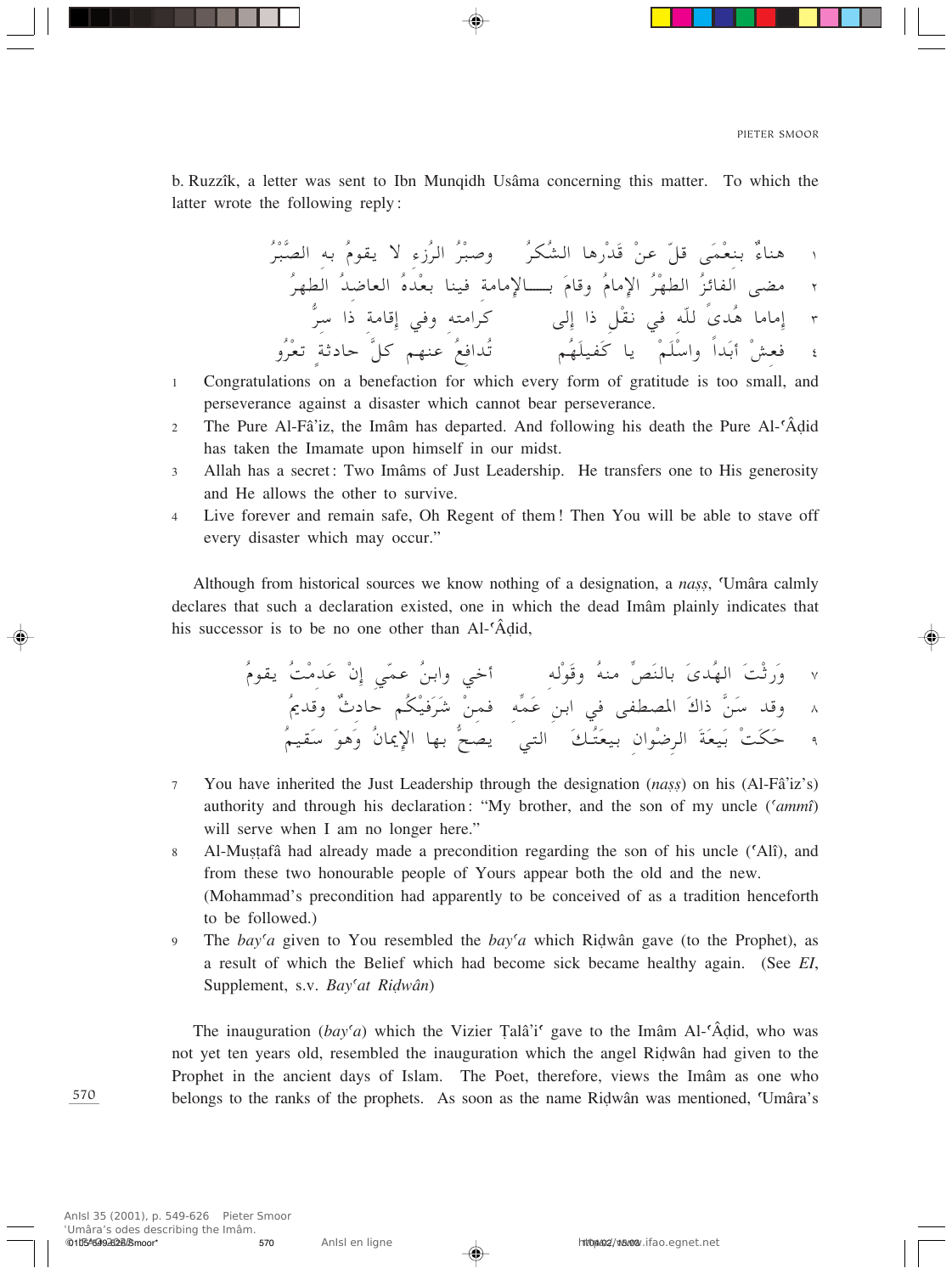listeners must have immediately recalled a Vizier from the period of Al-Hâfiz. However, it was in fact the comparison to the angel which was intended. We could ask ourselves, whether Tala<sup>'</sup>i', who had given the  $bay'a$ , indeed resembled an angel such as Ridwân? What is beyond doubt is that in battle Talâ'i' was persistent, a mountain Tûd who unshakenly resists the razor-sharp winds.<sup>16</sup>

## $3.3$

Concerning the useful combination of Imâm and Vizier, 'Umâra gives more details in another poem. In the poem to rhyme ka l-sihâmi, written in a somewhat later period, he mentions the successor to Al-Malik al-Sâlih.<sup>17</sup> This successor, the son Al-Nâșir al-Muhyî "Abû Shujâ", appears as Regent in a *takhallus* between the section describing the Imâm and the section devoted to the Regent (in verse 24 of the poem to rhyme sihâmi). Initially the poet describes the moon which is at one moment a sickle but soon becomes a full moon again, and he compares this fluctuating light to the perfection of the Imâm who always remains steady. However at the time this poem was composed, the person of the Imâm had changed: instead of Al-Fâ'iz, the *mamdûh* here is Al-'Âdid, whose installation as Imâm had occurred in 555 H. as we mentioned earlier,

- Is the month of the Fast (the 9th month) anything other than a thin crescent moon 18 which pays You a visit each year?
- You have given it priority above  $\textit{Sha'}\textit{bân}$  (the 8th month), by forbidding the food which 19 is normally permitted.
- And on closer inspection, it appears that between you two a split has occurred which 20 will never be breached.

<sup>17</sup> Poem to rhyme ka l-sihâmi, Derenbourg, Nukat-Diwan, p. 341-342, and Ms D, folio 164 verso -165 verso. The poem consists of 51 verses in total, also in both manuscripts (Ms D and Ms

Rabat, p. 209-211). In the printed edition verses 1-11, 36-40, and 45 are found. Ms D presents the following words of introduction: "He spoke in honour of the Imâm Al-'Âdid and Nâșir al-Dîn, son of Al-Malik al-Șâliḥ, and said the following..." Ms Rabat: "He said also in praise of Al-'Âdid the following...'

<sup>&</sup>lt;sup>16</sup> Compare the poem to rhyme jasîmu, verse 17: "But he is the mountain Al-Tûd which cannot be shaken by the winds, even if these should blow and become razor sharp."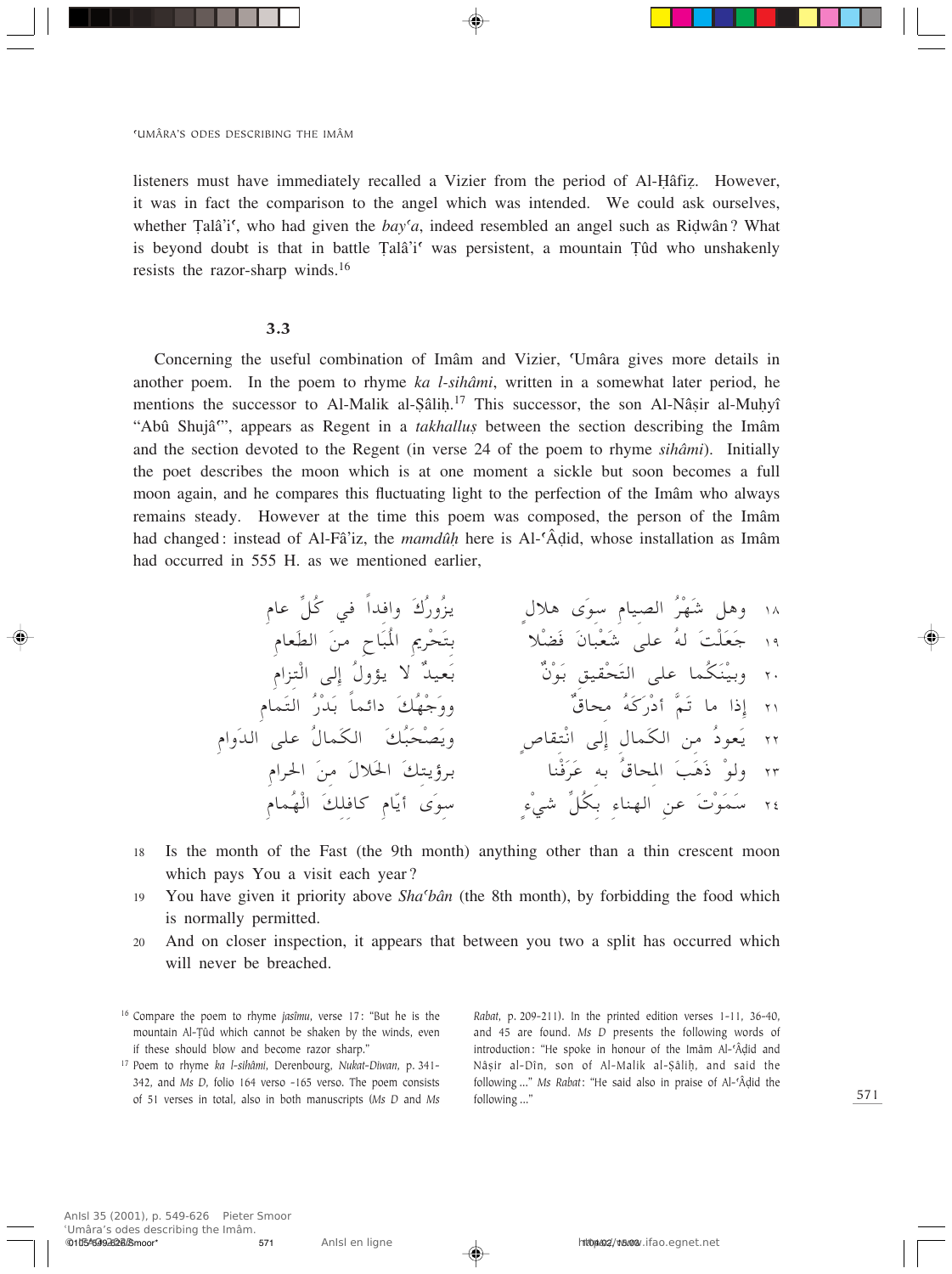- When the moon is "full" it is always caught up by darkness (at the end of the month),  $21$ Your face, however, is always a full moon of perfection.
- It returns from perfection to imperfection, while You are always accompanied by perfection. 22
- And suppose that the darkness (at the end of the month) should cause it to disappear 23 completely, by seeing You, we would still be able to comprehend the difference between the permitted and the forbidden.
- You had risen too high to be congratulated by anyone apart from the days of Your 24 heroic Regent.

#### $3.3.1$

م

Life in the *Dawla* is compared by the poet to a beautiful dream, and according to the dream at least, the Regent watches over the *Dawla* as if it were a sacred area (a *haram*). The Regent is, moreover, characterised by *walâ*' (the legal obligation of loyalty to an Imâm) and wafa' (fidelity to the dynasty). These thoughts appear in the following fragments in which the poet addresses the Imâm Al-'Âdid with the words:

- Indeed, should the nights of the monarchy thread a necklace for You (the Imâm) to 26 wear, then he (the Regent) would be the thread for that necklace.
- And as Your qualities are highly noble, he is in their presence in the position of 27 "fidelity" (wafâ') as opposed to "family honour" (dhimâm). (Ms D, Ms Rabat says: "in the position of the blade as opposed to the sword.")

| بمنزلة الفرنْد من الحُسام : <sup>18</sup> Ms Rabat                                                       | طريفٌ عنده خَبَرُ المنام :Ms Rabat <sup>20</sup> |
|----------------------------------------------------------------------------------------------------------|--------------------------------------------------|
| <sup>19</sup> This line 28 does not occur in Ms D, it is only found in Ms <sup>21</sup> Ms Rabat: تُصانُ |                                                  |
| Rabat.                                                                                                   |                                                  |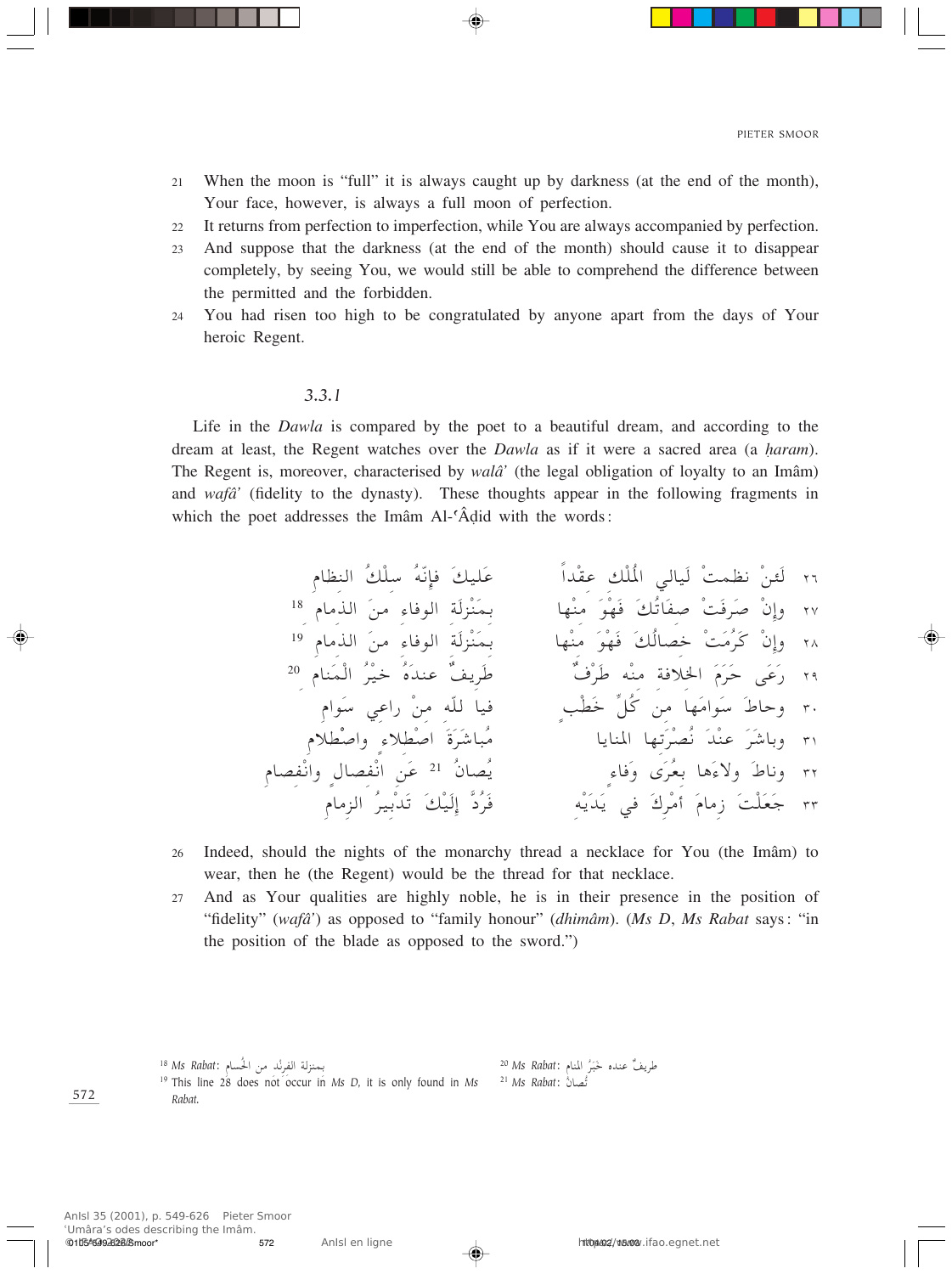- (*Ms Rabat* adds:) As Your characteristics are noble, he is in the presence of those in  $28$ the position of "fidelity" as opposed to "family honour".
- One glance *(taraf)* from him was enough to protect the *haram* of the Caliphate, for 29 which this message of a dream was extremely rare. (Ms Rabat: khabar al-manâm, Ms D has here khayr al-manâm.)
- He protected her (the Caliphate's) livestock from every disaster, and how excellent he 30 is as a protector of livestock!
- In assisting the Caliphate he involved himself in death's purpose, like one who warms 31 himself beside a fire, one who uproots something.
- He hung his loyalty (wala<sup>2</sup>) to it (the Caliphate) on handles of fidelity (wafa<sup>2</sup>), ones 32 which were protected against division and destruction.
- You (the Imâm) have placed the reins of Your command in his hands, after which 33 You were given back the command of these reins (by him who is Your Vizier).

The succession of Vizier Al-Malik al-Sâlih by his son Al-Nâsir appears similar to that of the Imâm himself, as there is even at this lowlier level the suggestion of a nass (designation):

- He (the father: Talâ'i' al-Sâlih) supported his monarchy by means of Abû Shujâ', and 37 that has ensured the most complete ambition (min tamâmi l-ihtimâmi).
- Then the countenance of 'Âdidic monarchy shone; thereby an allusion was made to 38 the 'Adud (the Strong Arm) of the Imâm.
- From there Loftiness surveyed one who was looking down upon the heights of the 39 higher ranks.
- Through Al-Nâșir al-Muhyî he built a beacon of light (manâr), beneath which the breath  $40$ of the noble was cut off before they could reach it.
- Due to this the designation of him by his father was not simply a shot without an  $41$ archer.

A this point it is interesting to note, how 'Umâra in verse 38 of his poem (ka l-sihâmi) publicly contradicts the ominous content of the Imâm's honorific title Al-'Âdid (meaning a Pruner and Cutter instead of a Supporter) by asserting that there is in this name only an allusion to the Imâm as powerful through Al-'Adud, the Strong Arm. However, this Strong Arm might also symbolically refer to the Vizier.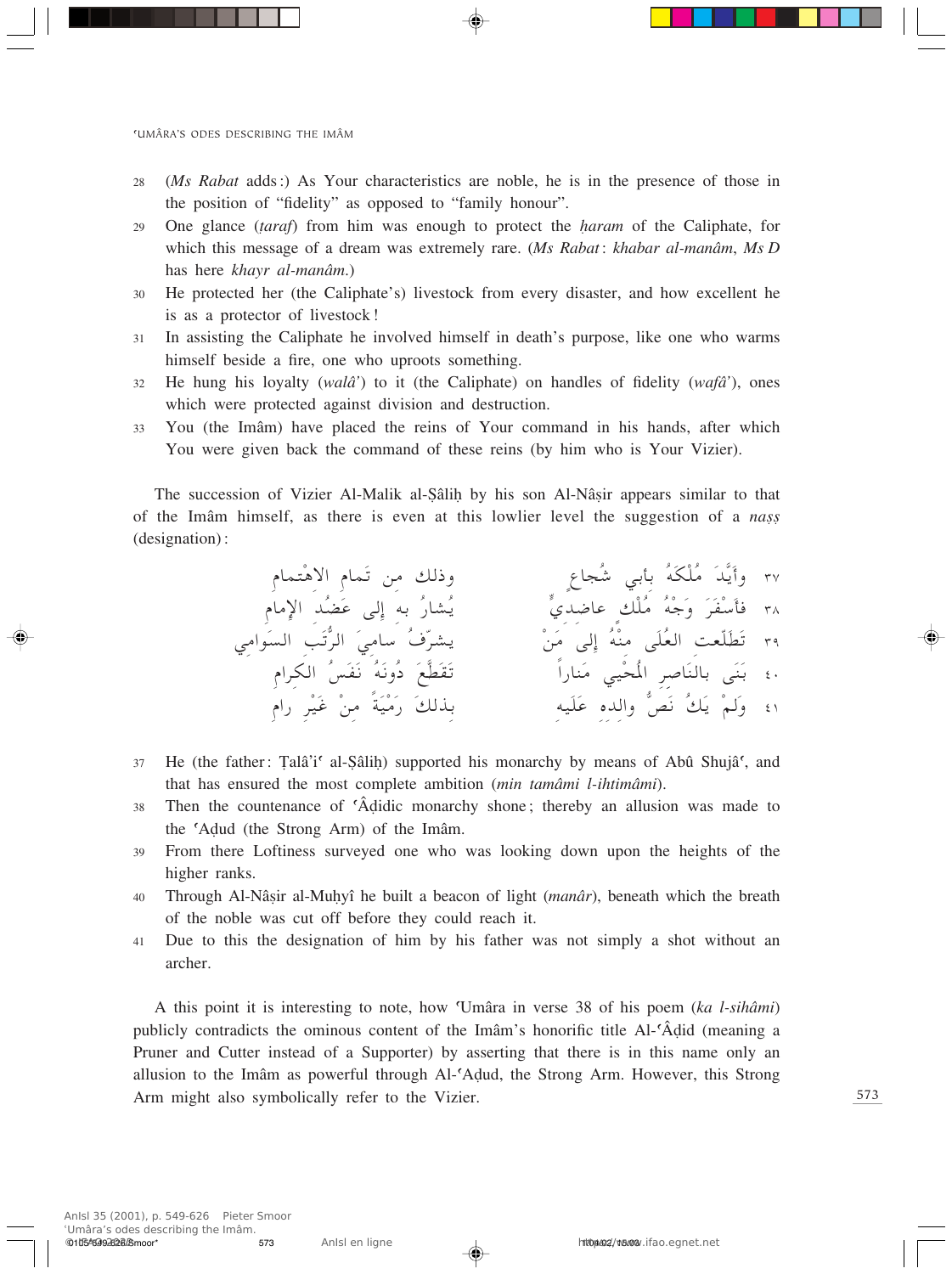PIETER SMOOR

#### $3.3.2$

The possibility of an identification between the Imâm and the Vizier is so complete that the feats which they achieved were attributed to either one of them, or to the dynasty as a whole, the *Dawla* of the Imâm or of the Vizier. The father, who is still alive and who has made the nass for the succession, is indirectly mentioned in connection with his son as his successor:

- $\leq$  1 Due to this the *nass*, designation, of him by his father, was not simply a bolt from the blue.>
- That is the opinion, acquired by trial and error, of an experienced person whose opinion  $42$ draws back the black curtains of darkness.
- He sees things straight in front of him by means of a way of thinking which enables 43 him to see the reverse side at the same time!
- At his command predestinations *(al-aqdar)* are divided amongst us, varying from 44 forgiveness to revenge;
- When wise insight diminishes his severity, then these *agdâr* run a course between divine 45 peace (sakîna) and uncontrolled violence ('urâm).
- Through him the long arm of the Banû Ruzzîk has power over the peoples of Yaman 46 and Shâm.
- They are Kings who taught the ambitions of the Rhymes how to raise themselves above 47 the lowliest.
- For them alone, I keep the reins of eulogy short, but this praise has overpowered me 48 and its reins are unruly.

574 <sup>23</sup> Ms Rabat: أَقَصَرُ من إذا ما الحلْمُ خَفّضَ منْ سُطاهُ :Ms Rabat <sup>22</sup>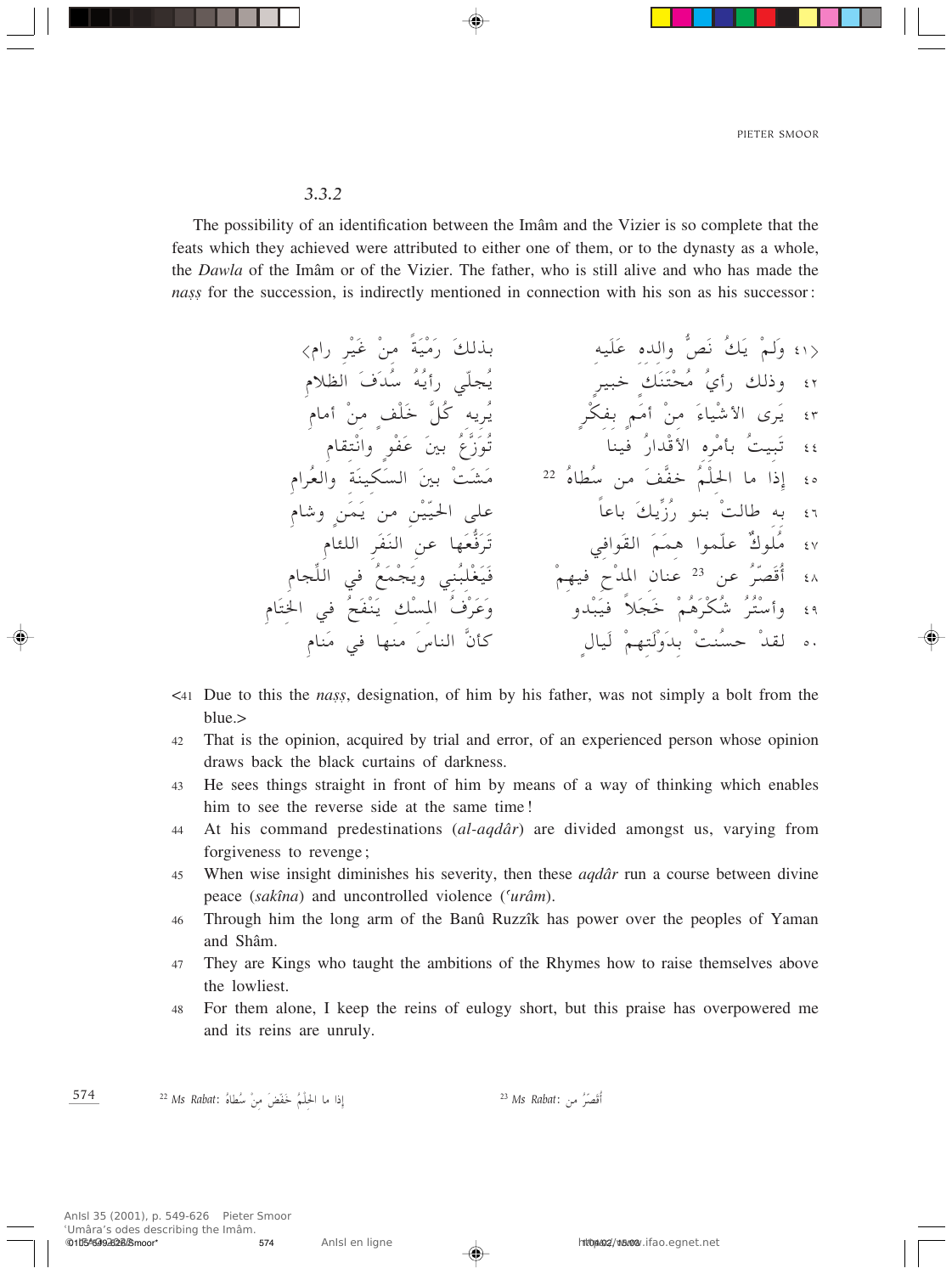- 49 Out of diffidence I hide my gratitude from them. However, it becomes visible because the scent of musk emanates from sealing (this poem).
- <sup>50</sup> Through their *Dawla* the nights have become beautiful, as if by their presence mankind has found itself in a dream.

## *3.3.3*

Finally in the poem to rhyme *lâmi<sup>c</sup>u* (see Appendix), there appears a portrayal of the close cooperation between the Imâm and the Vizier; this is achieved by using comparisons which the poet must have invented for an elite audience assembled by those in power at the time.<sup>24</sup> The content of those passages amounts to the following:

 $-$  Talâ'i<sup>c</sup> is the Regent who protects the Islamic dwelling. Verse 28, the Polytheists are humbled by *qatâ'i'u* "feudal property" and by *qawâți'u* "swords" of the Regent's fleet. Verse 29, women or a woman, are unveiled but they greatly loved the sails (According to the present author, this could imply that the women would really like to return to their familiar homes but they have been taken prisoner by Muslims and cannot leave).<sup>25</sup> Al-Nâșir al-Muḥyî

- <sup>24</sup> Poem to rhyme *lâmi©u*; the edition Derenbourg, *Nukat-Diwan*, does not contain this poem, because it is absent in *Ms D*. The poem only appears in *Ms Rabat*, p. 128-131 and consists of 47 lines. The introductory lines read: (*Ms Rabat*) "In honour of Al-©Â∂id, he says the following...".
- <sup>25</sup> For lines 28-29 of the poem to rhyme *lâmi<sup>c</sup>u*, see also infra the text and translation of these two verses. We should take into account the many activities of the fleet, *us†ûl*, when it was under the final command of Vizier Țalâ'i<sup>c</sup> and his son Ruzzîk. Ibn Muyassar Tâj al-Dîn Muḥammad b. 'Alî b. Yûsuf b. Jalab Râghib (died 677 H), Al-muntaqâ min Akhbâr Mișr, intaqâhu Taqî *al-Dîn AÌmad b. ©Alî al-Maqrîzî* (died 814 H), ed. Ayman Fu'âd Sayyid Cairo 1981, p. 153, informs us sub anno 550 H, "The fleet (*us†ûl*) put to sea in the direction of ∑ûr (Tyrus) and took it under its control, killing all those who lived there and burning it to the ground. The fleet turned back and made itself the master of not only ships, belonging to both Christian pilgrims and others, but also of a number of prisoners of war and a large booty."

Sub anno 553 H., "in the month of Muḥarram Al-Şâliḥ prepared an army of 4000 for an attack on the Bilâd al-Firanj, this army was to be led by Shams al-Khilâfa Abû l-Ashbâl Dirghâm and a number of other *Amîrs*. (...) On 5 Sha'bân, five warships managed to reach the coast of Syria and there they defeated the ships of the Franks, returning on 22 Ramaḍân with both booty and prisoners." During this period in Țalâ'i''s career, apart from what we can read in contemporary poetry about the developments in connection with the fleet and the cooperation with Nûr al-Dîn Zankî in the year 553 H, we do not know a great deal. One of the contemporary poems is the long poem by Al-Muhadhdhab b. al-Zubayr, to rhyme *al-nîrâni*, in which Țalâ'i<sup>c</sup> is praised and in which among other things his fleet of tar-covered warships is described in two lines (38-39):

"Every foaming sea of those whom You fight against, You paint red applying darkly coloured blood. / Until You see that their blood and the green of the waters of the sea have become red anemones strewn over green basil."

There is a fragment of the description of the fleet (verses 40- 48): "As though the 'face' of the Byzantium Sea (Baḥr al-Rûm) had been powdered with aromas and as though there were seedbeds for corals there. / When he launched an attack, the fleet arrived with something never never seen before. / How I love galleys of war (*shawâniya* ), whose murderous acts have made their enemies hate them (*walahâ l-©udâtu shawânî*). / Their colours make them appear like ravens, but in their destruction they have the power of eagles. / You have burdened them with the tools of war, so that the spears amongst them became a replacement for ropes, / They came to You burdened with booty, including prisoners of war with tightly shackled necks; / A continuing war, which chose You as judge over both first and subsequent battles. / In the month of Sha'bân, in order that the two nations should cooperate (*kay yatalâ'ama lsha©bâni*), You caused the envoys of Ibn Qasîm (scil., Nûr al-Dîn Zankî) to return to him. / Using his name, the omen (*al-fa'lu*) confirmed that Syria should be split into two parts, divided between You both (*yaghdû l-Shâmu wa-hwa ©alaykumâ qismâni*)."

The following passage, in praise of Nûr al-Dîn, also belongs to this (verses 49-50): "I am of the opinion that, after the *Shahîd*, You are as a father to him, and that You have made him the closest of brothers. / When amongst the enemy, he was the one who did not hesitate to bring about that which was considered impossible." ('Imâd al-Ișfahânî al-Kâtib, *Kharîdat al-qaÒr wa-jarîdat al-©aÒr qism shu©arâ' MiÒr*, ed. AÌmad Amîn and others, Cairo 1951, vol. I, p. 211.)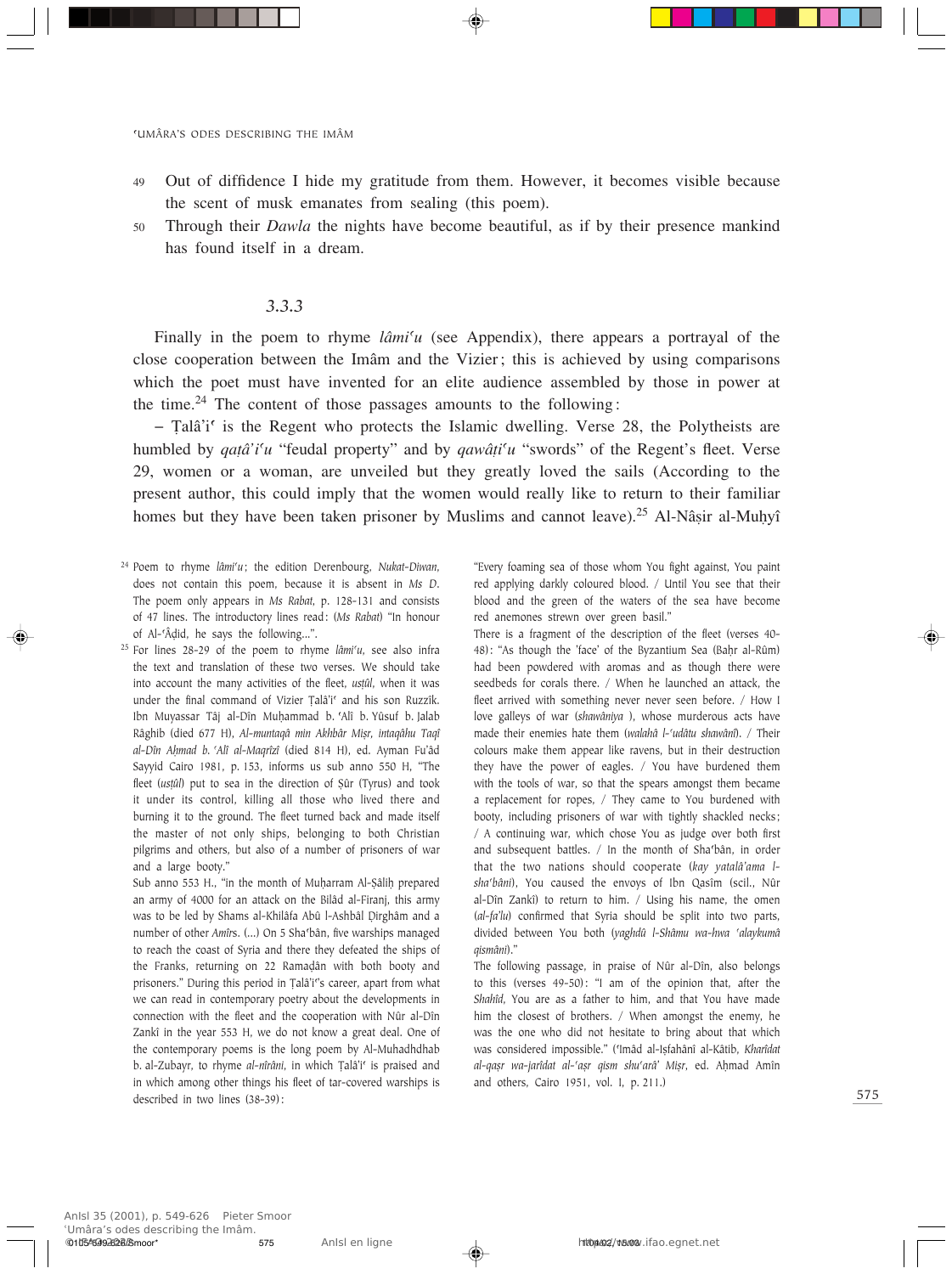is the Regent's sword, but he is not alone: other members of the  $\hat{A}$ l Ruzzîk offer support. He (the Regent) is a star and a friend of the *Amîr al-mu'minîn*, both his *Dhukhr* (Treasure Chest) and his Sword. This friend and the *Amîr* are like a Star and a Full Moon. Both can also be compared to a phenomenon which appears in Arabic grammar: a noun and an imperfect tense who agree with each other.

The tribal federation of Ghassân is easily surpassed by both of them. (Here the Regent and his son are apparently being referred to, because these two members of the clan of Ruzzîk were affiliated to the Ghassân).

However, one might ask what the position of the others was, for example Nahshal and Mujâshi<sup>c</sup>? Both of these were sub-clans of Dârim, to whom the poet Farazdaq once belonged. And Farazdaq was of pure Arabian lineage.

On behalf of a specific year, congratulations are being offered, and the following is said: Oh 'Âdid, oh Supporter of the *hanîfî* (monotheistic) religion! May you be congratulated on the year which has gone by. Humankind is now Your wet-nurse.

'Amu khamsin (Year Five) has become a person and is inclining its neck towards You. Oh 'Âdid, may both You and Your Regent be like a *walî* (loyal friend) to each other and may You remain so for all Dahr!

Thus the Imâm and the Regent will continue to support each other. The *Dahr* must be a waqf, in order to maintain the Brotherhood for them.

#### $3.3.4$

The following lines of verse illustrate the above:

576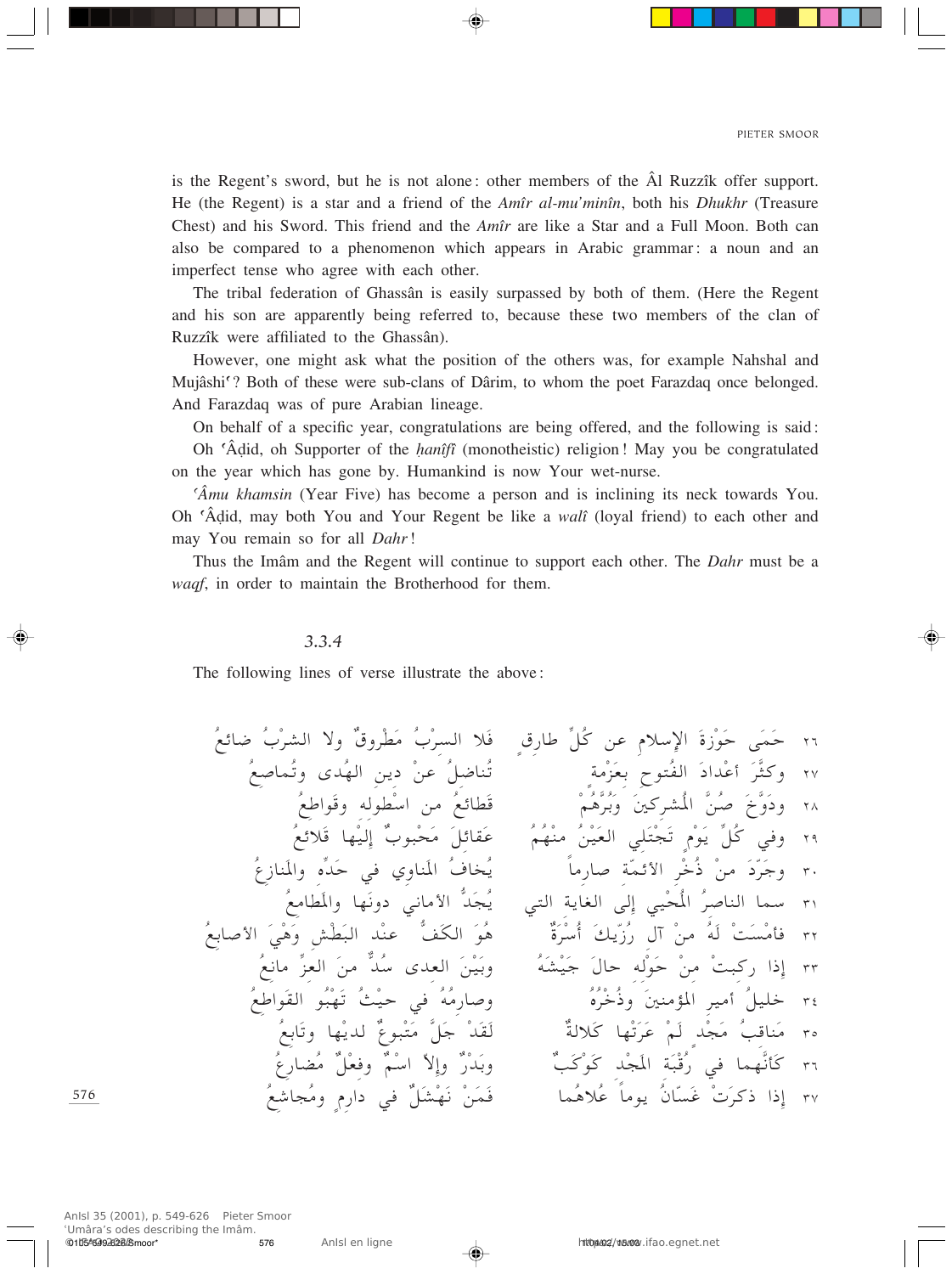- He guards the dwelling of Islam against every nocturnal raider; hence neither the herd 26 is attacked nor the drink wasted.
- He has made the number of his conquests plentiful through a resolution which struggled 27 to defend the religion of the Just Leadership and argued on its behalf.
- The pride and the anger of the Polytheists was humbled by the divisions  $(qat\hat{a}'i'u)$  and 28 cutting swords  $(qaw\hat{a}ti\hat{u})$  of his fleet.
- And every day the Eye (of the Conqueror) strips the veils from the well-protected 29 women, for whom the veils are a beloved thing.
- He drew a Sword, namely his *Dhukhr al-a'imma* (Treasure Chest of the Imâms), the 30 sharpness of which caused his intentions to be feared and his targets to be fearful.
- Al-Nâșir al-Muhyî rose to the challenge, but the wishes and desires of others were  $31$ aimed at a target far below.
- The Al Ruzzîk were a family to him, such that in an attack he was the hand and they 32 were the fingers.
- When this family rode alongside him, there appeared between his army and the enemy  $33$ a barricade of defensive strength.
- He is the Friend of the Amîr of the Believers; he is his *Dhukhr* and his Sword, there 34 where the *qawâti* have risen on high.
- With the honourable characteristics of glory which are not unexpectedly weakened, both 35 a leader and a follower are equally majestic.
- In the sight of glory these two are a Star and a Full moon, or alternatively a noun and 36 an imperfect tense. (They are congruent and the one controls the other.)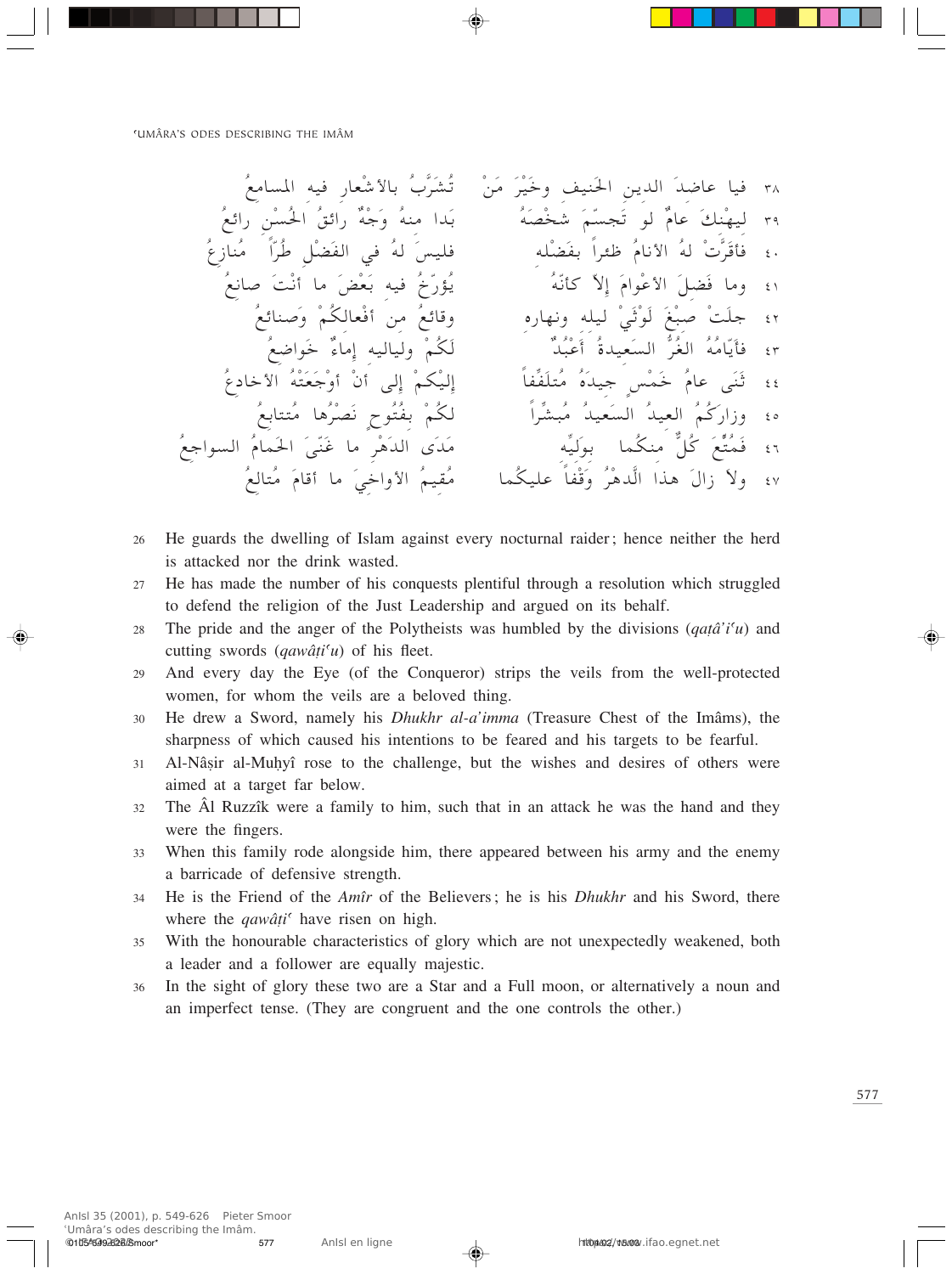- <sup>37</sup> When, on a certain day, Ghassân announces the Loftiness of them both, what then are people such as Nahshal and Mujâshi<sup>c</sup> (*i.e.*, Farazdaq's clan), among the federation of Dârim?<sup>26</sup>
- <sup>38</sup> Oh ©Â∂id of the *Ìanîfite* religion, the best ever to have had poetry recited about him, poetry which bathes the ears whenever it is recited!
- 39 Let this year congratulate You, if it chooses to be an embodiment of Your person, then it will appear with a countenance, pure in beauty and brilliance (*râ'iqu l-Ìusni râ'i©u*).
- 40 Humankind as his wet-nurse recognised that he achieved excellence, because in all his excellence he had no rival.
- 41 He only transcended the years by their being chronicled in him that which You were going to do. (Notice the 'ilm al-ghayb ascribed to the Imâm here.)
- 42 Statutes and edicts of Your actions took away the stamp of uncleanliness from its nights and its days.
- <sup>43</sup> Its shining and happy days are male slaves to your people and its nights are humbled female slaves.
- <sup>44</sup> Year Five bowed with its neck inclined towards Your people, until the veins in its neck became painful.
- <sup>45</sup> The Feast of fortune has visited You and Your people with the happy tidings of victories, victories which will be duly continued.
- <sup>46</sup> Allow each one of the pair of You to enjoy his *walî* (his friend) for the duration of the *Dahr*, and for as long as the cooing doves sing.
- <sup>47</sup> May this *Dahr* never cease to be a *waqf* for either of You, You who maintain the bonds of brotherhood for as long as the mountain Mutâli<sup>c</sup> continues to stand (near Bahrayn between Al-Sawda and Al-Aḥsâ').

<sup>26</sup> Ad verse 37 the following:

"Oh Jarîr! Truly you when you criticise some one (*i.e.*, Farazdaq), are like a female slave who takes vicarious pride in the howdah of a free and well-protected woman (…)"

This *qa*sîda is long and in it Al-Akhțal also says:

"Be silent Oh Kulayb! Mujâshi' and Abû l-Fawâris Nahshal are two brothers. / When you descend to the water, then Dârim profits the most and has an easy resting place for the camels. / And when you throw your father onto the scales to balance them, then they are heavier and your scale-pan rises on high." And *Aghânî* X, 3 (XI, 62), an extra line:

"Be silent Oh Kulayb! Mujâshi' and Abû l-Fawâris Nahshal are two brothers. / They have surpassed your father in glory in every highest valley, by the station of their cavalry. / They are a people who when their tribal chiefs brandish their spears against you, can strike you between the breast and the neck. / And when you place your father on the scales, then the others are heavier and your father's scale rises on high."

*Kitâb al-Aghânî* VII, 44 (*Aghânî* 2 VIII, 16) and *Aghânî* X, 3 (*Aghânî* 2 XI, 62) give the following information. First *Aghânî* 2 VIII, 17:

The poet Al-Akhțal had already pronounced a judgment in which he compared Jarîr's poetry to water scooped out of the sea and Farazdaq's to rocks that had been hewn away. Bishr the Governor considered that this judgment was in Jarîr's favour, although he himself was on the side of Farazdaq who came from the clan Mujâshi<sup>c</sup> which was part of the larger tribe of Dârim. The reference is to a poem by Al-Akh†al, which had been composed at the request of Governor Bishr b. Marwân. It contains a *hijâ'* against Jarîr, because the latter had insulted the Banû Dârim: *wa-hju hâdha l-kalba lladhî yahjû Banî Dârimin fa'innaka qad qa∂ayta ©alâ ∑âÌibinâ faqul abyâtan wa q∂i li-∑âÌibinâ ©alayhi fa-qâla l-Akh†al*: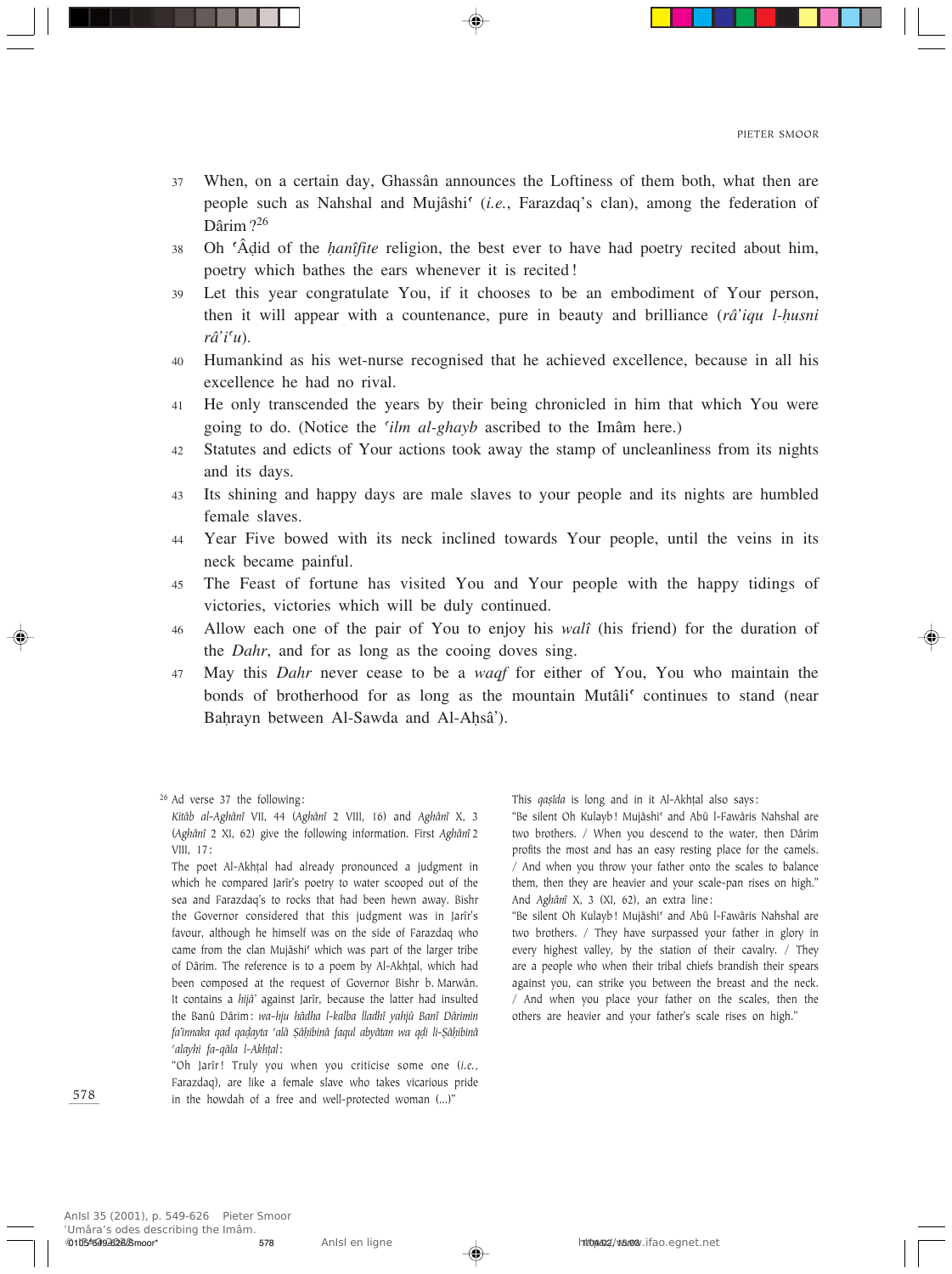#### $3.3.5$

In the poems of our poet 'Umâra, there is the suggestion of intense cooperation between an Imâm and a Vizier similar to that between two loyal friends, a walî to a walî. Moreover in the poems dedicated to Al-'Âdid, the high rank and position of this new Imâm are emphatically placed in a central position. Frequent reference is made to a throne carpet which the more lowly-placed visitor must physically touch. The poet interprets not only the lofty position of Al-'Âdid as the Imâm to whom the Regent must be loyal, but also the prostration which is owed to Al-'Âdid. Thus every visitor, even including a poet who strives to have his poems applauded, receives direction from 'Umâra as to how he should behave, and how useful it is to become acquainted with the dust of the inner square of the palace in Al-Qâhira.

#### $3.4$

The visitor must be conscious of the fact that he is truly paying a visit to the Ka'ba: this has been illustrated in verses 5-13 of the poem already quoted above, the one to rhyme sihâmi  $^{27}$ :

Oh searcher of a gift or a reward, one You prepared out of need or as a condolence!  $\sqrt{5}$ 

- Maybe Al-'Âdid the Just Leader is powerful through his forgiveness and great 6 benefactions.
- Throw down your staff and reside in one place  $(mag\hat{a}m)$ , where the rank  $(mag\hat{a}m)$  is  $\overline{7}$ multiplied even further by his nobility.
- The prostrations and the standing (during the audiences) demonstrate to you that he 8 favours both foreheads and feet.

<sup>27</sup> For the poem to rhyme ka l-sihâmi, compare note 17 above. شفاءٌ للعيون منَ السقام :Ms Rabat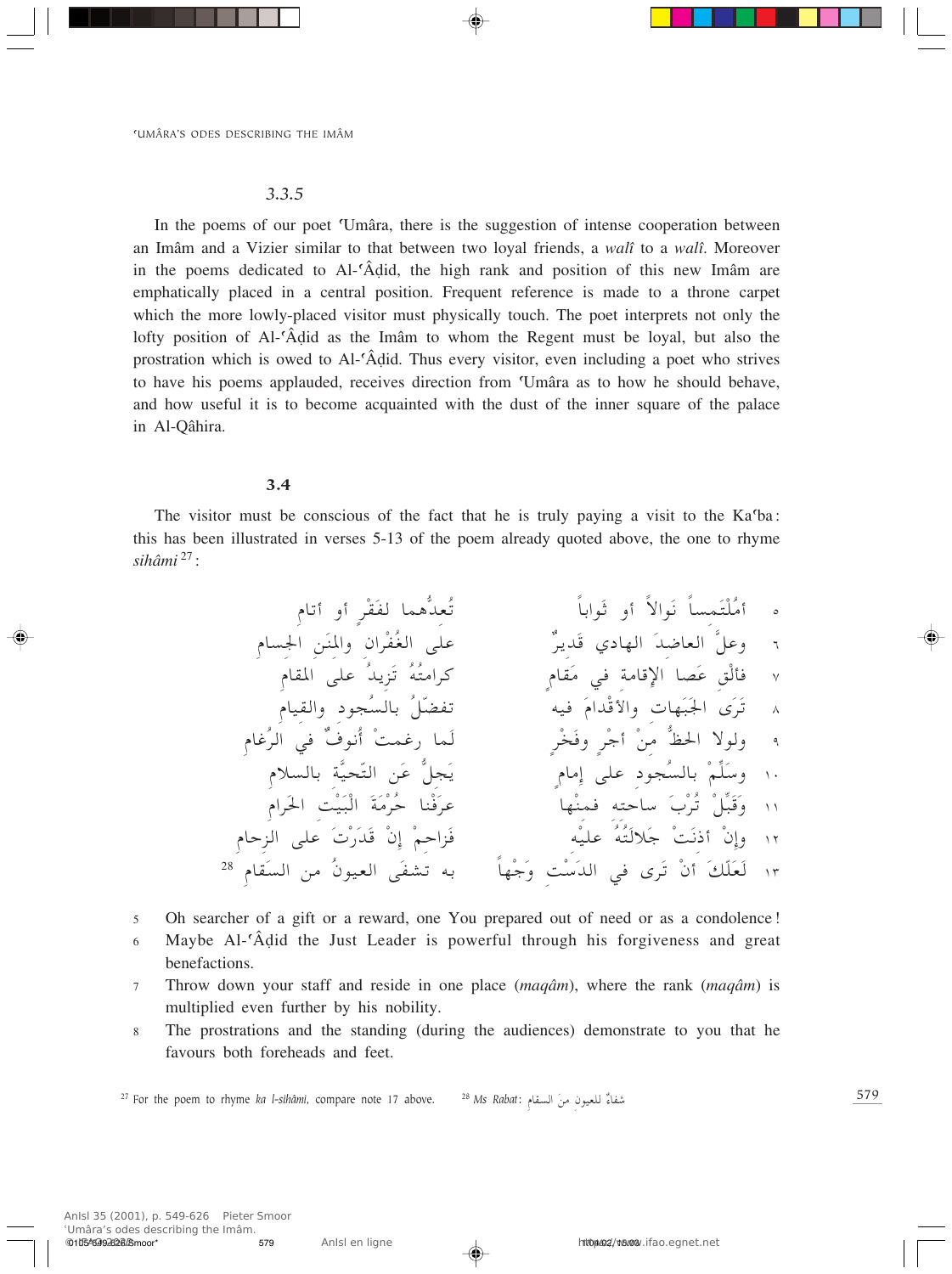- Were there not the assigned portion of reward and pride, then the noses would never  $\overline{Q}$ be forced into the dust.
- Greet through prostration an Imâm who is too majestic to be greeted by an (ordinary)  $10<sup>1</sup>$ salâm.
- Kiss the dust of his inner square, because in so doing we became familiar with the  $11$ respectful position of the Sacred House.
- And if his majesty permits it, penetrate then  $-$  if you can  $-$  into the jostling crowd. 12
- Perhaps you will see on the throne a face, through which the eyes will be healed from 13 sickness.  $(= Ms D, \text{ but } Ms \text{ Rabat reads}:$  "in the eyes of which is healing from sickness.")

That honour is due to Al-'Âdid is a matter of course. However, 'Umâra emphasises quite plainly that a *sujud*, a prostration, is not only a requirement during prayers, but also in the presence of the Imâm. This idea of the prescribed *sujud*, and then definitely a *sujud* on the carpet before the throne, can undisputedly be found recurring in a number of our poet's *gasîdas*. For example in the *gasîda* (rhyme *magbûlu*)<sup>29</sup> the so-called 'Âdidic majesty gives rise to the kissing of a carpet:

- The 'Âdidic majesty (= Ms Rabat, "'Âdidic beauty" = Ms D) bewildered souls, amongst  $\overline{2}$ whom the importance of the Caliphate was considerable.
- Our awe was great due to your position on which, furthermore, esteem and distinction  $\overline{3}$ were bestowed.
- A *Haram* wherein we met a *qibla* from you, whilst in the inner square men pushed  $\overline{4}$ one another aside in order to kiss it (the carpet).
- The souls are jealous of one another's position on the carpet. It is as though it (the  $\overline{5}$ carpet) is a pure mouth.

<sup>29</sup> Poem to rhyme maqbûlu, edition Derenbourg, Nukat-Diwan 305-307, total 48 verses, in this edition there are only the verses 1-2, 9-19, 33-34. Ms Rabat p. 159-161 and Ms D folio 133 verso - 135 recto. The poem is introduced as follows: "He

said in honour of the Imâm Al-'Âdid and his Vizier Al-Sâlih" (= Ms D and then Ms Rabat:) "He also said in praise of Al-'Âdid and his Vizier,..."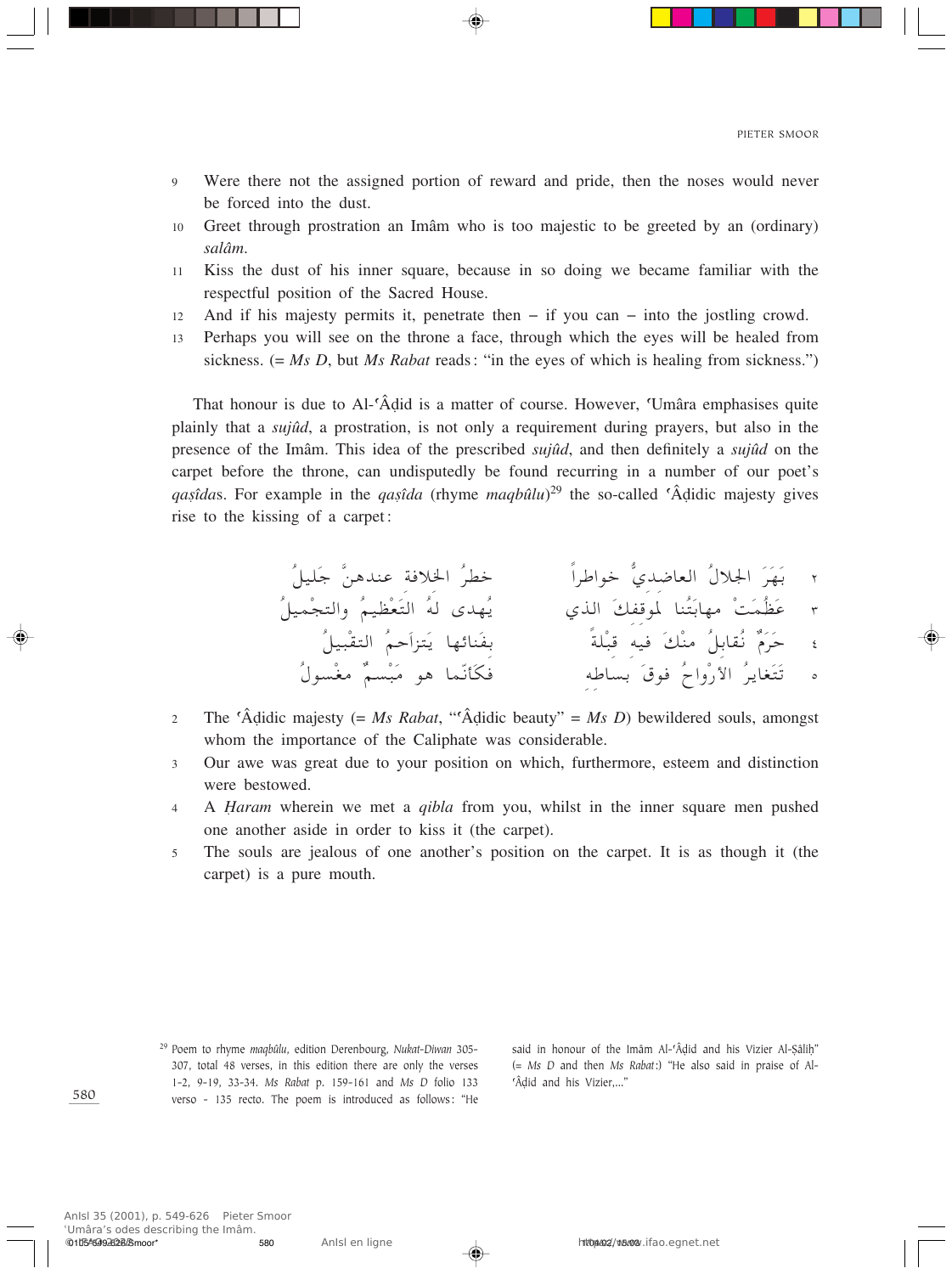#### *3.4.1*

In the poem to rhyme *wa l-hijri*,<sup>30</sup> the prostration is even more emphatically emphasised because so long as the Imâm is Lord of the surrounding elements and forms a part of the Ka©ba, he is presented as an object of exceptional honour:

۱ سجوداً فهذا صاحب الردن والحجرِ – ووارت علم النملِ والنحلِ والحجرِ<br>مُسَارِي الله عليه عليه من أن الله عليه من الله عليه من الله عليه الله عليه الله عليه الله عليه الله عليه الله + وهمسا لأصوات وعصا لأعين مستسلمة أسرار الهدى وهي لا يدر ا الا حبداً دست الحلاقة كلما با عدا باسماً عن عرة العاصد الطهر .<br>ويضم المستقاد الصحيح ٤ إمامُ هدىً أرْبى على كُلِّ غاية كمالاً وما أرمى سنينَ علىَ العشْر<sup>ِ</sup>

- 1 Make a prostration, for this is the Lord of the Cornerstone and of the Îijr, and the heir to the knowledge of "The Ant", "The Bee" and "Stoneland" (*i.e.*, these are *Sûra* titles, numbers 27, 16 and 15).
- 2 And ensure the whispering of voices and the casting down of eyes, then you will see the*secrets* of the Just Leadership without them knowing.
- 3 Oh how pleasant is the Throne of the Caliphate every time these mornings dawn, when It smiles and allows the glow of the Pure Al-'Âdid to be seen.
- 4 An Imâm of Just Leadership, one whose perfection surpassed every ultimate goal, even though in years he had not, as yet, passed ten.

#### *3.4.2*

Despite all the respect, the last verse of our quote, i.e, verse 4, which refers to age, makes it quite obvious that 'Umâra could, in fact, have had a problem with 'Abd Allâh al-©Â∂id's extreme young age, he is not even ten years old. At the same time, as ©Umâra's poem was written very near to the time of the events surrounding the succession, the uncertainty surrounding his age is settled here, he is not 11 years old, as Al-Maqrîzî could still assume in his *Itti©âÂ*, but less than ten. When ©Umâra, as a Shâfi©ite *faqîh*, mentions the fact of this extreme youth, we must ask ourselves whether this extreme youth would not have been problematic for him, as far as it affected his judgment regarding the legality of the succession. In any event, a normal person at that age is not yet *©âqil bâligh*. In Baghdad it was considered that this provided an interesting opening through which the authority of the newly appointed Imâm of Cairo could be challenged, not simply Al-©Â∂id, but precisely the even younger Al-Fâ'iz was challenged. According to *Itti<sup>c</sup>âz*, III, p. 223 the ©Abbâsid Caliph Al-Muqtafî wished, for this reason, not to accept Al-Fâ'iz. In his place the ©Abbâsid wanted to appoint Nûr al-Dîn Zankî as Governor of Egypt.

of Al-©Â∂id at the festival of the Canal (*mawsim al-Khalîj*)." *Ms D* reads: "He spoke of the opening up of the Canal, whilst he praised Al-'Âḍid in the year 559 (H.)"

<sup>30</sup> Poem to rhyme *wa l-Ìijri*, edition Derenbourg, *Nukat-Diwan*, 235-236, *Ms D*, folio 74 recto - 75 recto, verses 1, 10-18, 25- 27, 37-40. Total 40 verses. *Ms Rabat* reads: "He said in praise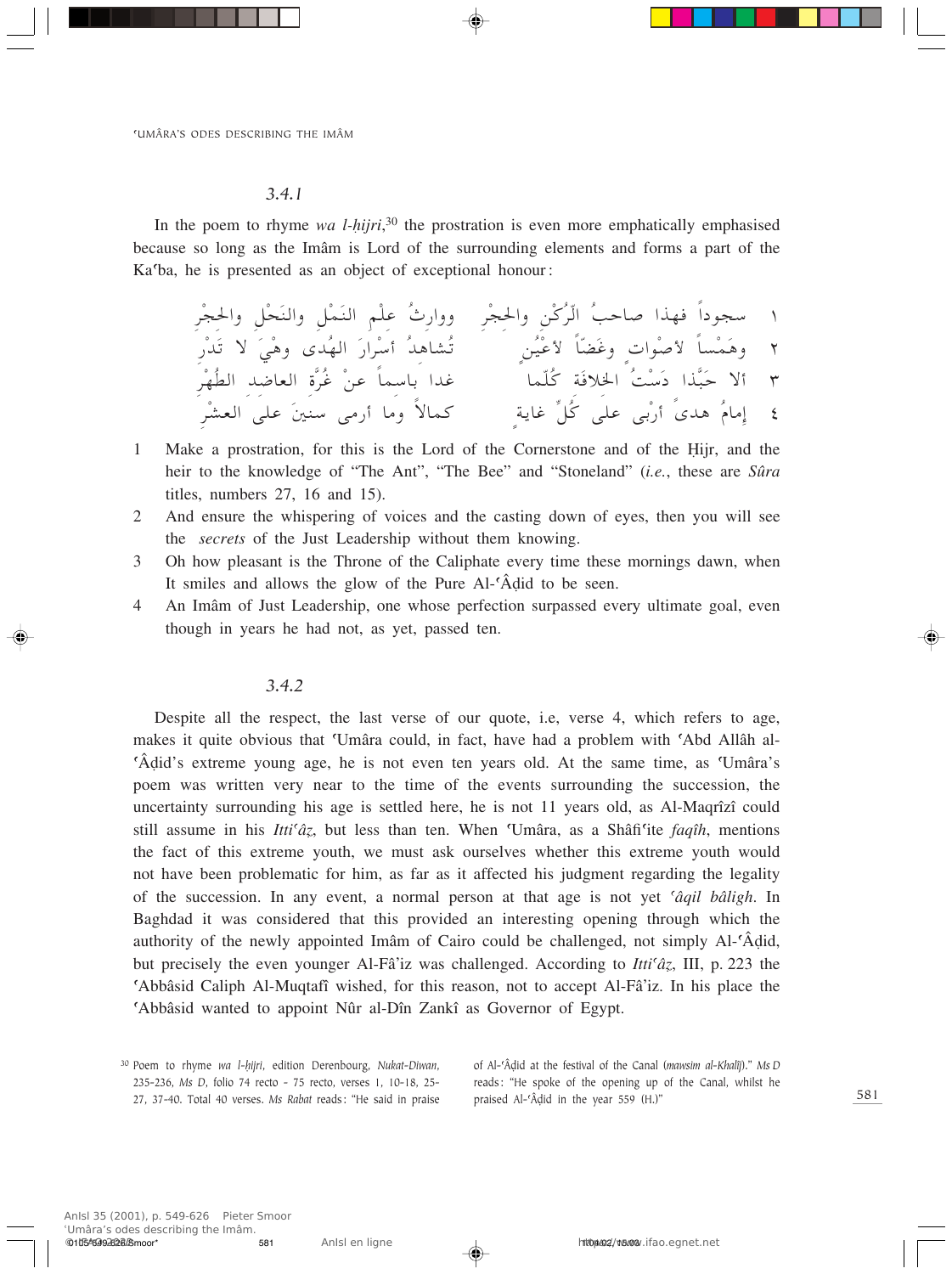$(\cdots)$ 

The author of Al-nujûm al-zâhira considers Al-Fâ'iz far too young, this judgment is also extremely apparent in the way in which Ibn Taghrî Bardî speaks about Al-Fâ'iz, the threeyear-old, as "Al-Saghîr" and describes his command and suitability as "amr al-Sabî".<sup>31</sup>

As far as 'Umâra is concerned, in his poem (to rhyme al-hijri), in which he had in Abd Allâh al-'Âdid established the presence of "perfection, although in years he ('Âdid)" had not, as yet, shouldered ten" no further comment regarding his age is made. In the following lines 'Umâra only makes the superiority of the position of the Imâm clear. This Imâm must be honoured in a Koran of poetry and prose. He is the keeper of a secret about which only the stars can communicate with him. And his palace has never served evil objectives. This palace contrasts favourably with the palaces of an earlier age, which were depicted in another dimension, in the Koran:

ولو قُدرتْ أفْعالُهُ حَقَّ قَدْرِها مسكَّمْناهُ بالقرآنِ في النظْمِ والنثْرِ

- Supposing that his deeds had been rewarded in a just fashion, then we would have 6 praised him with the Koran in both poetry and prose.  $(= Ms D, Ms Rabat says: "with)$ the spoken word in both poetry and prose.")  $(\ldots)$
- You put up a *tent* with high shelters which overlooked the constellations of the Two  $20^{\circ}$ Simâks and the Eagle.
- The Twins spoke to *it* in secrecy and concealment, about the concealed secret of Allah  $2.1$ which is within You.
- It is the palace except that Hâmân has not built up its structures and Pharaoh has not  $22$ used it as a platform for disbelief (walâ stamțâhu Fir'awnu li l-kufri).

#### $3.4.3$

The palace where Imâm Al-'Âdid lives is a sacred precinct. It resembles the Ka'ba and can also stand up to comparison with the physical characteristics of the still extremely youthful Imâm. The poet wants to compare his black forehead and shiny cheeks to the smooth Cornerstone, the Black Stone.

582 <sup>31</sup> Ibn Taghrî Bardî, Al-nujûm al-zâhirah V, p. 310-311.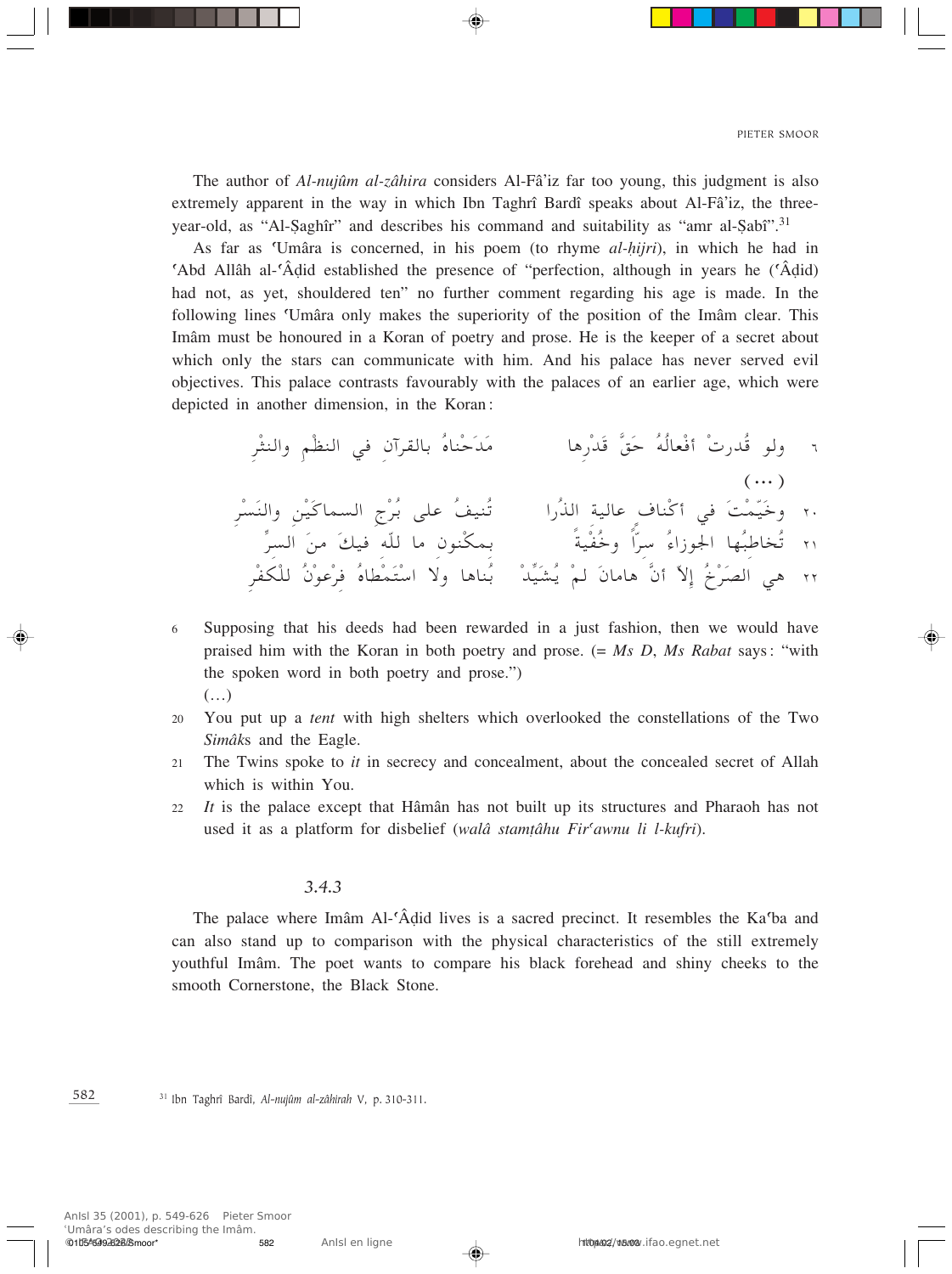#### $3.5$

Finally 'Umâra compares the people who come to the palace to offer their petition to Pilgrims:

- 33 I compare your palace, while the people roundabout it submit themselves to the noble forehead and your cheeks
- 34 With the House (scil., the Ka<sup>6</sup>ba), while the smooth corner (of that cheek) was Its (smoothly worn-off) Cornerstone, and those who came for your blessing I compared to Its arriving Pilgrims.

(from the poem to rhyme bi-hamdihi, dedicated to Al- $\hat{A}$ did)<sup>32</sup>

#### $3.5.1$

In 'Umâra's poem *muttasimu* (see Appendix) dedicated to Al-'Âdid, until now an unknown poem,<sup>33</sup> there is once again a description of the Imâm's palace. However, in this description an extra element has been added, that of angels and kings who push and shove one another in order to gain entry and honour. Furthermore, there are heavenly spheres: these are important because those who hold these spheres intact now appear to belong to the Imâm's personnel. Probably it is the angels who are active in this area, they maintain both the heavenly sphere and the Imâm, at least according to the view of our poet:

- The palace has become a place of pilgrimage, and of grazing, as if both the profane 16 and the sacred have been brought together there.
- Out of respect a palace is kissed by mouths; the corner stone is held in focus until 17 one touches it.
- The honour of the kings, or rather the importance of the heavenly sphere, is increased 18 because its management consists of Your servants.

<sup>32</sup> 'Umâra's poem to rhyme bi-hamdihi, a poem of 39 lines of verse. Ms D (Petersburg), folio 44 verso - 45 verso; Ms Rabat p. 85-87. This poem has been partially edited by Derenbourg, Nukat-Diwan, p. 201-202 (= vs 1, 11-13). The introduction reads: "He says in praise of the Imâm Al-'Âdid the following:..."

<sup>33</sup> Poem to rhyme muttasimu. In the edition Derenbourg, Nukat-Diwan this poem is not included, thus it does not appear in Ms D. However, it is in Ms Rabat, p. 217-219. The poem is introduced with the words: "In honour of Al-'Âdid he also said the following..."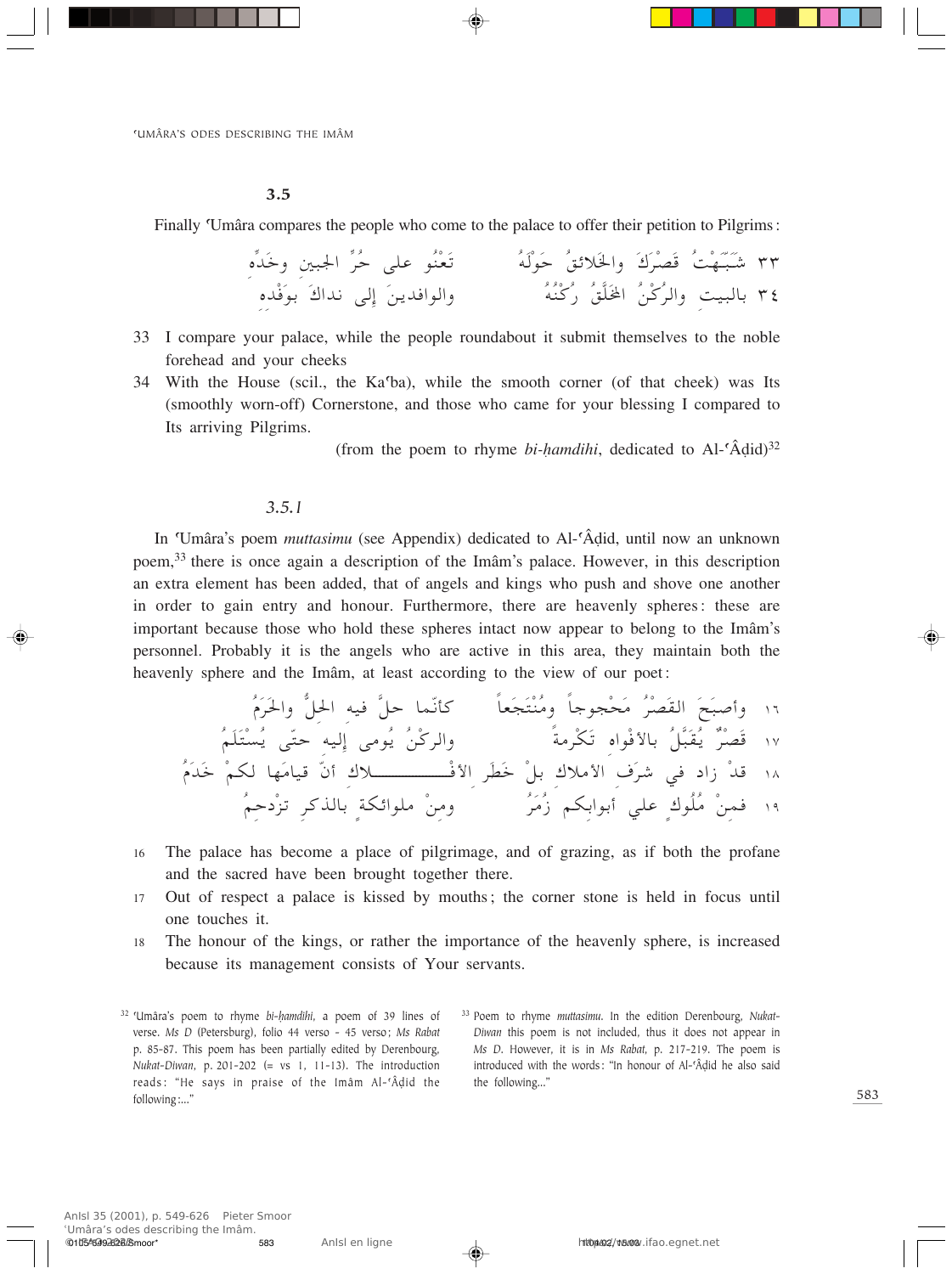There are groups of kings and angels at your door, groups which push each other aside 19 with the *dhikr*.

This comparison and description fails, however, to make any justification of the existence of an Imâm who is, according to the normal standards applicable to the broad public, decidedly too young.

Fortunately, in 'Umâra's poem  $\lim_{u \to 0}$  there is a distinct reasoning based on elements of the Koran.<sup>34</sup> A Prophet stands above the law. It is sufficient to refer to the fate of other Prophets, such as Jesus and Moses. These Koranic Prophets are examples of the receivers of the command, *amr* from Allah, or should we say they are emanations from Allah?

Jesus spoke when he was still a very young child, and the baby Moses was highly intelligent when Pharaoh decided to make all mothers' milk inaccessible to small children. Expressed in poetry we are presented with the following text:

١٣ فَأَنتُمْ نَبِيُّ اللهِ هُرٌّ مَنيرَةٌ من غَوارِبُها حتّى المهاد طَوالعُ<br>١٤ إِذا كانَ أمْرُ اللّهِ وَقْعاً عليْكُمُ<br>١٥ وَقَدْ بَذَّ موسى كَيْدَ فِرْعَوْنَ مُرْضعاً ۖ وحُرِّمَ مِنْ خوْفَ عليه المراضعُ<br>١٦ وكَلَّمَ عيسى و

- Oh Prophet of the *Dahr*, thus Your people are shining luminous people, whose peaks 13 rise up above even the highest ground.
- When the Command of Allah descends upon your people, then young and old become 14 as one.
- Once before, Moses had suppressed Pharaoh's plot by using a wet-nurse (murdi'an, a 15 woman who gave him her breast when he was still a baby), although the wet-nurses  $(al-marâdi'u)$ , for fear of Pharaoh, had become inaccessible. (Cf. Koran concerning Moses, Sûra 20, verses 36-40 and Sûra 28, verses 7-13.)
- Jesus (Tsâ) spoke to his people when he was still in the crib, with something which 16 caused bewilderment to people's lips and ears. (Cf. Koran concerning Jesus, Sûra 3, verses 45-49.)

Both early Prophets, predecessors of the Muslim Prophet, are completely capable; they are, therefore, at any rate *'âqil*, although maybe not *bâligh*. Jesus was already speaking to his people when he was still a child in a crib, as a result of which Ibn Khaldûn can (an era later) state that there is an adage, "Lâ mahdîya illâ 'Îsâ" (translate: "there is no *Mahdî* possible until after the arrival of Jesus" or  $-$  taking a derivation from another combination of verbal roots – "there is no crib speaker apart from Jesus.").<sup>35</sup>

<sup>35</sup> Ibn Khaldûn, Muqaddima, second edition 'Abd al-Wâḥid Wâfî, Cairo 1965, vol. II, Al-bâb al-thânî fî l-'umrâni l-badawî wa lumami l-wahshiyya, mawdû<sup>c</sup> (no. 53) Fasl fî amri l-Fâțimî wamâ yadhhabu ilayhi l-nâsu fî sha'nihi wa-kashfu l-ghitâ' 'an dhalika, p. 916.

<sup>&</sup>lt;sup>34</sup> For poem to rhyme lâmi'u, compare note 24 above.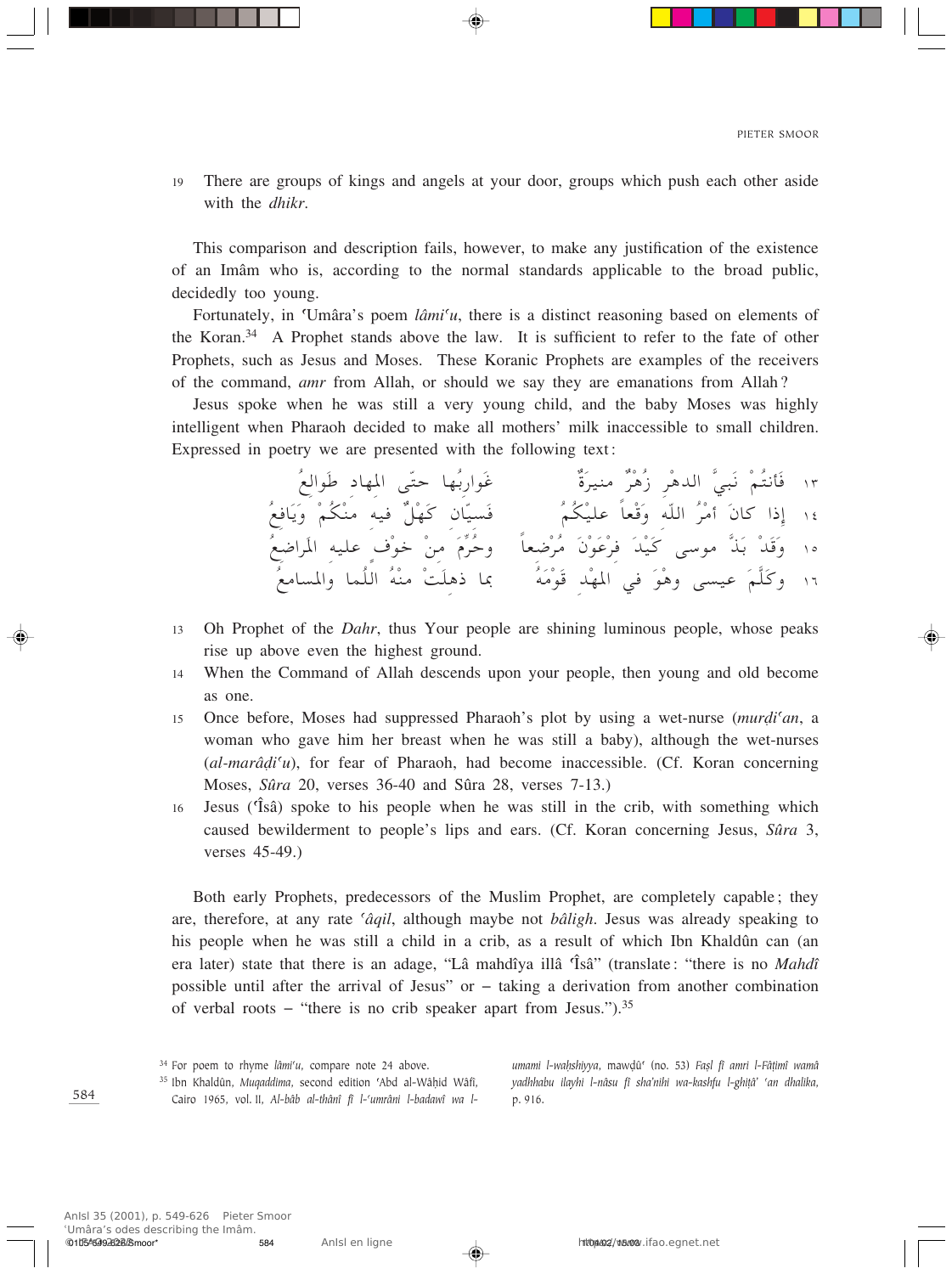'UMÂRA'S ODES DESCRIBING THE IMÂM

When still a very young child, Moses was also a remarkable person, capable of a *mu'jiza*, in a period of time which preceded the well-known miracles as summarised in the Koran. Umâra had the young child Moses act as an adult so as to ensure the presence of a wet nurse!

It is amusing to see how, at the end of this poem (to rhyme  $\ell \hat{a}mi'u$ ), it is said that the whole of humankind must become a foster mother to the newly appointed 'Abdallâh al-'Âdid.

. ٤ أُقرّتْ لهُ الأنامُ ظئراً بفَضْله فليسَ لهُ في الفَضْلِ طُرّاً مُنازِعُ Humankind as his wet-nurse recognised that he achieved excellence, because in all his excellence he had no rival.

(See *infra*).

40

Thus humankind is there for Al-'Âdid and Al-'Âdid is more important than Moses who can only acquire one wet nurse!

In his poem (to rhyme *muttasimu*) dedicated to Al-'Âdid,<sup>36</sup> 'Umâra pleads that both understanding and wisdom can exist without maturity. According to this poem the Imâm is the "Supporter" of the (monotheistic) *Hanîf* religion. And that in a time when the "Handles" had almost been broken off. It is to the cord of Allah that the Imam Caliph holds on. Then there is the religion which itself holds on to the cord of the Caliph. Finally there is still the light of his  $bay'a$ . Formulated in a poetic manner, we encounter a chain of emanation. There is a package of esoteric knowledge that appears to be transferable: from the Prophet Jesus to the 'Isa<sup>n</sup> who died so young, alias Al-Fa<sup>2</sup>iz, and then to the surviving 'Abdallâh al-'Âdid.

- Al-'Âdid is the Supporter ( $Al$ -'âdid) of the Hanîfî religion, when its handles were almost  $\overline{\mathbf{3}}$ broken and split.
- A Caliph whose cord the religion of Allah continues to grasp, while the Caliph holds  $\overline{\mathbf{A}}$ onto the cord of Allah.
- Once the lights of his  $bay^{\prime}a$  had given us light, injustice was taken away and darkness 5 vanished.
- Religion and the Dunyâ gave light through his  $bay^c a$ : if the fire had not appeared the 6 beacon would never have been recognised.

<sup>&</sup>lt;sup>36</sup> For poem to rhyme muttasimu, compare note 33 above.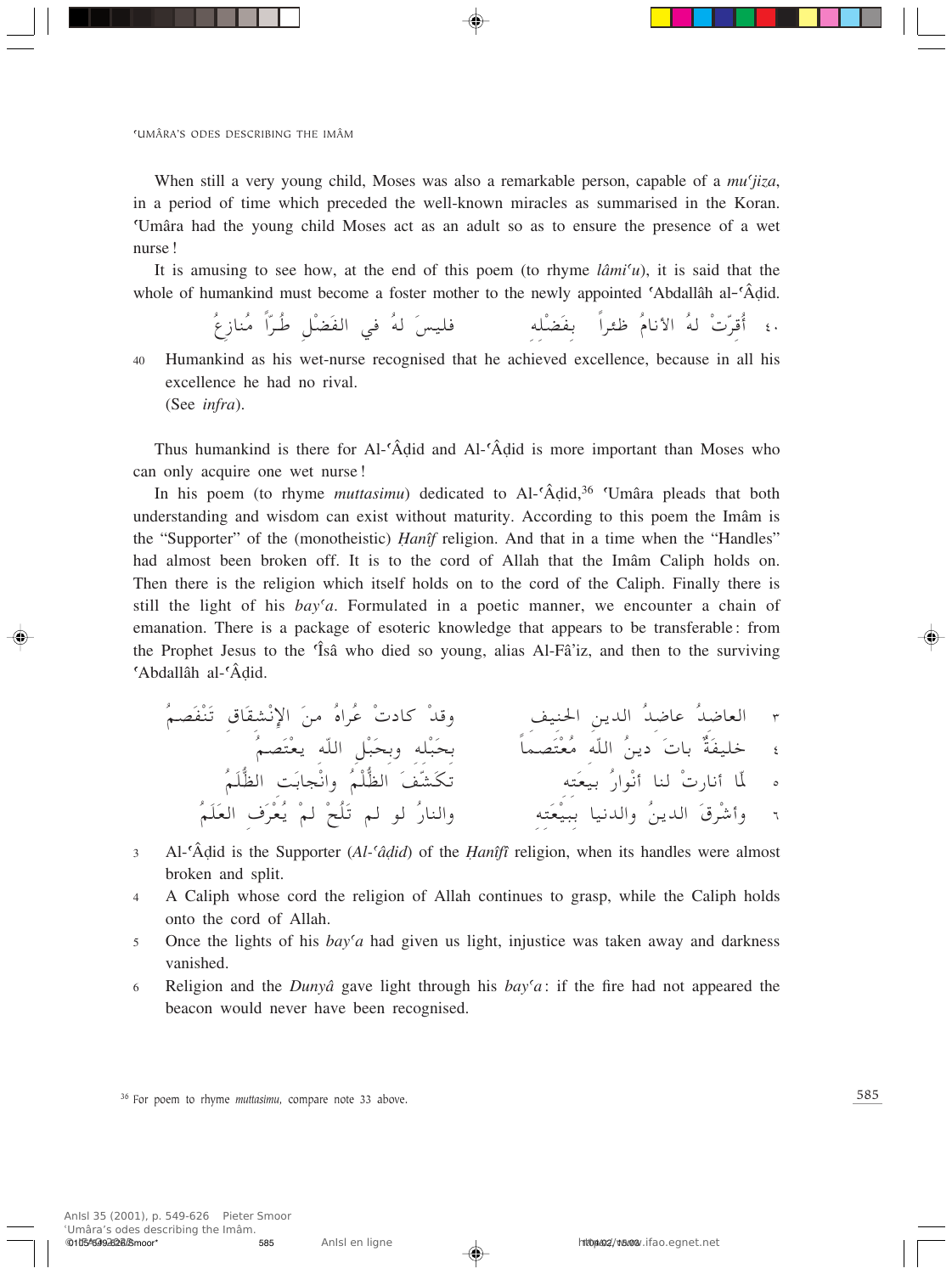## $3.5.2$

In the presence of the Imâm Al-'Âdid, the poet then makes a happy pronouncement about the Prophet Jesus and the Imâm Jesus ('Isâ) Al-Fâ'iz, using words with the following meaning: "You have inherited from both 'Isâ and 'Isâ. Jesus, the son of Mary ruled once his arm became strong." However, the Fâtimids ruled earlier, even before they were weaned (fuțimu). Here a parallel can be drawn to a passage of Al-Qâdî al-Fâdil, where this author uses the proper name and its alternative meaning in order to signify that he did not wean himself from writing poetry in praise of the son of Fâțima.<sup>37</sup>

There is, according to our poet, no difference between the Imâms; and for those in a more lowly position there is good fortune in that they are allowed to kiss the ground; and what is more important in connection with their ages, both the older one and the child are alike. Yes, the child is even entitled to precedence, because "wisdom" comes before "puberty" or "growing up" an adage which 'Umâra presented for the sake of a paronomastic figure of speech, hilm as opposed to hulum,

- From both Jesus (Tsâ) and the other Tsâ, You have inherited mercy and Just Leadership,  $\overline{7}$ as though both of them were offspring of the same womb.
- The Son of Mary only ruled once his arm had become strong; however, the Fatimids 8 ruled even before they were weaned. (Here the present author reads sâdû instead of shâdû, otherwise the reading would be "they constructed even before they were weaned". Concerning Jesus, cf. Koran Sûra 3, verses 45-49.)
- Before we saw the Imâms, we did not know that portions of good luck were dealt out  $\overline{Q}$ to those who kissed the ground.
- 10 The *Sûra-s* from the Koran (*Furgân*) have announced that they are creations of Allah amongst whom no difference (furgân) can be made.
- The elderly person and the young child are alike in their  $\textit{Shar}^{\dagger}a$ ; by the time maturity  $11$ comes much patiently acquired insight has already been gained.

of richly flowing tears. / 7. Because, after your departure (i.e., the loved ones), I have weaned myself from the writing of poetry, with the exception of praises for the son of Fâtima." (Dîwân Al-Qâdî al-Fâdil, ed. Aḥmad Badawî and Ibrâhîm al-Abyârî, Cairo 1961, I, p. 302).

<sup>&</sup>lt;sup>37</sup> See P. Smoor, "Fâțimid Poets and the 'Takhallus' that Bridges the Nights of Time to the Imâm of Time", Der Islam 68, 1991, p. 261, where Al-Qâdî al-Fâdil is quoted acknowledging his laudation for the Fâțimid dynasty in poetry in a takhalluș formula which appears in two lines as follows: "6. Listen only to the speaking of my eye, which is repeated by the words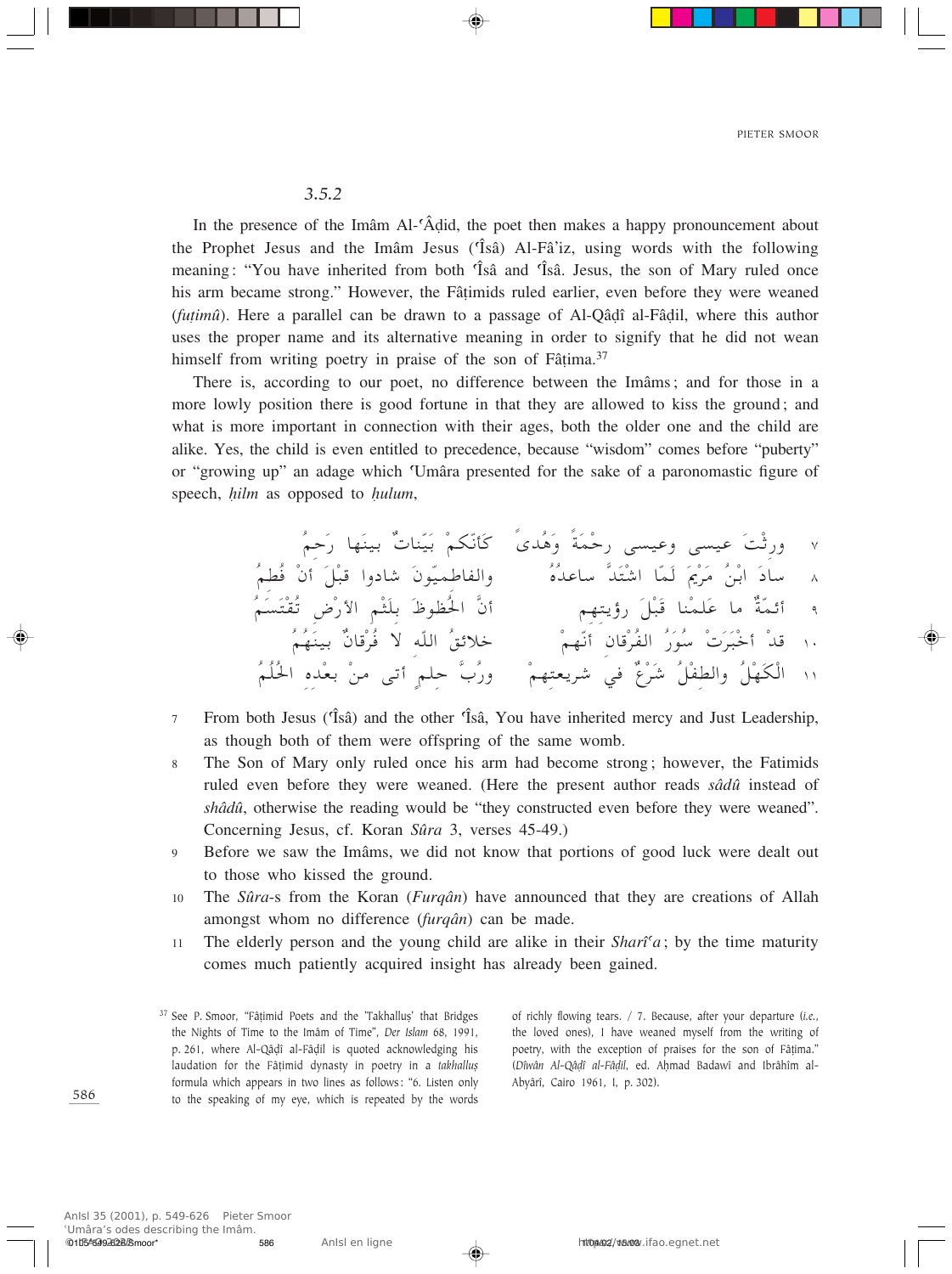Just as in the previous poem, the impression is given in the poem maghnami that Al-Fâ'iz had given an indication, a *nass*, that he was to be succeeded by Al- $\hat{A}$ did.<sup>38</sup> Al-Fâ'iz had, at least according to 'Umâra, most certainly done this and in so doing he followed the well-known example of Mohammed. Hence the *nass* came from *f* sâ, as the descendant of Haydar (scil., 'Ali') and Fâtima; not from the other 'Isa, namely the son of Mary. The result is not only a play on words, but enables the implication to be made that Fâ'iz's rank is equal to that of the prophets. The *ibn 'amm* is Al-' $\hat{A}$ did, and, in this context, Al-' $\hat{A}$ did resembles 'Alî, the *ibn 'amm* of the first century Hijra who acquired his authority from the Prophet on the Day of the Pool of Khumm. The poet opens his poem with some lines in which he once again stresses the obligation of loyalty toward the reigning Imâm:

- Loyalty to You is an obligation for every Muslim, and love of You is in both Abodes  $\mathbf{1}$ the highest gain.  $(=$  version Ms Rabat).
- Should humankind fail to make itself noble through its love of You, then Allah shall  $\mathfrak{D}$ also not deem it noble.
- You have inherited the Rightful Leadership on the authority of the *nass* (a designation)  $\overline{3}$ from 'Isâ the descendant from 'Alî (= Haydar) and Fâtimah, not the *nass* from Jesus (Tsâ) the son of Maryam. (Al-Fâ'iz was in fact called Tsâ, his full name was Al-Fâ'iz bi-Nasr Allâh Abû l-Qâsim 'Isâ b. al-Zâfir bi-Amr Allâh Ismâ'îl, see Al-Maqrîzî, Al-*Muqaffâ* VIII, p. 742).
- He (Al-Fâ'iz) said: "Be obedient unto my 'ibn 'amm' (Al-'Âḍid), because he is my  $\overline{4}$ friend unto whom the hidden secrets of the godhead are entrusted."
- Thus, to all those who went to Najd and the Tihâmah, Al-Mustafâ gave an instruction  $\overline{\phantom{0}}$ concerning his "ibn 'amm" ('Alî) on the Day of the Pool.
- The Earliest and the Latest are on an equal level here, even though the first to arrive 6 has the priority of being earlier.

Imâm Al-'Âdid as the successor of Al-Fâ'iz to the throne. Its first line points out how important the obligation of loyalty is for the believer: "Loyalty towards You is an obligatory duty for every Muslim, and love of You ensures the highest reward in both abodes." (thus according to the version Ms Rabat).

39 Ms Rabat: كذلك أوْصى 39 عُلَى يَسْتَوي منها :Ms Rabat <sup>40</sup>

<sup>&</sup>lt;sup>38</sup> Poem to rhyme maghnami, edition Derenbourg, Nukat-Diwan, p. 339, Ms D, folio 162 verso - 163 verso and Ms Rabat p. 199-201. In total 48 lines, but in the edition only lines 1-10 are found. This poem is introduced by the following words, (Ms D): "Whilst he pronounced eulogies for Al-Fâ'iz, he also said" and (Ms Rabat): "He spoke in honour of Al-'Âdid, and as an aside pronounced eulogies for Al-Fâ'iz." The poem is dedicated to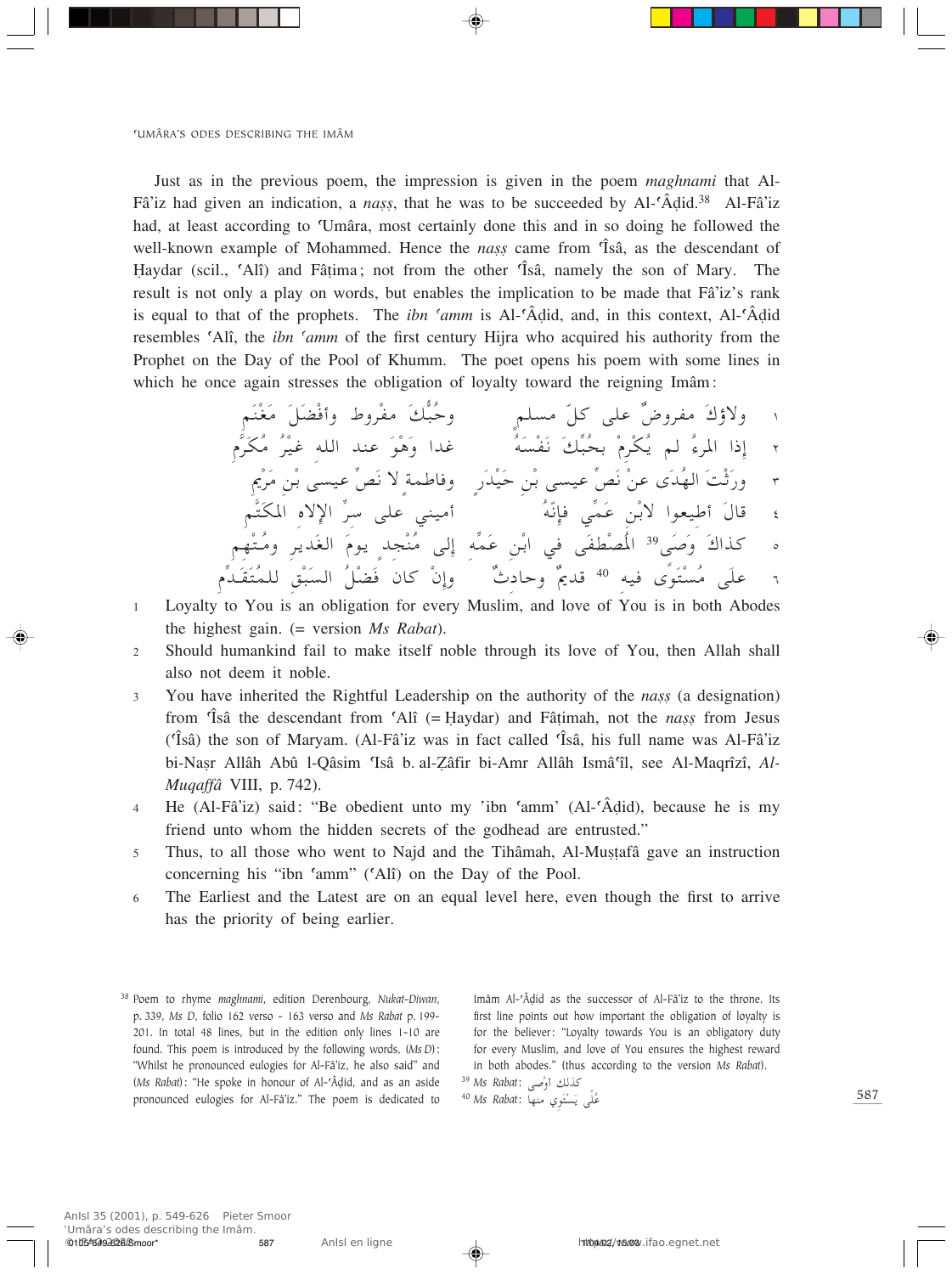## *3.5.3*

Unfortunately, the poet tells us, no-one abided by this *wasîya* (testament), as a result of which the 'Abbâsids gained the chance to obtain power. If this *wasîya* had been adhered to there would have been no money, there would not even have been any coins with an inscription in favour of an outsider.

#### 3.6

Here the poet acknowledges his preference for the Fâ†imids' coins, the very coins which another poet, namely 'Arqala from Damascus, continued to value, even after the fall of Al-©Â∂id, as a stable remnant of the dynasty. A dynasty which he now curses. Indeed, ©Arqala would happily accept *©â∂idiyyât* as payment for his odes which were now dedicated to the subsequent dynasty, the Ayyûbids! $41$ 

## *3.6.1*

©Umâra knows absolutely nothing about these later developments in his poem *maghnami* and, therefore, we see how, by way of a stylistic feature, he includes in his poem the primordial "covenant" of the Imâm. The word "'ahd" can mean both "covenant" and "a time period" (think of the Imâm's life span of ten years). The eternal mountains which refused to accept the primordial covenant (*©ahd*) with God because they found it too heavy, are now set against an Imâm whose short life span (whose short *©ahd*) forms absolutely no obstacle to the acceptance of the burden of this identical covenant as presented by God. (verses 8-18). Thus, the youthful age of the Imâm is irrelevant, furthermore he is a Light in a bodily shape, not merely a physical body,

F Ô Õ öBK qÚ -Ô bMŽ wMO Ó Ž≈ Ú ¹√ U¹ôu nÚ≈ U¹ Í— U sÓ Ú — UM¹œ nÔ \_« Ý\_« sÓ vAÓ šÚ √ dÚ —√ XÔ ÚËUŠ ÊÚ ≈ Ë rÚ J{Ú œdH« WMÒł wH ð U "ËÚ Ó —UMÒ UÐ {UŽ UNÐ bÚ −Ô Ó ¹b Ò Ì U DÓ Ô — UF« uÐ√ wžUD« nKÒš U i FÐ s Î …dÒ dLŠÔ džÔ rJUOÝQ «Î Ò Ž rJÔ KO Ϋ Ô Í—ULÞ√Ë wz«bŽQ ôÎ UIŁ UÎI²

"1. Say to Al-∑alâÌ, my supporter in my poverty: 'Oh friendship of my master! Where have the 1000 *dînâr*s gone? / 2. I am afraid of being imprisoned should I attempt to go to your land (Saladin had been a police chief in Syria), and the garden of Eden is not equal to the Fires of Hell (Egypt is a hot land in comparison to Syria). / 3. Pay in compensation, therefore, *©â∂idiyyât* embossed with a script, coins which were left behind by that Tyrant (*™âghî*), the Father of Shame. / 4. (Golden coins) red - like your bloody and shining swords, like your horses (with their blazes), extremely old and burdensome - like my (dead) enemies and my worn-out robes."

588

<sup>&</sup>lt;sup>41</sup> 'Arqala al-Dimashqî, poem *dînâri* about Saladin, *Kharîdat al-qasr wa-jarîdat al-'aṣr, qism shu'arâ' al-Shâm, ed. Shukrî Fayṣal,* Damascus 1955, vol. I, p. 179, the additional fourth line is from Ibn al-Imâd al-Imâm Shihâb al-Dîn Abû l-Falâḥ 'Abd al-Hayy b. Ahmad b. Muhammad al-'Akarî al-Ḥanbalî al-Dimashqî (who lived from 1032 to 1089), *Shadharât al-dhahab fî akhbâr man dhahab*, edition MaÌmûd and ©Abd al-Qâdir al-Arnâ'û†, Beirut 1991, vol. VI, p. 365: "Amongst all the words which 'Arqala wrote about him (= Saladin) belong those which now follow. Salâh al-Dîn had promised him that he would give him 1000 *dînârs* when he became king (occupier) of Egypt. 'Arqala came to him and praised him with (inter alia) the following lines of verse: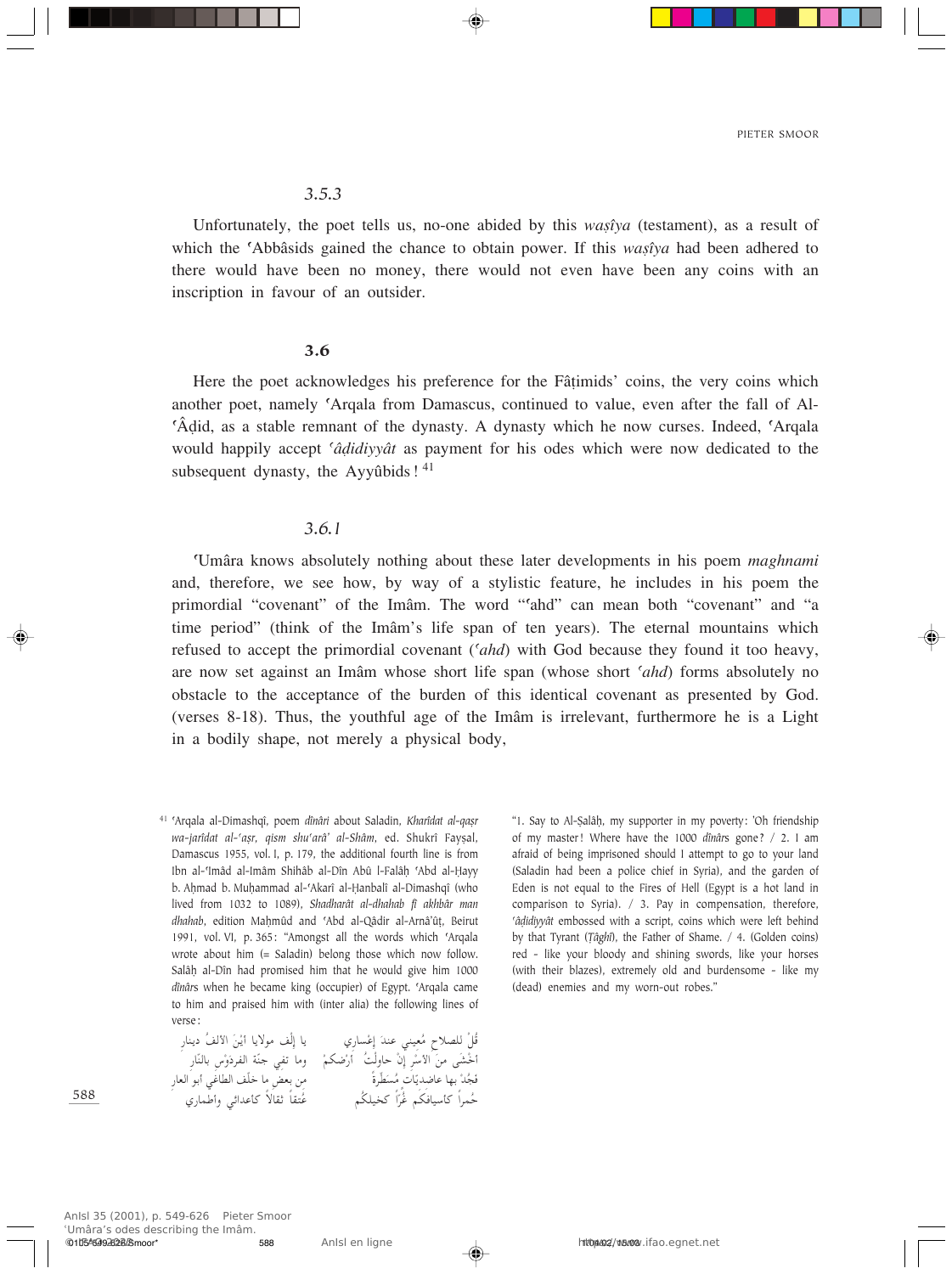- 8 You were given, in its entirety, the inheritance of the earth which belonged to a father and a forefather who had already departed.
- To this you are entitled and no-one should dispute that, not even he who has reached  $\mathbf Q$ the Simâk star with a ladder.
- If the people had adhered to the bequest  $(was\hat{y}ya)$  of your person, then there would  $10<sup>1</sup>$ not even have been the circle of a Dirham for anyone else in the region but you.
- From them ("them" may refer to the 'Abbâsids) far-reaching roots  $(= Ms \; Rabat, Ms \; D)$  $11$ reads here: "far-reaching branches") extend as far back as Qusayy, but you are the son of the house (Ms Rabat, Ms D reads here: "the son of the daughter") of Al-Mustafâ, when you refer to your own ancestry.
- Not all the green of the branches is Nab' wood, and not all the backbones of heroes 12 are upright.
- You bore that part of the burden of the Caliphate, under which the foundations of the 13 mountains Radwâ and Yalamlam would stagger.
- And You renewed the scribblings of the *Shart'a* which had been wiped away: and 14 you have renewed every sign of its marks.
- You brought the "covenant" of Allah to His worshippers, as a reliable man, and the 15 "time period" of ten years had not even passed by. (Al-'Âdid was not even ten years old.)
- Be conscious that Allah, may His majesty be exalted, had lent You the theme of 16 scholarship even before your study had begun.

|  | 42 Ms Rabat: أَنَّهُ نالَ السَماءَ, 42 Ms           |
|--|-----------------------------------------------------|
|  | فَمِنهم عُروقٌ      Ms Rabat:                       |
|  | وأنتَ ابْنُ بيتَ المصطفى :Ms Rabat <sup>44</sup> Ms |

<sup>45</sup> Ms Rabat: أمناً. <sup>46</sup> Ms Rabat: التعْلم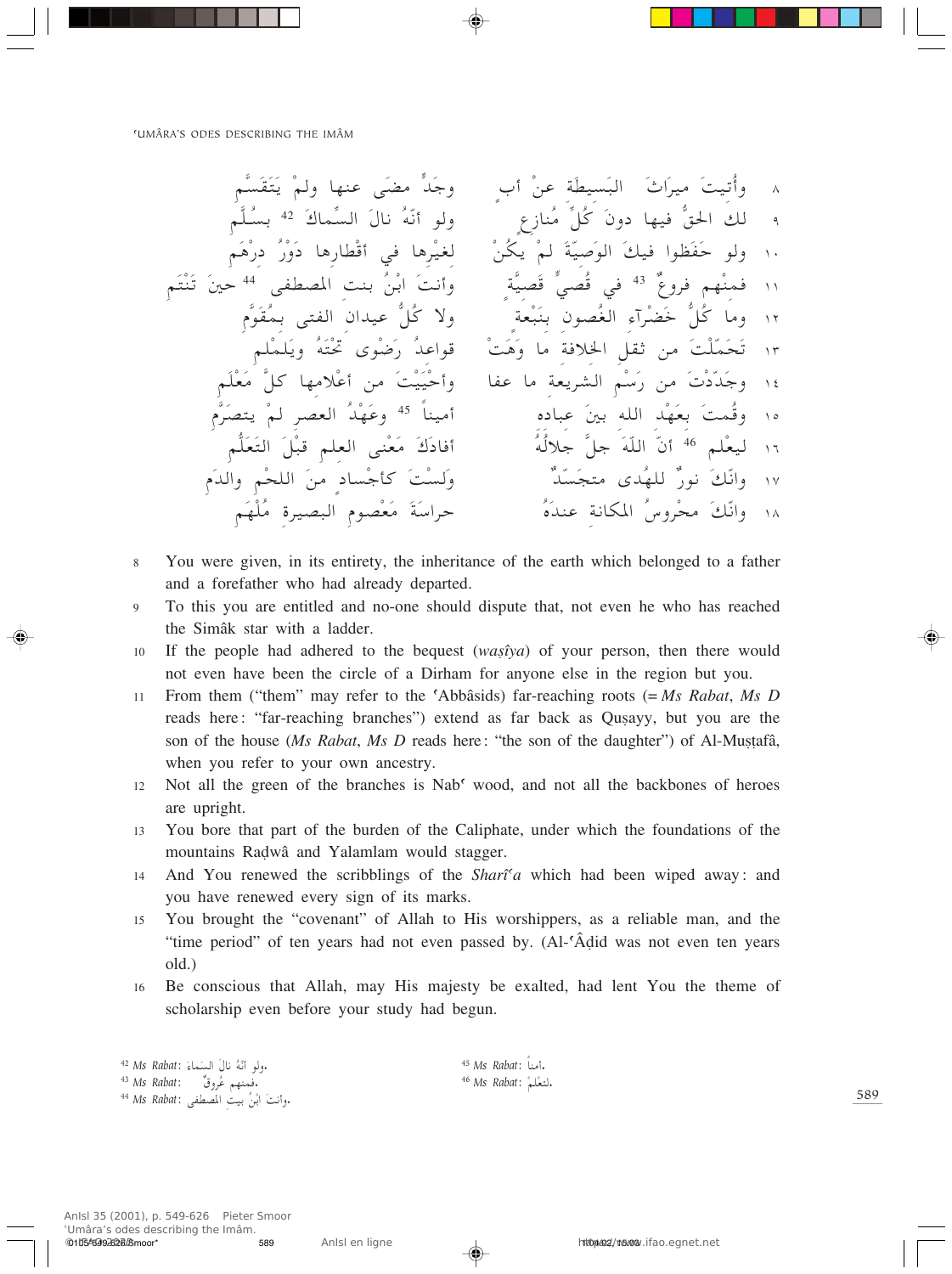- <sup>17</sup> (only in *Ms D* on this position:) And that You are a Light in a bodily form, and differ from bodies of flesh and blood.
- 18 And that You, in your position, are safely guarded by him, under the care of one who is both innocent of insight yet inspired.

#### *3.6.2*

A couple of poems which date from an earlier period make a connection between the Imâm and the eternal primordial covenant, a covenant which, in prehistory, Allah wanted to conclude with the creation. But, according to the Koran, the mountains, to whom it was first offered, found the obligations too onerous. Finally, Allah was to enter into the covenant with humankind. However, according to our poet 'Umâra, it was in fact with the Imâm that Allah concluded His covenant. The poet includes this idea in certain poems. However, only the relevant passages of these are dealt with here (one passage from a poem to rhyme *maghnami* has already been discussed, see the poem verse 15).

In general terms there is a suggestion of this covenant-relationship in the poem *muttasimu* dedicated to Al-©Â∂id. Certain ideas in this poem have already been discussed (see *infra*), that is we hear the poet saying words which mean the following: "A year smiled and look, there is a *Dawla* and the Imâm of the century. ©Â∂id seems to be the Supporter of the *Hanîf* religion, which appears in the Koran as the religion of Monotheism. This idea has already been suggested by Abraham and, therefore, by the Prophet in his own sermons. The Imâm, who arrived on the scene much later, has at his disposal not only the help but also the attention of both kings with their Viziers or Regents, and angels."

On the one side there is a Regent, on the other side there is the Imamate guaranteed by this Regent. The poet seems to view this combination as one entity. Concerning the contemporary situation of ©Umâra, we learn how the vizierial throne is now occupied by the kingship of Al-Nâṣir, the son of Țalâ'i<sup>c</sup> b. Ruzzîk. By the time and date of composition of this poem, Țalâ'i<sup>c</sup> (scil. Al-Malik al-Șâliḥ) had already died.

## *3.6.3*

At the end of the poem (to rhyme *muttasimu*) we see how ©Umâra repeatedly enumerates four elements which must confirm the Imamate of Al-<sup>c</sup>Â $\ddot{d}$ did. Some of these fundamental elements are only of rhetorical value. However, some have either a theological or an actual basis which is of interest.

Not of great interest, however, is the fact that there are Four Subjects which form the foundations of the "morals" of the *Dahr*. With another group of Four Subjects, namely the Victory of Just Leadership and Well-Being next to Sword and Pen, the "council" of the *Dahr* appears to be referred to. The Sword and Pen suggest an area where the Vizier could be helpful.

More important is the following enumeration of Four Subjects which concern the Imâm personally: the enumeration of these subjects a Contract, a Promise, a *Mîthâq* and Family

590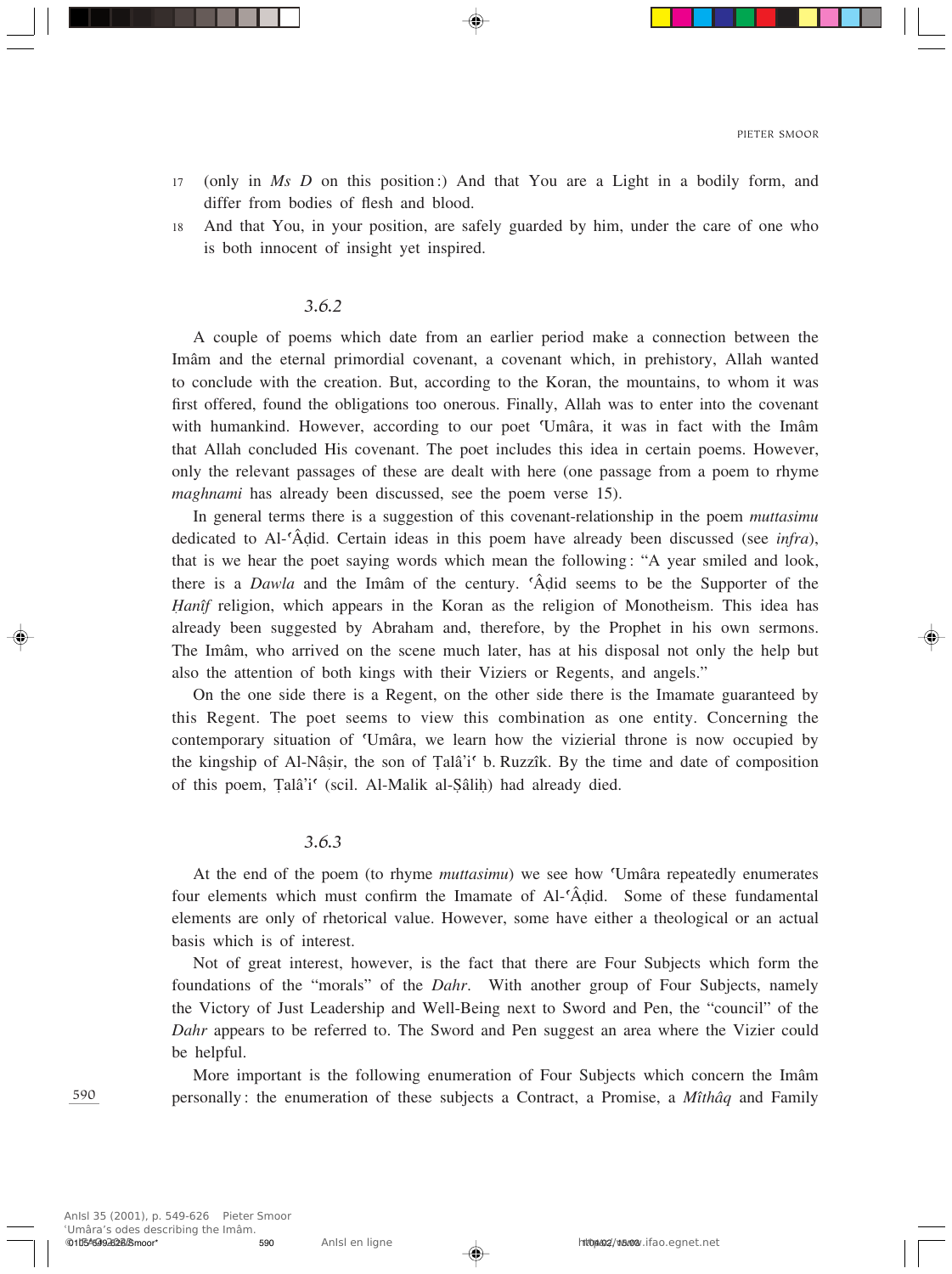Honour can of course mean anything. The Contract could, on the basis of another poem (to rhyme *khâlidi*),<sup>47</sup> be seen as a reference to the marriage of Talâ'i<sup>o</sup>'s daughter to the Imâm Al-©Â∂id. The Promise is unclear but the *mîthâq* is Koranic and means that the Imâm has, since the beginning of time, accepted the burden of the Imamate. Family Honour can refer to the fact that the Imâm was prepared to maintain the family honour of the Banû Ruzzîk, by punishing those who were guilty of the murder of Talâ'i<sup>c</sup> and thus revenging his death. The murder had, in fact, no further consequences for the Vizier's dynasty because the Imâm allowed Talâ'i<sup>o</sup>'s son Al- $\hat{A}$ dil Ruzzîk to be considered as a successor to the Vizierate. Thus, as an Imâm, Al-©Â∂id did not let down the Ruzzîk clan.

## *3.6.4*

In reality the situation was totally different because the Imâm Al-©Â∂id was, in fact, put under pressure by the Vizier's family. Two aunts had been arrested (and executed) and the Imâm had to refute accusations that he himself had been involved in the conspiracy against Talâ'i'.

Concerning the fundamental elements of which there are in total sixteen (including extra elements such as Root, Branch, Morals and Orphanhood), ©Umâra wrote the following verses (rhyme *muttasimu*).48 In a poetic sense they are not particularly moving.

ÔrKI«Ë ÔnO«Ë ÈbM«Ë ÈbÔN« ÔdB½ ÏWFЗ√ pKÔ\*« ÓÂU " tO≈ Ú œU- ≥∞ ÔÂÓdJ«Ë ÔWdF\*«Ë ÔrK(«Ë ÔrÚKF« ÏWFЗ√ dÚ¼Ób« ÓoKš tM ÚXÐcÓ¼Ë ≥± Ô3c«Ë Ô'U¦O\*«Ë ÔbÚŽÓu«Ë ÔbÚNÓF« ÏWFЗ√ 'ÚbB« Ó‰u tM ÚXÓ³ÓŠU
Ë ≥≤ ÔrÓ²ÓO«Ë Ô'öÚš\_«Ë ÔŸdH«Ë ÔqÚ
\_« ÏWFЗ√ tM tOŠœU ÚX-]bÓ
Ë ≥≥

- <sup>30</sup> The reins of the kingdom were forwarded to him through four subjects: the Victory (*nasr*) of Just Leadership, Well-Being, the Sword and the Pen.
- <sup>31</sup> And, via him, the morals of the *Dahr* were made civilised in four ways: Scholarship, Long-suffering Insight, Eminent Morals and Magnanimity.
- <sup>32</sup> And, via him, the speaking of honesty was accompanied by four items: a Contract, a Promise, the Primordial Covenant (*al-mîthâq*) and Family Honour.
- <sup>33</sup> The words of anyone who provides him (the Imâm) with praise, are via him confirmed by four things: a Root, a Branch, Morals and Orphanhood.

<sup>47</sup> Poem to rhyme *khâlidi*, edition Derenbourg, *Nukat-Diwan*, p. 196-197 (= *Ms D*, vs 1-2, 12, 46-48) and p. 61-62 (= *Ms D*, vs 8-11, 14, 13, 29, 33, 35-36, 40, 44-45). *Ms D*, folio 38

recto-39 recto. A total of 48 lines in *Ms D*. This poem does not occur in *Ms Rabat*.

<sup>48</sup> Poem to rhyme *muttasimu*, compare note 33 above.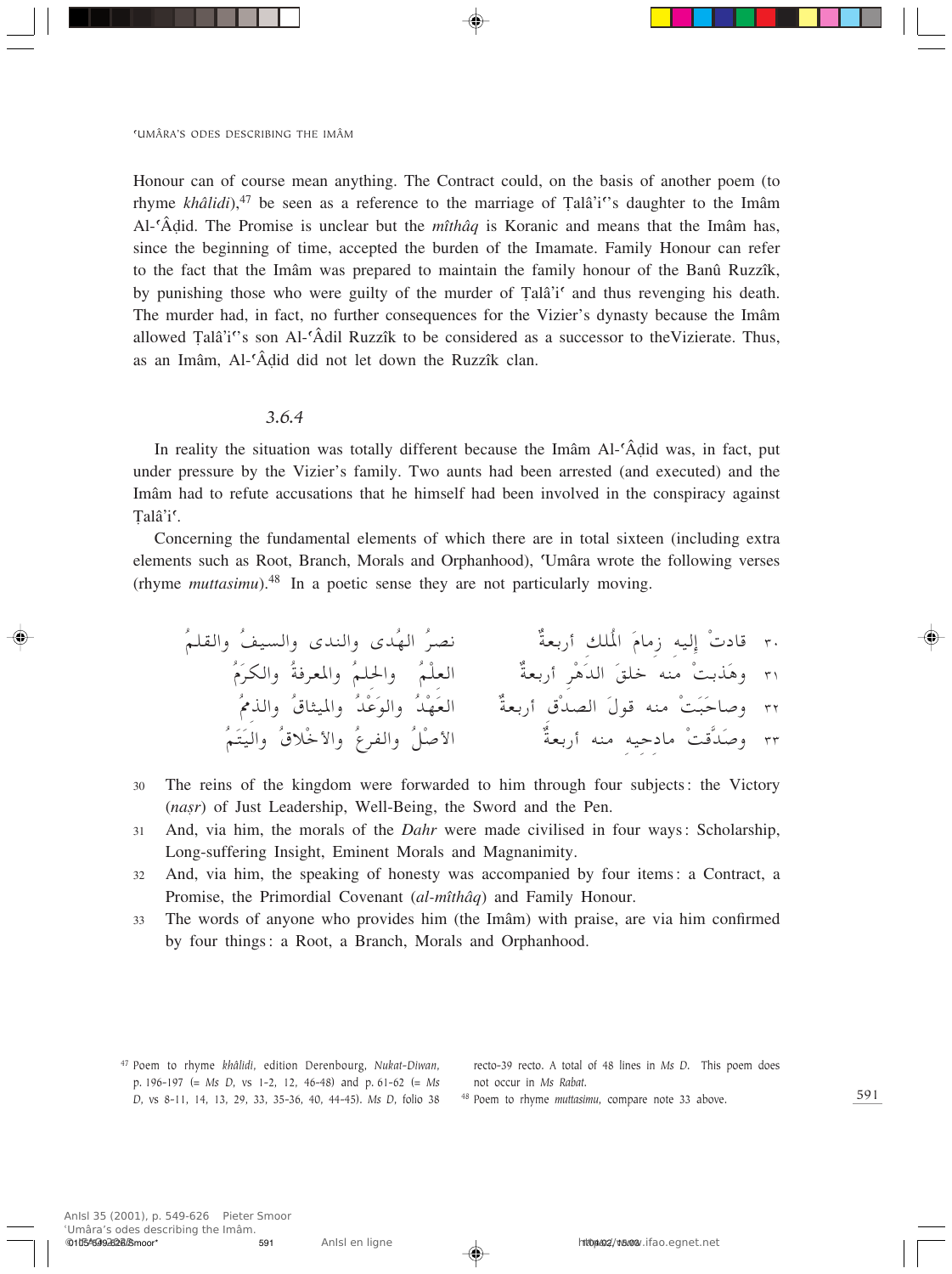## 3.6.5

Verse 33 is particularly interesting because it highlights an aspect of the personal life of Al-'Âdid. He is, on the one hand, seen as a descendant of the line of Mohammed and, thereafter Fâtima, this idea being suggested by the mention of a Root and a Branch. However, the poet does not forget to mention that as a result of the murder of Yûsuf his father, his orphaned son, 'Abd Allâh, eventually ascended to the throne of the Imamate as Al-'Âdid.

#### $\overline{4}$

Although the early history of this Imam was unhappy, the throne is now, at least according to 'Umâra, very proud of the Imâm's Vizier. The Vizier is prepared as Regent to help the new Imâm, whose relationship with the new King Vizier from the Ruzzîk clan causes this throne (in truth a rank lower than that of the Imâm) to sparkle with pride. Yes, and it is strange, but this throne feels as if it has been elevated above a certain 'Uthmân. Although the poet does not say it in so many words, he must have been thinking about 'Uthmân who was so abhorred by the Shî'ites.

- The throne smiled, revealing a king descended from Ruzzîk, against whose honesty fates 25 and ambitions have sunk to the lowest levels.
- He met in the ranks of fame the still young Days, who were neither contemptible nor elderly. 26
- He is superior and radiant, his adornment comes from 'Uthmân who was neither proud  $27\,$ nor haughty.
- Mercy brings him closer, while destruction distances him: just as the *Dahr* who 28 sometimes does good and then revenges himself once more.

Is it the poet's intention that this passage, about 'Uthmân's modesty or imperfections of honour and pride when compared to the superior position of the Imâm, be seen as a concession to the aversion of the Shî'ites? This would be difficult in view of his Shâfi'ite education which taught him to respect 'Uthmân. Or does this statement mean something completely different: is it a positive appreciation of 'Uthmân, although this would be surprising in the environment of the Fâțimids?  $49$ 

opinion: "While 'Uthmân was a distinguished, highly successful merchant, he had at no time before his election displayed any qualities of public leadership. Among the six members of the

<sup>&</sup>lt;sup>49</sup> Compare on the question of 'Uthmân, Wilferd Madelung, The succession to Muhammad, A study of the early Caliphate, Cambridge University Press 1997, p. 80, where we find an interesting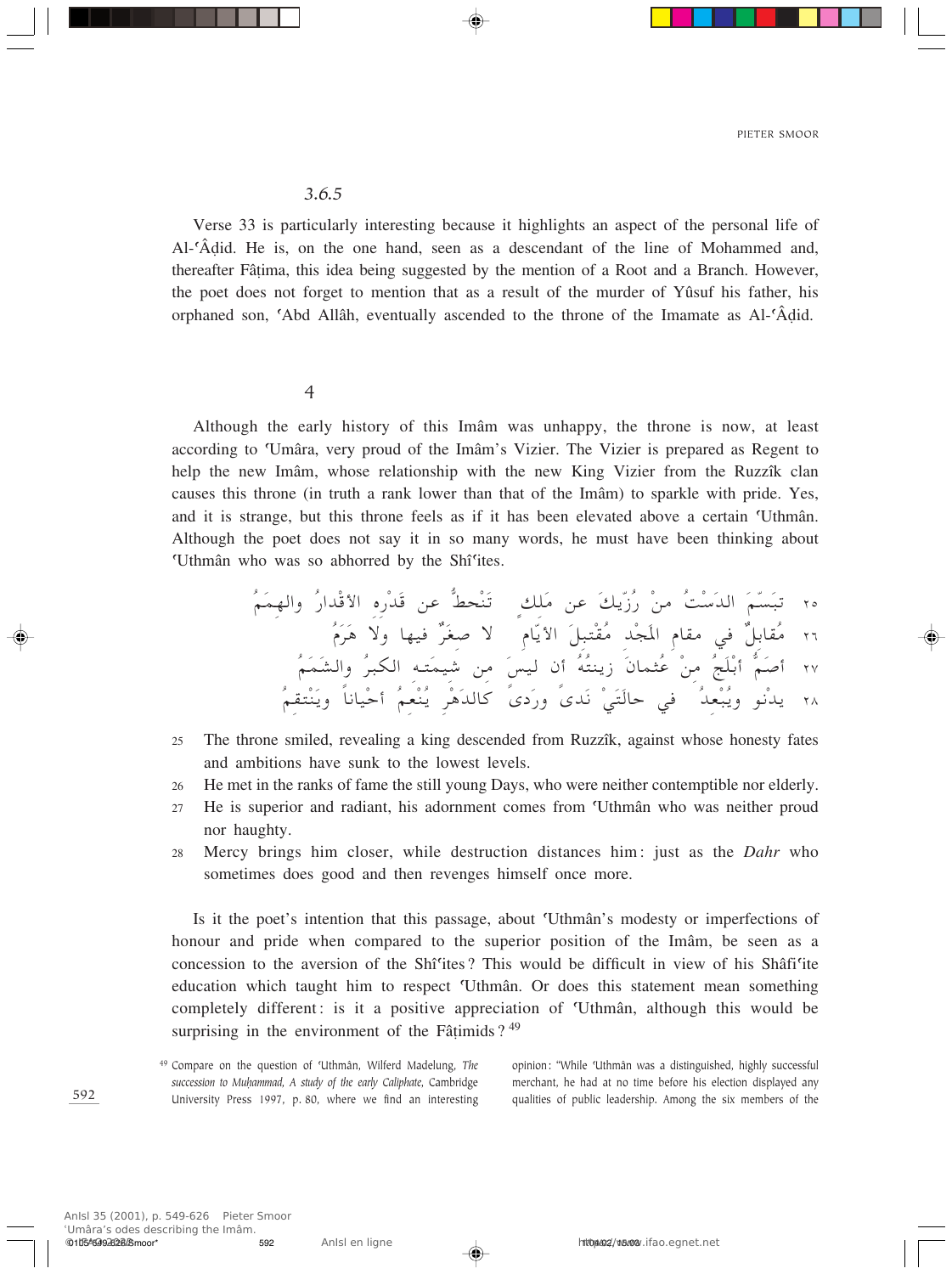4.1

Another theme which ©Umâra willingly discusses whenever he describes the Imâm is represented by an object, namely part of the paraphernalia which characterises the Imâm. It concerns the *shamsa* or, in 'Umâra's words, the *mizalla*, the ceremonial Parasol which the Imâm has carried above him during his procession in Al-Qâhira.

The *mizalla* had already been described in the poetry of Ibn Hâni' Al-Andalusî (see my article about a figure of style, known as  $takhallus)$ <sup>50</sup>, however, this object appeared to retain importance even during the latter stages of the Fâțimids' career. Umâra's passages are, more or less, mutually supportive; and the attention he pays to this ceremonial use implies that it was still functional during processions.

In Maqrîzî's report about the *bay©a* for Al-©Â∂id, which was mentioned previously, we saw how the *mizalla* was carried round the town when the new Imâm was making his tour: "When Al-<sup>c</sup>Â $\hat{d}$ did was given the *bay<sup>c</sup>a*, he rode on a horse and the *mizalla* was carried over his head. Al-Şâlih (the Vizier) rode in front of him. He left the tomb (where Al-Fâ'iz was buried) and headed towards his palace."

## 4.2

One important poem about the *mizalla* is 'Umâra's poem to rhyme *tawhîdu*.<sup>51</sup> The content of this passage boils down to more or less the following: The *Hudâ*, the abstract of the Just Leadership which belongs to the Imâmate, is supported by Al-<sup>c</sup>Â $\ddot{A}$ did as the descendant of Mohammad.

The poet addresses the Imâm, using the well-known *iltifât* figure of speech: the (personified) Nights of Fasting dismounted from their horses in order to be with You, Oh Al-©Â∂id; they received provisions for the journey which consisted of Your piety during the night session. The month of *Shawwâl* (the month after *Rama∂ân* when Fasting ends) is at the same time a *©îd* and a *©abd*. This information is only of significance because of the figure of speech *tajnîs al-musahhaf*, where, in the case under consideration, the *yâ'* of *<sup><i>c</sup>id*</sup> is replaced by the *bâ'* of *©abd*.

The Imâm is, as we know from earlier passages, the carrier of a secret. The Parasol is linked with both this secret and with the Imâm. The wood of the Parasol witnesses how humankind becomes prostrate in the presence of the Imâm. The Parasol itself becomes glorious when it is a closed circle over the head of the Caliphate.

electoral council, he was the only one who had never been entrusted by Muhammad or the first two Caliphs with leading a raid or an army. Before the election he had no political ambitions and can hardly even have thought of himself as a potential candidate for the supreme reign. Yet he was chosen by the electors for his weakness and insignificance which they hoped to manipulate, as Wellhausen (…) suggested. Rather, he was put forward as the only strong counter-candidate to 'Alî. As an intimate and favourite of Muḥammad, twice the Prophet's son-in-law, he could better rival 'Alî's close kinship ties with the latter than could the rest." See also *op. cit.*, p. 122-123.

- <sup>50</sup> P. Smoor, "Fâ†imid Poets…" p. 232-262. In general on the *shamsa*, see H. Halm, "Al-shamsa, Hängekronen als Herrschaftszeichen der Abbasiden und Fatimiden" *in* U. Vermeulen, D. De Smet (ed.), *Egypt and Syria in the Fatimid, Ayyubid and Mamluk Eras*, *OLA* 73, Leuven 1995, p. 125-138.
- <sup>51</sup> Poem to rhyme *al-tawÌîdu*, edition Derenbourg, *Nukat-Diwan*, p. 198-199 (= vs 1, 19-35, 53-57), total 63 lines. *Ms D*, folio 40 recto - 41 verso, *Ms Rabat*, p. 73-76. The poem is introduced by the words: "In honour of Al-©Â∂id he also said the following…"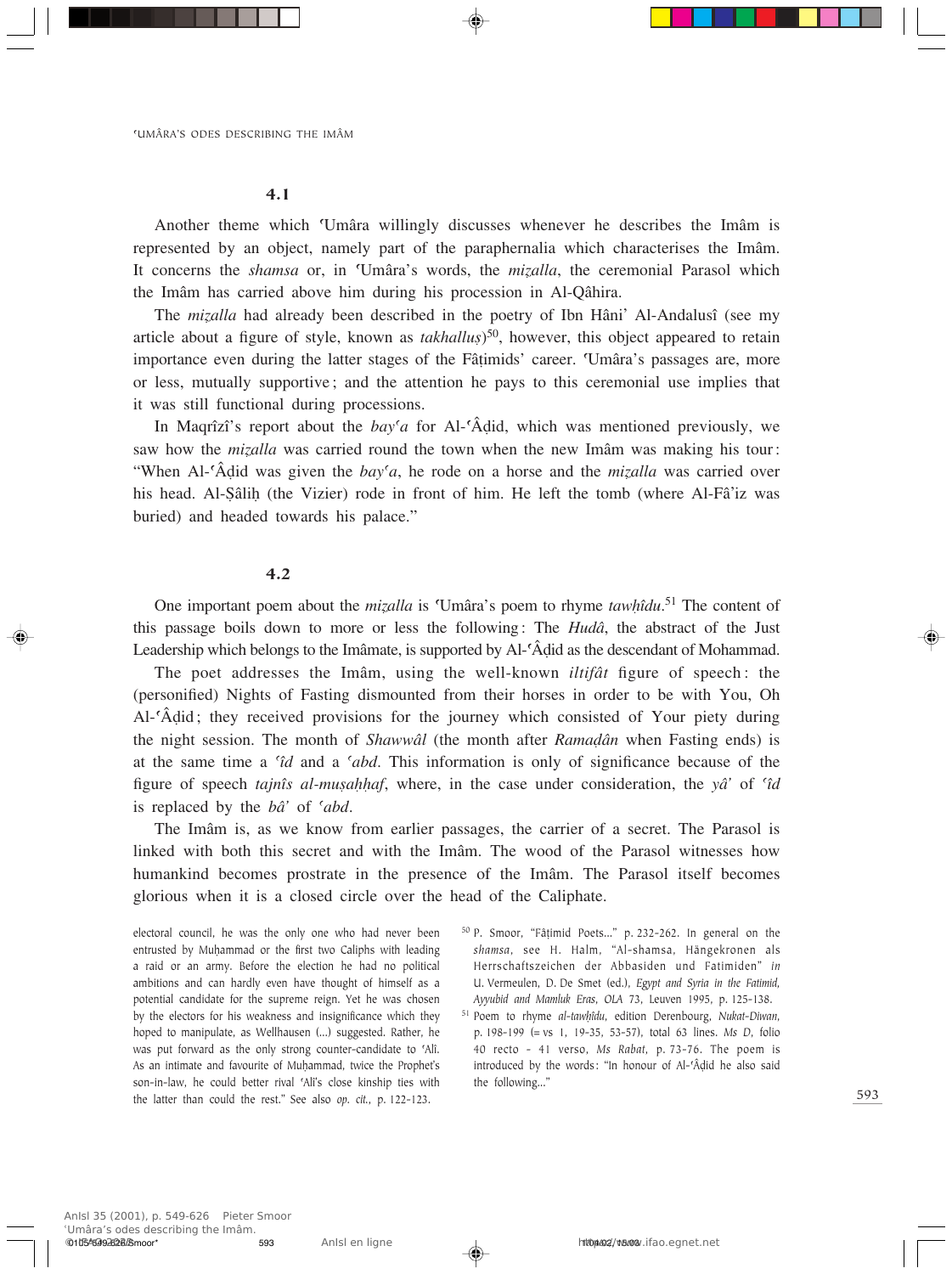From above, the parasol is envied by the stars, because it is a cosmic sphere which is opposed to the sun. It is glorious when it forms a closed circle over the head of the Caliphate.

However, it is more likely that the glory and the worship is intended for the Imâm. The poet says something like the following: "eye and neck stretch out to You, Oh Imâm". The Imâm returns their gazes and sees that opposite him there are plants, some of which are ripe enough to be harvested. Those plants are the people. The Caliph is for his part the possessor of the command, the amr, and only Allah stands as a law maker above him.

- The nights of the Fast have descended in Your place of sojourn, one which is always  $\overline{3}$ occupied by the fear of God  $(=D, "by$  riches" = R) and benefaction.
- While the people slept, they continued their journey after You had supplied them with  $\overline{4}$ provisions for the journey, namely the piety of the night watch.
- You received the feast of the Breaking of the Fast with a shining face, the radiance of 5 which enabled the feast to be congratulated.

594 <sup>52</sup> Ms Rabat: أَلْغَنَا وَالْجُودُّ.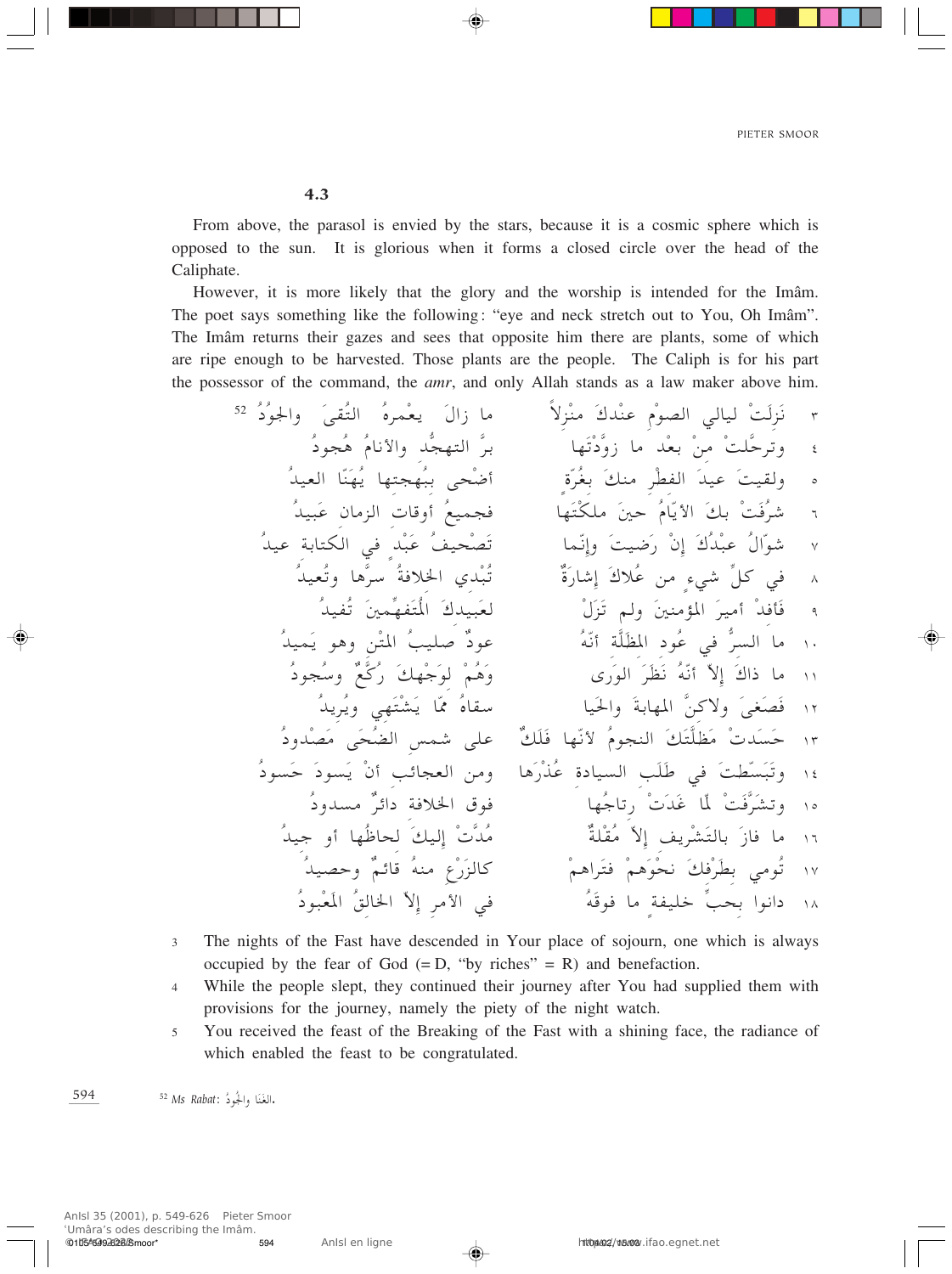- 6 Through You the days became noble until you claimed them as Yours, because every moment of time is Your slave.
- <sup>7</sup> *Shawwâl* is Your *©abd*, Your slave (= D, "a play on words is made with 'Your *©abd*'" = R), if You agree to this because the *tashif* from the word " $\partial d$ " is, when written, " $\partial d$ ".
- 8 Due to Your exaltation, there is an allusion in everything, the secret of which the Caliphate allowed to come into being in order to recreate it.
- <sup>9</sup> So be useful, Oh *Amîr* of the Believers, because You were always useful to Your slaves who attempted to understand You by degrees.
- 10 The secret is not inlaid in the wood of the Parasol (*mazalla*) in order to make the wood strong, although it still vibrates.
- 11 Not that, but the fact that it witnessed mankind on bended knees and prostrated at the sight of Your face.
- 12 Then it was inclined, but respect and fearfulness gave it that which it desired so much to drink.
- <sup>13</sup> Your Parasol was envied by the stars because it is a galaxy which is ranged against the morning Sun.
- <sup>14</sup> You have unfolded its excuse in the pursuit of dominion, because it would be surprising if a jealous being were to rule. (The Sun is jealous and does not deserve to rule, the Parasol rules over the Sun.)
- <sup>15</sup> It became glorious when its great gate formed a closed circle over the head of the Caliphate.
- <sup>16</sup> But no worship was obtained, apart from an eye which glanced towards You and a neck which stretched out to You.
- <sup>17</sup> With Your gaze on them, You look suggestively and see them as plants, some of which grow in the field while others form the harvest.
- <sup>18</sup> They acknowledge the religion of love for the Caliph, above whom there is no-one in the *amr*, apart from the Creator whom they worship.

#### 4.4

At the End of *Rama∂ân*, in the shade of the Parasol the sermon is given, and the pulpit is mounted: the wood of the pulpit is sparkling with pride. The sermon causes the "hard of heart" to become weak. The amazing beauty of this sermon causes the skin of the audience to shiver. Through his tongue the *wahy* speaks and the tremendous impression of the Imâm's words causes even the rocks to split asunder. On such a day, the glory of the Imamate is clearly evident, whilst the angels become the Imâm's soldiers.

Yet, according to ©Umâra's poem it is, however, necessary for both the Caliph and the Caliphate to rely on the Regent. Now it appears that the first Regent, Şâlih, has already died. All the honour is subsequently reserved for his successor and son, the Regent Al- ©Âdil. Hence the one scion of the Banû Ruzzîk succeeds the other, at least according to ©Umâra, who willingly compares this succession with the end of the reign of the government of David and the new government formed by his son Solomon. Now all the *Ìall* and *©aqd* are attributed to the *tadbîr* of the new Regent,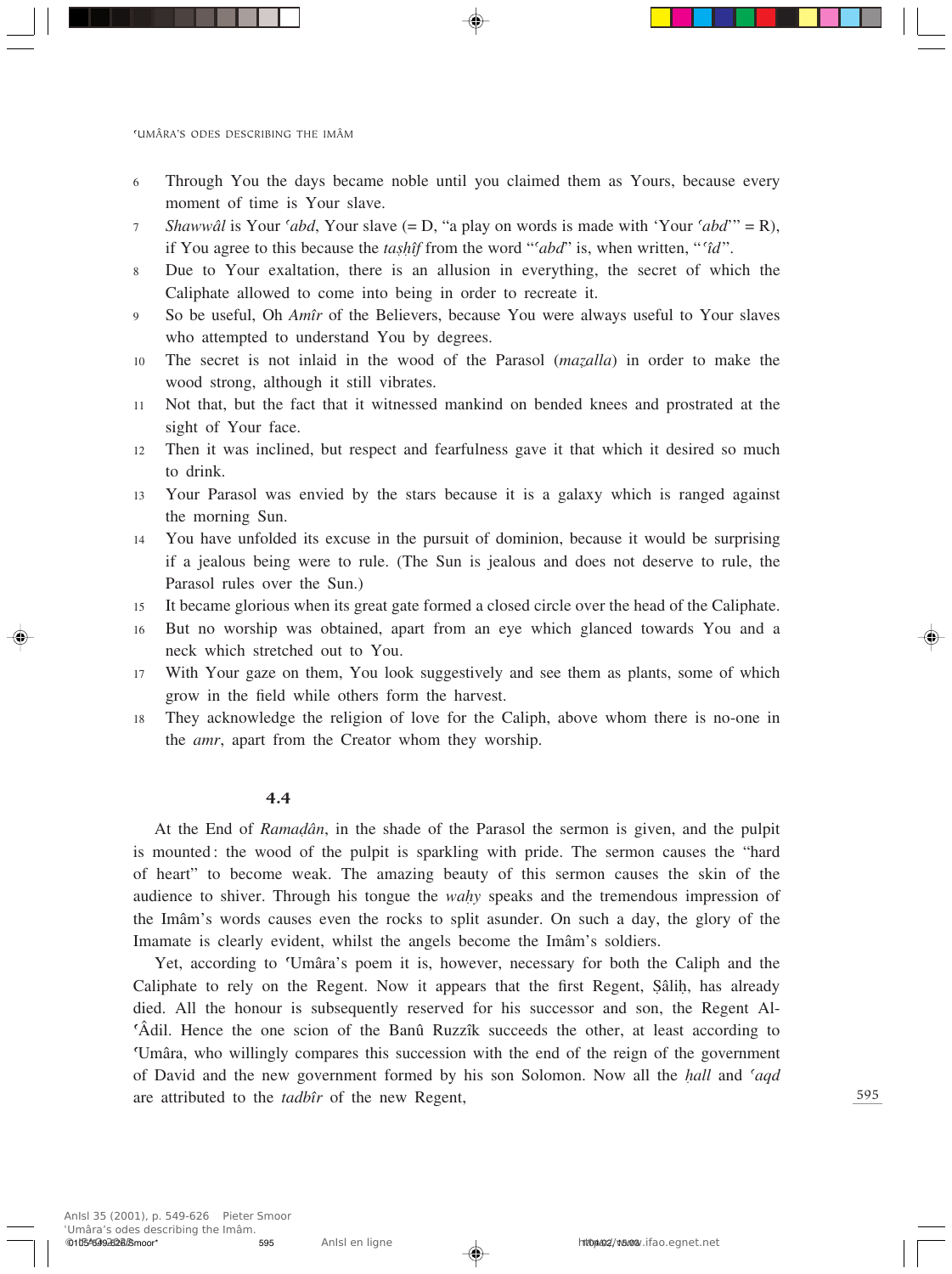- 21 (in Ms D only) All the pupils of the people's eyes, over whom You had become king, stared at You, because You had a *bay'a* and a contract.
- Subsequently You rose above the top of a pulpit; were this to be made of wood then 22 that wood would advance swaying proudly.
- Then You gave happy tidings, or rather, You cautioned wisdom which, without doubt, 23 contained both a truthful promise and a threat.
- The momentous gathering listened to a sermon in which You caused the hard of heart 24 to become weak.
- No-one will deny that limbs are reduced to passivity or that skins begin to shiver, when 25 they hear it.
- Because your tongue delivers a powerful message of revelation (wahy): rocks are split 26 asunder by less.

596 - حينَ تطاولَتْ : Ms Rabat <sup>53</sup> 54 Ms Rabat: مطائشةَ العُقول.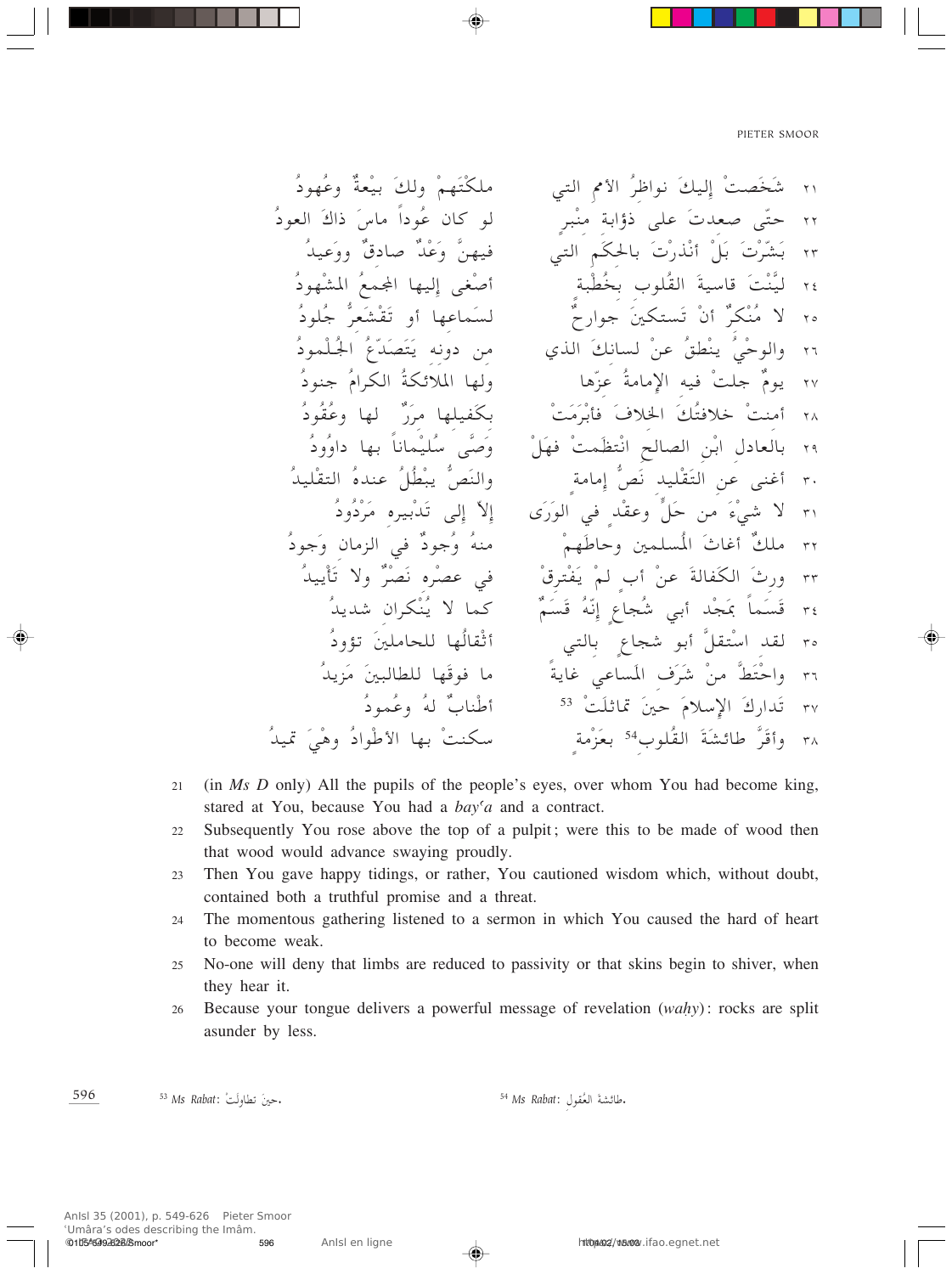- 27 A day on which the Imamate reveals its glory, while the noble angels become its soldiers.
- 28 May Your Caliphate remain safe from differences of opinion, and may both the cords and the knots be strengthened by its Regent (*Kafîlihâ*),
- <sup>29</sup> Al-©Âdil b. al-∑âliÌ, through whom it could be organised. Has David perhaps entrusted it to Solomon?
- <sup>30</sup> The *naÒÒ* from an Imamate has no need of the *taqlîd*, because the *taqlîd* is invalidated by the presence of a *nass*.
- <sup>31</sup> Among the people there is nothing to bind them together (*©aqd*) and nothing to loosen their ties (*Ìall*) except what is derived from his management (*tadbîr*).
- 32 A king who saved and guarded the Muslims. From him comes existence in time, and philanthropy.
- 33 He inherited the Regency from a father, during whose century no single victory and no godly support were ever denied.
- $34$  (I swear) that an oath by the glory of Abû Shujâ<sup> $\epsilon$ </sup> is a strong oath, which neither of them will deny.
- <sup>35</sup> Abû Shujâ© arose with the one (the Caliphate), whose burdens weighed heavily on the bearers.
- <sup>36</sup> He has placed the honour of ambition as a target, above which there was nothing left to strive for.
- <sup>37</sup> He has corrected Islam when its tent ropes and tent poles wobbled (= R, "acquired pretensions" =  $D$ ),
- <sup>38</sup> And has supplied a basis to the imprudent of heart (= D, "the imprudent of understanding" = R), one which brings peace to the ropes when they tremble.

## 4.5

In ©Umâra's other poem on the same theme, the poem to rhyme *murâdi*55, the Imâm is originally described in a comparable way: There are religious feasts, which are proclaimed by waxing moons rotating above the heads of the Imâms. The glow from the crown polishes the *sadâ* (at least according to the writings of 'Umâra's days) away, namely the "rust" (*sada'un*) of the doubtful and the "thirst" (*sadan*) of the yearning.

Subsequently, the Imâm becomes visible in the shade of his Parasol. This *mizalla* resembles a cosmic sphere (*falak*) and the face below it a sun.

As far as the *mizalla* is concerned, it would appear to be jealous of the carpet, because that is the place where the feet of the Imâm rest; furthermore, these are feet, the soles of which make everything they touch holy. However, the sky is in turn jealous of the *mizalla*, because it is not simply a huge parasol but rather a golden cloud, under which the Imâm is like a

words (*Ms D*): "In praise of him he also said the following…" and (*Ms Rabat*): "In praise of Al-©Â∂id he also said the following…"

<sup>55</sup> Poem to rhyme *murâdi*, edition Derenbourg, *Nukat-Diwan*, p. 199-199, *Ms D* folio 41 verso - 43 recto (= 48 lines) and *Ms Rabat* p. 77-79. The poem is introduced by the following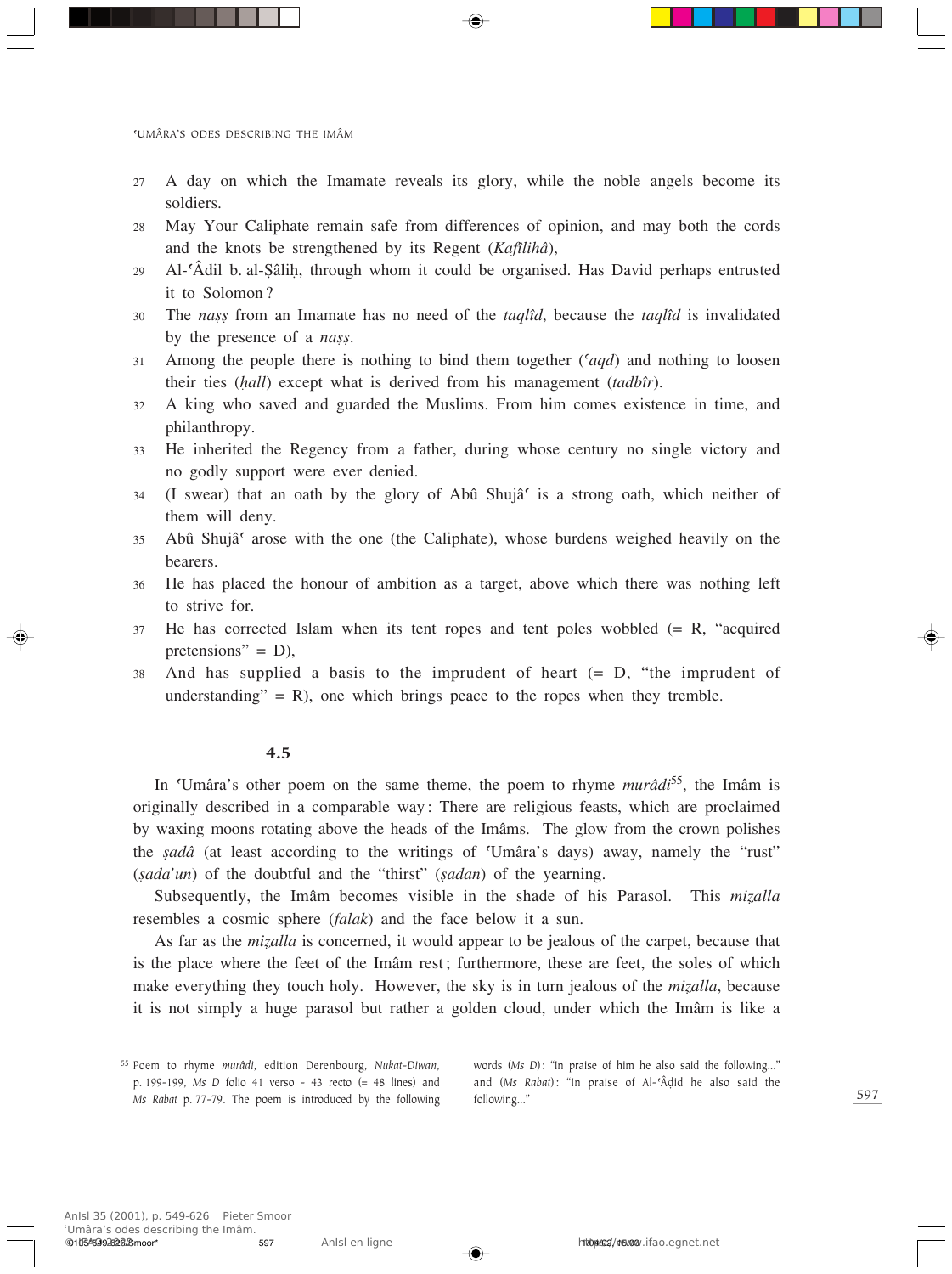mountain, the mountain Jûdî. The Imâm, at the same time identical to the Mountain Jûdî, is mounted upon a race horse, a jawâd, an interesting case of alliteration inserted by our poet. In a prehistoric era, Noah's ark is naturally excellent contemplation for the Imâm of Egypt who can, in the same way, bring salvation to his faithful. The Imâm saves humankind.

There is also the fact that the *mizalla* superceded the Imâm in its exaltation. However, this can be explained by the comparison of the Parasol and the Imâm: it is like a sheath which must protect a sword. In this poem to rhyme murâdi there is also mention of a sermon which is delivered by the Imâm from a pulpit. Here too, the pulpit is susceptible to the effect of the words, because its crenellated edges appear to be proud. Meanwhile the public are impressed, the tears of the people flow during this address, and even livers became involved in the crying. Those who belong to the "hard of heart" are also cautioned here.

598 56 Ms Rabat: تَجْلُو صَدَا.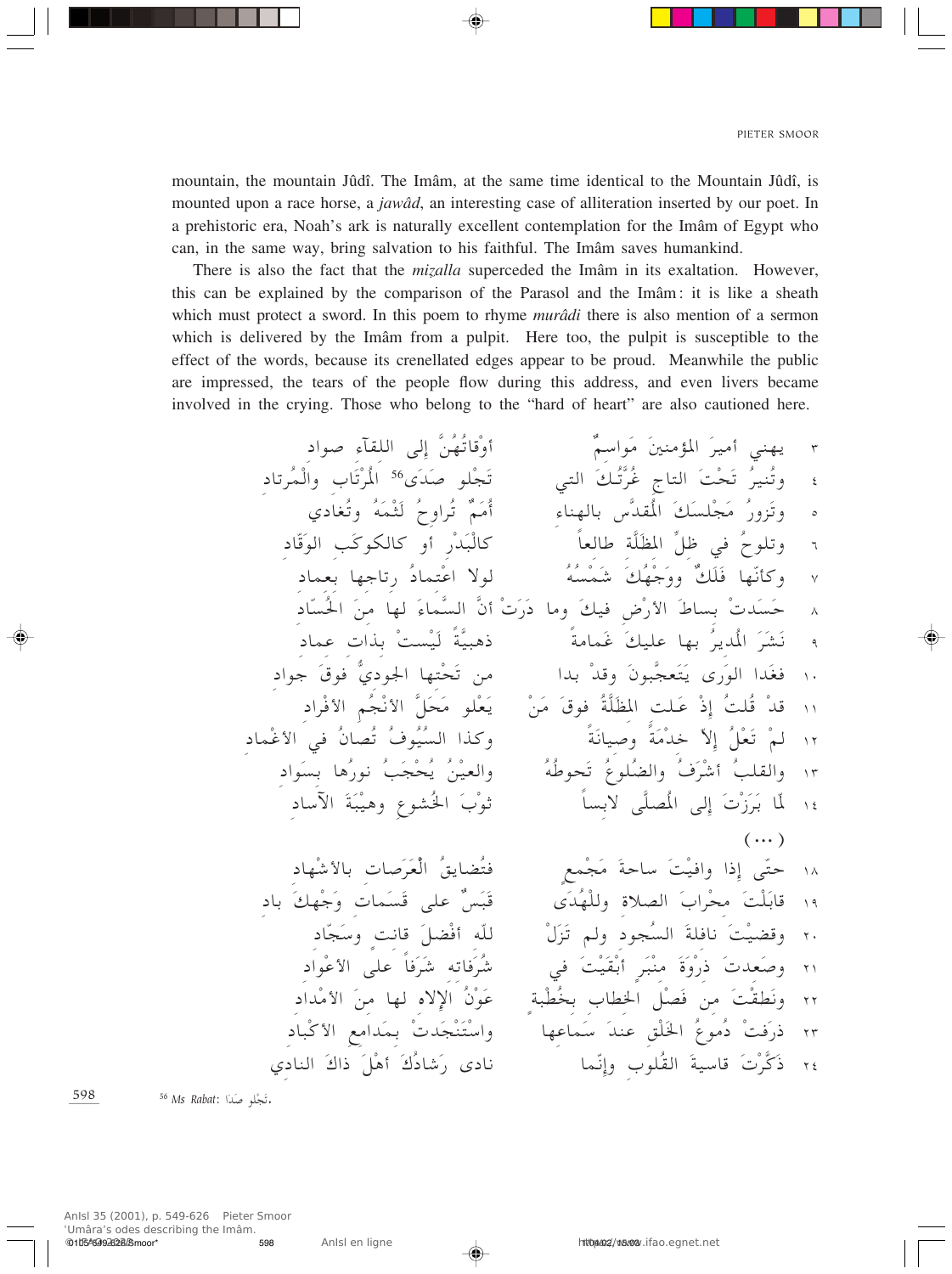- <sup>3</sup> Let the *Amîr al-Mu'minîn* be happy with feasts which give the moments a thirst for the meeting.
- 4 From under the crown Your glow gives light, a glow which polishes away the rust from the doubtful and the thirst from the yearning. (The figure of speech *tajnîs* with *sadâ* is implicit, *sadan* = thirst and *sada'un* = rust.)
- 5 Your sacred Salon is visited by people bringing congratulations, both morning and night they come to kiss him.
- 6 And You are visible in the shade of the *Mizalla*, already rising like a Full Moon or a Burning Star.
- <sup>7</sup> Then it is as if it is a galaxy (*falak*) and Your Face one of the accompanying suns if its *ritâj* had not been supported by a pole.
- 8 It (the *Mizalla*) was, as far as You are concerned, jealous of the carpet of the earth, but it did not realise that the sky belonged to the ranks of the jealous because of it.
- 9 Whoever allowed it to spin round, spread a golden cloud above You, not something held up by a supporting pole (*laysat bi-dhâti ©imâdi*). (There is of course an allusion here to the sinful Koranic people of the  $\hat{A}d$ , Dhât al-Tmâd, who were to be punished! The Parasol raised by its standard is not like these people.)
- <sup>10</sup> Humankind became bemused, because the mountain, Al-Jûdî, became visible mounted on a noble thoroughbred (*fawqa jawâdi*)!

(Compare Koran *Sûra* 11, *Hûd*, verses 44-52:

"A voice came: 'O earth, swallow up thy water, and cease, O sky'; and the water subsided, the affair was finished, and it stood firm on Al-Jûdî; a voice came: 'Away with the wrong-doing people!'  $(...)$  52. To ' $\hat{A}d$  we sent our brother Hûd; he said: 'O my people, serve Allah; …'")

- 11 I said: "When the *Mizalla* exalts itself above the One Who is exalted over the unique stars,
- <sup>12</sup> Then it is only so exalted for the sake of servitude and protection. In the same way as the swords are protected by their sheaths.
- <sup>13</sup> And the heart is the noblest, when it is surrounded by ribs. And the light from an eye is veiled by the black of the pupil."
- 14 When You appeared in the *Musallâ*, carrying the cloak of humbleness and the aweinspiring rank of lions,

(……)

- 18 And when You arrived in the square for a meeting, the number of witnesses present caused the square to become too narrow.
- 19 You were opposite to the *mihrâb* of the *salât*, while in the features of Your face a flame coming from the Just Leadership became visible.
- <sup>20</sup> You performed the *sujûd* which is not compulsory, and never ceased to be the most devout performer of the *sujûd* for Allah.
- <sup>21</sup> You ascended the top of a *minbar*, upon whose gallery You allowed an honour to be conferred, raising it above other wooden pulpits.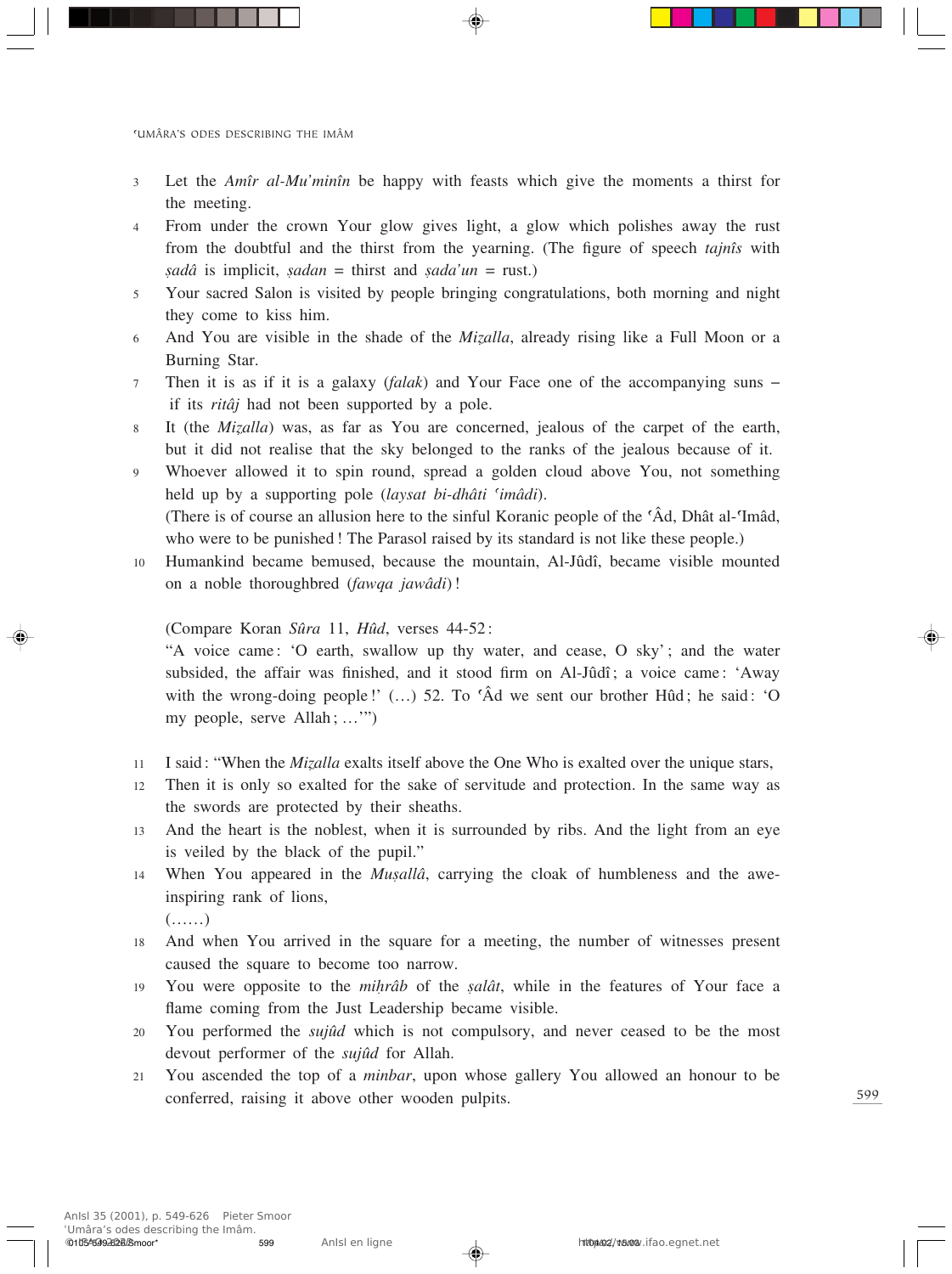- <sup>22</sup> And You pronounced a *khu†bah* in an eloquent address, sustained by Help from the Godhead.
- 23 The tears of the people flowed whilst they listened to it, and they asked for support for the tear ducts of their livers.
- 24 You have cautioned the "hard of heart" and it was only Your upright conduct which cried to the people at the meeting.

#### 4.6

In his poem to rhyme *tushâkiluhu*, the sermon delivered by the Imâm in the open prayer space, the *Musallâ*, appears directly as the first theme.<sup>57</sup>

We see how the persona "Fasting" comes to the fore in order to smile. From the light of the shining teeth, which is accordingly created in the middle of darkness, comes the whiteness of the dawn of the breaking of the Fast. Once again, therefore, it is this wellknown feast which forms the basis of the poem. Now, however, the theme immediately introduced is the Imâm's address in the open prayer space, the *Musallâ*. The public, the crowd, has ears which are on the road and "setting off" to listen to the speaker. The crowd itself would like to fly into the air, and that would have happened, had there not been a certain amount of surveillance in the square. On the other hand there is the Pulpit, which bows and trembles amongst all these yearnings. The sermon appears to be able to polish away all the rust that was in the minds of the public (they appear to be brainwashed). The eyes of the people stare at You, Oh Imâm! (he is again spoken to directly using the *iltifât* figure of speech). Hence the Parasol has a face which sees opposite it another face, namely that of the crowd. The Parasol is not carried by an ordinary person but by a chain of bearers, led by a standard, but this standard is itself borne by the angel Gabriel. On Your forehead, Oh Imâm, is the Light of the Prophets, namely that from the Messenger Mohammad. Allah served a religion and You are the support, the *<sup><i>adid*</sup> of that religion.

Finally (at the end of the poem *tushâkiluhu*) 'Umâra determines that Al-Nâșir is the Vizier and the Protector of the previously mentioned religion.

He makes a point in order to demonstrate the excellence of this Vizier (the son and successor of Al-Malik al-Şâlih) who is, namely, a "Dispeller" (a *kâshif*) of a disaster which dominates like a darkening "Eclipse" (a *kâsif*). When literally translated this passage reads as such:

ÔtÔKÞUOÓž ÌqO s dÚ−ÓH« …]dÔž ÚsŽ ÚXÓLÓÓ²ÚЫ UL ÌdÚD ÚsŽ ÓrÒÓ³ð ÏÂu <sup>µ</sup> ÔtÔKÐU- ÔÊULÚŠd« ULÐ «c¼ ÓXÚKÓÐU-UL Ó5MÚ×Ô\*« ÓŸ«œË «c¼ ÓXÚŽ]œË <sup>∂</sup>

<sup>57</sup> Poem to rhyme *tushâkiluhu*, edition Derenbourg, *Nukat-Diwan*, p. 310 and *Ms D*, folio 138 verso - 139 verso (total 36 lines), *Ms Rabat*, p. 168. In the edition there is only the first line. The poem is introduced by the words (*Ms D*): "In the year '57, he spoke at the feast of the Breaking of the Fast, whilst

he praised Al-<sup>c</sup>Âḍid and his Vizier Al-<sup>c</sup>Âdil b. al-Ṣâliḥ", and (Ms *Rabat*): "He also spoke in praise of Al-©Â∂id and his Vizier Al-©Âdil b. Ruzzîk, at the feast of the Breaking of the Fast in the year 557 (H.)."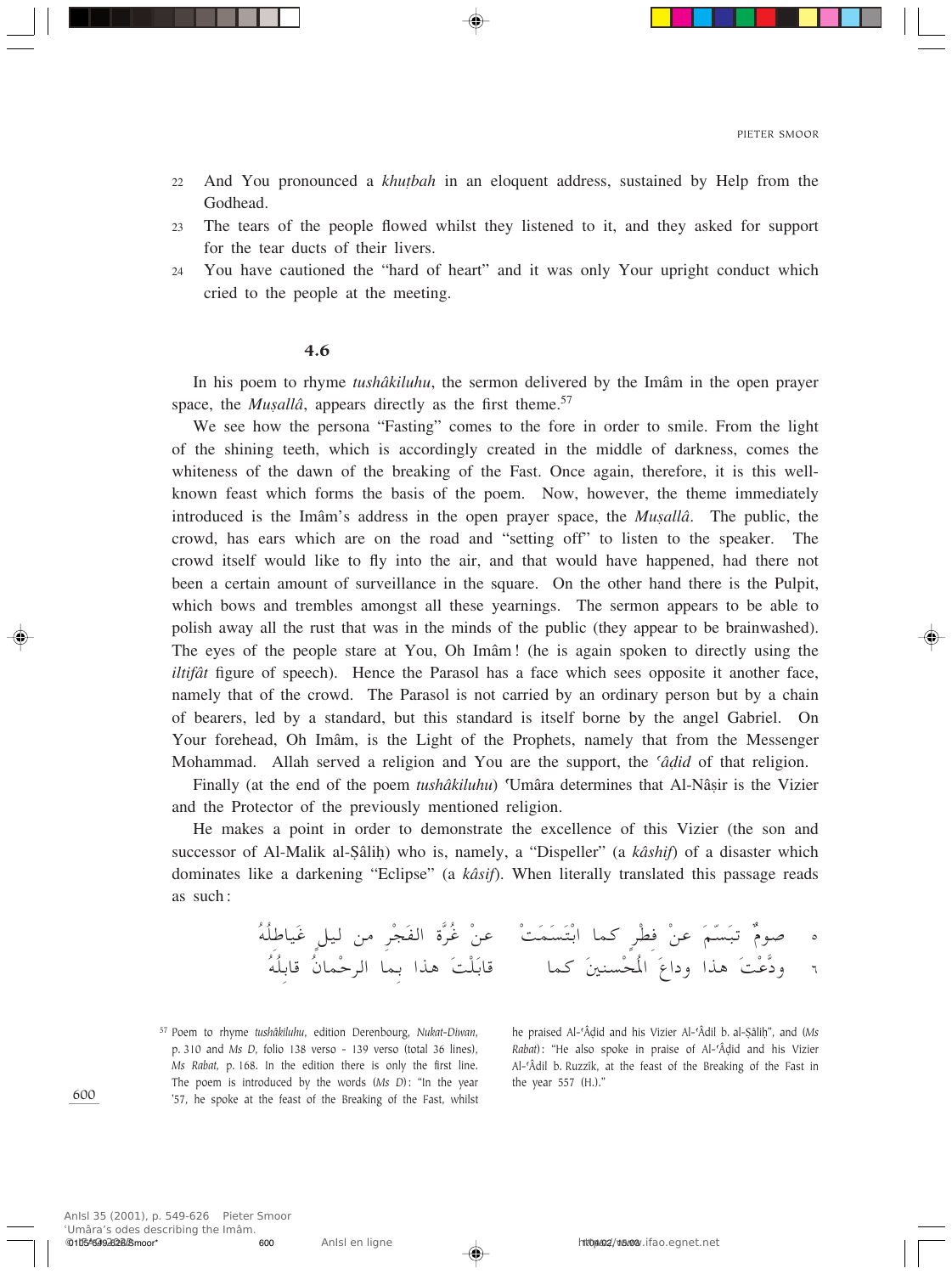- A Fast smiled and had a Fast Breaking appear, just as the radiance of the dawn rises 5 from the confused darkness of the night.
- You have said farewell to this one (month) as a benefactor, just as You have met the 6 other (month) with that by which the Merciful would accept it.
- Be happy with a year, which a previous year has brought to You. And accept from  $\tau$ happiness that which its gift has given You.
- When the Feast of the Breaking of the Fast overshadowed You, and the ears of the  $\overline{8}$ people set off to You because of what You were to say,
- $\overline{9}$ You visited the *Musallâ* and, were it not for what You had draped over the square for surveillance, the crowd would have flown on high (from happiness).
- This one (the *Musallâ*) shook with yearning and, had its pulpit been able, its top half 10 would have bowed and its bottom half would have trembled.
- Then, when it became too limited for the witnesses and when the crowd heard the  $11$ eloquent address from closer by,
- Your excellency left no room in their understanding for rust as Your power of reason 12 polished it away from their understanding.

 $(= Ms D, Ms Rabat$ : "then your verbal expression left no room for rust in their powers of imagination as Your cautions polished that away from their understanding.")  $($  ..... )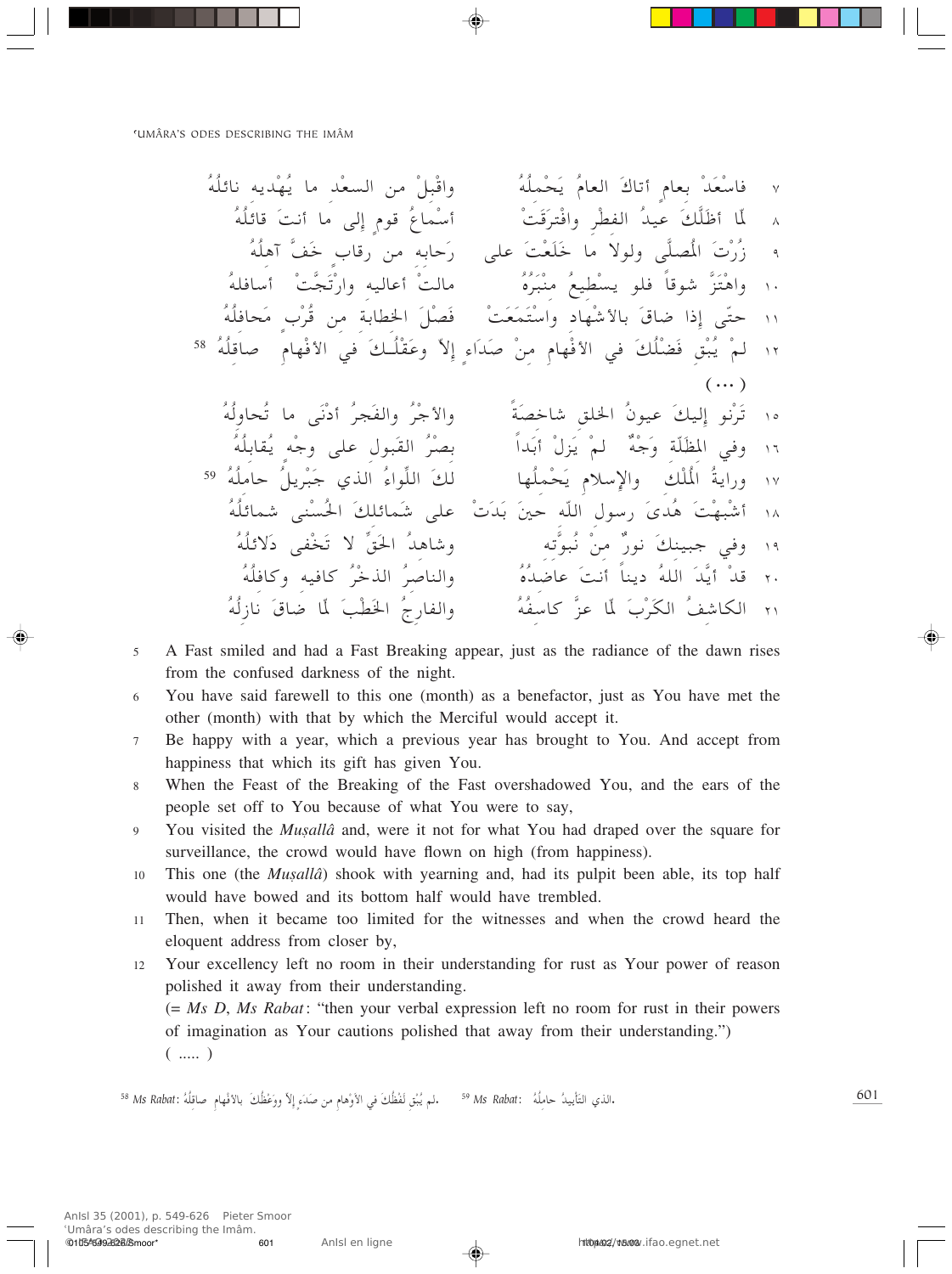- 15 The eyes of the people stare searchingly at You, whilst reward and salvation are the most obvious things which they would want to achieve *(adnâ mâ tuhâwiluhu*).
- 16 And the *mizalla* is a face which is always happily approving towards any face which is turned towards it.
- 17 The banner of the kingdom and of Islam is borne on a standard, which is, in turn, borne by Jabrîl. (= *Ms D*, *Ms Rabat*: "which subsequently is borne by Godly Support.")
- 18 You resembled the Just Leadership of the Messenger, when his qualities appeared in contrast to your extremely pure qualities.
- 19 On Your forehead is the Light of his Prophethood, because indications of evidence of the Truth do not allow themselves to be hidden.
- 20 Allah had already helped a religion of which You are the Supporter (*Al-<sup>c</sup>âdid*), whilst Al-Nâșir the Treasure Trove (al-Dhukhr) is its Protector and Guarantor.
- <sup>21</sup> He who "dispels" (*kâshif*) sorrow, when his Unhappy day "brings darkness through an eclipse" (*kâsif*, however the word in the manuscript is actually *kâshif*); and who disperses disaster when its impact brings anxiety. (The *tajnîs al-tahrîf* as between *kâshif* and *kâsif* is probably originally intended here.)

## 4.7

In the poem *maqbûlu* the so-called ©Â∂idic majesty is portrayed, and once again the Parasol is made use of. In this poem the palace is a *Îaram*, with a *qibla*, and the carpet is kissed, to such an extent that the carpet itself becomes a pure mouth.<sup>60</sup> The biographical facts about the Imâm were copied from the Koranic suras. As ©Umâra says, we accept that the biography of the Imâms appears in "our" (*i.e.*, ©Umâra's) poetry, and in the prose of a text which was supplied by Gabriel. The Messenger is the Father of the Imâm. However, the Imâm is himself a Messenger, too.

Under the *mizalla* shines the radiance of the Imâm. However, the question is posed, how can the *mizalla* rise above one who himself gives shade to the whole of mankind? Umâra answers once again as he did in another poem by saying that the Parasol is as an eyelid is to an eye, or a sheath to a sword. In the same way there is a veil for the Ka©ba. This implies, it seems to me, that 'Umâra is secretly putting the Imâm on a par with the Ka'ba. The following quotation from the poem *maqbûlu* should be considered,

ÔqOKÚô«Ë ÔÃU²« UNOKŽ ËbÚ³Ó¹ Î…ÒdÔž W]KE\*« XÚ% Ús Ó ÚuKÓłË ≤± ÔqOKÓþ ÂU½\_« Ó'Úu Ôt ^ Kþ ÚsÓ vKŽ ÚXÓKÓŽ ÓnO ÓÊ˃«d« ÓV]−F² ≤≤ Ô‰ËeÔ½ ÓÊuLKÚFÓð u U¼ÔœuFÔB U¼œu‡FÔB «Ôu³Ó−ÚFÓð ô ÚrNÔ²Ú³łQ ≤≥ ÔqOIÓ Óu¼Ë nÚOÓ« ÓsÚ²Ó ÔÊuBÓðË UN ÎW dJÓð Ó5F« uKÚFÓð ÔsÚHÓ'«Ë ≤¥

<sup>60</sup> On the poem to rhyme *maqbûlu*, see note 29 above.

ʿUmâra's odes describing the Imâm.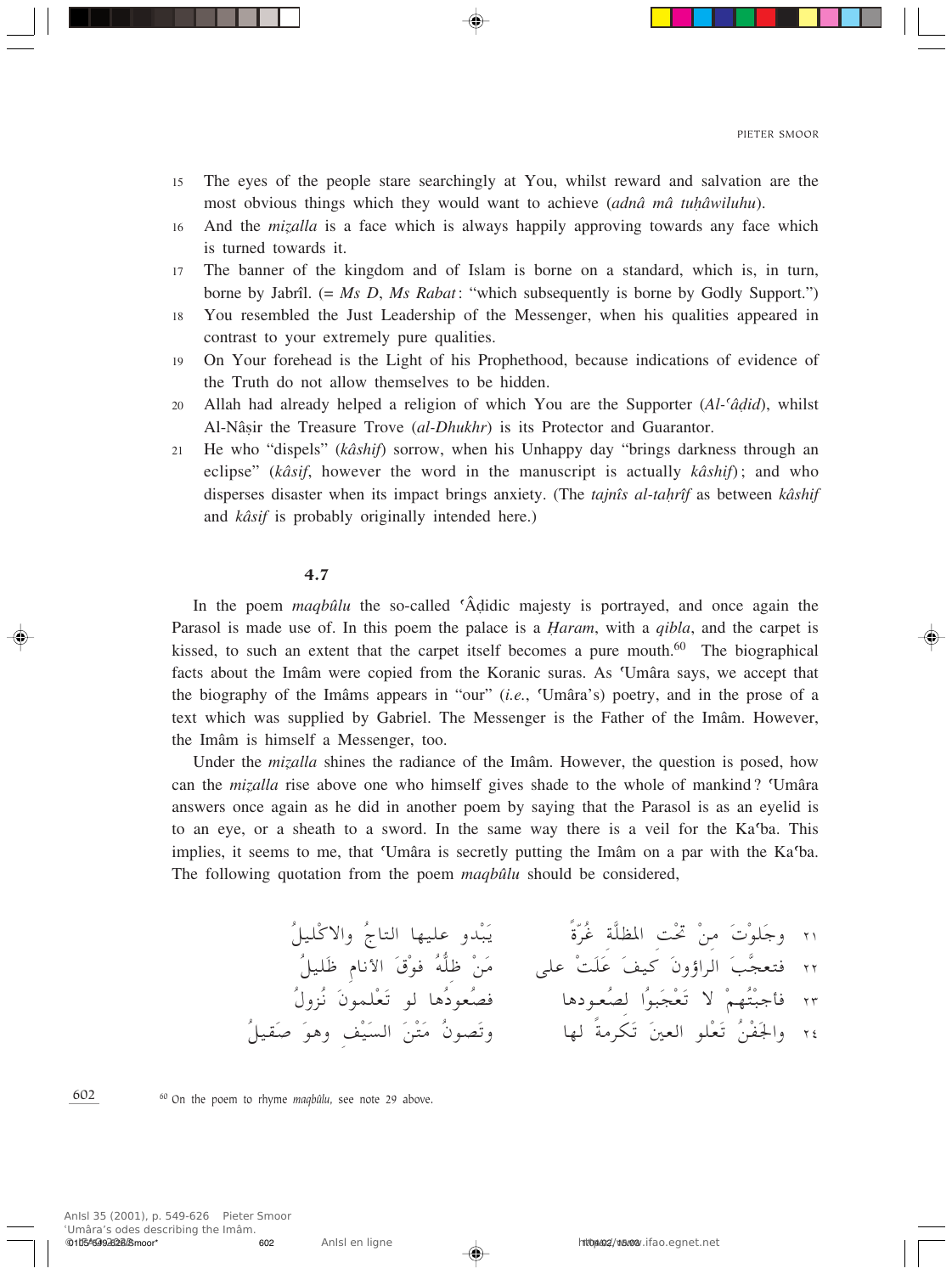- From under the *Mizalla*, You have unveiled a radiance which made both the Crown  $2.1$ and the Diadem visible.
- Those who saw it were amazed at how it (the *Mizalla*) could rise above one whose 22 shadow stretched out over mankind.
- Then I answered them: "Do not be surprised by its lofty position, because its (the 23 Mizalla's) ascension is, if only you were to know, merely a descent.
- The eyelid  $(jafn)$  is precisely above the eye in order to give it honour, and it protects 24 (like a *jafn*, "sheath of a sword", an implied paronomasia) the smooth side of the sword when it is polished.
- And in this way the Sacred House was covered, although its rank stood out above its  $25$ veils." (thus according to Ms Rabat, but Ms D reads differently: "You protected the Sacred House, while You were rising high over the curtains of its measured destiny.")
- You have honoured the Feast of the Breaking of the Fast, to such a degree that the 26 fringes of it were dragged along above the clouds.

## $4.8$

Also interesting in this context is 'Umâra's pronouncement which compares the stone Ka'ba from Mecca to the "Imâmitic Ka'ba" in Cairo; in his poem to rhyme rajabu,<sup>62</sup> verses 13-17, we hear the following:

.ويُسْتَرُ البيتُ الحَرامُ وقَدْرُهُ لَ يعْلو على أسْتاره ويَطولُ :Ms Rabat <sup>61</sup>

is introduced by the following words: "In the beginning of the month of Rajab, he spoke in honour of the Imâm Al-'Âdid and of Al-Malik al-Nâșir and did so in order to congratulate them both."

<sup>&</sup>lt;sup>62</sup> Poem to rhyme rajabu, editon Derenbourg, Nukat-Diwan, p. 171, and Ms D folio 16 verso - 18 recto, and Ms Rabat p. 53-56. A poem of 55 lines. In this poem Imâm Al-'Âdid and Al-Nâșir (the son of Talâ'i') are simultaneously congratulated. This poem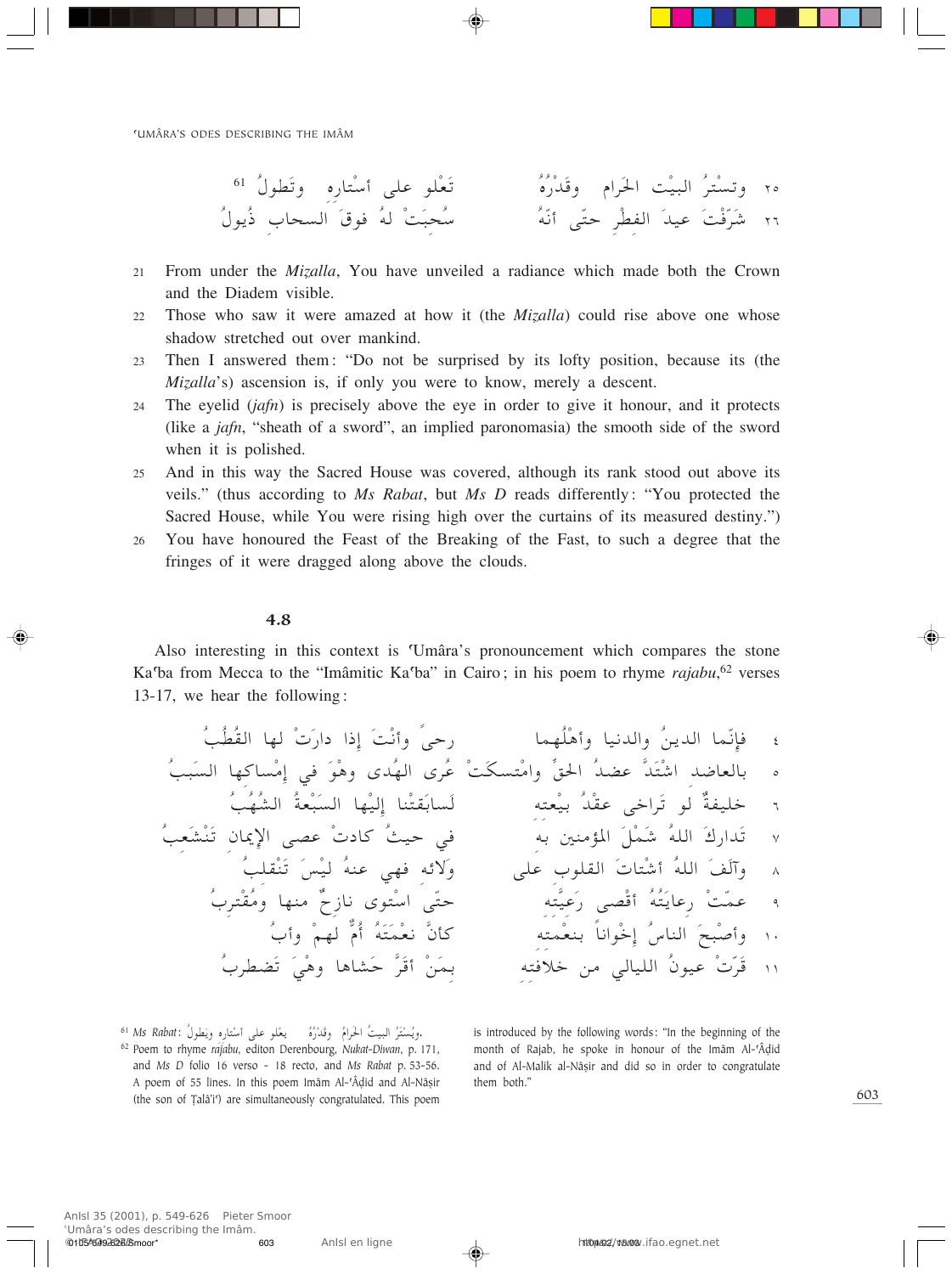- The Religion and the World and the inhabitants of both are simply millstones, when  $\overline{A}$ they rotate, then You become the axis (*qutb*) around which they turn.
- Through Al-'Âdid the Arm of Justice became strong, and the grip of the Just Leadership  $\overline{5}$ gained hold, because he was the cause of their tenaciousness.
- A Caliph, suppose that the contract of his  $bay'a$  were to have become weaker, then 6 the Seven Radiant ones (the planets) would have preceded us in this  $bay' a$ .
- May Allah through him restore the unification of the believers, given that the staff of  $\tau$ the belief has almost been split (into a number of branches).
- May Allah accustom the widely divergent hearts to be loyal to him (scil., the Imâm),  $\mathbf{8}$ so that they no longer turn away from him.
- His flock is controlled by his extensive care, until one which was far away became 9 the same as one close by in the flock.
- The people became brothers through his benefaction, as if his benefaction was both a 10 mother and a father to them.
- The eyes of the night of his Caliphate were coolly comforted by him who cooled their  $11$ intestines when they became confused.
- An excellent person, the lights of his excellency confirm to me the truthfulness of what  $12$ the Books testified about him.
- When the eyes of the Community see him, chins and knees compete with one another 13 in order to lie prostrate for him, to carry out the *sujud*.
- You will surely not see a mere metaphor *(majâzan)* when you look at him, but the  $14$ deepest essence has a secret which is still hidden from you.
- 15 Because Allah's Ka'ba would only be stones should there be no appraisal. And the sandal wood from India would be as firewood should there be no heavenly scent.
- Through the Palm tree of the Just Leader Mustafâ, a tree of which the shoots, the 16 branches and the twigs are noble,
- You have called into being his Remembrance and his Example, because the ancestry 17 from which you are descended is not dead.

In the passage quoted, it appears as though 'Umâra has replaced the Ka'ba in Mecca, which is built of stone, by a Ka'ba in Cairo, which is built from *imâmitic* stones.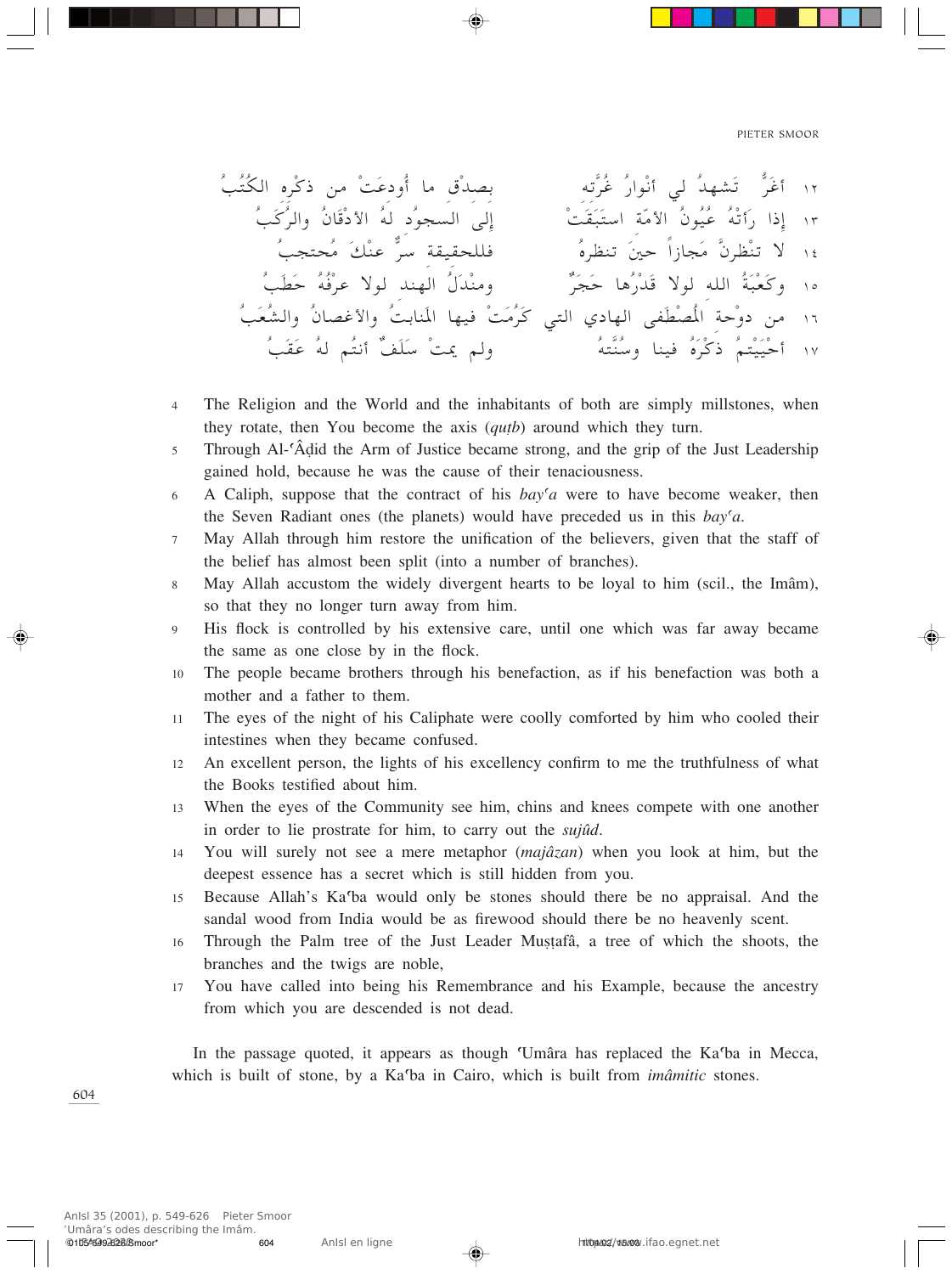# APPENDIX TO 'UMÂRA'S ODES DESCRIBING THE IMÂM

## Text and translation of the newly discovered poems by ©Umâra al-Yamanî

Poem to rhyme *mas<sup>c</sup>adu*. Edition Derenbourg, *Nukat-Diwan*, p. 197 (verses 1-3). *Ms D*, folio 39 verso – 40 recto, a total of 24 lines in *Ms D*.

*Ms Rabat*, p. 71-73, consists of 51 lines! The first 17 lines can also be found in *Ms D*, subsequently, after line 45 (numbering *Ms Rabat*), the same poem appears again in *Ms D* (in folio 39 verso). The lines 18-44 (numbering *Ms Rabat*), until the present time unknown, are, therefore, now printed and translated here.

In *Ms Rabat* both the introduction and the first line of the poem are missing. In *Ms Rabat*, there is a lacuna between p. 70 (poem to rhyme *bâ'*) and p. 71, at the top of which the text begins with line 2 of the poem to rhyme *mas<sup>c</sup>adu*.

UC¹√ b{UF« w ‰U-Ë ÔbÓFÚBÓ p ÔtÓ-ÚuÓ ÌpÚÔ½ ÔXÚÝÓœ ÚÂÓ√ ÔbÓFÚIÓ Óp UNÓ²Ú×Óð ÌpÚKÔ Ô¡ULÝ√ ± Ôœ]dÓLÔ Âu−MUÐ > eŽ ÔÕÚdÓ ÚÂ√ ÔtÔð«dÔ−ÔŠ ÚXdÚý√ ÌbÚ−Ó Ô'«Ë—Ë ≤ ÔbÒuÓ²Ó¹ ÈÓbÔN« Ô—u½ ÚÂ√ ÃU²« w ÌbL× sÐ b{UF« tÚłË Ô¡UO{Ë ≥ ÔbÒL×Ô Ë ÔÁ]eŽ wKÓŽ vÓIÚÐ√ Íc« ·ÓdÓAUÐ Ô'uBÚÓ\*« ÔrzUI« ¥ <sup>63</sup> Ôb]KIÓ²Óð U Ë tÐ ÔÂuIÓð ULO ULNÚMÓŽ ÓWÐUOM« ÓXÚMÓÚŠ√ Ê«uÓÐ√ µ j w ÈuÓ²ÚÝU U¹UŽ]d« ÓpÔ²¹UŽ— ÚXÒLÓŽ <sup>∂</sup> <sup>64</sup> Ôb=Šu Ë τdA ÓpÚbÓŽ Ԝ]bӳ u¼Ë pÚKÔ\*« ÓÂUE½ ÚXEHŠ ÌWFÚOÓ³Ð 5LK\*« ÓqÚLÓý ÓXÚFÓLÓłË ∑ ÎWöš Ó5M R\*« ÓdO √ ÓXÚLÓÝÓË <sup>∏</sup> <sup>65</sup> ÔbIÚFÔðË ÓpÚOÓ²ÓŠ«dÐ ^ q×Ôð ÚXÓ×Ú{√ Ôb]NÓLÔ ÓuÚ¼Ë bÚNÓ\*« wUOÓ Ú ¡Uł ÎU³BÚMÓ Óp=LÓŽ sÐ vÓOŽ sŽ ÓXÚŁ—ËË <sup>π</sup> <sup>66</sup> Ôb=KÓIÔð ÓpO =h]MK U½Ô—UJÚÓ√ ULÒ½≈ÓË Ó"«d½ U Ë Ó"«dÓ½ UÒ½≈ ±∞ ÎU½uOÔŽ pOKŽ UMÔŠ—«uÓł Ú ÓbÓÓŠ ±± <sup>67</sup> ÔbÚ×Ôð ÓpöÓł vKŽ ÓÊuOÔF« ÒÊ≈ Ú bÒÓ−Óð rOEF« U³M« s Ï¡U³Ó½ ±≤ <sup>68</sup> Ôb]Ó−²¹ ô Ô—uM«Ë ÔÁÔ—«uÚ½√ ÔœÓdÚ √ W³O³A« Ôq³²ÚIÔ Ë ÏqÚNÓ ÔVÓOÚý√ rÔJÚM tO ÈÓËUÓð Ï·ÓdÓý ±≥

<sup>63</sup> *Ms Rabat*: Ð√ Íc« vIÚ bÔ LÒ × Ë tÔ ŁÓ—Ú <sup>≈</sup> wy KŽ. <sup>64</sup> *Ms Rabat*: Ð w jÚ . <sup>65</sup> *Ms Rabat*: WÏöš 5M R\*« dO √ <sup>Ú</sup> .وَسَمَتْ <sup>66</sup> Ms Rabat: وَهُو يُمَهَّدُ.<br><sup>67</sup> Ms Rabat: مُيونَنا.<br>فبا من النَّباء العظيم تجسَّدتْ. <sup>68</sup> Ms Rabat: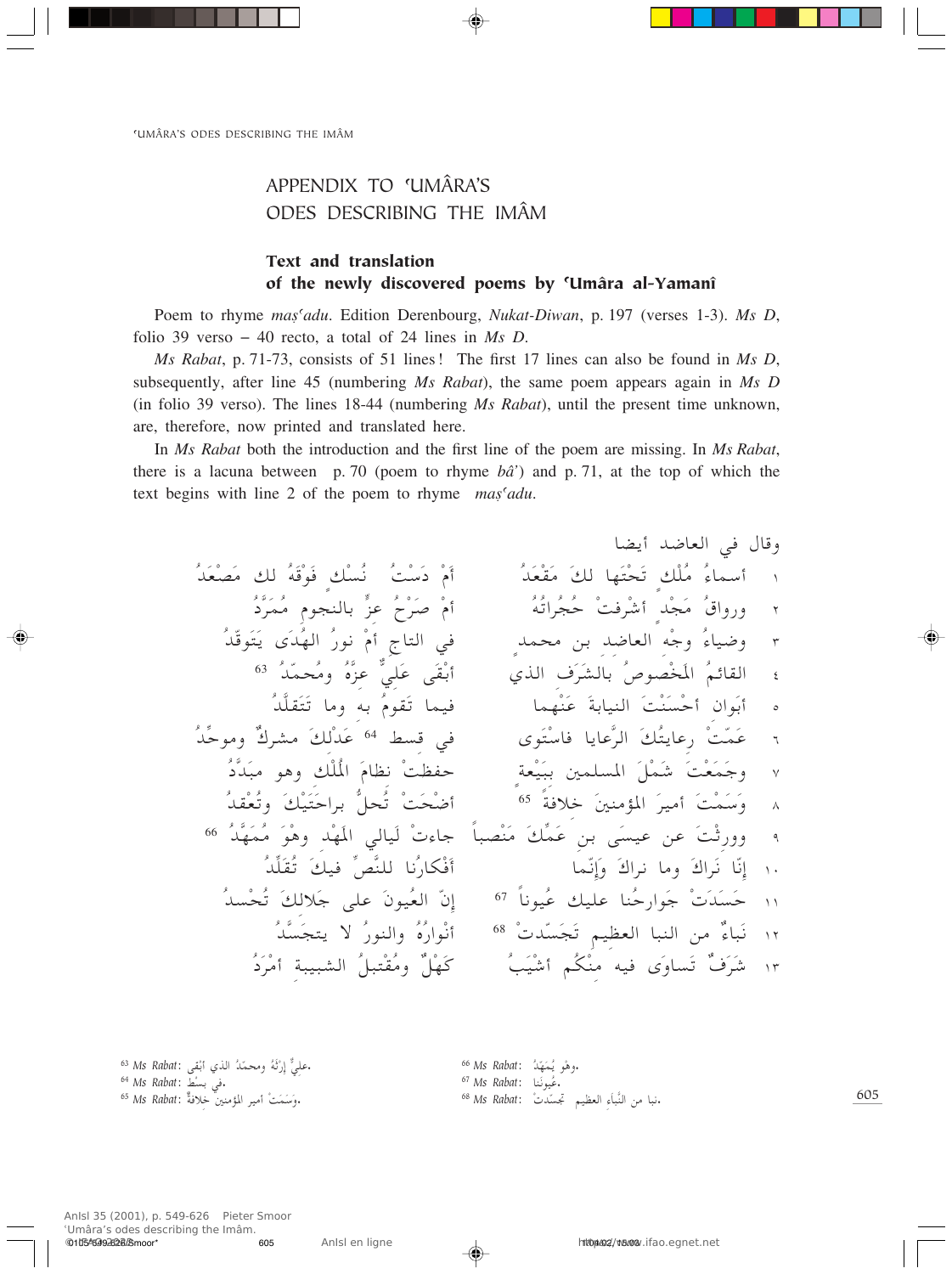70 The reading of Ms Rabat is unclear: فِي مَتْنِ الصَبَا آ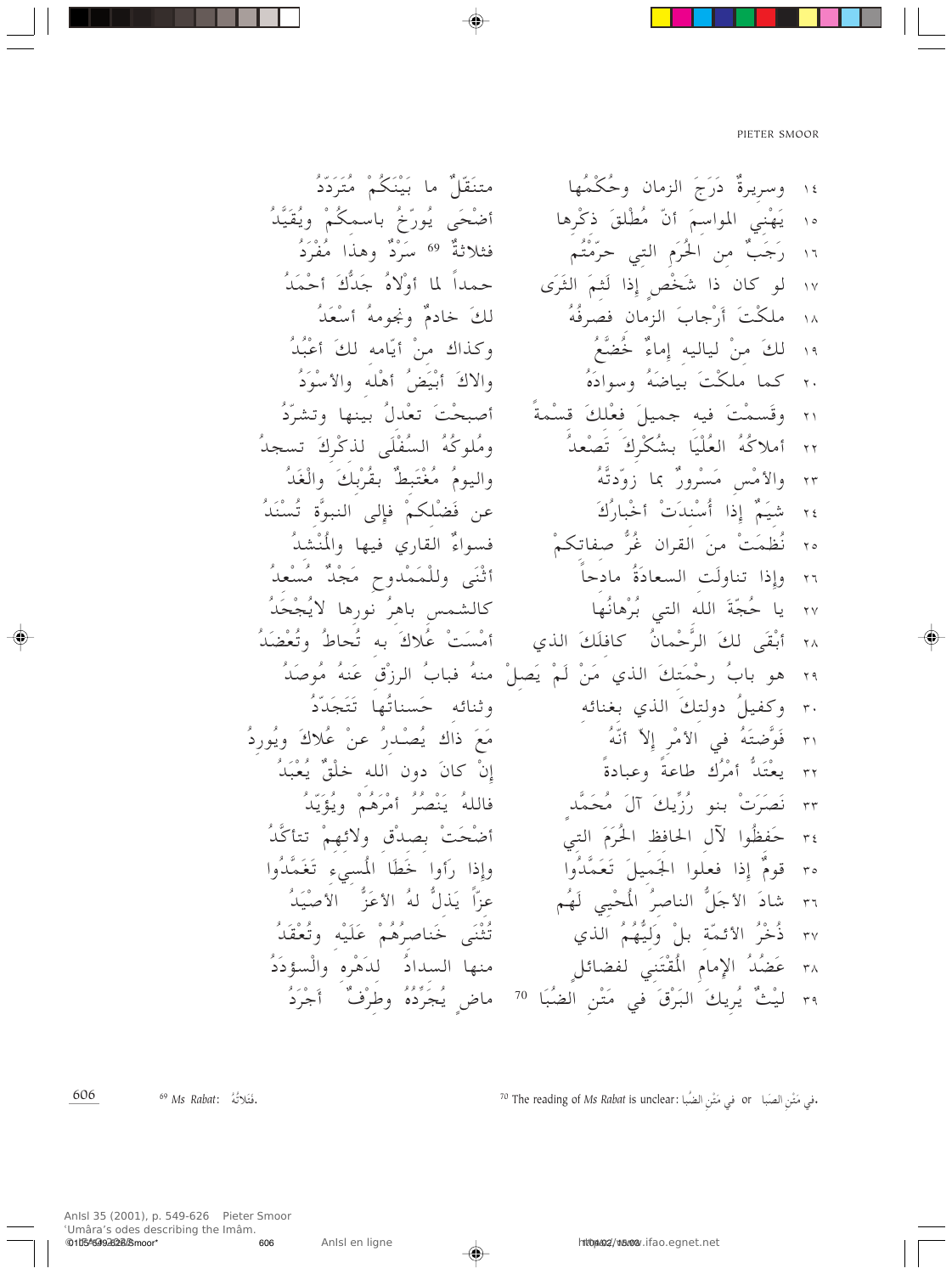The poem to rhyme jimâli, Derenbourg, Nukat-Diwan does not contain this poem. Ms D, on which this edition is largely based, does not contain this poem either. The poem does appear in Ms Rabat, p. 171-173! The poem to rhyme hanînu jimâli consists of 52 lines. The following lines of prose form an introduction, Ms Rabat: "In honour of Al-Zâfir and his Vizier Al-Sâlih, he also said the following..."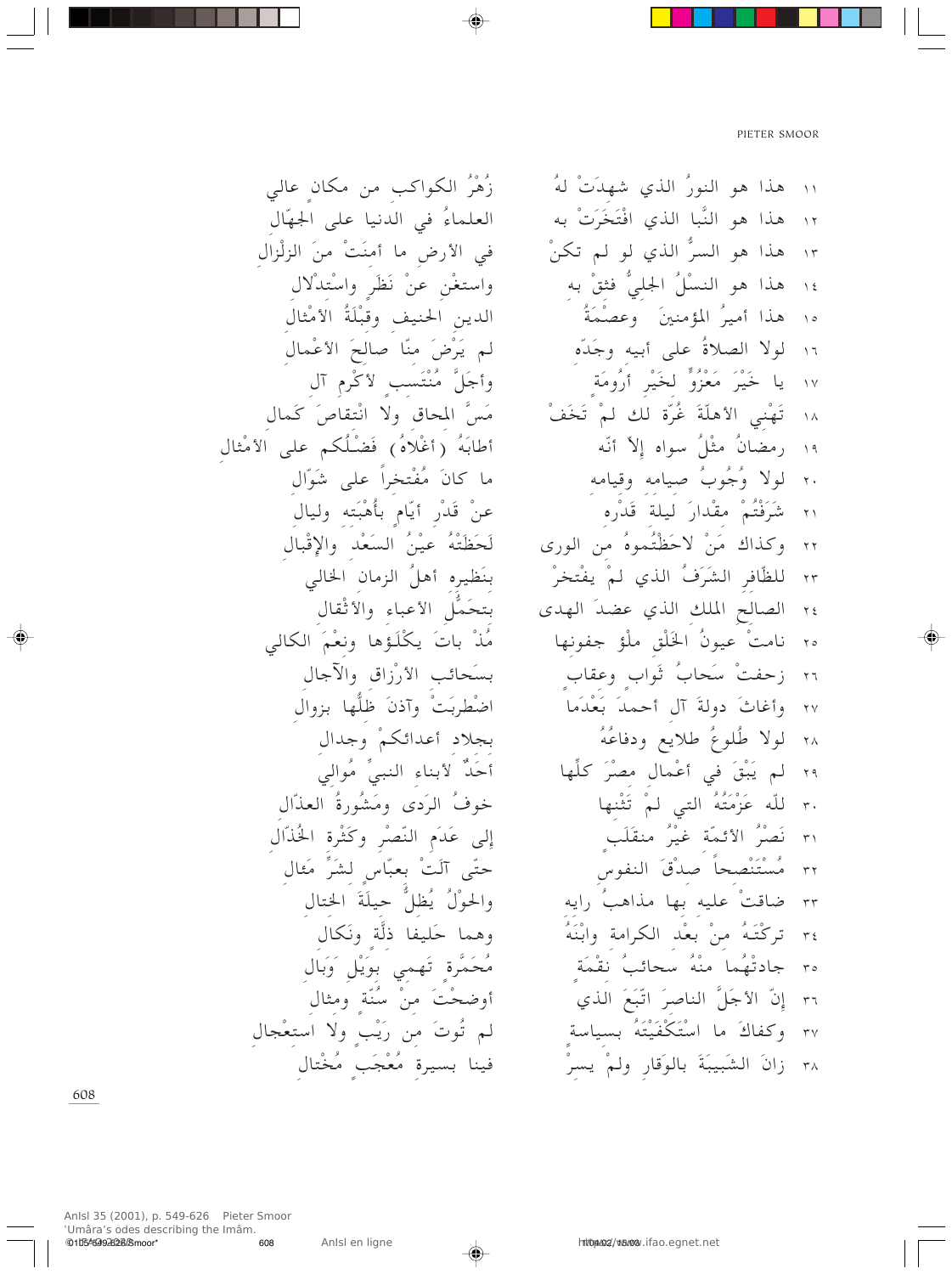‰öÓÐ rN ÚoÓKÚF¹ r oÚKÓ)« w ÍbÓ²ÚIÓ¹ ÓpÚbÓŽ ‰öÐ «bÓž UÒ\* ≥π ‰U−Ó ‰uÞ bÚFÓÐ rUE\*« ÓuÚDÓš Ú Ód]BIÓ ]nÔ\_« ÔtÔ²ÐUNÓ ÚXÓHÓ ¥∞ ‰«uÚ \_«Ë Õ«ËÚ—\_« sÓŽ ÎUŽÓ—ÓË ÎUCÚOÓ ÚdÔ U ÔtÓ²ÓŠ«— ÓXDÓÐË ¥± ‰UJÚý\_« ÓWÒK-Ë dOE]M« ÓÂÓbÓŽ wJÓ²ÚAÓ¹ Ó`³Ú
√ Ó"UMÚ¦Ó²ÚÝ« «–≈ ÏpK ¥≤ ‰U¦Ú \_«Ë ‰«uÚ-\_« V-UMLÐ ÌdÔšUHÓð ÓÂÚu¹ Ô"öÚ \_« ÔdJÚMÔð U ¥≥ ‰UCÚù«Ë qÚCÓH« w ÔÁÔbOŠÓËË ÁdÚ¼Óœ ÔWLO²Ó¹ Ìp¹Ò"Ô— ÓsÚЫ ÒÊ≈ ¥¥ ‰«e½ ÔYÚOÓË ̉«eÚ½√ ÔYÚOž ÈbÒM«Ë WŽU−ÓA« ÓÂu¹ ÔtÒ½≈Ë ¥µ ‰UFÚ√ öÐ Ì¡ULÚÝ√ ÔlÚHÓ½ U tKÚF ô tzULÚÝ√ w ÔÁuÓdÓð ¥∂ ‰U(« ÔÊU ÔtÔdB¹ ÎôÚu- ÁbÚ−Ó wŽUÓ Ôt Ô‰uIð ÏpK ¥∑ ‰UŠ ÓpKÚF UMÓÓŠ s ÔdÚ¼]bU U¼ÓbÚŠÓË ÓpÚHÓMÐ Òô≈ ÚdÓ²ÚHÓð ô ¥∏ ‰Už ÌhOš— Ì¡ÚwÓý s ÔXÚ³−ÓŽË ÎUFÔ{«uÓðË ÎWÓFÚ— ÔhÓšÚdÓðË uÔKÚGð ¥π ‰U¦ =eÓŽ√ ÍœUN« `UB« w ÎUG]KÓ³Ô Ó5M R\*« ÓdO √ ÚrÓKÚÝU µ∞ ‰öþ Ó‰«ËÓ" ULÔJ ÓÈbÔN« ÔsÚOÓŽ Ú √— ôË …UO(« Ó·ÓdÓý UO]KLÓðË µ± ‰U
ü«Ë «ËÓbÓG« ÔWÓÝËdÚ×Ó ULÔöÔŽÓË ULÔ²¾ý U ULÔ²OM¼ µ≤

Poem to rhyme *lâmi<sup>c</sup>u*, *Ms D* does not contain this poem. Hence it is absent in the edition Derenbourg, *Nukat-Diwan*. The poem only appears in *Ms Rabat*, p. 128-131 and consists of 47 lines. The introductory lines read (*Ms Rabat*): "In honour of Al-'Âḍid, he says the following…"

وقال أيضاً يداحُ العاضَدَ لُ المُبامعُ
$$
\frac{1}{2} + \frac{2}{3}
$$
 وهذا مَقَامُ لُور مَنَيُ أُخَالَ مَدِيَّ مَلَّهِ وَوَنَّ وَنَّوَّ اَخَقَّ لامعُ
$$
\frac{1}{2}
$$
 وهذا مَقَامُ لو تركُنا مَدِيَحَهُ الَسَّامعُ
$$
\frac{1}{2}
$$
 وقَدُ نَطَقَ مَجالُ القول في مُدَحِ كُمُ و{'يَاتُ مَدَّهُ وَسَيُرُ وَنَّهُ لَهُ وَشَاسَعُرُ وِنَدَ مَدَّهُ وَنَدُنَطَقَ رَانقَمِلَهُ الَدَرَارِعِمُ
$$
\frac{1}{2}
$$
 وقَدُنَطَقَرَ الَقُرِتَّرِنَهِرَّلَ وَنَدُنَطَقَرَ أَدَوُرَّ نَبِوِيَّةُ وسَيُرُ وَنَهُ هَوَ ولا هو شَاسعُرُوَتَرَلَهُ وَانَسَّوَ مَلَّوَمَّ ولا هو شَاسعُرُوَتَرَلَهُ وَنَّهُ وَنَّهُ وَدَّهِ وَنَهُرَ وَنَهُرَوَ وَنَدَّهِ وَدَنَّهِ وَدَنَّهِ وَدَنَّهَ وَدَنِنَهُ وَدَنَهُرَ وَنَهُرَ وَدَنَّهُ وَدَنَهُ وَدَنِنَّهَ وَدَنِنَّهُ وَدَنَهُ وَنَّهَ وَدَنَهُ وَنَدَ وَنَهُ وَنَّهَ وَدَنَهَ وَنَدَ مَلَّهُ وَمَوَرَ وَدَنَّهَ، وَدَانَهُ وَمَوَرَ وَلَهَ، وَدَانَهُ وَمَوَرَ وَلَهَ، وَنَهُوَرَ وَلَهَّهَ، وَنَهُ وَمَوَرَ وَلَهَ، وَ

609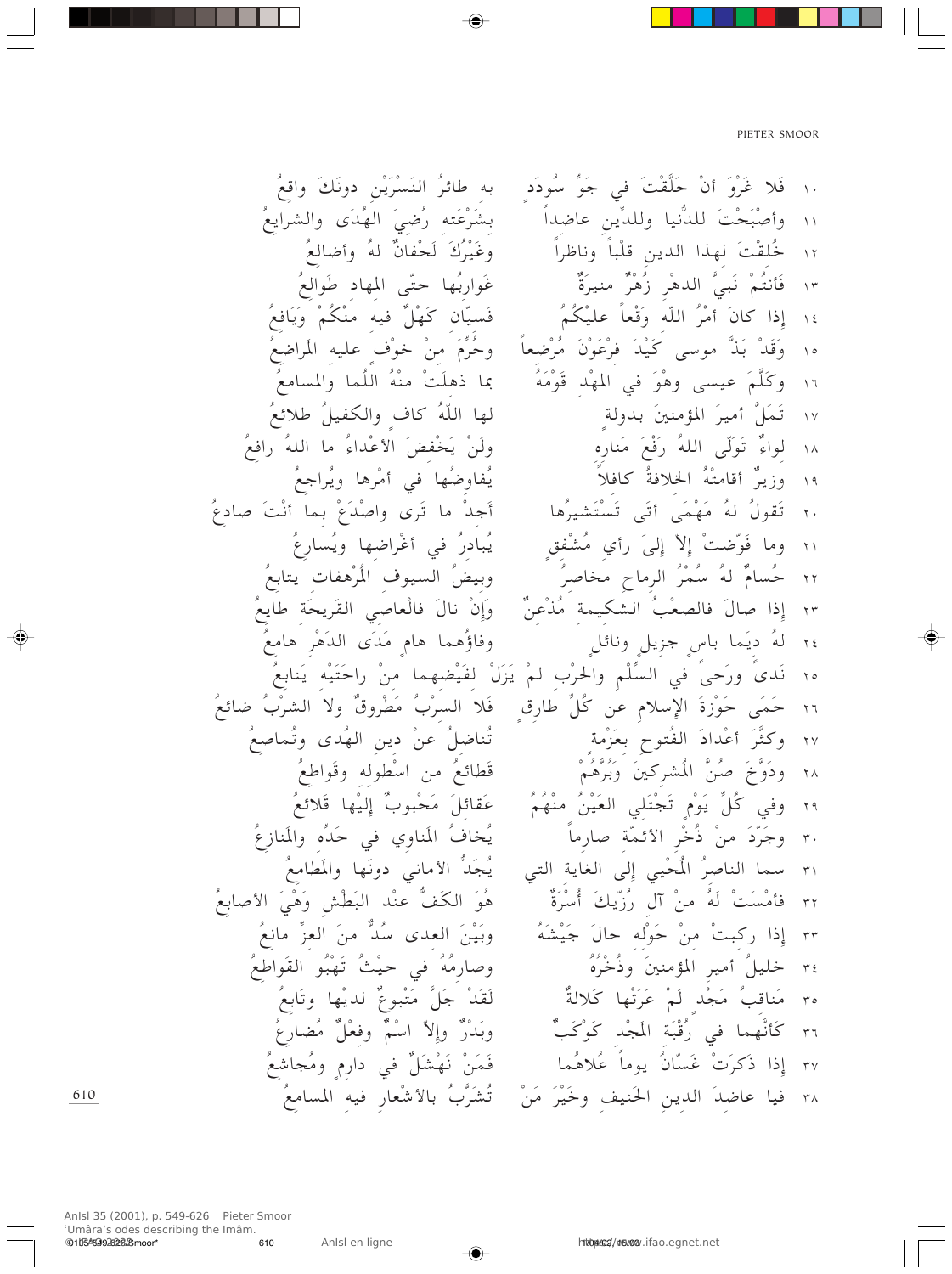Poem to rhyme muttasimu; does not appear in Ms D, therefore it is not included in the edition Derenbourg, Nukat-Diwan. However, it is in Ms Rabat, p. 217-219. The poem is introduced with the words: "In honour of Al-'Âdid he also said the following..."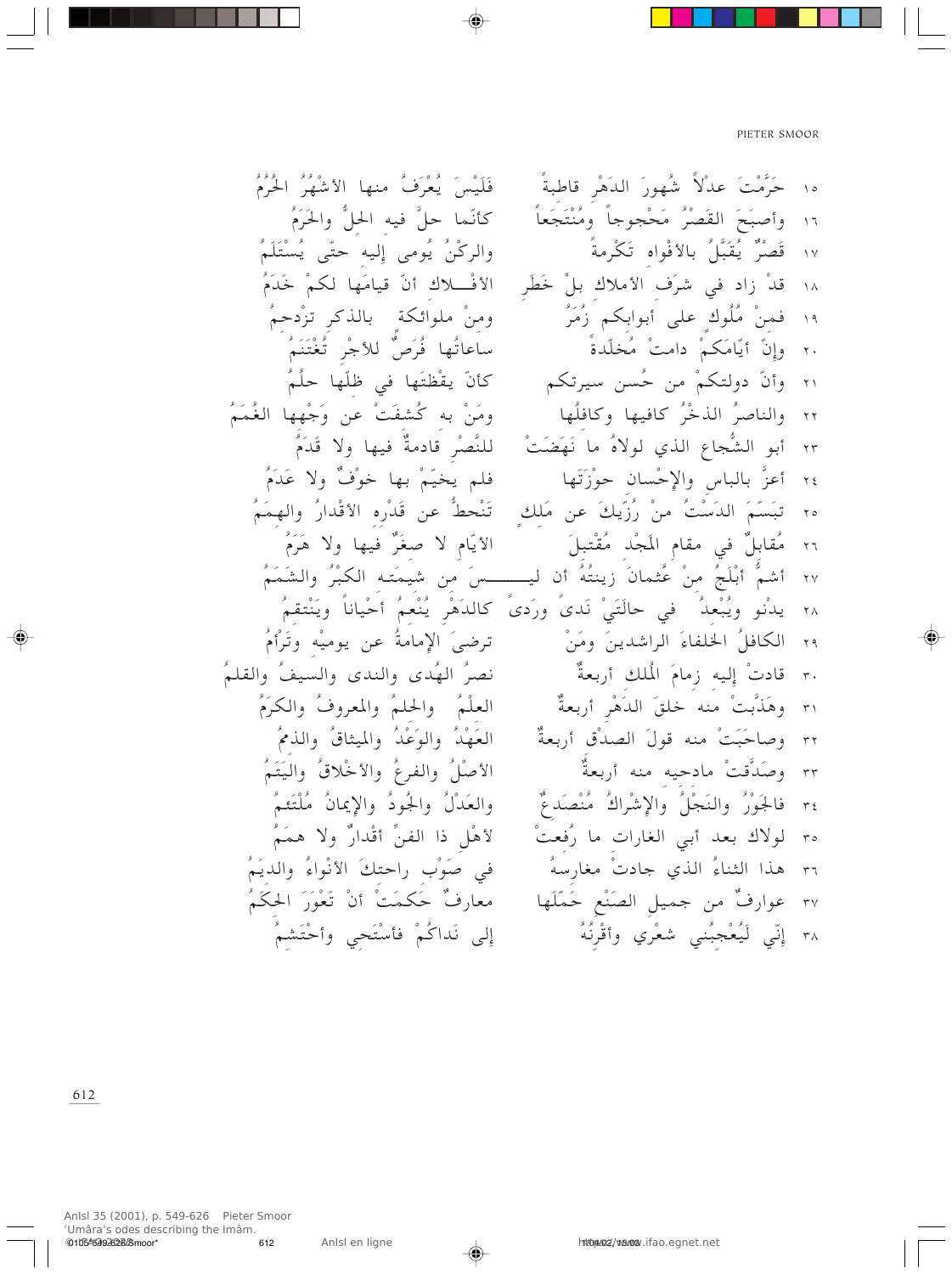## TRANSLATIONS

## Summary: poem to rhyme *ma*s *adu*

The first 27 lines concern the Imâm. He is addressed as: "You have inherited from 'Isâ al-Fâ'iz." This was predetermined even before "the nights of the cradle". The idea of an emanation emerges, first the Great Communication, then Lights, then a Body. It makes no difference whether the Imâm is old or young. There is a secret journeying forward through the course of time.

(New section discovered in *Ms Rabat*: verses 18-44)

Collectively the Rajabs form the Time. The nights are female slaves, the days are male slaves. The person praised is the king of both black and white times and the black and white inhabitants of those times are loyal to You.

Your qualities (*sifât*) appear both in the Koran and in poetry, making the reciter of the Koran and the reciter of poetry equal to one another.

As for the Regent, he is the Gate of Compassion, the Gate of the Sustenance of Life. There is loyalty (*walâ*') from the Banû Ruzzîk for the clan of the Imâm al-Hâfiz.

Regarding Al-Ajallu Nâșir, the "Resurrector" and the "Treasure Chest", some comments are offered: he governs the *Dahr*, he is a Lion. His father supports the Just Leadership and has caused the injustice of the Banû Munâdin to cease. And his father was told by Glory: "Rise up!"

(End of the newly discovered section.)

Verse 45 is about ©Umâra himself and his relationship with the Imâm: the seeing with one's own eye. Perfection is not an "unlikely tale". It is to do with His existence which is a benefaction from Allah. There follows a passage from the Koran: "Him we ask for help and Him we worship" for the Imâm's existence is a benefaction from Allah.

In verse 42 the Banû Munâdin are named, but who they are is not disclosed. (The Banû Munâdin are members of a royal dynasty from whom 'Abbâs and his son Nasr are descended. Nasr murdered the Imâm and almost certainly did so on the orders of his father, 'Abbâs, who was at that time Al-Zâfir's Vizier.)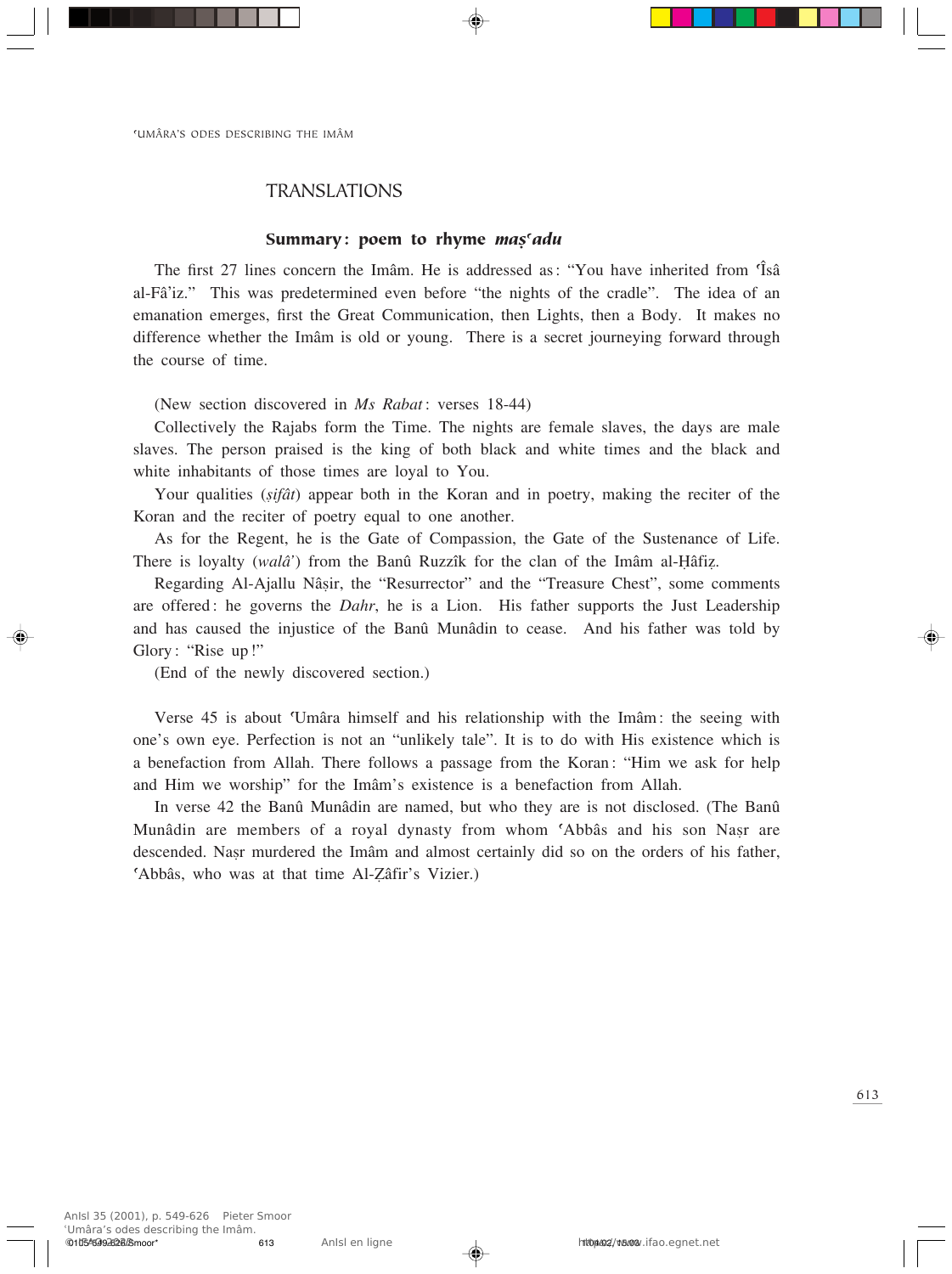## Translation of poem to rhyme *maș<sup>c</sup>adu*

*Ms D*: "Concerning Al-<sup> $\hat{A}$ </sup>did he said the following:

- 1 Is it the heaven of a kingdom, below which there is a seat for You? Or the throne of godliness, above which there is a place of ascension for You?
- 2 Is it a portico of fame, the rooms of which are high? Or a Palace of glory plastered with stars?
- <sup>3</sup> Is it the radiance of the countenance of Al-©Â∂id the son of Mohammed in the crown? Or the light of Just Leadership which flames up?
- 4 He who arises is personified by honour; his glory is continued by 'Alî and Mohammed:
- 5 Two forefathers, whose replacement You have provided through organization and regulation.
- 6 Your protection was, broadly speaking, for all subjects; thus the Polytheist and the Monotheist received equal shares of Your justice.
- <sup>7</sup> You have united the group of Muslims through a *bay©a* which watched over the organization of the kingdom when it was shattered.
- <sup>8</sup> You, Oh *Amîr* of the Believers, have personified a Caliphate which through both your hands was dissolved and secured.
- <sup>9</sup> You have inherited a position from ©Îsâ, the son of Your uncle, a position which had already been introduced before the nights of the cradle (*layâlî l-mahdi*) had come.
- <sup>10</sup> We can see You, and we cannot see You; only our thoughts follow (You) as a result of the designation (*nass*) of You as successor.
- <sup>11</sup> Due to You our limbs are jealous of our eyes; our eyes are envied because of Your majesty.
- 12 You are information from the great communication  $(al$ -*naba' al-* $'a\zeta(m)$ , whose lights have become a body, but the Light itself did not become a body.
- <sup>13</sup> You are an honour which makes the greying elderly, the middle-aged and the beardless youth all alike amongst Your people.
- <sup>14</sup> And You are a secret on the path of time, who moves among Your folk and re-appears again.
- <sup>15</sup> May it make the Feasts happy that the looseness of their notation has now been clarified and recorded on a date in Your name.
- <sup>16</sup> *Rajab* belongs to the sacred affairs which You have made respectful, thus its threads are generally a sacred fabric; but this *Rajab* is unique.
- <sup>17</sup> Oh had it (*Rajab*) only been a personality when it kissed the earth in praise of what Your forefather Ahmad had conferred upon it!"

(Beginning of the recently discovered passage.)

- "18 You became king of the *Rajabs* of Time, thus its vicissitudes served You and its stars were extremely fortunate.
- <sup>19</sup> As far as the nights of time are concerned, You have subdued female slaves; and likewise with regard to its days, male slaves.

614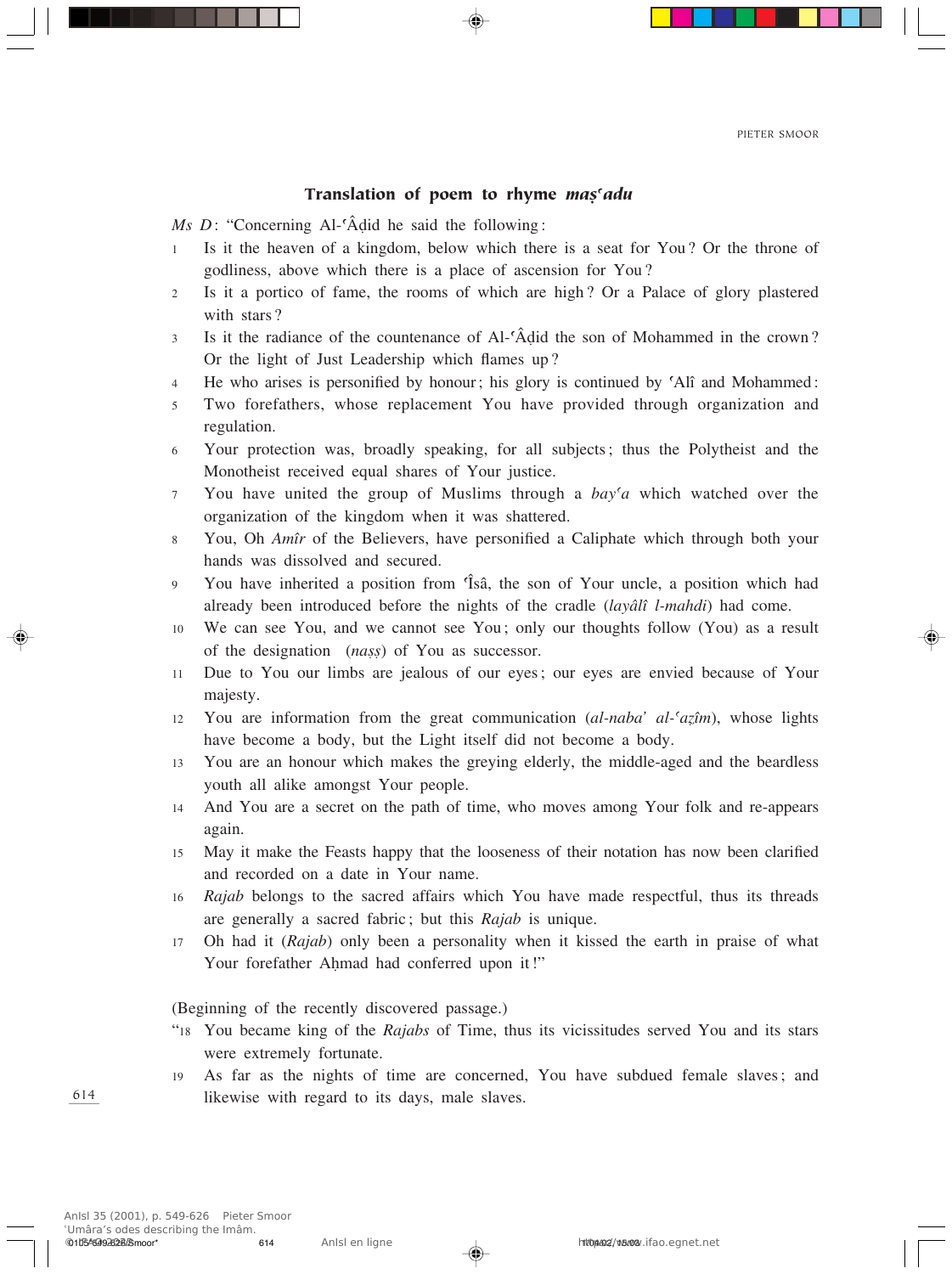- 20 Precisely in this way, You were king of the black and white territory, whose black and white inhabitants were loyal to You.
- 21 You divided the beauty of Your energy, dividing it equally amongst them, as You scattered it.
- 22 Its highest angels have risen up to thank You, whilst its lowliest kings have been brought to prostration by Your reputation.
- 23 Yesterday was delighted with the provisions with which You furnished it, and Today and Tomorrow are happy due to Your proximity.
- <sup>24</sup> When communications about Your character derive from an *isnâd* which emanates from Your excellence, then they are traced to the Prophethood.
- <sup>25</sup> Your radiant qualities (*Òifât*) of leadership have been set in poetry based on the Koran, thus the reciter of the Koran and the reciter of poetry are equal.
- 26 When Fortune grips a eulogist he sings a hymn of praise; however, the fame of the *mamdûÌ* makes him blessed.
- <sup>27</sup> Oh Argument of Allah, whose evidence cannot be rejected, like the Sun blinding in its light.
- <sup>28</sup> May the Merciful sustain Your Regent for You; a Regent through whom Your exaltedness is protected and assisted.
- <sup>29</sup> He is the Gateway to Your Compassion (*Bâbu raÌmatika*); and the gate of the sustenance of life (*bâbu l-rizqi*) is slammed shut for those who are unable to pass through.
- <sup>30</sup> And by praise and by songs, the Warrantor of Your dynasty will renew its beautiful aspects.
- <sup>31</sup> This dynasty delegated the issuing of commands to him; however, at the same time, he introduced and executed things on the authority of Your exaltedness.
- <sup>32</sup> He counted Your order as a part of obedience and worship (*©ibâda*), if it is possible to worship people other than Allah.
- <sup>33</sup> The Banû Ruzzîk helped the Clan of Mohammed, thereupon Allah will help and support their affairs.
- 34 For the Clan of Al-Hâfiz, they retained respectful positions which were ensured by the genuineness of their "loyalty" (*walâ'*).
- <sup>35</sup> When they desire to do something beautiful, the members of this (vizieral) clan do so deliberately (*ta*<sup>*cammada*<sup> $i$ </sup>); and when they see the mistake of a wrongdoer, they put</sup> their swords in their sheaths (*taghammadû*).
- 36 Al-Ajallu al-Nâșir al-Muhyî (the son of Talâ'i<sup>c</sup> al-Malik al-Şâlih) raised up glory for them, the extremely glorious and proud demean themselves before it.
- <sup>37</sup> He is the "Treasure Chest of the Imâms"; or rather their friend, for whom their little fingers were crooked and united (in the enumeration of his good qualities).
- <sup>38</sup> The Support of the Imâm, Achiever of virtues which include the governing of his *Dahr* and his material possessions.
- 39 He is a short-haired thoroughbred; a Lion who shows You the lightning on the blade of a sword which cuts as he brandishes it. (Alternative version: He is a short-haired thoroughbred; a lion who shows You a bolt of lightning on the back of the Zephyr, cutting like a sword as he brandishes it.)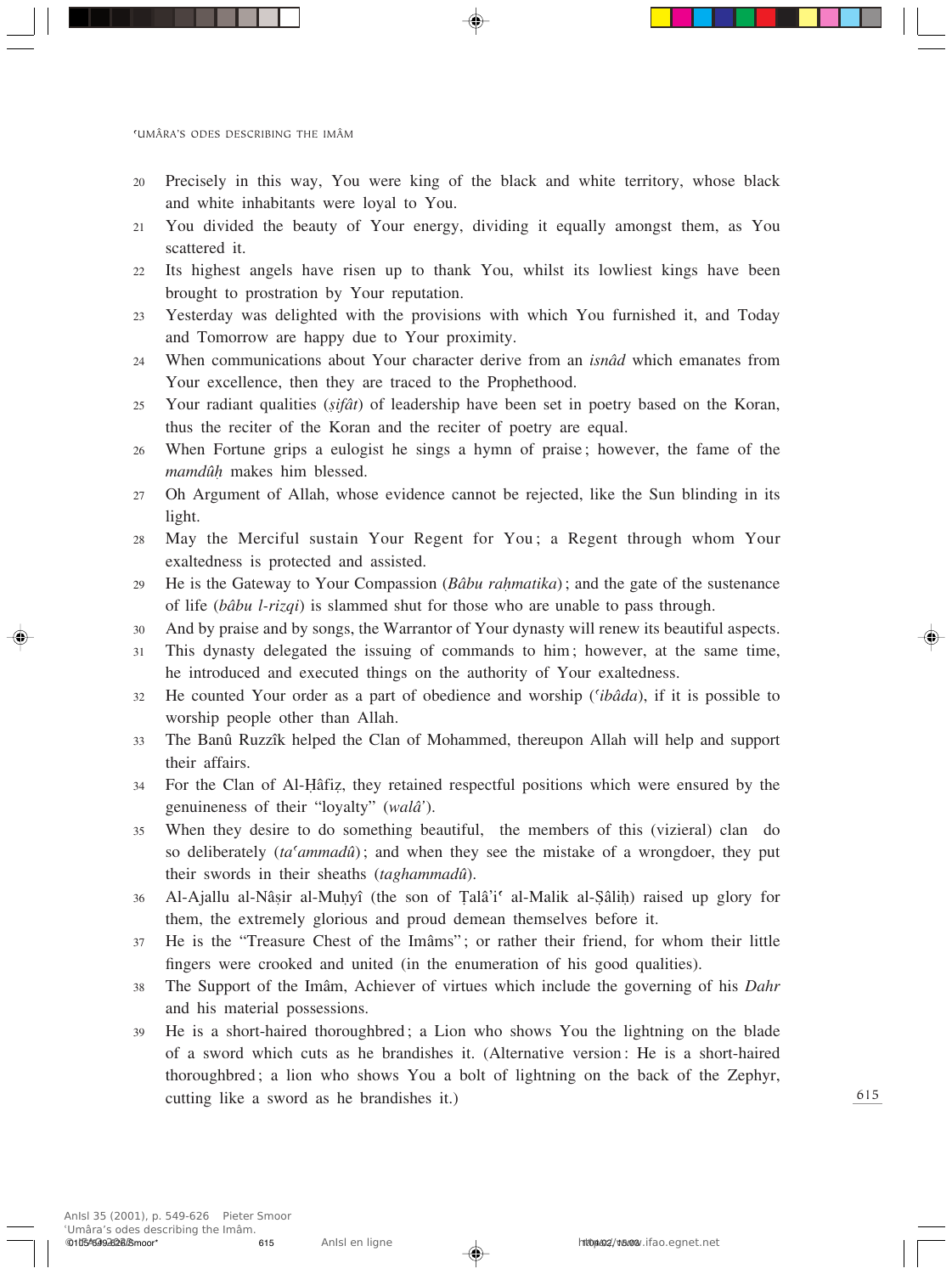- 40 Although he led and ruled over the kings of Time in their totality, his father is the most majestic, the overlord (*al-ajallu al-sayyidu*):
- <sup>41</sup> He is Al-∑âliÌ, the Just Leader who has supported the Just Leadership (scil., the Imâm) in the midst of a people who did not allow his radiance to lead them.
- <sup>42</sup> His pure justice caused the injustice of the Banû Munâdin to cease and his insight reformed what they had brought about in their wickedness.
- 43 He rescued the sworn treaties from their hands with a hand which was effective in all its pious deeds. ('Abbâs and Nasr broke their oaths of loyalty when they murdered Al-Åâfir.)
- 44 He is a king to whose Glory the ranks of the exalted chant the following: 'Rise on high, because You are the bravest and the most suitable!"
- (End of the recently discovered passage.)
- "45 He (the poet) praised his (the Imâm's, or the Vizier's) favours, using praiseworthy qualifications, including the *qasîdas* and the broken spearshafts (*al-qasâ'idu wa l-qanâ l-mutaqaÒÒidu*).
- <sup>46</sup> Were it not for the praiseworthiness of his deeds and words, then neither the tongue nor the hand would have garnered praise.
- <sup>47</sup> Were it not for the nobility of his qualities and his majesty, then the deeper motif of neither intelligence nor might would have been known.
- <sup>48</sup> Were it not for seeing with one's own eyes, and what one sees of his excellence, then perfection would have become an unlikely tale.
- <sup>49</sup> I have not summarised the explanation of the genre of *madîÌ*; however, it is simply that my words are exhausted, yet Your excellency is inexhaustible.
- <sup>50</sup> And laudation of the most majestic person who has ever been glorified and praised, is the most obvious compulsory duty.
- <sup>51</sup> Your existence is the greatest benefaction bestowed by Allah. For that we ask Him for help and we worship Him."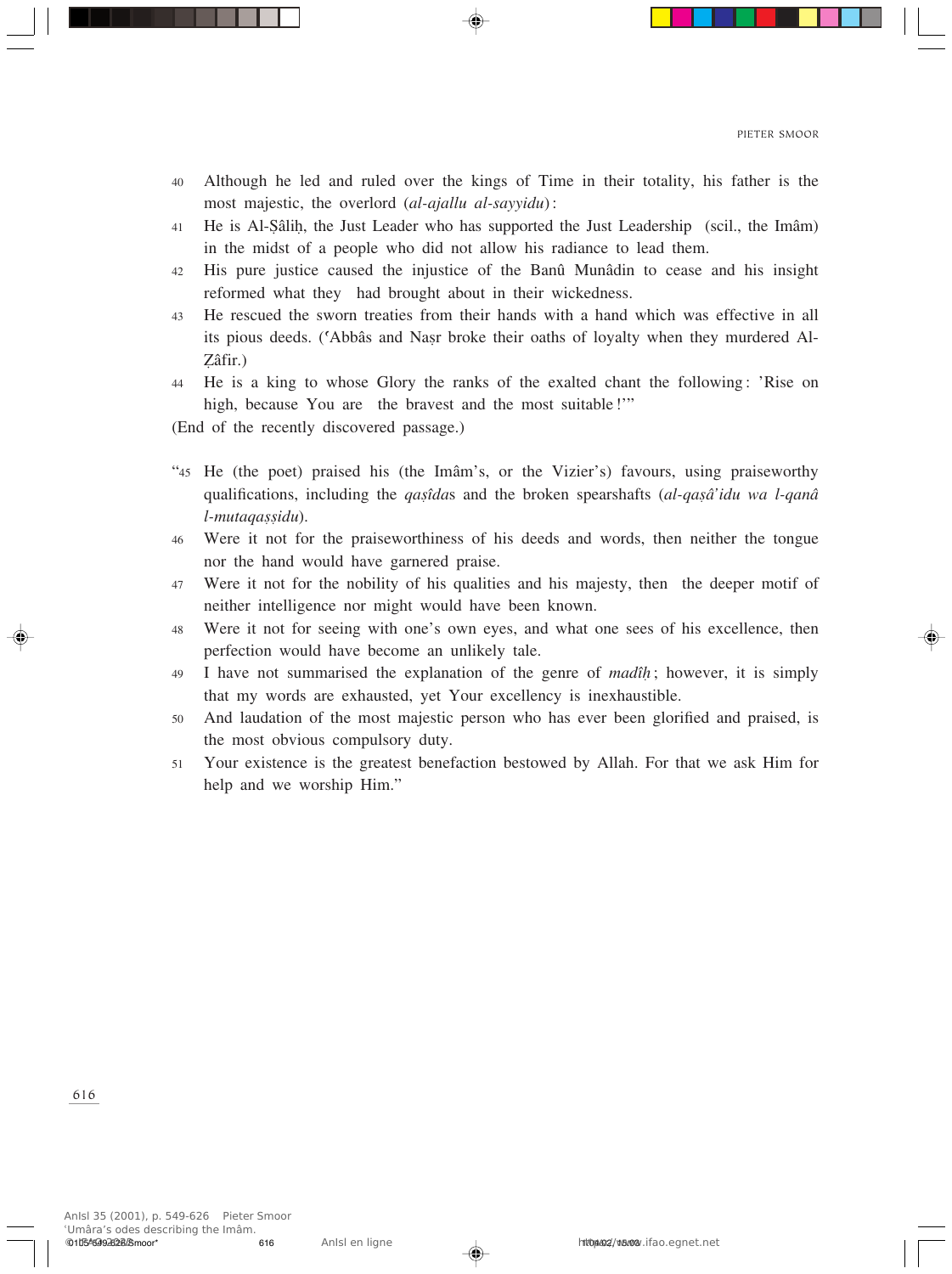## Summary: poem to rhyme *jimâli*

In this poem, the first theme is one of religiously-orientated praise of the Imâm, followed by a eulogy to the King. It appears that the title *malik*, "King", is of significance to this poem. It may be that the Vizier has recently been appointed "King" by the Imâm. The titles of Talâ'i<sup>c</sup> were given to him on the basis of an honorary proclamation (*tashrîf*) from Al-Fâ'iz, the date of this proclamation being 4th day of *Rabî©* II, in the year 449 H. However, in line 47 of the poem to rhyme *jimâli*, ©Umâra emphasises that in respect of this Vizier these were not merely ecstatic words.

## Translation of poem to rhyme *jimâli*

*Ms Rabat*: "In honour of Al-Zâfir and his Vizier Al-Şâlih, he also said the following:

- <sup>1</sup> Is it a heaven determined by fate (*qadar*) or a heaven of majesty? And the glow of a full moon or the desires of camels?
- <sup>2</sup> Is it the establishment of a kingdom or the foundation of Compassion, from which the Revelation was watered by rain clouds from Shawwâl?
- <sup>3</sup> I offered the nights no reprimand; You have given to me so generously something which could never have entered into my expectations.
- <sup>4</sup> You have enabled me to attain this position, one which I would never have aspired to due to its awesomeness.
- <sup>5</sup> I observe the manifest light, in front of which a veil of esteem and awe hangs down, however.
- <sup>6</sup> And I behold the *Mahdî*, but he is a *Mahdî* amongst men in the land of ignorant folk.
- 7 Oh *Amîr* of the Believers, I swear an oath by what I see here of an 'Alawid rank and an exalted position:
- <sup>8</sup> 'That the Kingdoms and Kings form in their entirety a support for this high rank.'
- <sup>9</sup> I swore that on the face of the earth there was no-one like Him to be found among the tasters of deep truth.
- <sup>10</sup> The insight of people who are loyal towards another than the Praised One, these people would sell Just Leadership in exchange for back-sliding.
- <sup>11</sup> This is the Light to whom the shining stars have borne witness from a high place.
- <sup>12</sup> This is the Message, as a result of which the *©Ulamâ'* have taken pride in the *Dunyâ* rather than the Ignorant.
- 13 This is the Secret: and should You never have been on earth, then it would have had no protection against tremors.
- 14 This is the clear line of Descent; so put your faith in it and dismiss all speculation and questions of proof.
- <sup>15</sup> This is the *Amîr* of the Believers, and the Protector of the monotheistic (*Ìanîfî*) religion and the prayer-direction of the symbols.
- <sup>16</sup> Had there not been benefaction for his father and his forefather, then he would not have been satisfied with our pious works.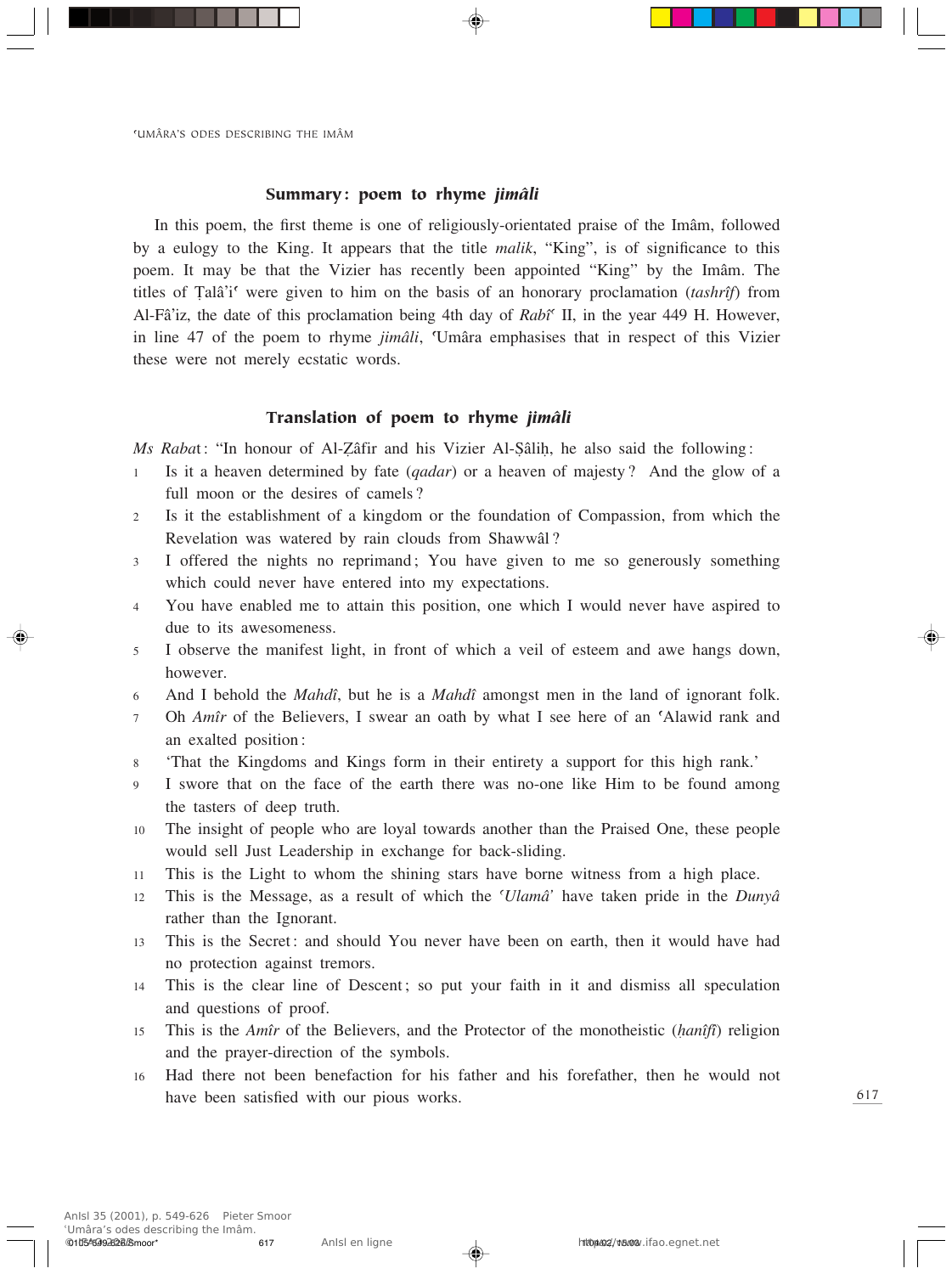- 17 Oh You, the Best, who can be traced back to the best origins, and oh You, the most Distinguished who are a descendant of the most noble clan (*âl*)!
- 18 The crescent moons are indeed fortunate in Your radiance, which was never fearful of contact with darkness, nor of diminution of perfection. (scil., due to his radiance the Imâm himself is an eternally full moon.)
- 19 *Ramadân* is the same as the other months, except that Your favour gave it good value, placing it above its equals.
- 20 Were there not the obligation of its Fast and its other activities, then it would have been no prouder than *Shawwâl*.
- <sup>21</sup> You were highly exalted, just as the importance of its *Qadar*-night is exalted above the importance of the days and the nights, and that which accompanies them.
- 22 Similarly, one amongst mankind who is observed by You, is equal to one who is noticed by the eye of fortune and success.
- <sup>23</sup> Al-Åâfir has so much Honour that no other person from a bygone age could boast of such honour.
- <sup>24</sup> He (scil., the Vizier Al-Malik al-∑âliÌ) is the Pious One, the King (*Al-∑âliÌi al-maliki*) who supports the Just Leadership by bearing both burdens and heavy things.
- <sup>25</sup> The eyes of the people have been plunged into deep sleep since he started guarding them by night; and how pleasant is this Guardian!
- <sup>26</sup> The clouds of reward and punishment carry with them clouds of sustenance and preordained death.
- 27 He helped the Dynasty of the  $\hat{A}$ l Ahmad, after it had been brought into confusion, and after its shadow had acknowledged that it would soon end.
- 28 If the emergence  $(tul\hat{u}^{\prime})$  of Talâ'i<sup>c</sup> had not taken place, and if he had not defended You by fighting against and disputing with your enemies,
- <sup>29</sup> Then there would not have been one person left in all the districts of Egypt who would have remained loyal to the sons of the Prophet.
- <sup>30</sup> What marvellous powers of decision he has, neither bowed down by fear of ruin, nor by the council meeting of censors!
- <sup>31</sup> The Victory of the Imâms does not change into a Defeat or a multitude of deserting people.
- <sup>32</sup> Thus he sought advice from the truthfulness of the souls, until they had brought ©Abbâs to the worst end.
- 33 Because of the souls the directions of his banners were narrow, while the sly-eyed people (*al-Ìûlu*, according to the *Lisân al-©Arab*: the Crusaders) continually practised the deceit of the stealthy hunter.
- 34 After they had been elevated, since they both became allies of low behaviour and underwent exemplary punishment, You have abandoned him and his son.
- 35 His (scil., the Vizier's) clouds of Red Revenge throw themselves against the pair of them, filled with Woe and Disaster.
- 36 Indeed, Al-Ajallu al-Nâșir (scil., the son of the Vizier) has imitated what you had made clear through Sunna and Example.

618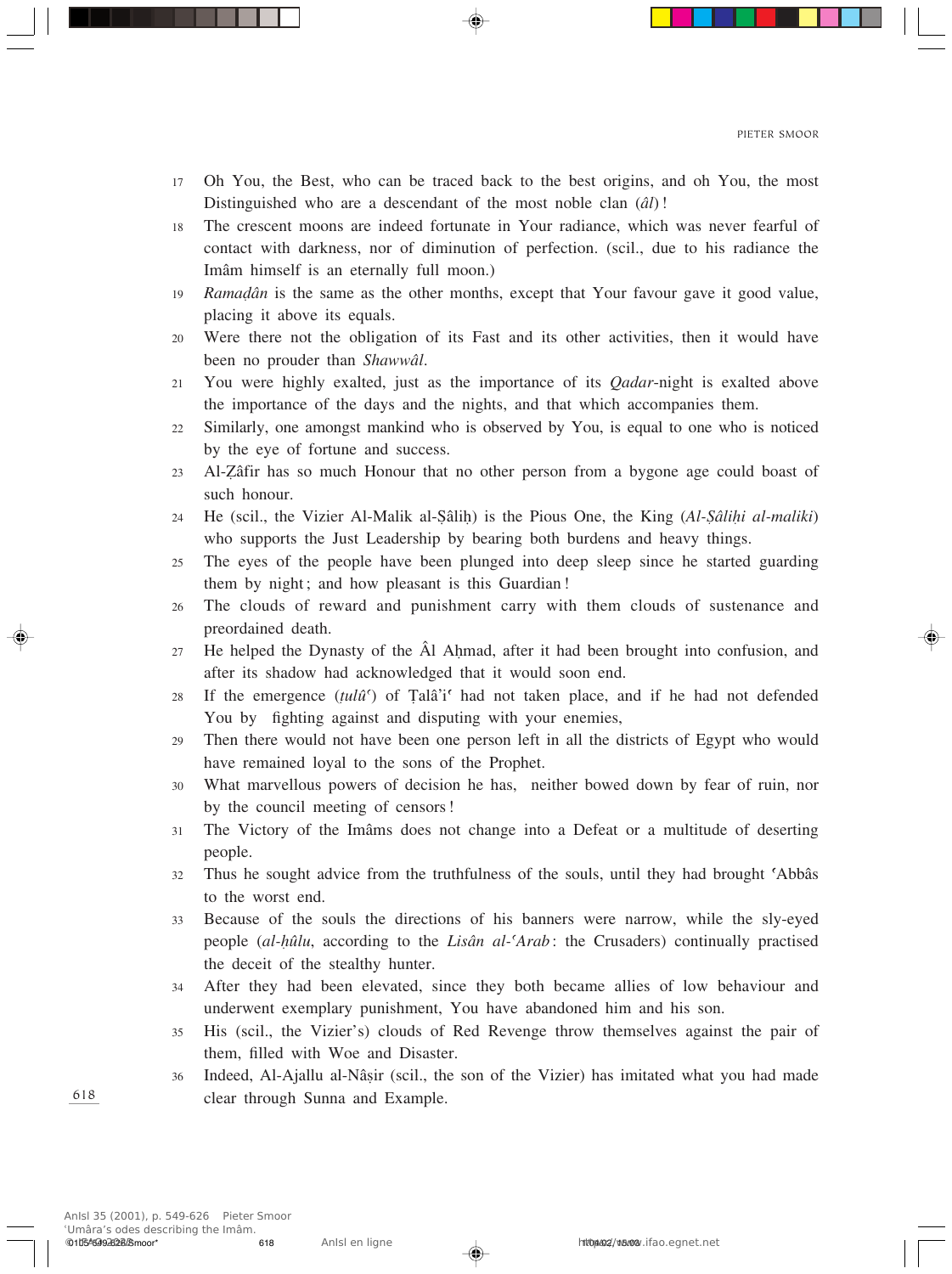- <sup>37</sup> You should obtain satisfaction from what you have entrusted to leadership (*siyâsa*), unaffected by doubt or haste:
- 38 He adorned youth with dignity, and when he was amongst us, he did not lead the life of a conceited braggart.
- 39 When he came amongst the people to imitate the characteristics of your Justice, for their sake, he did not hold tightly to disorder.
- 40 Awe of him was sufficient for the hands of his people because, after a protracted period, it restrained injustice.
- 41 And you have unclosed his palm; command then an abundance of grace in godly fear for the safety of human spirits and riches.
- 42 Any king would begin to complain about the absence of an equal or a like minded soul, but You are an exception.
- 43 On the day that they boasted to each other about the good quality of their words and deeds, the kings themselves did not deny
- <sup>44</sup> That Ibn Ruzzîk is the unique pearl of his *Dahr* and will be unparalleled in his excellence and charity;
- <sup>45</sup> And that on the day of bravery and abundant dew, he is a rain cloud of gifts (*ghaythu anzâl*) and a lion on the field of battle (*laythu nizâl*).
- <sup>46</sup> They named him freely, not paying attention to his actions, but what is the use of names without deeds?
- <sup>47</sup> He is a king, for whom the ambitions of glory speak favourable words, words the Language of Things would like to take charge of.
- <sup>48</sup> Be proud of nothing but Your soul alone, then the *Dahr* will be ornamented by the pure jewels of your deeds.
- <sup>49</sup> You are both expensive and cheap, in highness and humbleness; and I was surprised by something which was both cheap and expensive.
- <sup>50</sup> Fare thee well, Oh *Amîr* of the Believers, for whom *Al-∑âliÌ*, the Just Leader, has been given (*muballaghan*) as a most noble example.
- <sup>51</sup> And may both of You enjoy for a long time the high honour of life and may the eye of Just Leadership never see the end of your shadows.
- <sup>52</sup> May You both be happy for as long as you desire, while your mutual Loftiness is protected in both its morning and its evening hours."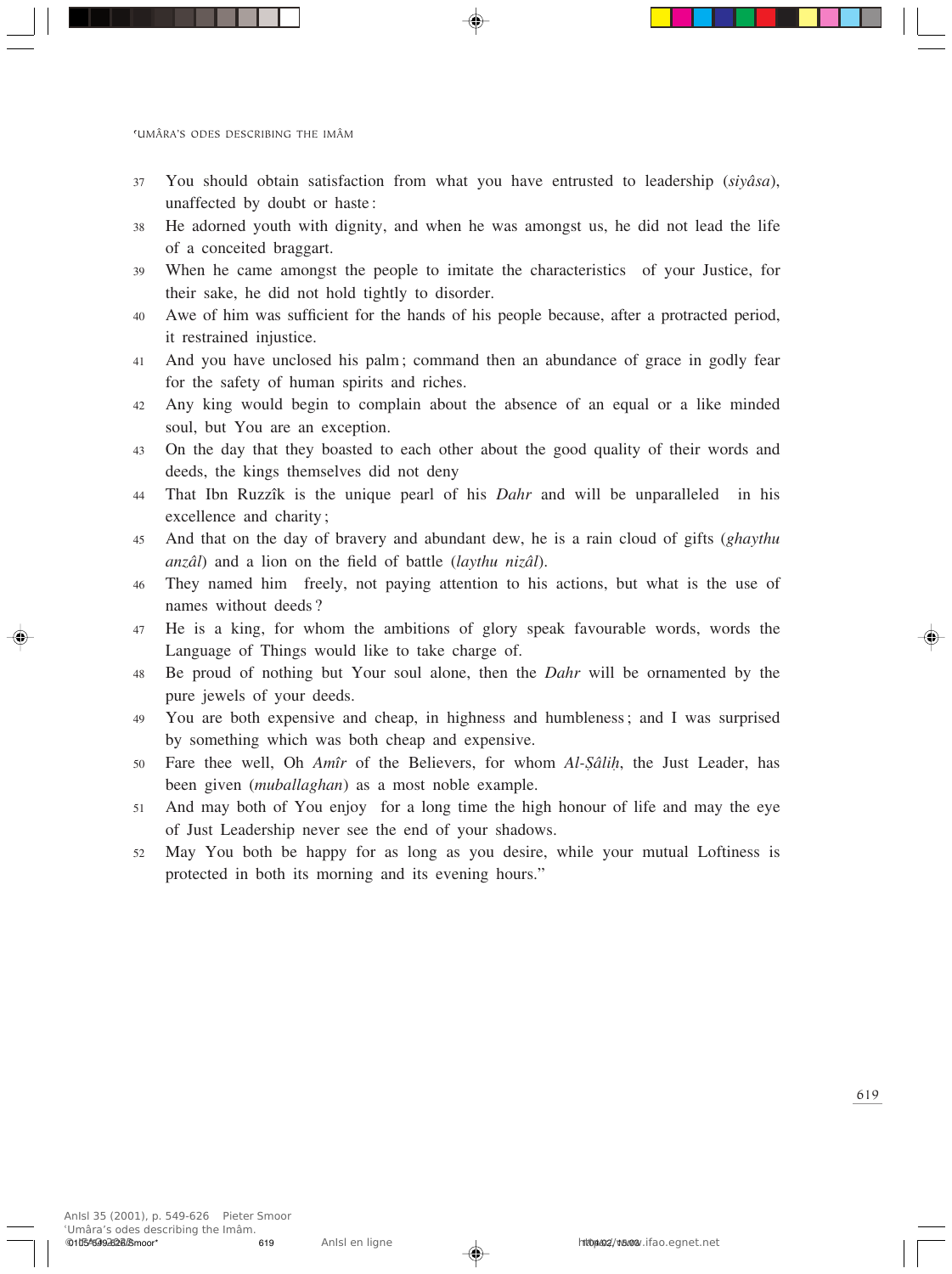## Summary: poem to rhyme *lâmi<sup>c</sup>u*

"The most distinguished word is a word of deep truth. The Koran has related everything about You. We praise You, because You are a dividing screen between us and Him: Allah has in you a number of *ad'ura nabawiyya* (Prophetic Abodes) and a *sayr* (an orbit). From these Just Leadership emerges both secretly and openly.

You are descended from on High. You are an *©Â∂id* for the *Dunyâ* and *Dîn*. For religion You are both the heart and the pupil of the eye, and the other people are but simply ribs.

Oh Prophet of the *Dahr*! You bring light. When the *amr* (command) of Allah descends, both old and young are equal. As a baby, Moses found a wet-nurse for himself, although Pharaoh had forbidden the wet-nurses to offer help through their milk. As a baby, Isâ spoke to his people.

(Verse 17:) Oh  $Am\hat{i}$  of the Believers, Allah is the protector of Your Dynasty; and Talâ'i<sup>o</sup> is the Regent. This Regent has protected the dwelling of Islam. (verse 28:) The Polytheists are humiliated by  $qafa'i'u$  "the feudal system of property", *i.e.*, their lands have been taken from them and meted out to the Believers; and by *qawâti<sup>c</sup>u* "swords" from the fleet of the Regent.

(Verse 29:) Women have been unveiled, but they loved their veils greatly.71

Al-Nâsir al-Muhyî is the Regent's sword, but he is not alone: other members of the  $\hat{A}$ l Ruzzîk offer support. He (the Regent) is a star and a friend of the *Amîr al-mu'minîn*, both his *Dhukhr* (Treasure Chest) and his Sword. This friend and the *Amîr* are like a Star and a Full Moon. Both can also be compared to a phenomenon which appears in Arabic grammar: a noun and an imperfect tense who agree with each other.

The tribal federation of Ghassân is easily surpassed by both of them. (Here the Regent and his son are apparently being referred to, because these two members of the clan of Ruzzîk were affiliated to the Ghassân).

However, one might ask what the position of the others was, for example Nahshal and Mujâshi<sup>c</sup>? Both of these were sub-clans of Dârim, to whom the poet Farazdaq once belonged. And Farazdaq was of pure Arabian lineage.

On behalf of a specific year, congratulations are being offered, and the following is said:

Oh ©Â∂id, oh Supporter of the *Ìanîfî* (monotheistic) religion! May you be congratulated on the year which has gone by. Humankind is now Your wet-nurse.

*©Âmu khamsin* (Year Five) has become a person and is inclining its neck towards You. Oh ©Â∂id, may both You and Your Regent be like a *walî* (loyal friend) to each other and may You remain so for all *Dahr*!

Thus the Imâm and the Regent will continue to support each other. The *Dahr* must be a *waqf*, in order to maintain the Brotherhood for them."

 $71$  An alternative translation would read: "but they loved the sails greatly".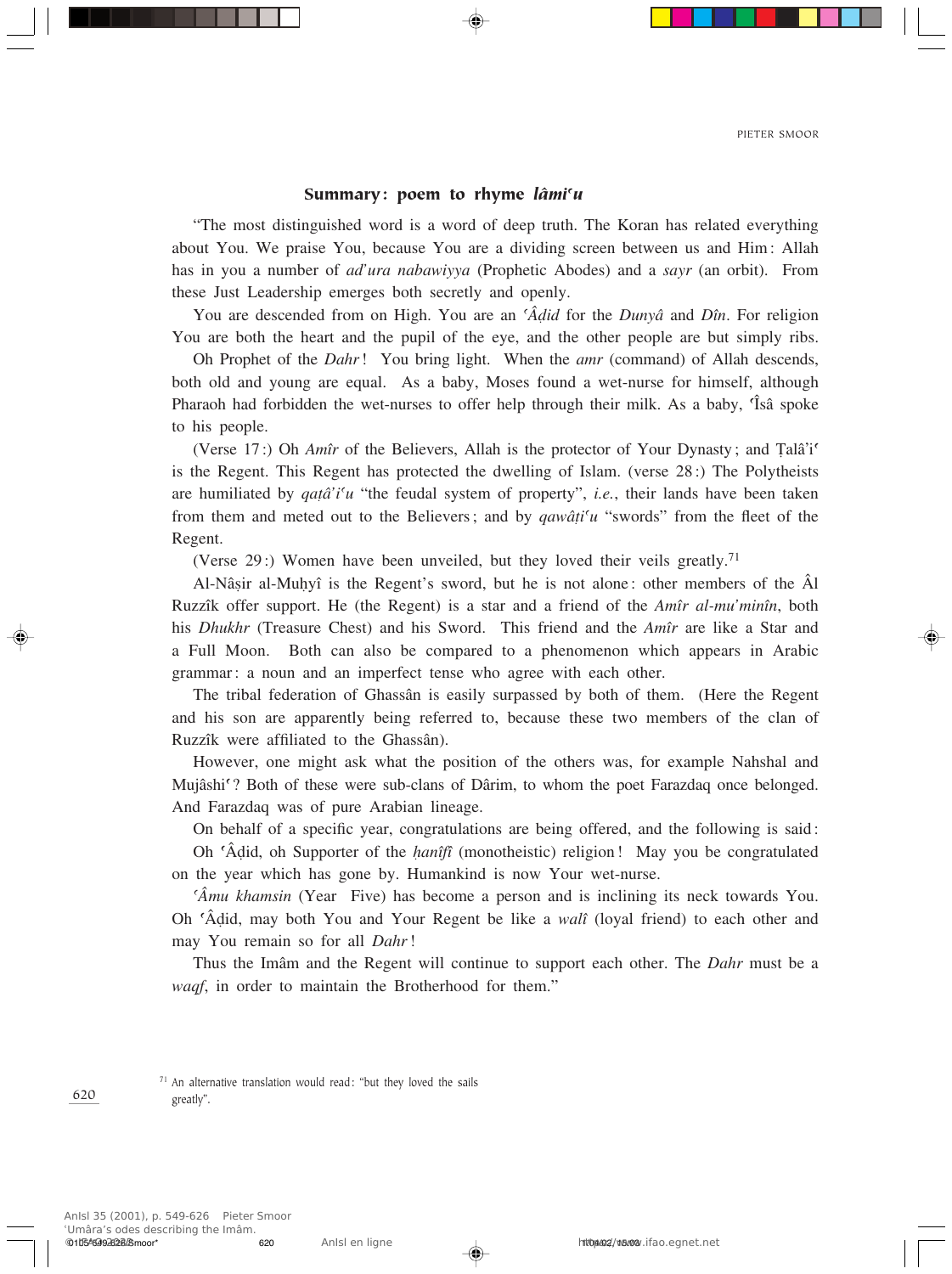## Translation of poem to rhyme *lâmi<sup>c</sup>u*

*Ms Rabat*: "In honour of Al-<sup>c</sup>Âdid, he said the following:

- 1 The most distinguished word which was entrusted to the hearing of man, is a word over which the radiance of deep truth is sparkling.
- 2 Here is the highest rank: suppose that we had refrained from eulogising him, then the light of fatherhood shining on high would have been sufficient for him.
- 3 In the eulogising of others the sphere of speaking is limited; but if Your beneficence is named then it is greatly increased.
- 4 The Koran has pronounced everything about You, in Your domain both those close by and those far removed are most imperfect.
- 5 When seeking proximity to Allah we praise You, because You act as a screen in front of Him.
- <sup>6</sup> Among Your people Allah has Prophetic abodes (*ad'urun nabawiyyatun*) and an orbit (*sayrun*), from which Just Leadership emerges, both in secret and openly.
- <sup>7</sup> You can see him, although the veils of awe are still between him and us; thus he is neither hidden nor yet far and wide renowned.
- <sup>8</sup> And had You not wandered there, then no prince would have treated the earth with love, and no corrective power would have made a sign towards the earth.
- <sup>9</sup> You have descended from on High to the place where torrents clear themselves a path, whilst driving foaming blessings forwards.
- <sup>10</sup> Thus it is no surprise that You circle around in the air of Lordship, where a bird from the constellation of the Two Eagles alights at a lower point.
- <sup>11</sup> And You have become an *©Â∂id* (Supporter) for World and Religion, through whose revelation Just Leadership and Laws have been satisfied.
- <sup>12</sup> For this religion You have been created as a heart and an eye, whilst others than You form the tissue and the ribs.
- <sup>13</sup> Oh Prophet of the *Dahr*, thus Your people are shining luminous people, whose peaks rise up above even the highest ground.
- <sup>14</sup> When the Command of Allah descends upon your people, then young and old become as one.
- <sup>15</sup> Once before, Mûsâ had suppressed Pharaoh's plot by using a wet-nurse (*mur∂i©an*, a woman who gave him her breast when he was still a baby), although the wet-nurses (*al-marâ∂i©u*), for fear of Pharaoh, had become inaccessible. (Cf. Koran concerning Moses, sura 20, verses 36-40 and sura 28, verses 7-13.)
- <sup>16</sup> ©Îsâ spoke to his people when he was still in the crib, with something which caused bewilderment to people's lips and ears. (Cf. Koran concerning Jesus, sura 3, verses 45-49.)
- <sup>17</sup> Oh *Amîr al-Mu'minîn*, may You enjoy for a long time a *Dawla*, over which Allah is the protector, and Talâ'i<sup>c</sup> the Regent.
- <sup>18</sup> You are a banner, whose shining light Allah has raised, and enemies will never lower that which Allah himself has justly raised.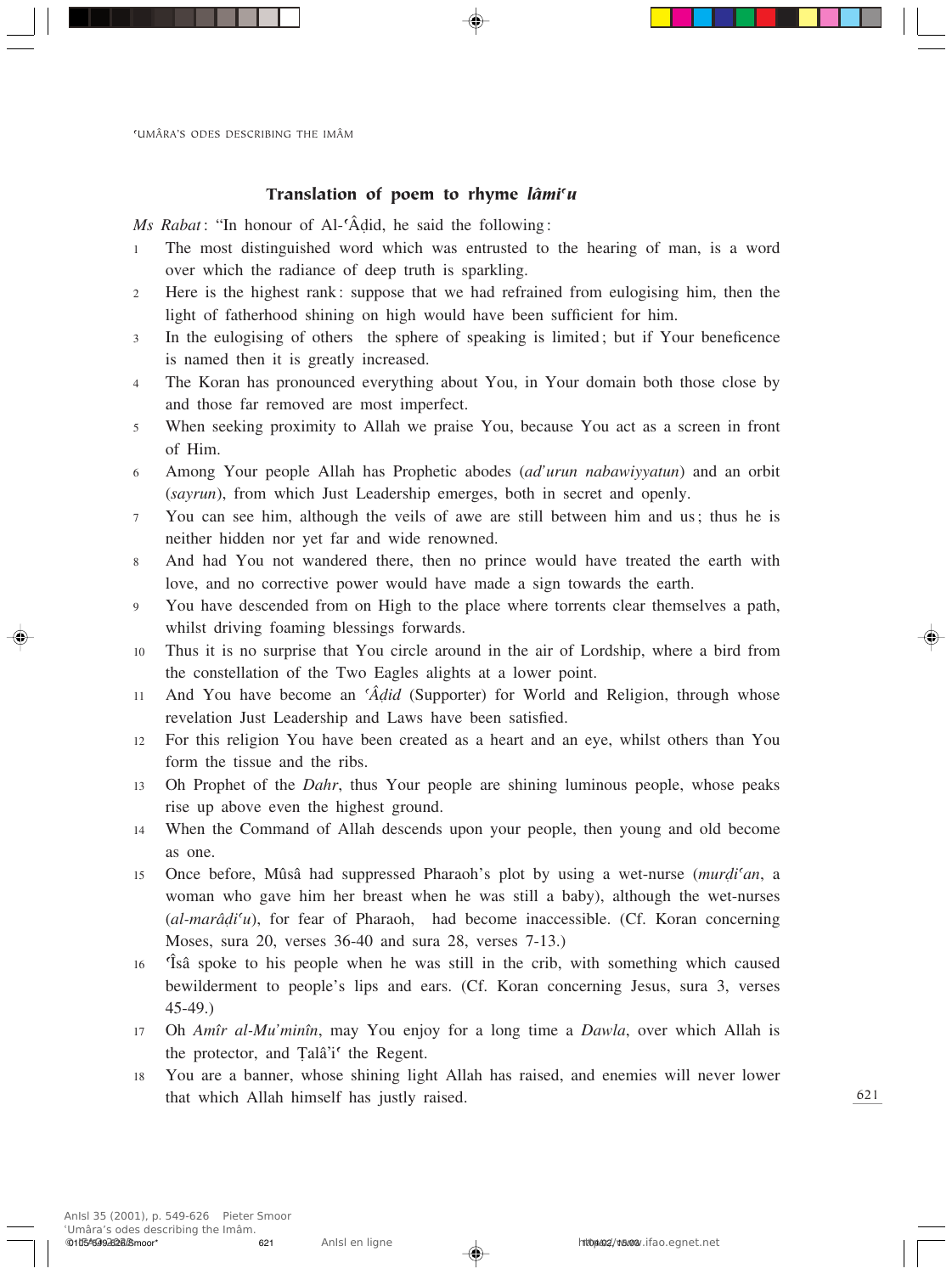- 19 The Caliphate has created as Warrantor a Vizier, who will take charge of its business and control it.
- 20 Whenever the Vizier comes in order to advise it, the Caliphate says to him: "What is your opinion? Ensure that you bring to realisation whatever you plan to realise!"
- 21 It (the Caliphate) only gave authority to one who was sympathetic, one who dealt with the aims of the Caliphate both promptly and quickly.
- 22 He is a Sword, he has the shafts of spears as sceptres, whilst the brightness of the sharpened swords follows on behind.
- 23 When he attacks with violence, then the untamed are subdued despite having no bit in their mouths; and should he give anything, then the wills of the rebellious will become pliant.
- <sup>24</sup> As long as the *Dahr* continues, there shall be two types of rain; abundant severity and gifts which drip down.
- 25 Dew in peace and a millstone in war, the sources of abundance of these two find no end when flowing from the palms of his hands.
- <sup>26</sup> He guards the dwelling of Islam against every nocturnal raider; hence neither the herd is attacked nor the drink wasted.
- <sup>27</sup> He has made the number of his conquests plentiful through a resolution which struggled to defend the religion of the Just Leadership and argued on its behalf.
- 28 The pride and the anger of the Polytheists was humbled by the divisions  $(qa\hat{a}^i)$  and cutting swords (*qawâti<sup>c</sup>u*) of his fleet.
- <sup>29</sup> And every day the Eye (of the Conqueror) strips the veils from the well-protected women, for whom the veils are a beloved thing.
- <sup>30</sup> He drew a Sword, namely his *Dhukhr al-a'imma* (Treasure Chest of the Imâms), the sharpness of which caused his intentions to be feared and his targets to be fearful.
- 31 Al-Nâsir al-Muhyî rose to the challenge, but the wishes and desires of others were aimed at a target far below.
- <sup>32</sup> The Âl Ruzzîk were a family to him, such that in an attack he was the hand and they were the fingers.
- <sup>33</sup> When this family rode alongside him, there appeared between his army and the enemy a barricade of defensive strength.
- <sup>34</sup> He is the Friend of the *Amîr* of the Believers; he is his *Dhukhr* and his Sword, there where the *qawâți*<sup> $\prime$ </sup> have risen on high.
- 35 With the honourable characteristics of glory which are not unexpectedly weakened, both a leader and a follower are equally majestic.
- 36 In the sight of glory these two are a Star and a Full moon, or alternatively a noun and an imperfect tense. (They are congruent and the one controls the other.)
- <sup>37</sup> When, on a certain day, Ghassân announces the Loftiness of them both, what then are people such as Nahshal and Mujâshi© (*i.e.*, Farazdaq's clan), among the federation of Dârim?
- <sup>38</sup> Oh ©Â∂id of the *Ìanîfite* religion, the best ever to have had poetry recited about him, poetry which bathes the ears whenever it is recited!

622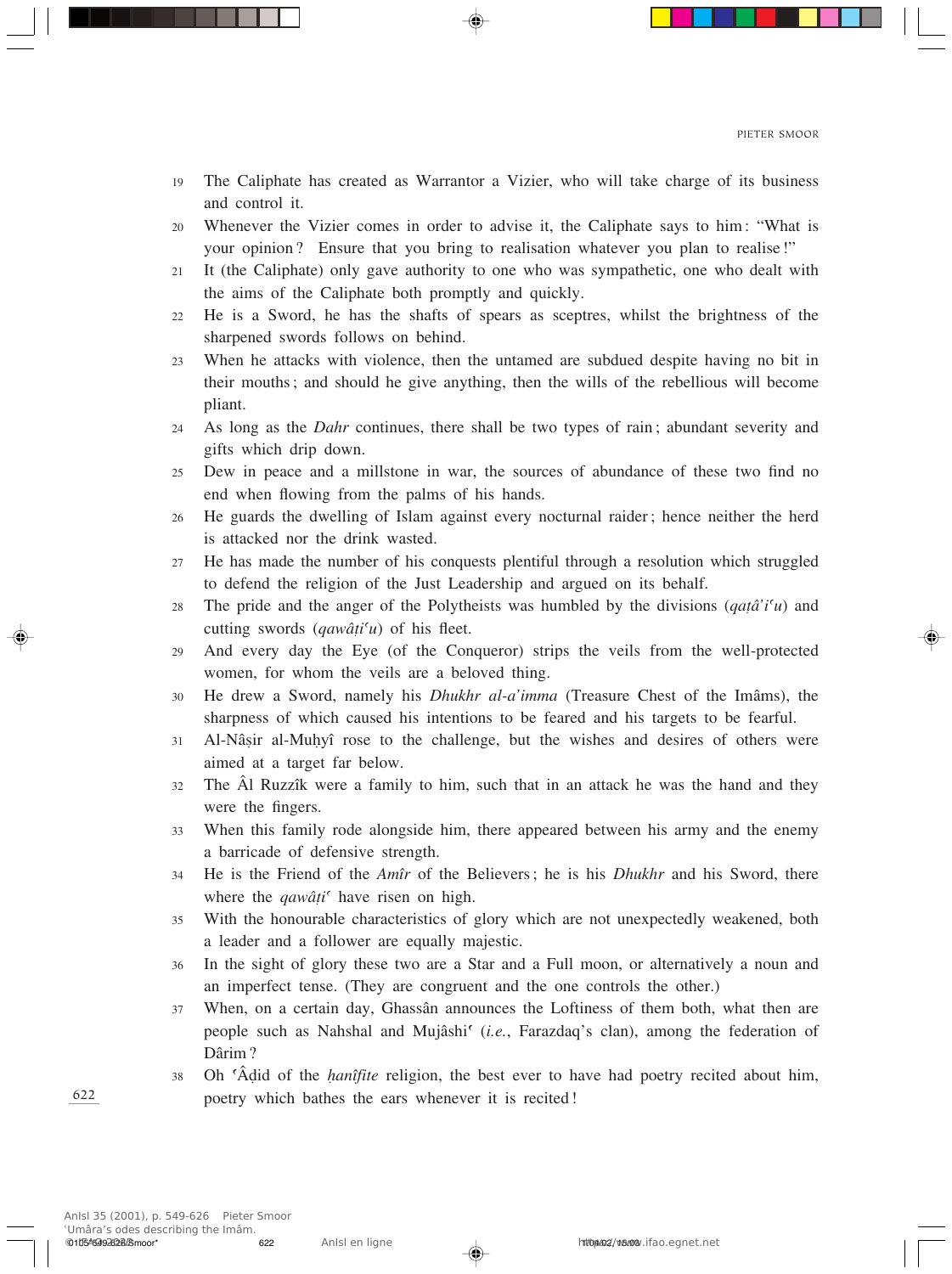- 39 Let this year congratulate You, if it chooses to be an embodiment of Your person, then it will appear with a countenance, pure in beauty and brilliance (*râ'iqu l-husni*) *râ'i©u*).
- 40 Humankind as his wet-nurse recognised that he achieved excellence, because in all his excellence he had no rival.
- 41 He only transcended the years by their being chronicled in him that which You were going to do. (Notice the *©ilm al-ghayb* ascribed to the Imâm here.)
- 42 Statutes and edicts of Your actions took away the stamp of uncleanness from its nights and its days.
- 43 Its shining and happy days are male slaves to your people and its nights are humbled female slaves.
- 44 Year Five bowed with its neck inclined towards Your people, until the veins in its neck became painful.
- 45 The Feast of fortune has visited You and Your people with the happy tidings of victories, victories which will be duly continued.
- <sup>46</sup> Allow each one of the pair of You to enjoy his *walî* (his friend) for the duration of the *Dahr*, and for as long as the cooing doves sing.
- <sup>47</sup> May this *Dahr* never cease to be a *waqf* for either of You, You who maintain the bonds of brotherhood for as long as the mountain Mutâli<sup>c</sup> continues to stand (near Bahrayn between Al-Sawda and Al-Ahsâ')."

## Summary: poem to rhyme *muttasimu*

A year smiles and lo and behold, a *Dawla* and the Imâm of the century! Al-©Â∂id is the "Supporter" of the monotheistic religion. The handles have almost been broken off, but there is still the cord of Allah and the Caliph holds on to that cord. Then there is also the religion of Allah which holds tight to the cord of the Caliph Al-©Â∂id. The Light of his inauguration, his *bay'a*, shines over us. He has inherited from 'Isâ (his father) and 'Isâ (Jesus). The son of Mary only ruled when his arms became strong. However, the Fatimids ruled even before they were weaned *(futimû)*. (N.B.: there is a parallel with a poetic passage in Al-Qâ∂î al-Fâ∂il, to which the present author refers in his article in *Der Islam* 68, 1991, p. 261.)

Luck comes from kissing the ground and there is no distinction made between the Imâms: the elderly and the child are alike. Thus wisdom (*hilm*) comes even before adolescence (*Ìulum*).

The moons argued with one another about the Imâm. Through him all the lunar months of the *Dahr* have become equally sacred. The Imâm stands above the Moon! (After all, he himself, and not the thin moon's disc, determines when the Fasting should begin and end.)

The Palace is for pilgrims. Kings and heavenly spheres are the servants of the Imâm. Kings are beside his door, angels push each other aside with the *dhikr*. The *Dawla* is in a dream influenced by the Imâm's way of life, his *sîra*. Al-Nâsir Abû l-Shujâ<sup>c</sup> is Guarantor. The throne smiles, revealing a Ruzzîk king who encounters young days. He is proud, unlike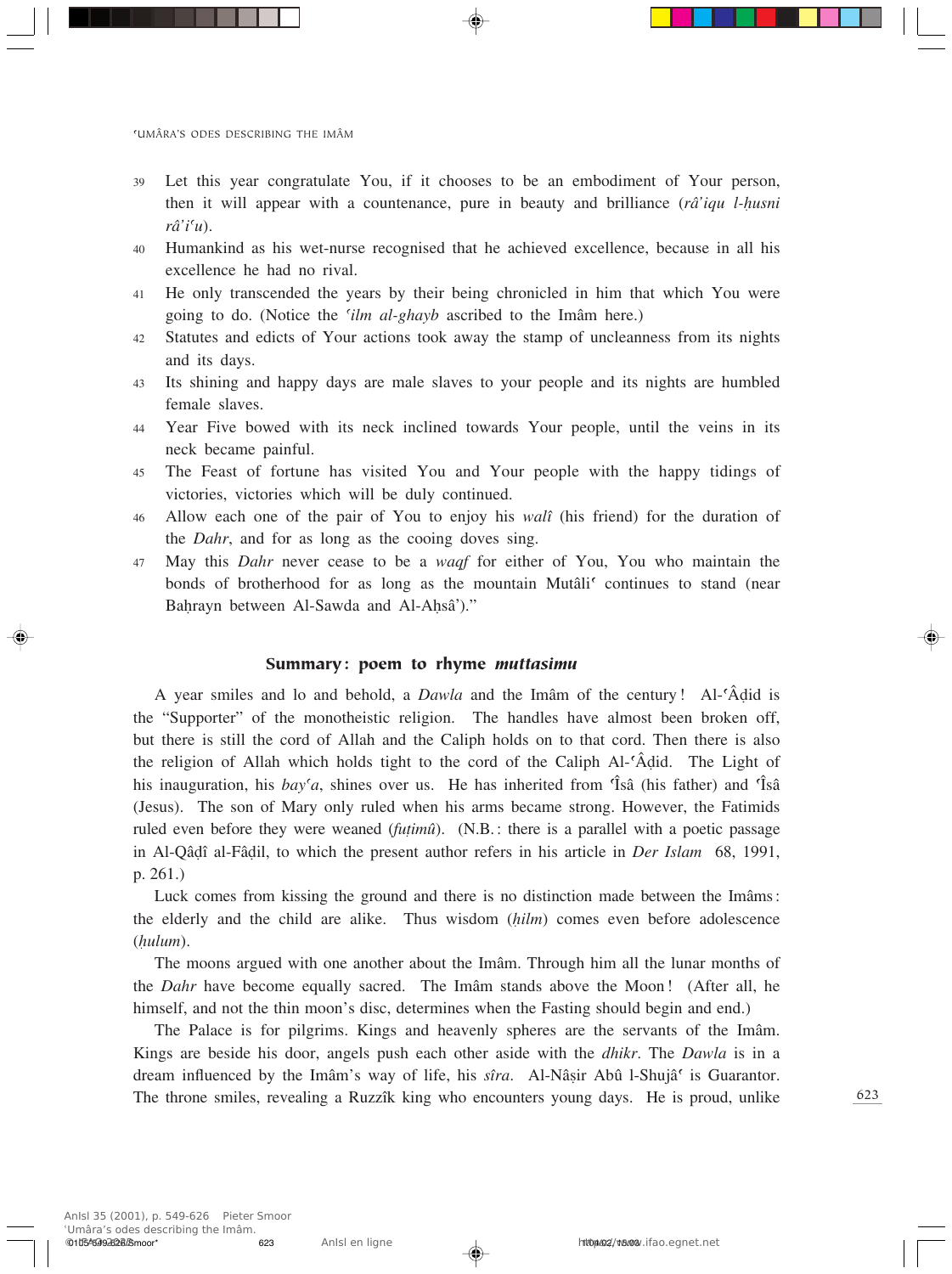©Uthmân who was not proud; and this was precisely the *zîna* (beautiful aspect) of ©Uthmân! (It is not certain whether the poet intends to be mocking or ironic with this description.)

The Imamate is content with the *Kâfil*, the Regent. He acquires the reins of the kingdom in four ways. The morals of the *Dahr* were made civilised in four ways. The speaking of Honesty was distinguished in four ways. Those who praised him were confirmed in four ways: including *al-Yatam*, the Orphanhood. (The Imâm Al-`Âdid was, incidentally, an orphan and, at the end of his Vizirate, Dirghâm confiscated the "orphans' money".)

Polytheism was split and belief was restored. The new Vizier arrived after the death of his father Abû l-Ghârât. At the end of the poem the theme of poetry in exchange for great gifts emerges.

## Translation of poem to rhyme *muttasimu*

*Ms Rabat*: "In honour of Al-'Âḍid he also said the following:

- <sup>1</sup> Here is a year that smiles with luck and success, and a feast permeated with the aroma of nobility.
- <sup>2</sup> And a *Dawla* whose excellence is spread amongst the people while its totality is regulated by the Imâm of the century.
- <sup>3</sup> Al-©Â∂id is the Supporter (*Al-©â∂id*) of the *Îanîfî* religion, when its handles were almost broken and split.
- <sup>4</sup> A Caliph whose cord the religion of Allah continues to grasp, while the Caliph holds onto the cord of Allah.
- 5 Once the lights of his *bay'a* had given us light, injustice was taken away and darkness vanished.
- <sup>6</sup> Religion and the *Dunyâ* gave light through his *bay©a*: if the fire had not appeared the beacon would never have been recognised.
- <sup>7</sup> From both ©Îsâ and the other ©Îsâ, You have inherited mercy and Just Leadership, as though both of them were offspring of the same womb.
- <sup>8</sup> The Son of Mary only ruled once his arm had become strong; however, the Fatimids ruled even before they were weaned. (Here the present author reads *sâdû* instead of *shâdû*, otherwise the reading would be "they constructed even before they were weaned". Concerning Jesus, cf. Koran sura 3, verses 45-49.)
- <sup>9</sup> Before we saw the Imâms, we did not know that portions of good luck were dealt out to those who kissed the ground.
- <sup>10</sup> The suras from the Koran (*Furqân*) have announced that they are creations of Allah amongst whom no difference (*furqân*) can be made.
- 11 The elderly person and the young child are alike in their *Sharî<sup>c</sup>a*, by the time maturity comes much patiently acquired insight has already been gained.
- 12 With our own eyes we have seen in You what humankind proposed as a precondition for perfection; and what humankind established as law; and what humankind earmarked.
- <sup>13</sup> If the waxing moons knew what our intelligence knows of You, then they would quarrel amongst themselves over You (scil, in order to be allowed to own You).

624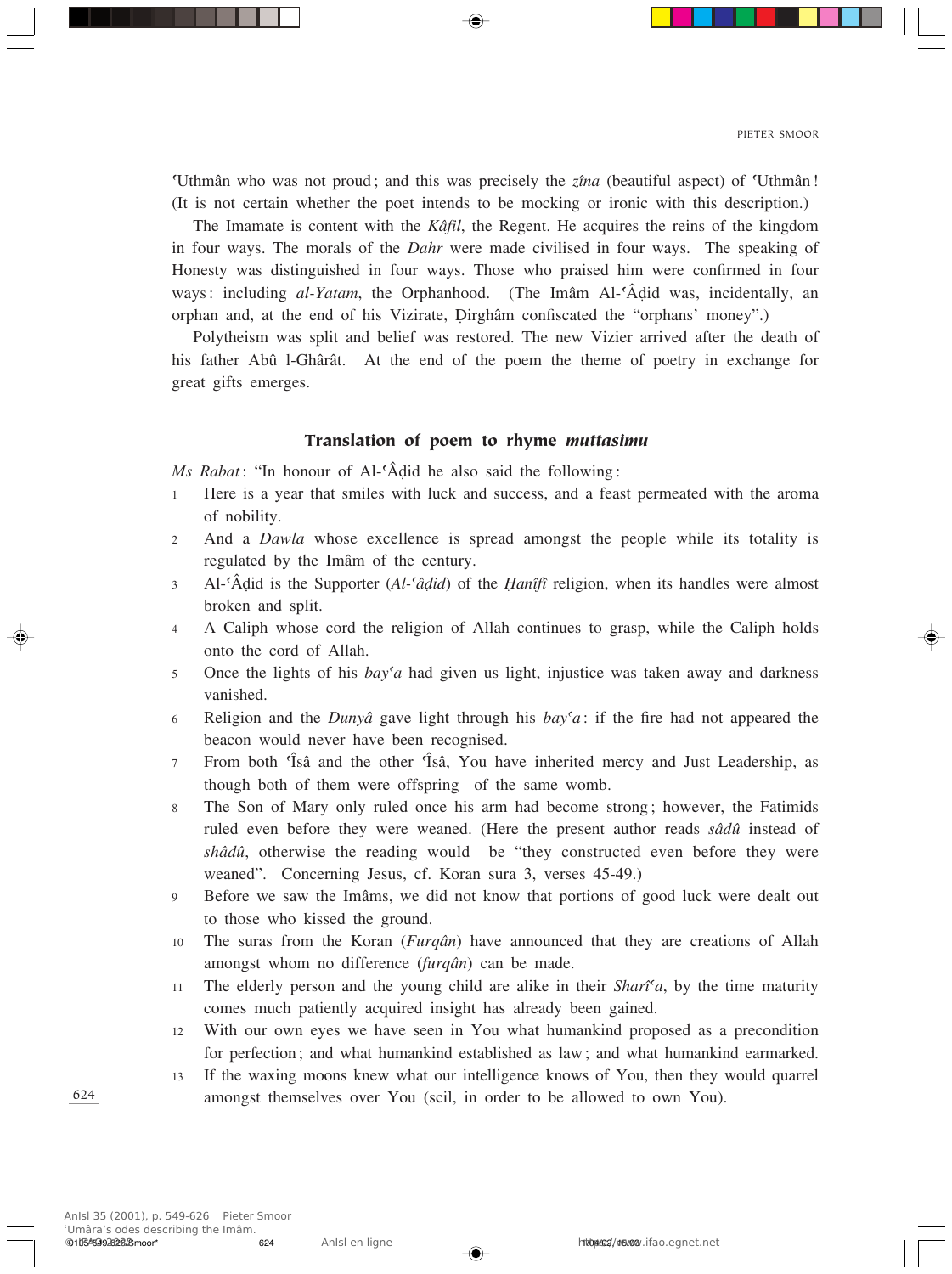- 14 One of these moons will come to meet You and whilst he is waning another passing moon will praise him because he has met You.
- <sup>15</sup> Through justice You have hallowed all the months of the *Dahr*, so that the sacred months are no longer distinguished from the others.
- 16 The Palace has become a place of pilgrimage, and of grazing, as if both the profane and the sacred have been brought together there.
- 17 Out of respect a Palace is kissed by mouths; the corner stone is held in focus until one touches it.
- 18 The honour of the kings, or rather the importance of the heavenly sphere, is increased because its management consists of Your servants.
- 19 There are groups of kings and angels at your door, groups which push each other aside with the *dhikr*.
- 20 May Your days be long, whilst the hours are opportunities which can be used as rewards.
- <sup>21</sup> May Your *Dawla* live in such a beautiful way that its vigil becomes like a dream in the shadow of its biography.
- 22 Al-Nâsir the "Treasure Chest" is its protector and its Warrantor, and the one who removes the bewilderment from its expression:
- $23$  Abû l-Shujâ<sup> $\zeta$ </sup> had he never been, then no single vanguard and no foot would ever have taken a step towards victory.
- <sup>24</sup> Through severity and goodness he strengthened the enclosure, so that no fear and no poverty could put up their tents within it.
- <sup>25</sup> The throne smiled, revealing a king descended from Ruzzîk, against whose honesty fates and ambitions have sunk to the lowest levels.
- <sup>26</sup> He met in the ranks of fame the still young days, who were neither contemptible nor elderly.
- <sup>27</sup> He is superior and radiant, his adornment comes from ©Uthmân who was neither proud nor haughty.
- <sup>28</sup> Mercy brings him closer, while destruction distances him: just as the *Dahr* who sometimes does good and then revenges himself once more.
- <sup>29</sup> The Warrantor for the Justly-proceeding Caliphs and for himself, over whose days of comfort and sorrow the Imâmate is both content and merciful. (... *wa-man tardâ limâmatu ©an yawmayhi wa-tar'amu*).<sup>72</sup>
- 30 The reins of the kingdom were forwarded to him through four subjects: the Victory (*nasr*) of Just Leadership, Well-Being, the Sword and the Pen.
- <sup>31</sup> And, via him, the morals of the *Dahr* were made civilised in four ways: Scholarship, Long-suffering insight, Eminent Morals and Magnanimity.

<sup>&</sup>lt;sup>72</sup> Lisân al-'Arab: "wa-yawmâhu: yawmu nu'min wa-yawmu bu'sin fa l-yawmu hâhunâ bi-ma©nâ l-dahri ay dahrâhu kadhâlika".